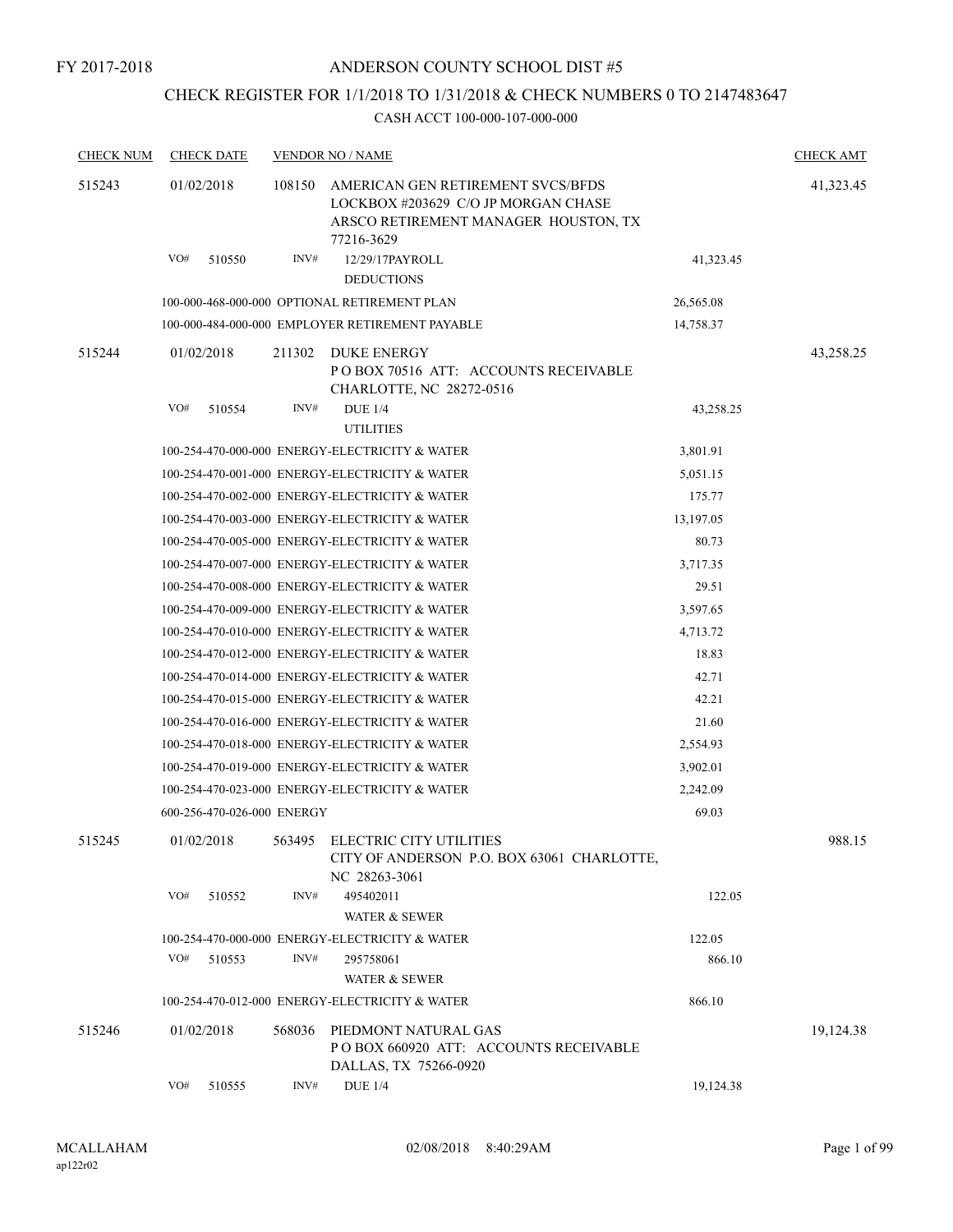## CHECK REGISTER FOR 1/1/2018 TO 1/31/2018 & CHECK NUMBERS 0 TO 2147483647

| <b>CHECK NUM</b> | <b>CHECK DATE</b>              |        | <b>VENDOR NO / NAME</b>                                                                                          |           | <b>CHECK AMT</b> |
|------------------|--------------------------------|--------|------------------------------------------------------------------------------------------------------------------|-----------|------------------|
|                  |                                |        | <b>UTILITIES</b>                                                                                                 |           |                  |
|                  | 100-254-472-000-000 ENERGY-GAS |        |                                                                                                                  | 182.96    |                  |
|                  | 100-254-472-000-000 ENERGY-GAS |        |                                                                                                                  | 35.80     |                  |
|                  | 100-254-472-002-000 ENERGY-GAS |        |                                                                                                                  | 4,502.93  |                  |
|                  | 100-254-472-003-000 ENERGY-GAS |        |                                                                                                                  | 3,144.11  |                  |
|                  | 100-254-472-005-000 ENERGY-GAS |        |                                                                                                                  | 2,042.97  |                  |
|                  | 100-254-472-006-000 ENERGY-GAS |        |                                                                                                                  | 565.96    |                  |
|                  | 100-254-472-007-000 ENERGY-GAS |        |                                                                                                                  | 268.80    |                  |
|                  | 100-254-472-009-000 ENERGY-GAS |        |                                                                                                                  | 182.15    |                  |
|                  | 100-254-472-010-000 ENERGY-GAS |        |                                                                                                                  | 160.32    |                  |
|                  | 100-254-472-013-000 ENERGY-GAS |        |                                                                                                                  | 691.42    |                  |
|                  | 100-254-472-014-000 ENERGY-GAS |        |                                                                                                                  | 1,628.27  |                  |
|                  | 100-254-472-019-000 ENERGY-GAS |        |                                                                                                                  | 1,220.26  |                  |
|                  | 100-254-472-020-000 ENERGY-GAS |        |                                                                                                                  | 550.87    |                  |
|                  | 100-254-472-023-000 ENERGY-GAS |        |                                                                                                                  | 1,605.51  |                  |
|                  | 600-256-470-002-000 ENERGY     |        |                                                                                                                  | 86.45     |                  |
|                  | 600-256-470-003-000 ENERGY     |        |                                                                                                                  | 129.53    |                  |
|                  | 600-256-470-005-000 ENERGY     |        |                                                                                                                  | 154.10    |                  |
|                  | 600-256-470-007-000 ENERGY     |        |                                                                                                                  | 178.65    |                  |
|                  | 600-256-470-008-000 ENERGY     |        |                                                                                                                  | 172.61    |                  |
|                  | 600-256-470-009-000 ENERGY     |        |                                                                                                                  | 833.94    |                  |
|                  | 600-256-470-010-000 ENERGY     |        |                                                                                                                  | 198.46    |                  |
|                  | 600-256-470-014-000 ENERGY     |        |                                                                                                                  | 230.10    |                  |
|                  | 600-256-470-017-000 ENERGY     |        |                                                                                                                  | 194.16    |                  |
|                  | 600-256-470-019-000 ENERGY     |        |                                                                                                                  | 164.05    |                  |
| 515247           | 01/02/2018                     | 573721 | SSBT AS TTEE FOR SCORP MM61953-001-042<br>MASS MUTUAL RETIREMENT SERVICES PO BOX<br>219062 KANSAS CITY, MO 64121 |           | 18,766.35        |
|                  | VO#<br>510551                  | INV#   | 12/29/17PAYROLL<br><b>DEDUCTIONS</b>                                                                             | 18,766.35 |                  |
|                  |                                |        | 100-000-468-000-000 OPTIONAL RETIREMENT PLAN                                                                     | 12,064.09 |                  |
|                  |                                |        | 100-000-484-000-000 EMPLOYER RETIREMENT PAYABLE                                                                  | 6,702.26  |                  |
| 515248           | 01/02/2018                     | 504890 | <b>TIAA-CREF</b><br>POBOX 105316 ATLANTA, GA 30348-5316                                                          |           | 17,841.68        |
|                  | VO#<br>510549                  | INV#   | 12/29/17PAYROLL<br><b>DEDUCTIONS</b>                                                                             | 17,841.68 |                  |
|                  |                                |        | 100-000-468-000-000 OPTIONAL RETIREMENT PLAN                                                                     | 11,469.67 |                  |
|                  |                                |        | 100-000-484-000-000 EMPLOYER RETIREMENT PAYABLE                                                                  | 6,372.01  |                  |
| 515249           | 01/05/2018                     | 572731 | ACCO BRANDS USA LLC<br>PO BOX 203412 DALLAS, TX 75320-3412                                                       |           | 607.81           |
|                  | VO#<br>510600                  | INV#   | 471985<br>CUST#61253                                                                                             | 607.81    |                  |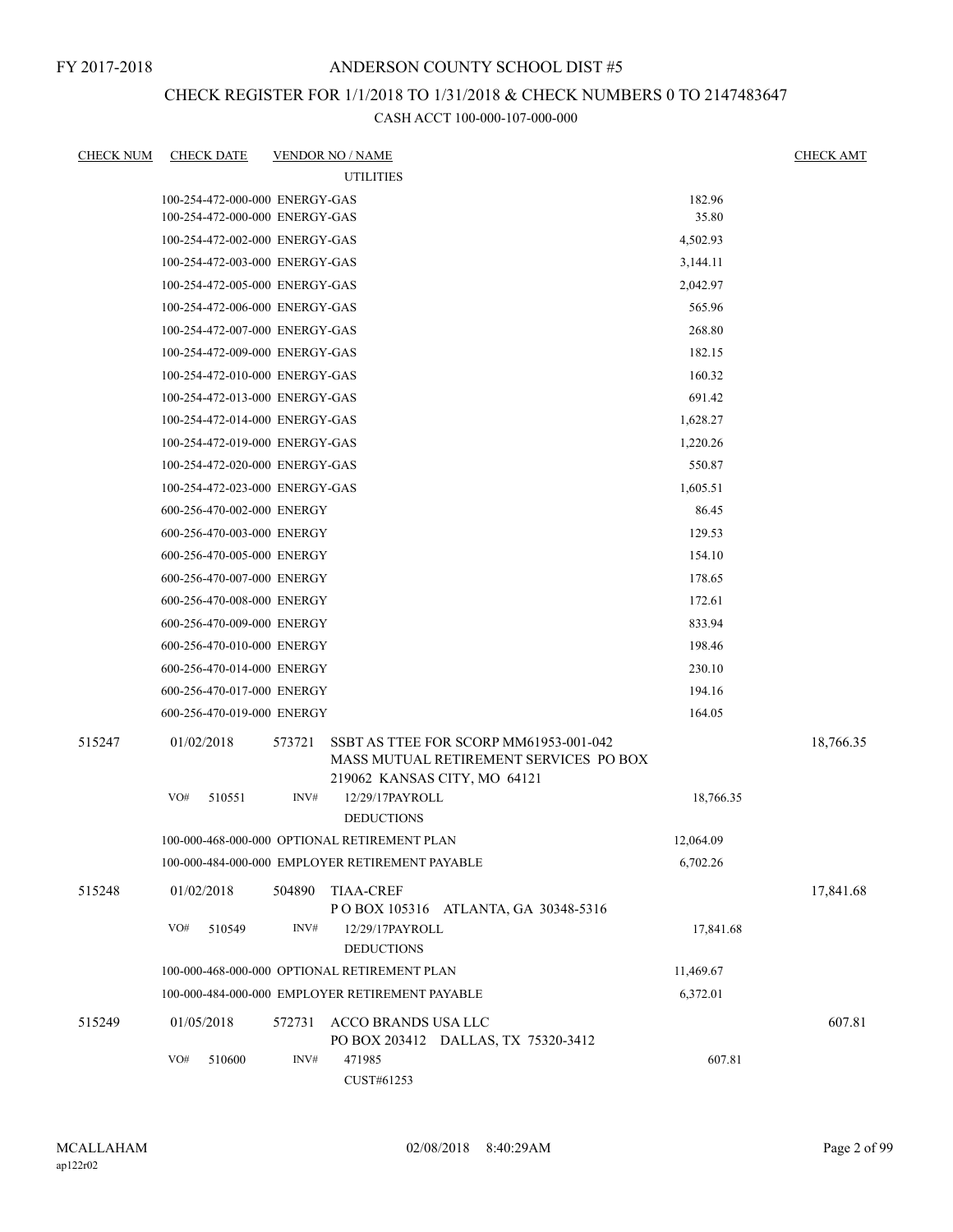## CHECK REGISTER FOR 1/1/2018 TO 1/31/2018 & CHECK NUMBERS 0 TO 2147483647

|        | <b>CHECK NUM</b> | <b>CHECK DATE</b><br>100-111-410-017-000 SUPPLIES |        | <b>VENDOR NO / NAME</b>                                                                                   |                                                                                | 607.81               | <b>CHECK AMT</b> |
|--------|------------------|---------------------------------------------------|--------|-----------------------------------------------------------------------------------------------------------|--------------------------------------------------------------------------------|----------------------|------------------|
|        | 515250           | 01/05/2018                                        | 110901 | SC 29621                                                                                                  | ANDERSON AREA CHAMBER OF COMMERCE<br>907 NORTH MAIN STREET SUITE 200 ANDERSON, |                      | 2,500.00         |
|        |                  | VO#<br>510690                                     | INV#   | 1062822<br>2018 JLA                                                                                       |                                                                                | 1,500.00             |                  |
|        |                  |                                                   |        | 100-390-410-000-000 SUPPLIES AND MATERIALS                                                                |                                                                                | 1,500.00             |                  |
|        |                  | VO#<br>510691                                     | INV#   | 1062820<br><b>ANDERSON RISING</b>                                                                         |                                                                                | 1,000.00             |                  |
|        |                  |                                                   |        | 100-390-410-000-000 SUPPLIES AND MATERIALS                                                                |                                                                                | 1,000.00             |                  |
| $\ast$ | 515252           | 01/05/2018                                        | 112250 | ANDERSON COUNTY FINANCE DEPT<br>29622-8002                                                                | POBOX 8002 ATT: KIM MARTIN ANDERSON, SC                                        |                      | 49,716.54        |
|        |                  | VO#<br>510692                                     | INV#   | <b>NOV 2017</b><br><b>SRO GRANT</b>                                                                       | PO#<br>97692                                                                   | 49,716.54            |                  |
|        |                  |                                                   |        | 100-258-312-000-000 CONTRACTED SERVICES - RESOURCE OFFR                                                   |                                                                                | 49,716.54            |                  |
|        | 515253           | 01/05/2018                                        | 575018 | ATHLON I.A., LLC                                                                                          | 116 TRILLIUM DRIVE STATESVILLE, NC 28625                                       |                      | 399.00           |
|        |                  | VO#<br>510602                                     | INV#   | <b>WHITEHALL</b><br><b>DISCTHURMBAKER</b>                                                                 |                                                                                | 399.00               |                  |
|        |                  |                                                   |        | 719-271-660-019-201 MISCELLANEOUS EXPENSE                                                                 |                                                                                | 399.00               |                  |
|        | 515254           | 01/05/2018                                        | 573581 | ATTRACTIONS DINING & VALUE GUIDE<br>CJ BRYANT - CBC FUNDRAISING LLC 211<br>WHITTLIN WAY TAYLORS, SC 29687 |                                                                                |                      | 1,460.00         |
|        |                  | VO#<br>510603                                     | INV#   | <b>FUNDRAISER</b>                                                                                         |                                                                                | 1,460.00             |                  |
|        |                  |                                                   |        | NEW PROSPECT ELEM                                                                                         |                                                                                |                      |                  |
|        |                  |                                                   |        | 710-271-660-010-226 5TH GRADE FUNDRAISER SALES EXPENSE                                                    |                                                                                | 1,460.00             |                  |
|        | 515255           | 01/05/2018                                        | 573436 | BELTON HONEA PATH HIGH SCHOOL<br>MICHAEL BROCK HONEA PATH, SC 29654                                       | 11000 BELTON HONEA PATH HWY ATTN: JON                                          |                      | 250.00           |
|        |                  | VO#<br>510693                                     | INV#   | WRESTLING<br><b>ROBERT ANDERSON</b>                                                                       |                                                                                | 250.00               |                  |
|        |                  | 706-271-660-006-696 WRESTLING EXPENSE             |        |                                                                                                           |                                                                                | 250.00               |                  |
|        | $*$ 515258       | 01/05/2018                                        | 155900 | CAROLINA BIOLOGICAL SUPPLY<br>CHARLOTTE, NC 28260-0232                                                    | POBOX 60232 ATT: ACCOUNTS RECEIVABLE                                           |                      | 3,659.33         |
|        |                  | VO#<br>510604                                     | INV#   | 50095125<br>50100514                                                                                      | 97889<br>PO#                                                                   | 3,659.33             |                  |
|        |                  |                                                   |        | 329-115-410-000-000 SUPPLIES- STATE EQUIPMENT<br>329-115-410-000-000 SUPPLIES- STATE EQUIPMENT            |                                                                                | 1,274.33<br>2,385.00 |                  |
| *      | 515260           | 01/05/2018                                        | 570581 | CITY OF ANDERSON POLICE DEPT                                                                              | 401 SOUTH MAIN ST ANDERSON, SC 29624                                           |                      | 641.86           |
|        |                  | VO#<br>510694                                     | INV#   | <b>ADULT ED</b><br><b>SECURITY</b>                                                                        |                                                                                | 521.11               |                  |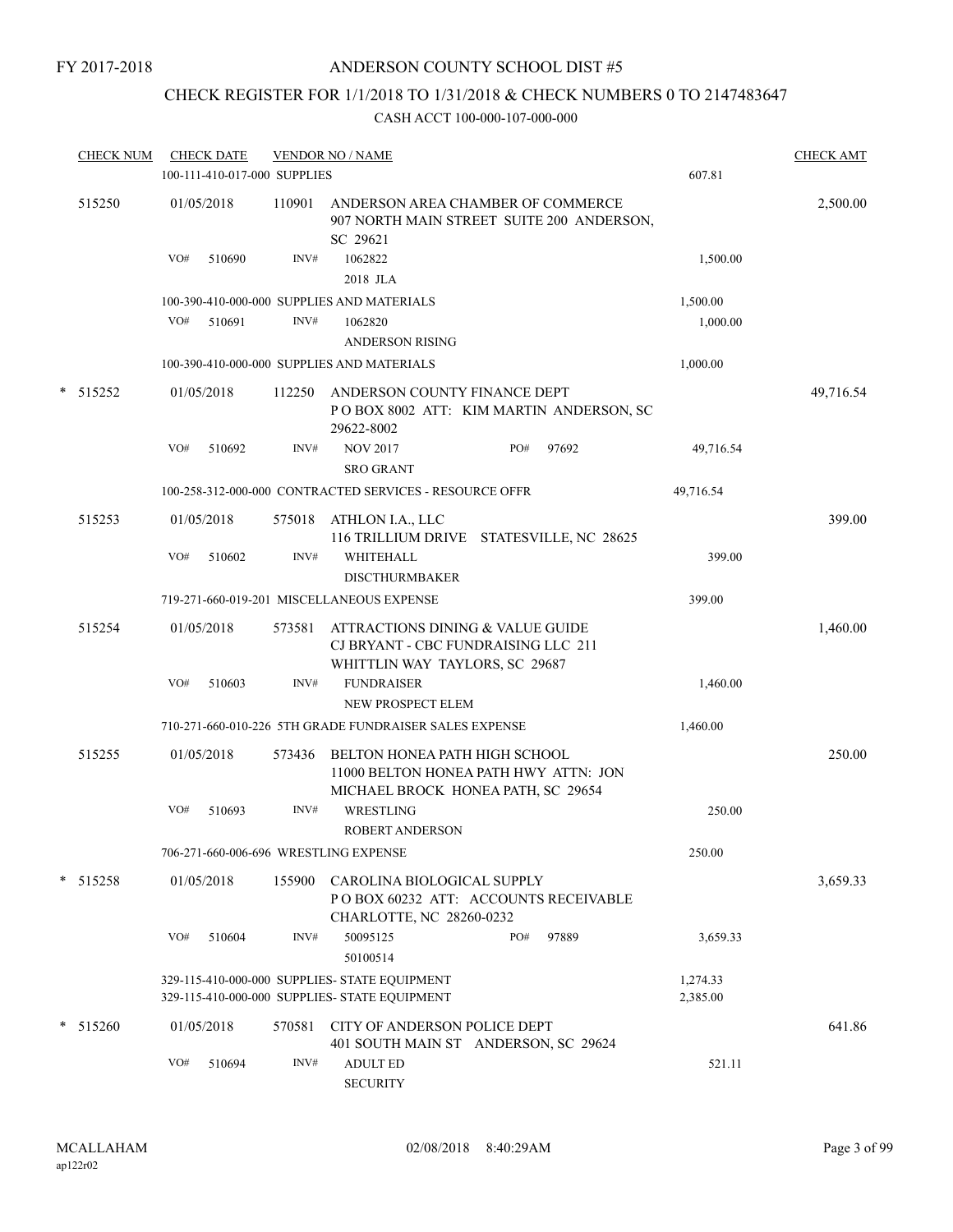# CHECK REGISTER FOR 1/1/2018 TO 1/31/2018 & CHECK NUMBERS 0 TO 2147483647

| <b>CHECK NUM</b> |     | <b>CHECK DATE</b>               |                | <b>VENDOR NO / NAME</b>                                                          |     |       |          | <b>CHECK AMT</b> |
|------------------|-----|---------------------------------|----------------|----------------------------------------------------------------------------------|-----|-------|----------|------------------|
|                  |     |                                 |                | 100-181-312-000-000 PURCHASED SERVICES                                           |     |       | 521.11   |                  |
|                  | VO# | 510695                          | INV#           | <b>MCCANTS</b><br><b>SECURITY</b>                                                |     |       | 120.75   |                  |
|                  |     |                                 |                | 705-271-660-005-753 BASKETBALL GATE EXPENSE                                      |     |       | 120.75   |                  |
| 515261           |     | 01/05/2018                      | 573557         | <b>CLAY-KING</b><br>125 BEN-ABI ROAD SPARTANBURG, SC<br>29307-5400               |     |       |          | 428.00           |
|                  | VO# | 510606                          | INV#           | 2151<br><b>MCCANTS</b>                                                           |     |       | 428.00   |                  |
|                  |     |                                 |                | 705-271-660-005-600 ART CLUB EXPENSE                                             |     |       | 428.00   |                  |
| 515262           |     | 01/05/2018                      |                | 571748 COLONIAL LIFE<br>PREMIUM PROCESSING PO BOX 903 COLUMBIA,<br>SC 29202-0903 |     |       |          | 7,086.22         |
|                  | VO# | 510696                          | INV#           | <b>DEC 2017</b><br>CONTROL #E4041711                                             |     |       | 7,086.22 |                  |
|                  |     |                                 |                | 100-000-469-000-000 LIFE INSURANCE PAYABLE                                       |     |       | 7,086.22 |                  |
| $* 515264$       |     | 01/05/2018                      |                | 567489 DE LAGE LANDEN<br>POBOX 41602 PHILADELPHIA, PA 19101-1602                 |     |       |          | 1,208.73         |
|                  | VO# | 510698                          | INV#           | 57249653<br><b>COPIER</b>                                                        | PO# | 97051 | 81.86    |                  |
|                  |     | 100-113-410-021-000 SUPPLIES    |                |                                                                                  |     |       | 81.86    |                  |
|                  |     | VO# 510699                      | INV#           | 57408684<br><b>COPIER</b>                                                        |     |       | 86.63    |                  |
|                  |     | 100-115-410-003-000 SUPPLIES    |                |                                                                                  |     |       | 86.63    |                  |
|                  |     | VO# 510700                      | INV#           | 57412817<br><b>COPIER</b>                                                        | PO# | 97047 | 207.58   |                  |
|                  |     | 100-113-410-009-000 SUPPLIES    |                |                                                                                  |     |       | 207.58   |                  |
|                  | VO# | 510701                          | $\text{INV}\#$ | 57454934<br><b>COPIER</b>                                                        | PO# | 97049 | 265.36   |                  |
|                  |     | 100-113-410-017-000 SUPPLIES    |                |                                                                                  |     |       | 265.36   |                  |
|                  |     | VO# 510702                      | INV#           | 57183758<br><b>COPIER</b>                                                        |     |       | 119.84   |                  |
|                  |     | 201-113-490-006-000 COPIER COST |                |                                                                                  |     |       | 119.84   |                  |
|                  | VO# | 510703                          | INV#           | 57192926<br><b>COPIER</b>                                                        |     |       | 108.75   |                  |
|                  |     | 201-112-490-012-000 COPIER COST |                |                                                                                  |     |       | 108.75   |                  |
|                  | VO# | 510704                          | INV#           | 57416795<br><b>COPIER</b>                                                        |     |       | 120.03   |                  |
|                  |     | 201-112-490-019-000 COPIER COST |                |                                                                                  |     |       | 120.03   |                  |
|                  | VO# | 510705                          | INV#           | 57185534<br><b>COPIER</b>                                                        | PO# | 97046 | 109.34   |                  |
|                  |     | 201-112-410-019-000 Supplies    |                |                                                                                  |     |       | 0.00     |                  |
|                  |     | 201-112-490-019-000 COPIER COST |                |                                                                                  |     |       | 109.34   |                  |
|                  | VO# | 510706                          | $\text{INV}\#$ | 57250013<br><b>COPIER</b>                                                        |     |       | 109.34   |                  |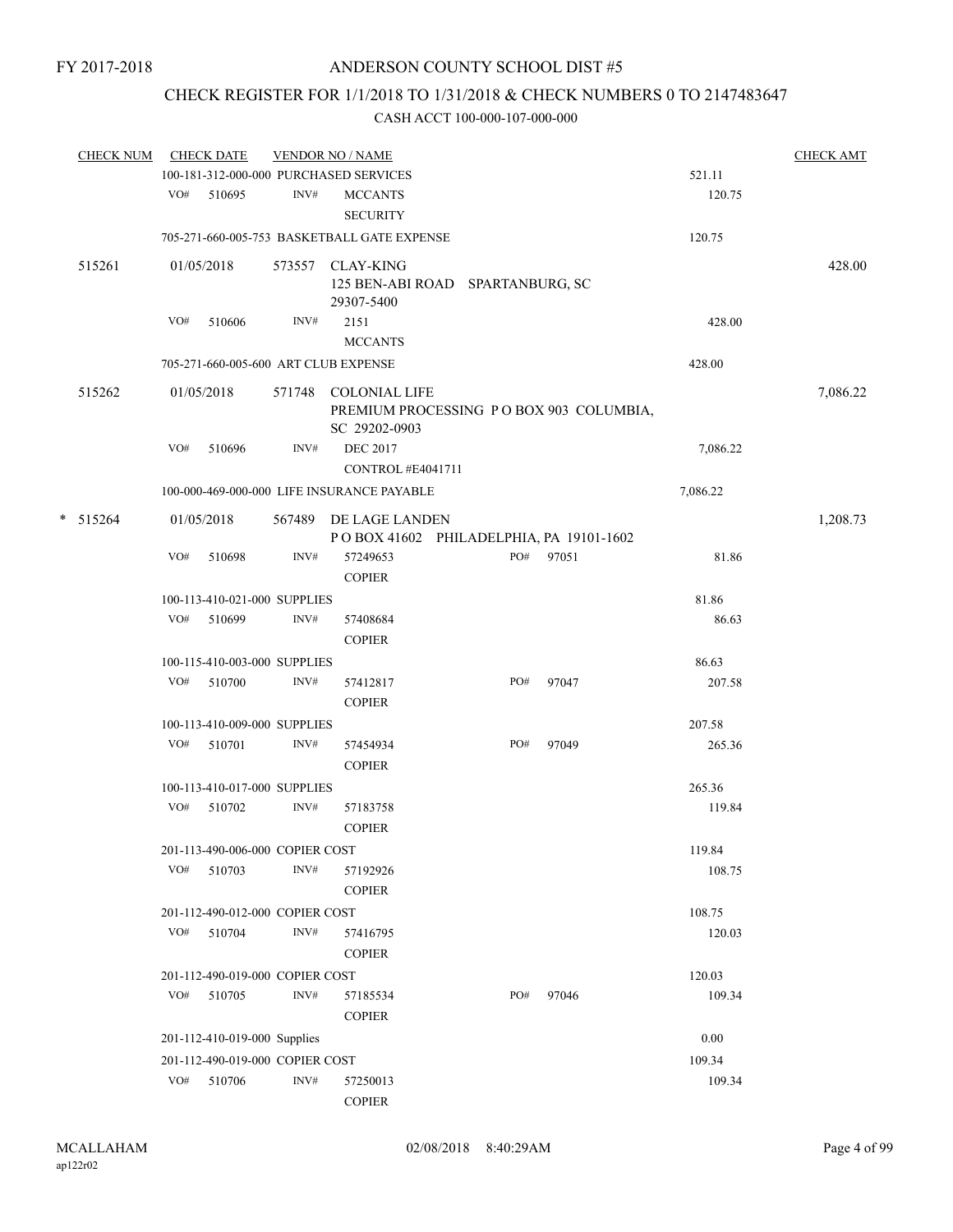### FY 2017-2018

## ANDERSON COUNTY SCHOOL DIST #5

## CHECK REGISTER FOR 1/1/2018 TO 1/31/2018 & CHECK NUMBERS 0 TO 2147483647

| <b>CHECK NUM</b> |                                       | <b>CHECK DATE</b>               |                              | <b>VENDOR NO / NAME</b>                                                                             |          | <b>CHECK AMT</b> |
|------------------|---------------------------------------|---------------------------------|------------------------------|-----------------------------------------------------------------------------------------------------|----------|------------------|
|                  |                                       | 201-112-490-011-000 COPIER COST |                              |                                                                                                     | 109.34   |                  |
| 515265           | 01/05/2018                            |                                 | 198651                       | DELL MARKETING LP<br>POBOX 534118 ATT: ACCOUNTS RECEIVABLE<br>ATLANTA, GA 30353-4118                |          | 900.37           |
|                  | VO#                                   | 510607                          | INV#                         | 10210516401<br><b>PRINTER</b>                                                                       | 900.37   |                  |
|                  |                                       |                                 |                              | 705-271-660-005-663 ATHLETIC GENERAL EXPENSE                                                        | 900.37   |                  |
| 515266           | 01/05/2018                            |                                 | 573223                       | DEPT OF ADMINISTRATION<br>SUITE 409 1200 SENATE STREET COLUMBIA, SC<br>29201                        |          | 718.96           |
|                  | VO#                                   | 510697                          | INV#                         | C123131<br>SAP 2000402013                                                                           | 718.96   |                  |
|                  |                                       | 100-266-340-000-000 TELEPHONE   |                              |                                                                                                     | 718.96   |                  |
| 515267           | 01/05/2018                            |                                 | 573378                       | DIAMOND T PROMOTIONAL GEAR<br>PO BOX 125 FAIR PLAY, SC 29643                                        |          | 371.00           |
|                  | VO#                                   | 510608                          | INV#                         | 15320<br><b>CALHOUN ELEM</b>                                                                        | 371.00   |                  |
|                  |                                       |                                 |                              | 714-271-660-014-328 PRODUCTIONS EXPENSE                                                             | 371.00   |                  |
| 515268           | 01/05/2018                            |                                 | 202600                       | <b>DILLARD'S SPORTS CENTER</b><br>708 WHITEHALL ROAD ATT: ACCOUNTS<br>RECEIVABLE ANDERSON, SC 29625 |          | 4,750.00         |
|                  | VO#                                   | 510609                          | INV#                         | 98387<br><b>HANNA GOLF</b>                                                                          | 1,847.36 |                  |
|                  |                                       | 100-271-410-002-000 SUPPLIES    |                              |                                                                                                     | 1,847.36 |                  |
|                  | VO#                                   | 510610                          | INV#                         | 97420<br>HANNA VOLLEYBALL                                                                           | 1,481.95 |                  |
|                  |                                       |                                 | 100-271-410-002-000 SUPPLIES |                                                                                                     | 1,481.95 |                  |
|                  | VO#                                   | 510611                          | INV#                         | 97169<br>HANNA VOLLEYBALL                                                                           | 1,420.69 |                  |
|                  |                                       | 100-271-410-002-000 SUPPLIES    |                              |                                                                                                     | 1,420.69 |                  |
| 515269           | 01/05/2018                            |                                 | 569978                       | <b>DISTRICT 1 FBLA</b><br>ANGIE DOVER - DIST 1 DIRECTOR 207<br>MONTGOMERY STREET LAURENS, SC 29360  |          | 400.00           |
|                  | VO#                                   | 510612                          | INV#                         | <b>REGISTRATION</b><br><b>AVCC</b>                                                                  | 400.00   |                  |
|                  |                                       |                                 |                              | 701-271-660-001-838 FBLA-AOF-TRIPS EXPENSE                                                          | 400.00   |                  |
| 515270           | 01/05/2018                            |                                 | 209600                       | DRAISEN-EDWARDS MUSIC<br>2902 NORTH MAIN STREET ATT: ACCOUNTS<br>RECEIVABLE ANDERSON, SC 29621      |          | 162.50           |
|                  | VO#                                   | 510613                          | INV#                         | <b>GLENVIEW</b><br>ACCT 126799                                                                      | 162.50   |                  |
|                  |                                       |                                 |                              | 720-271-660-020-601 BAND CLUB EXPENSE                                                               | 80.24    |                  |
|                  |                                       |                                 |                              | 720-271-660-020-601 BAND CLUB EXPENSE                                                               | 45.89    |                  |
|                  | 720-271-660-020-601 BAND CLUB EXPENSE |                                 |                              |                                                                                                     | 36.37    |                  |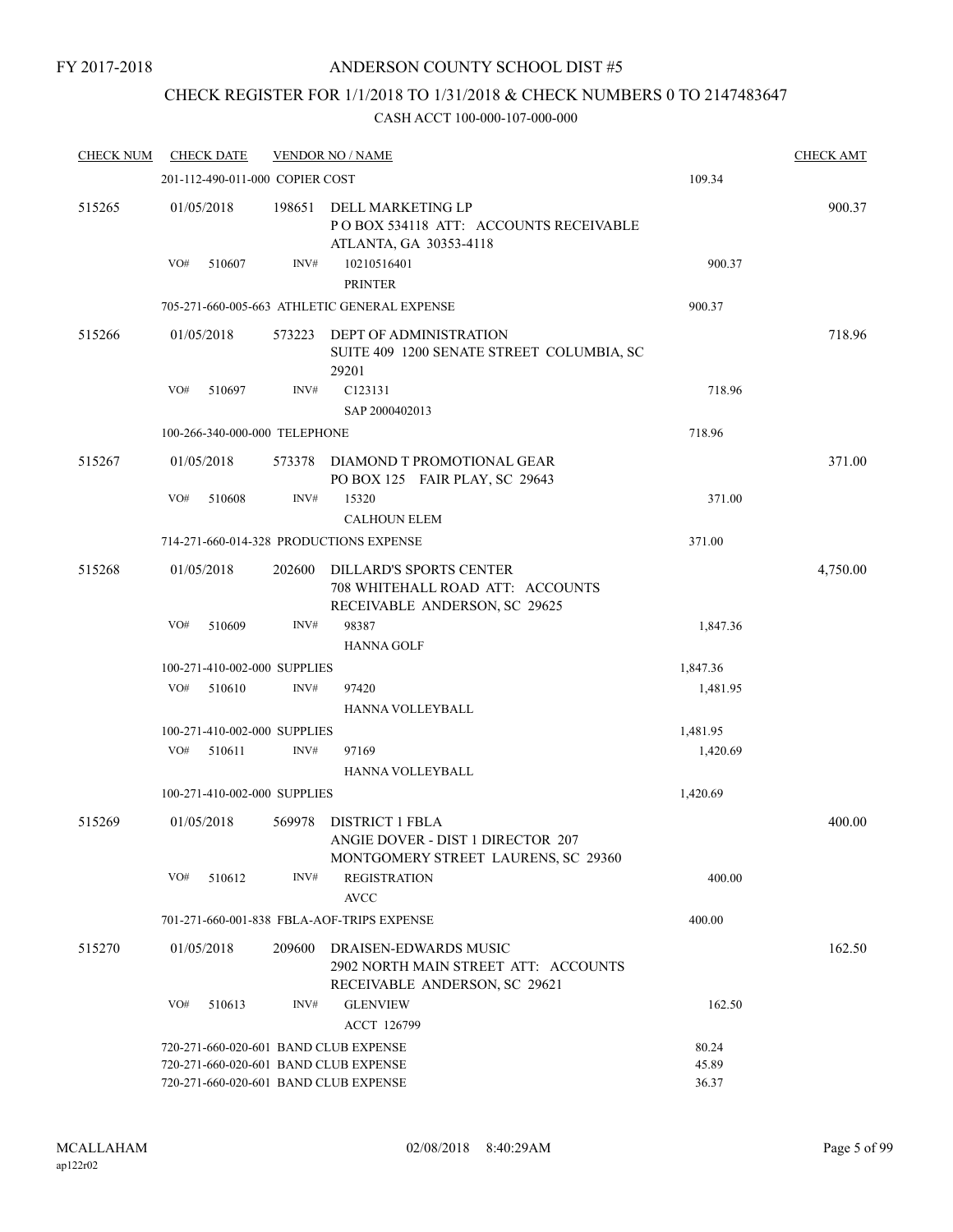# CHECK REGISTER FOR 1/1/2018 TO 1/31/2018 & CHECK NUMBERS 0 TO 2147483647

|        | <b>CHECK NUM</b> |                                            | <b>CHECK DATE</b>                                                    |        | <b>VENDOR NO / NAME</b>                                                                                           |     |       |                 | <b>CHECK AMT</b> |
|--------|------------------|--------------------------------------------|----------------------------------------------------------------------|--------|-------------------------------------------------------------------------------------------------------------------|-----|-------|-----------------|------------------|
|        | $*$ 515272       |                                            | 01/05/2018                                                           | 571905 | DREAM BOX LEARNING<br>600 108TH AVENUE NE SUITE 805 BELLEVUE, WA<br>98004-4454                                    |     |       |                 | 3,103.00         |
|        |                  | VO#                                        | 510615                                                               | INV#   | DB101739885<br>PILOT BUNDLE                                                                                       | PO# | 97938 | 3,103.00        |                  |
|        |                  |                                            |                                                                      |        | 225-224-410-000-000 SUPPLIES-PD/EDUCATIONAL                                                                       |     |       | 3,103.00        |                  |
| $\ast$ | 515274           |                                            | 01/05/2018                                                           | 211302 | DUKE ENERGY<br>POBOX 70516 ATT: ACCOUNTS RECEIVABLE                                                               |     |       |                 | 27,814.59        |
|        |                  | VO#                                        | 510709                                                               | INV#   | CHARLOTTE, NC 28272-0516<br><b>DUE 1/11</b><br><b>UTILITIES</b>                                                   |     |       | 27,814.59       |                  |
|        |                  |                                            |                                                                      |        | 100-254-470-002-000 ENERGY-ELECTRICITY & WATER                                                                    |     |       | 12,641.71       |                  |
|        |                  |                                            |                                                                      |        | 100-254-470-003-000 ENERGY-ELECTRICITY & WATER                                                                    |     |       | 558.96          |                  |
|        |                  |                                            |                                                                      |        | 100-254-470-005-000 ENERGY-ELECTRICITY & WATER                                                                    |     |       | 8,506.27        |                  |
|        |                  |                                            |                                                                      |        | 100-254-470-021-000 ENERGY-ELECTRICITY & WATER                                                                    |     |       | 6,107.65        |                  |
|        | 515275           |                                            | 01/05/2018                                                           | 563495 | ELECTRIC CITY UTILITIES<br>CITY OF ANDERSON P.O. BOX 63061 CHARLOTTE,<br>NC 28263-3061                            |     |       |                 | 13,650.12        |
|        |                  | VO#                                        | 510710                                                               | INV#   | <b>DUE 1/17</b><br><b>UTILITIES</b>                                                                               |     |       | 13,650.12       |                  |
|        |                  |                                            |                                                                      |        | 100-254-470-000-000 ENERGY-ELECTRICITY & WATER                                                                    |     |       | 190.16          |                  |
|        |                  |                                            |                                                                      |        | 100-254-470-003-000 ENERGY-ELECTRICITY & WATER                                                                    |     |       | 8,071.44        |                  |
|        |                  |                                            |                                                                      |        | 100-254-470-005-000 ENERGY-ELECTRICITY & WATER                                                                    |     |       | 1,708.71        |                  |
|        |                  |                                            |                                                                      |        | 100-254-470-007-000 ENERGY-ELECTRICITY & WATER                                                                    |     |       | 1,328.28        |                  |
|        |                  |                                            |                                                                      |        | 100-254-470-009-000 ENERGY-ELECTRICITY & WATER                                                                    |     |       | 1,072.54        |                  |
|        |                  |                                            |                                                                      |        | 100-254-470-014-000 ENERGY-ELECTRICITY & WATER                                                                    |     |       | 1,139.48        |                  |
|        |                  |                                            |                                                                      |        | 100-254-470-023-000 ENERGY-ELECTRICITY & WATER                                                                    |     |       | 127.51          |                  |
|        |                  | 515-253-520-031-CAR CAREER CENTER<br>12.00 |                                                                      |        |                                                                                                                   |     |       |                 |                  |
|        | 515276           |                                            | 01/05/2018                                                           | 569871 | FOLLETT SCHOOL SOLUTIONS, INC<br>91826 COLLECTION CENTER DRIVE ATT:<br>ACCOUNTS RECEIVABLE CHICAGO, IL 60693-0918 |     |       |                 | 4,440.51         |
|        |                  |                                            | VO# 510616                                                           | INV#   | 729189 PO# 97883<br><b>CALHOUN</b>                                                                                |     |       | 498.87          |                  |
|        |                  |                                            | 100-222-410-000-MDA MEDIA EBOOKS                                     |        |                                                                                                                   |     |       | 51.28           |                  |
|        |                  |                                            | 100-222-410-000-MDA MEDIA EBOOKS                                     |        |                                                                                                                   |     |       | 447.59          |                  |
|        |                  |                                            | $VO#$ 510617                                                         | INV#   | 727053<br><b>NEVITT FOREST</b>                                                                                    | PO# | 97872 | 499.27          |                  |
|        |                  |                                            | 100-222-410-000-MDA MEDIA EBOOKS<br>100-222-410-000-MDA MEDIA EBOOKS |        |                                                                                                                   |     |       | 10.99<br>488.28 |                  |
|        |                  |                                            | VO# 510711                                                           | INV#   | 714530F6<br><b>MIDWAY ELEM</b>                                                                                    | PO# | 97743 | 3,442.37        |                  |
|        |                  |                                            | 100-222-410-017-000 SUPPLIES                                         |        |                                                                                                                   |     |       | 3,442.37        |                  |
|        | 515277           |                                            | 01/05/2018                                                           |        | 237555 FORMS & SUPPLY                                                                                             |     |       |                 | 2,297.18         |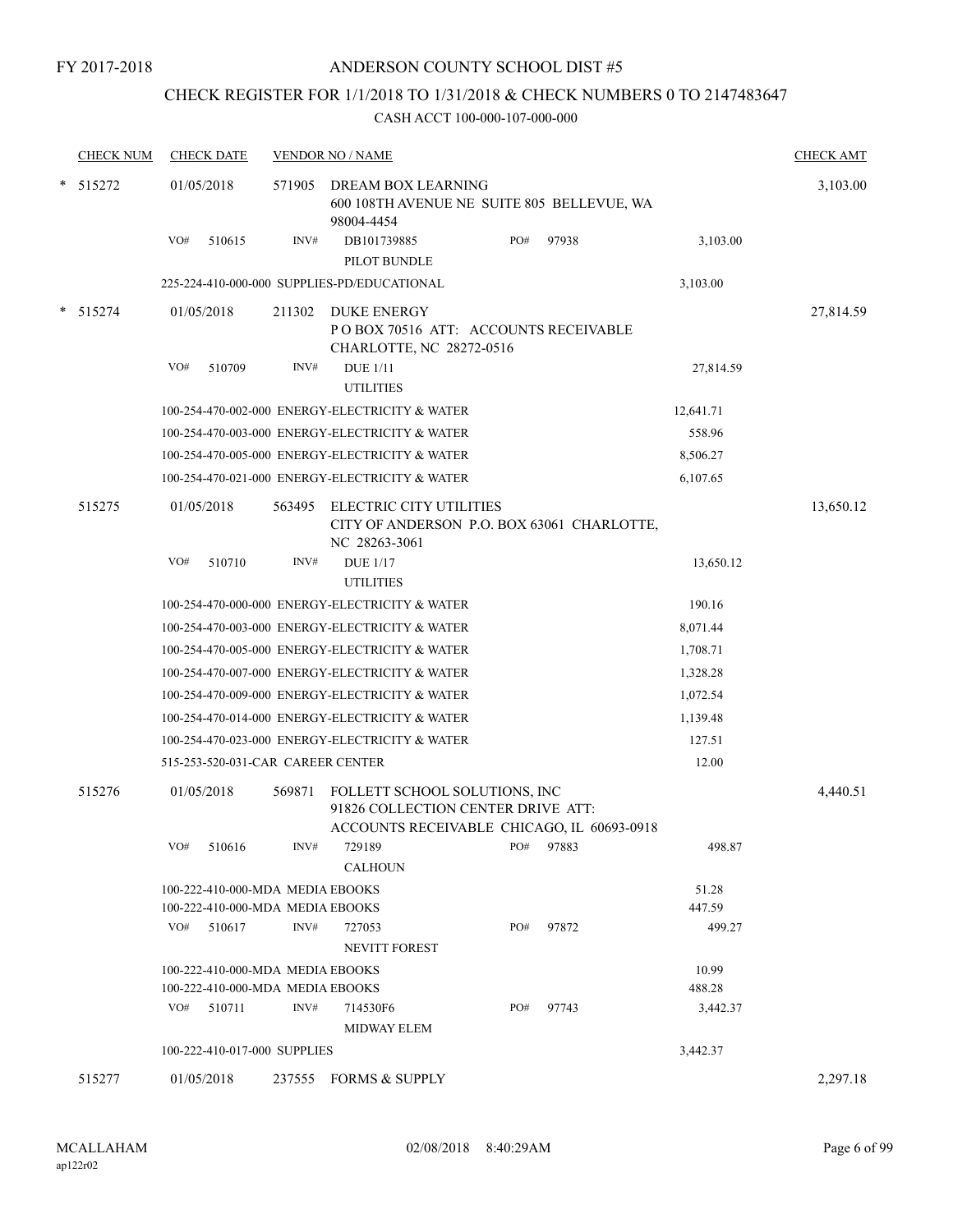FY 2017-2018

## ANDERSON COUNTY SCHOOL DIST #5

## CHECK REGISTER FOR 1/1/2018 TO 1/31/2018 & CHECK NUMBERS 0 TO 2147483647

| <b>CHECK NUM</b> |     | <b>CHECK DATE</b> |        | <b>VENDOR NO / NAME</b>                                                            |          | <b>CHECK AMT</b> |
|------------------|-----|-------------------|--------|------------------------------------------------------------------------------------|----------|------------------|
|                  |     |                   |        | POBOX 563953 ATT: ACCOUNTS RECEIVABLE                                              |          |                  |
|                  |     |                   |        | CHARLOTTE, NC 28256                                                                |          |                  |
|                  | VO# | 510618            | INV#   | 4395388                                                                            | 2,082.56 |                  |
|                  |     |                   |        | 4395395                                                                            |          |                  |
|                  |     |                   |        | 709-271-660-009-201 MISCELLANEOUS EXPENSE                                          | 668.88   |                  |
|                  |     |                   |        | 709-271-660-009-201 MISCELLANEOUS EXPENSE                                          | 1,413.68 |                  |
|                  | VO# | 510619            | INV#   | 4373393                                                                            | 26.40    |                  |
|                  |     |                   |        | <b>MIDWAY ELEM</b>                                                                 |          |                  |
|                  |     |                   |        | 717-190-660-017-201 MISCELLANEOUS EXPENSE                                          | 26.40    |                  |
|                  | VO# | 510712            | INV#   | 4403514<br>PO#<br>97953<br><b>SUPPLIES</b>                                         | 96.30    |                  |
|                  |     |                   |        | 100-252-410-000-000 SUPPLIES AND MATERIALS                                         | 96.30    |                  |
|                  | VO# | 510713            | INV#   | 4405117                                                                            | 91.92    |                  |
|                  |     |                   |        | <b>SUPPLIES</b>                                                                    |          |                  |
|                  |     |                   |        | 711-271-660-011-201 MISCELLANEOUS EXPENSE                                          | 91.92    |                  |
| 515278           |     | 01/05/2018        | 242900 | <b>EMPLOYEE VENDOR</b><br>1630 FIVE FORKS ROAD PENDLETON, SC 29670                 |          | 3,060.00         |
|                  | VO# | 510685            | INV#   | <b>TUITION</b><br><b>REIMBURSEMENT</b>                                             | 3,060.00 |                  |
|                  |     |                   |        | 100-001-320-000-000 TUITION-DAY SCHOOL FROM L.E.A.                                 | 3,060.00 |                  |
| 515279           |     | 01/05/2018        | 571892 | GEORGIA AQUARIUM GROUP SALES<br>225 BAKER STREET NW ATLANTA, GA 30313              |          | 500.00           |
|                  | VO# | 510714            | INV#   | 3464309<br><b>CENTERVILLE ELEM</b>                                                 | 500.00   |                  |
|                  |     |                   |        | 707-190-660-007-352 FIELD TRIPS GRADE 2 EXPENSE                                    | 500.00   |                  |
|                  |     |                   |        |                                                                                    |          |                  |
| * 515282         |     | 01/05/2018        | 574071 | <b>HEALTHIEST YOU</b><br>C/O TELADOC, INC DEPT LA 24542 PASADENA,<br>CA 91185-4542 |          | 3,072.00         |
|                  | VO# | 510715            | INV#   | <b>JAN 2018</b>                                                                    | 3,072.00 |                  |
|                  |     |                   |        | ID HY2534                                                                          |          |                  |
|                  |     |                   |        | 100-000-450-000-000 MISC. DEDUCTIONS                                               | 3,072.00 |                  |
| 515283           |     | 01/05/2018        |        | 574712 HILL, TROY^^                                                                |          | 157.50           |
|                  |     |                   |        | 108 RUNNING FOX LN BELTON, SC 29627                                                |          |                  |
|                  | VO# | 510591            | INV#   | <b>TL HANNA</b><br>CLOCK                                                           | 157.50   |                  |
|                  |     |                   |        | 100-271-312-002-000 ADDITIONAL SECURITY                                            | 157.50   |                  |
| * 515285         |     | 01/05/2018        | 574294 | <b>INDEPENDENT MAIL</b><br>SUBSCRIPTIONS PO BOX 742652 CINCINNAT, OH               |          | 146.04           |
|                  |     |                   |        | 45274-2652                                                                         |          |                  |
|                  | VO# | 510717            | INV#   | <b>ACCT 774984</b>                                                                 | 146.04   |                  |
|                  |     |                   |        | MCLEES 12MTHS                                                                      |          |                  |
|                  |     |                   |        | 708-271-660-008-201 MISCELLANEOUS EXPENSE                                          | 146.04   |                  |
| 515286           |     | 01/05/2018        | 571162 | INTERNATIONAL BACCALAUREATE ORGANIZATION<br>P.O. BOX 5950 NEW YORK, NY 10087-5950  |          | 3,700.00         |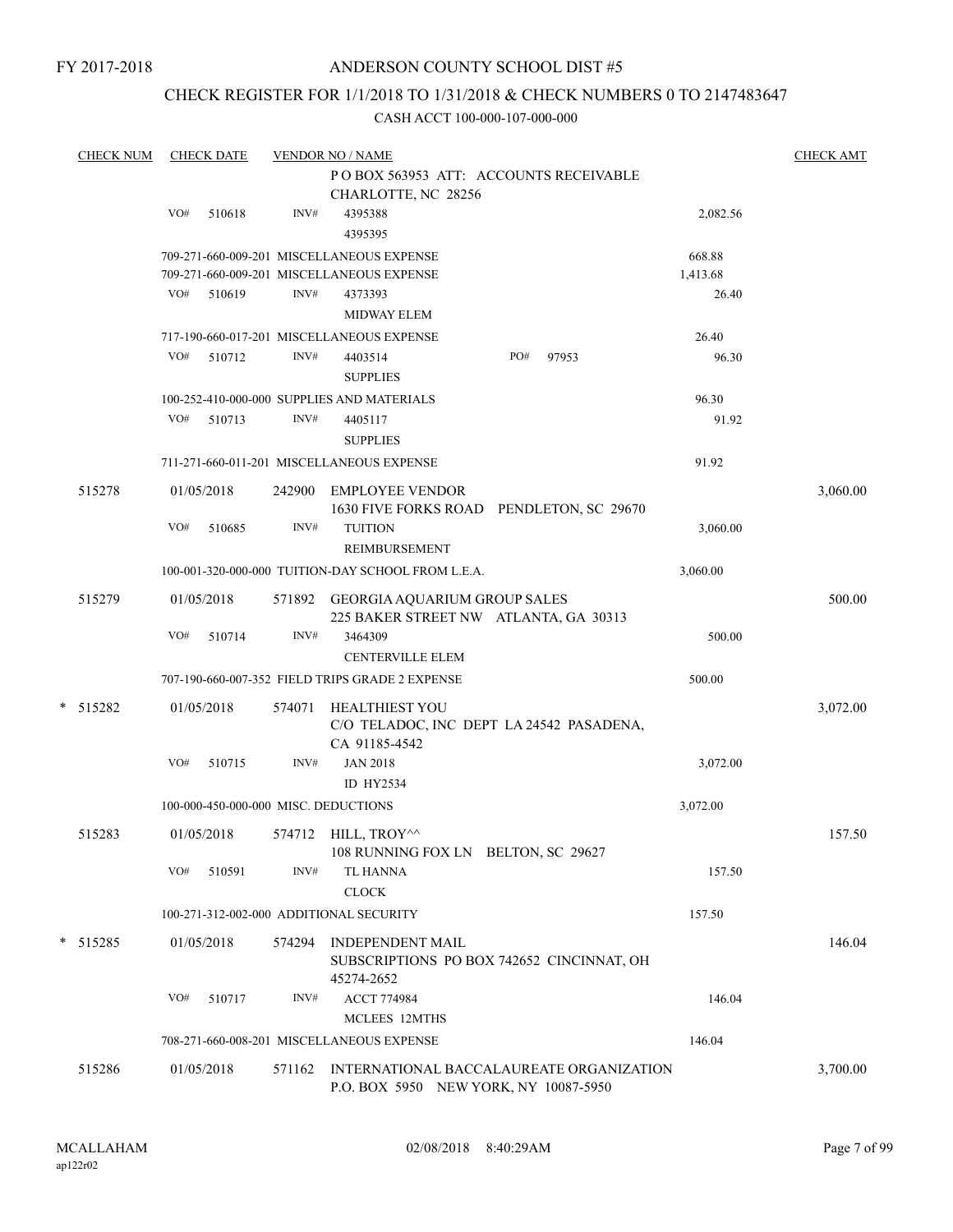# CHECK REGISTER FOR 1/1/2018 TO 1/31/2018 & CHECK NUMBERS 0 TO 2147483647

### CASH ACCT 100-000-107-000-000

| <b>CHECK NUM</b> | <b>CHECK DATE</b>                     |        | <b>VENDOR NO / NAME</b>                                                                        |     |       |                      | <b>CHECK AMT</b> |
|------------------|---------------------------------------|--------|------------------------------------------------------------------------------------------------|-----|-------|----------------------|------------------|
|                  | VO#<br>510620                         | INV#   | 32430<br><b>PYP VISIT</b>                                                                      | PO# | 97971 | 3,700.00             |                  |
|                  | 100-221-640-000-IBO DUES AND FEES     |        |                                                                                                |     |       | 3,700.00             |                  |
| 515287           | 01/05/2018                            | 572791 | JOBS FOR AMERICA'S GRADUATES, INC.<br>548 SILICION DRIVE, STE. 101 SOUTHLAKE, TX<br>76092      |     |       |                      | 4,000.00         |
|                  | VO#<br>510621                         | INV#   | 40119<br>HANNA&WESTSIDE                                                                        | PO# | 97976 | 4,000.00             |                  |
|                  |                                       |        |                                                                                                |     |       |                      |                  |
|                  |                                       |        | 100-223-333-000-JAG TRIPS AND CONFERENCES-JAG<br>100-223-333-000-JAG TRIPS AND CONFERENCES-JAG |     |       | 2,400.00<br>1,600.00 |                  |
| 515288           | 01/05/2018                            | 569972 | <b>JOSEPHINE KLEMENTS</b><br>5002 KING DRIVE ANDERSON, SC 29621                                |     |       |                      | 145.10           |
|                  | VO#<br>510582                         | INV#   | <b>MIDWAY</b><br><b>LUNCH REFUND</b>                                                           |     |       | 145.10               |                  |
|                  |                                       |        | 600-000-474-017-000 REVENUES COLLECTED IN ADVANCE                                              |     |       | 145.10               |                  |
| 515289           | 01/05/2018                            | 563608 | JW PEPPER & SON, INC<br>POBOX 642 ATT: ACCOUNTS RECEIVABLE<br><b>EXTON, PA 19341</b>           |     |       |                      | 418.99           |
|                  | VO#<br>510622                         | INV#   | 15927275<br><b>REPAIR KIT</b>                                                                  |     |       | 418.99               |                  |
|                  | 309-113-312-021-000 ARTS IN RESIDENCE |        |                                                                                                |     |       | 418.99               |                  |
| 515290           | 01/05/2018                            | 572855 | <b>KRISPY KREME</b><br>1620 N. MAIN ST. ANDERSON, SC 29621                                     |     |       |                      | 629.48           |
|                  | VO#<br>510719                         | INV#   | <b>FUNDRAISER</b><br><b>ROBERT ANDERSON</b>                                                    |     |       | 629.48               |                  |
|                  | 706-271-660-006-696 WRESTLING EXPENSE |        |                                                                                                |     |       | 175.00               |                  |
|                  |                                       |        | 706-271-660-006-751 BASKETBALL BOYS EXPENSE                                                    |     |       | 74.75                |                  |
|                  |                                       |        | 706-271-660-006-752 BASKETBALL GIRLS EXPENSE                                                   |     |       | 379.73               |                  |
| 515291           | 01/05/2018                            | 563959 | LEARNING A-Z<br>23939 NETWORK PLACE ATT: ACCOUNTS<br>RECEIVABLE CHICAGO, IL 60673-1239         |     |       |                      | 18,023.59        |
|                  | VO#<br>510623                         | INV#   | 1895836<br><b>NEVITT FOREST</b>                                                                | PO# | 97871 | 18,023.59            |                  |
|                  |                                       |        | 201-113-445-012-000 TECHNOLOGY SUPPLIES                                                        |     |       | 18,023.59            |                  |
| * 515293         | 01/05/2018                            | 568647 | MANSFIELD OIL COMPANY<br>GAINESVILLE, INC PO BOX 733706 DALLAS, TX<br>75373-3706               |     |       |                      | 2,000.05         |
|                  | VO#<br>510720                         | INV#   | SQLCD-381178<br><b>FUEL</b>                                                                    |     |       | 2,000.05             |                  |
|                  | 100-254-411-000-001 GASOLINE          |        |                                                                                                |     |       | 1,879.64             |                  |
|                  | 100-255-411-000-000 GASOLINE          |        |                                                                                                |     |       | 57.40                |                  |
|                  | 600-256-690-000-000 OTHER OBJECTS     |        |                                                                                                |     |       | 63.01                |                  |
| * 515295         | 01/05/2018                            |        | 574440 MCCANTS PETTY CASH                                                                      |     |       |                      | 475.00           |

,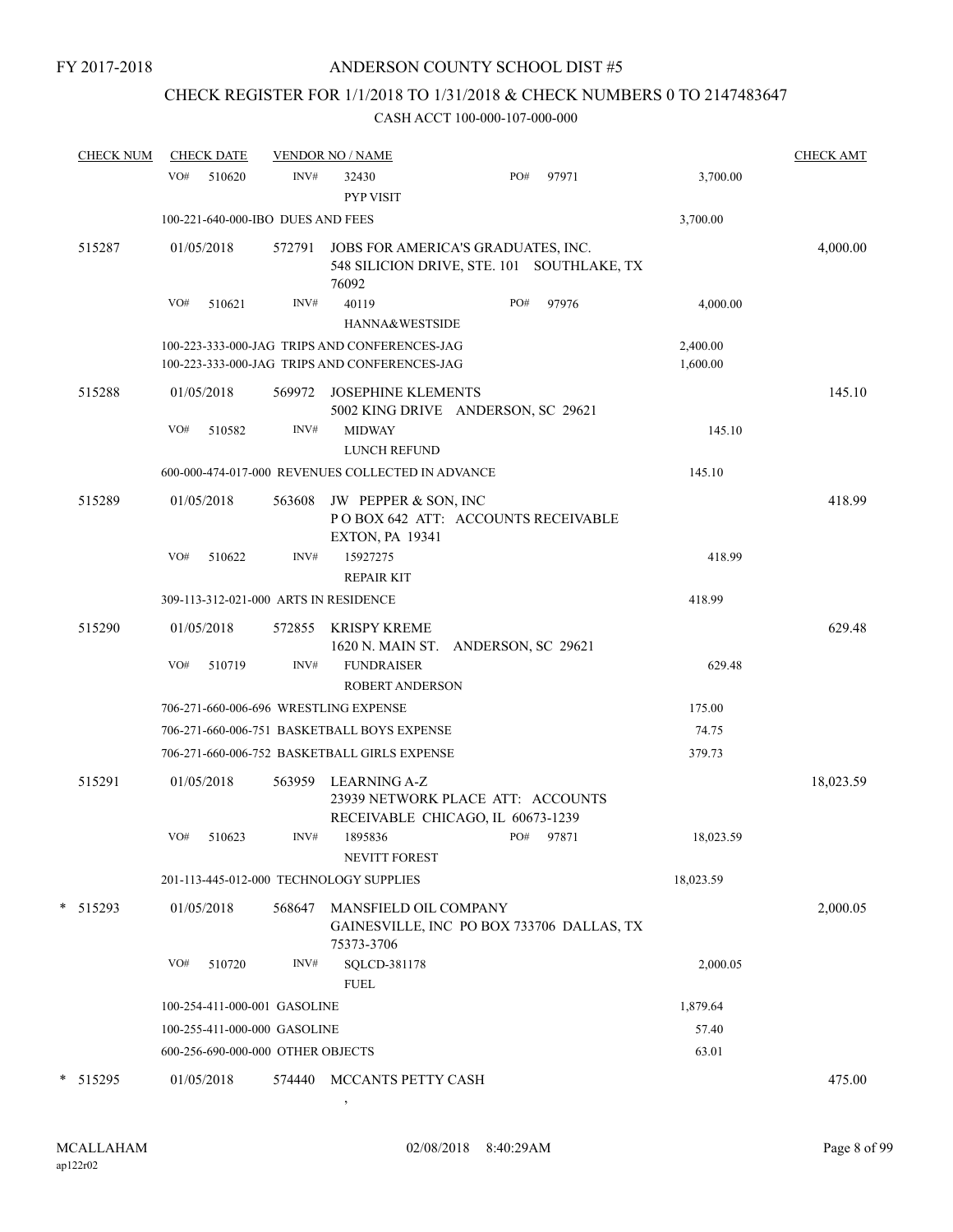## CHECK REGISTER FOR 1/1/2018 TO 1/31/2018 & CHECK NUMBERS 0 TO 2147483647

| <b>CHECK NUM</b> | <b>CHECK DATE</b>                 |        | <b>VENDOR NO / NAME</b>                                                                          |           | <b>CHECK AMT</b> |
|------------------|-----------------------------------|--------|--------------------------------------------------------------------------------------------------|-----------|------------------|
|                  | VO#<br>510625                     | INV#   | FEB 1ST<br><b>BASKETBALL</b>                                                                     | 475.00    |                  |
|                  |                                   |        | 705-271-660-005-666 CONCESSIONS EXPENSE                                                          | 175.00    |                  |
|                  |                                   |        | 705-271-660-005-753 BASKETBALL GATE EXPENSE                                                      | 300.00    |                  |
| 515296           | 01/05/2018                        |        | 574440 MCCANTS PETTY CASH                                                                        |           | 475.00           |
|                  |                                   |        |                                                                                                  |           |                  |
|                  | VO#<br>510626                     | INV#   | JAN 29TH<br><b>BASKETBALL</b>                                                                    | 475.00    |                  |
|                  |                                   |        | 705-271-660-005-666 CONCESSIONS EXPENSE                                                          | 175.00    |                  |
|                  |                                   |        | 705-271-660-005-753 BASKETBALL GATE EXPENSE                                                      | 300.00    |                  |
| 515297           | 01/05/2018                        |        | 574440 MCCANTS PETTY CASH                                                                        |           | 575.00           |
|                  | VO#<br>510627                     | INV#   | <b>JAN 18TH</b><br><b>BASKETBALL</b>                                                             | 575.00    |                  |
|                  |                                   |        | 705-271-660-005-666 CONCESSIONS EXPENSE                                                          | 225.00    |                  |
|                  |                                   |        | 705-271-660-005-753 BASKETBALL GATE EXPENSE                                                      | 350.00    |                  |
| 515298           | 01/05/2018                        |        | 574440 MCCANTS PETTY CASH                                                                        |           | 475.00           |
|                  | VO#<br>510628                     | INV#   | <b>JAN 11TH</b><br><b>BASKETBALL</b>                                                             | 475.00    |                  |
|                  |                                   |        | 705-271-660-005-666 CONCESSIONS EXPENSE                                                          | 175.00    |                  |
|                  |                                   |        | 705-271-660-005-753 BASKETBALL GATE EXPENSE                                                      | 300.00    |                  |
| 515299           | 01/05/2018                        | 569988 | MCMILLAN PAZDAN SMITH, LLC<br>DEPT 999450 PO BOX 537044 ATLANTA, GA<br>30353-9450                |           | 47,705.69        |
|                  | VO#<br>510629                     | INV#   | 01703943<br>PROJ #015013                                                                         | 17,140.47 |                  |
|                  | 515-253-520-031-CAR CAREER CENTER |        |                                                                                                  | 17,140.47 |                  |
|                  | VO#<br>510630                     | INV#   | 01704117<br>PROJ #017296                                                                         | 6,670.82  |                  |
|                  |                                   |        | 515-253-529-003-FAC STADIUM BATHROOM RENOVATIONS                                                 | 6,670.82  |                  |
|                  | VO#<br>510631                     |        | INV# 01704119<br>PROJ #017396                                                                    | 23,894.40 |                  |
|                  |                                   |        | 505-271-540-002-BSC BASEBALL&SOFTBALL COMPLEX                                                    | 11,947.20 |                  |
|                  |                                   |        | 505-271-540-003-BSC BASEBALL&SOFTBALL COMPLEX                                                    | 11,947.20 |                  |
| 515300           | 01/05/2018                        | 349701 | MED CENTRAL HEALTH RESOURCES<br>3424 CLEMSON BLVD ATT: ACCOUNTS<br>RECEIVABLE ANDERSON, SC 29621 |           | 300.00           |
|                  | VO#<br>510632                     | INV#   | 53429<br><b>SMITH</b>                                                                            | 85.00     |                  |
|                  |                                   |        | 100-255-323-000-000 CONTRACTED SERVICES                                                          | 85.00     |                  |
|                  | VO#<br>510633                     | INV#   | 20387                                                                                            | 45.00     |                  |
|                  |                                   |        | <b>RODGERS</b>                                                                                   |           |                  |
|                  |                                   |        | 100-255-323-000-000 CONTRACTED SERVICES                                                          | 45.00     |                  |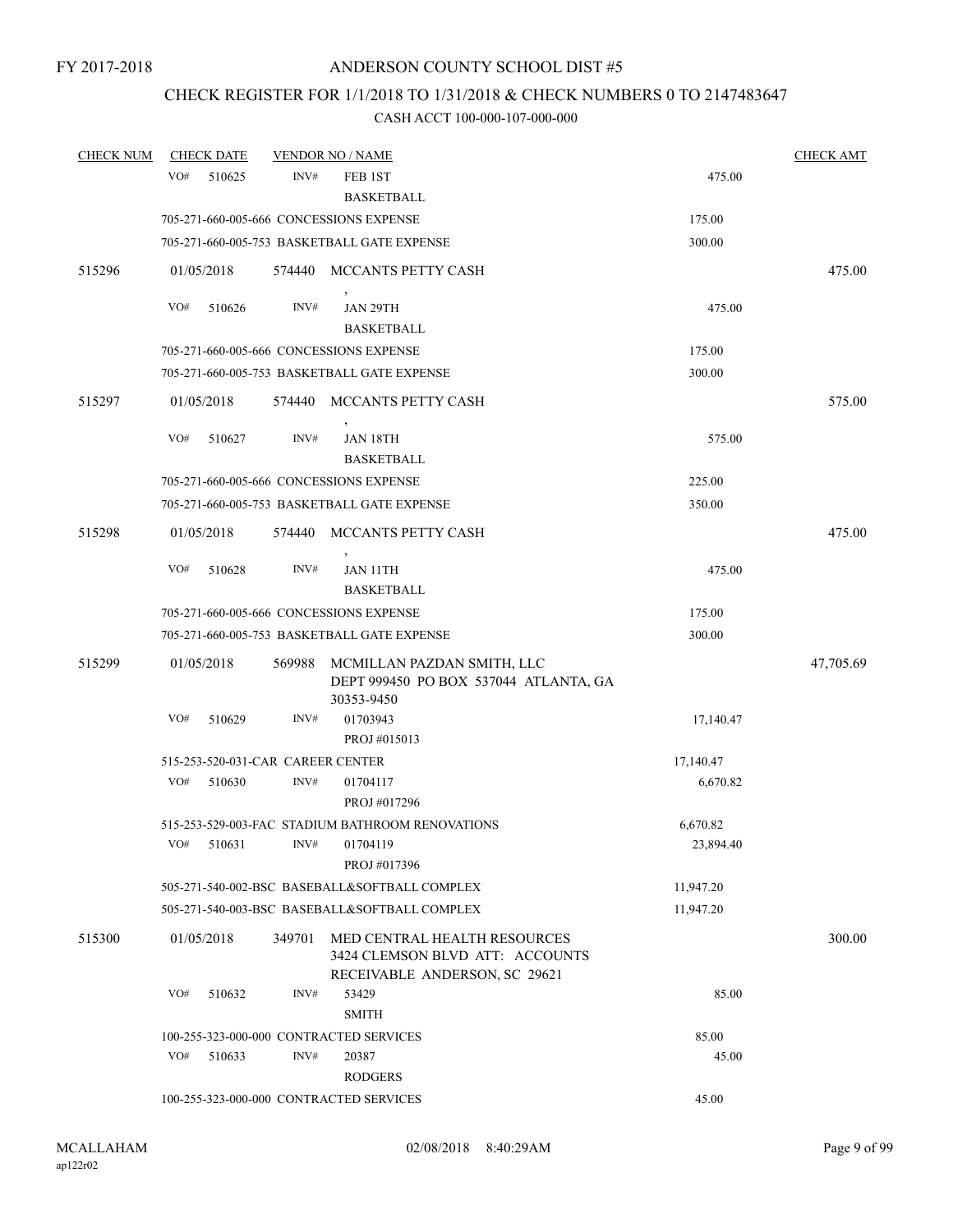## CHECK REGISTER FOR 1/1/2018 TO 1/31/2018 & CHECK NUMBERS 0 TO 2147483647

| <b>CHECK NUM</b> |     | <b>CHECK DATE</b>                      |              | <b>VENDOR NO / NAME</b>                                         |     |       |          | <b>CHECK AMT</b> |
|------------------|-----|----------------------------------------|--------------|-----------------------------------------------------------------|-----|-------|----------|------------------|
|                  | VO# | 510634                                 | INV#         | 53401                                                           |     |       | 20.00    |                  |
|                  |     |                                        |              | <b>CAIN</b>                                                     |     |       |          |                  |
|                  |     |                                        |              | 100-255-323-000-000 CONTRACTED SERVICES                         |     |       | 20.00    |                  |
|                  |     | VO# 510635                             | INV#         | 53401                                                           |     |       | 85.00    |                  |
|                  |     |                                        |              | <b>CAIN</b>                                                     |     |       |          |                  |
|                  |     |                                        |              | 100-255-323-000-000 CONTRACTED SERVICES                         |     |       | 85.00    |                  |
|                  |     | $VO#$ 510636                           | INV#         | 40337                                                           |     |       | 65.00    |                  |
|                  |     |                                        |              | <b>SANDERS</b>                                                  |     |       |          |                  |
|                  |     |                                        |              | 100-255-323-000-000 CONTRACTED SERVICES                         |     |       | 65.00    |                  |
| 515301           |     | 01/05/2018                             |              | 575015 MILLER, CHRISTOPHER^^<br>4801 HWY 246 N HODGES, SC 29653 |     |       |          | 111.30           |
|                  | VO# | 510595                                 | INV#         | DEC 12 WHS<br><b>OFFICIAL</b>                                   |     |       | 111.30   |                  |
|                  |     |                                        |              | 100-271-312-003-000 ADDITIONAL SECURITY                         |     |       | 111.30   |                  |
| $*$ 515303       |     | 01/05/2018                             |              | 569972 MR OR MRS BOBBY LONDON                                   |     |       |          | 325.00           |
|                  |     |                                        |              | 420 SIMPSON RD APT 21 ANDERSON, SC 29621                        |     |       |          |                  |
|                  | VO# | 510581                                 | INV#         | <b>FIELD TRIP</b>                                               |     |       | 325.00   |                  |
|                  |     |                                        |              | <b>REFUND</b>                                                   |     |       |          |                  |
|                  |     |                                        |              | 720-271-660-020-587 FIELD TRIPS- GR. 8 EXPENSE                  |     |       | 325.00   |                  |
| $*$ 515306       |     | 01/05/2018                             | 369400 NASCO |                                                                 |     |       |          | 196.66           |
|                  |     |                                        |              | POBOX 901 ATT: ACCOUNTS RECEIVABLE FORT                         |     |       |          |                  |
|                  |     |                                        |              | ATKINSON, WI 53538-0901                                         |     |       |          |                  |
|                  | VO# | 510722                                 | INV#         | 829089                                                          | PO# | 97819 | 196.66   |                  |
|                  |     |                                        |              | <b>CARPET</b>                                                   |     |       |          |                  |
|                  |     | 100-113-410-014-000 SUPPLIES           |              |                                                                 |     |       | 196.66   |                  |
| $*$ 515308       |     | 01/05/2018                             |              | 389900 OFFICE DEPOT                                             |     |       |          | 1,752.37         |
|                  |     |                                        |              | POBOX 1413 CHARLOTTE, NC 28201-1413                             |     |       |          |                  |
|                  | VO# | 510637                                 | INV#         | 986875819001                                                    |     |       | 267.91   |                  |
|                  |     |                                        |              | <b>SUPPLIES</b>                                                 |     |       | 267.91   |                  |
|                  | VO# | 100-112-410-007-000 SUPPLIES<br>510638 | INV#         | 984814259001                                                    |     |       | 144.71   |                  |
|                  |     |                                        |              | <b>SUPPLIES</b>                                                 |     |       |          |                  |
|                  |     | 100-112-410-010-000 SUPPLIES           |              |                                                                 |     |       | 144.71   |                  |
|                  |     | VO# 510639                             | INV#         | 985983267001                                                    | PO# | 97913 | 55.93    |                  |
|                  |     |                                        |              | 985982851001                                                    |     |       |          |                  |
|                  |     |                                        |              | 100-213-410-000-000 SUPPLIES AND MATERIALS                      |     |       | 27.26    |                  |
|                  |     | 100-213-410-014-000 SUPPLIES           |              |                                                                 |     |       | 28.67    |                  |
|                  |     | VO# 510640                             | INV#         | 2137077170                                                      |     |       | 57.31    |                  |
|                  |     |                                        |              | <b>SUPPLIES</b>                                                 |     |       |          |                  |
|                  |     |                                        |              | 712-271-660-012-324 POSTIVE BEHAVIOR I.S. EXPENSE               |     |       | 57.31    |                  |
|                  | VO# | 510724                                 | INV#         | 987628077001                                                    |     |       | 161.44   |                  |
|                  |     |                                        |              | <b>SUPPLIES</b>                                                 |     |       |          |                  |
|                  |     | 100-112-410-010-000 SUPPLIES           |              |                                                                 |     |       | 161.44   |                  |
|                  |     | VO# 510725                             | INV#         | <b>NORTHPOINTE</b>                                              |     |       | 1,065.07 |                  |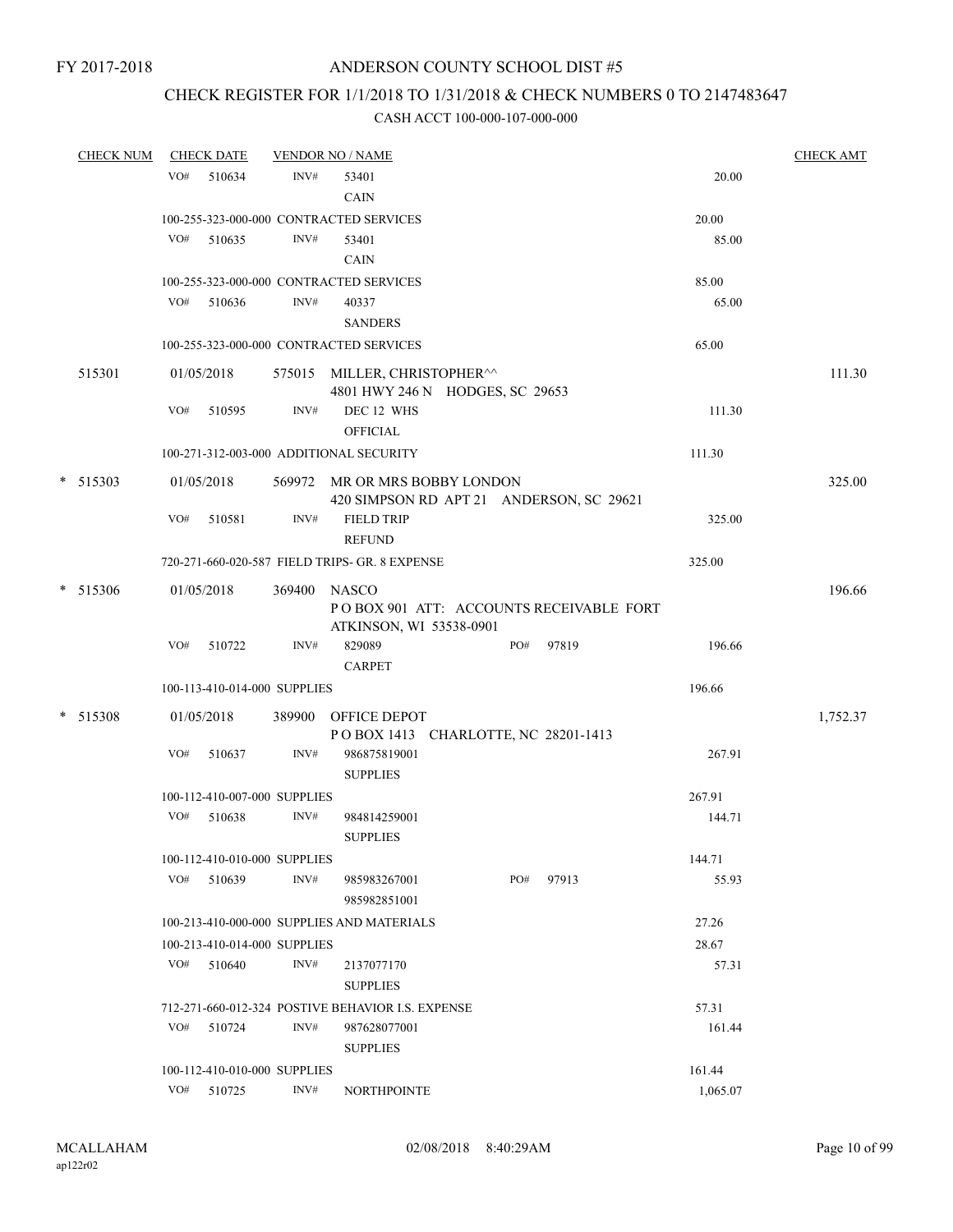## CHECK REGISTER FOR 1/1/2018 TO 1/31/2018 & CHECK NUMBERS 0 TO 2147483647

| <b>CHECK NUM</b> | <b>CHECK DATE</b>                       |        | <b>VENDOR NO / NAME</b>                                                                                     |          | <b>CHECK AMT</b> |
|------------------|-----------------------------------------|--------|-------------------------------------------------------------------------------------------------------------|----------|------------------|
|                  |                                         |        | <b>SUPPLIES</b>                                                                                             |          |                  |
|                  |                                         |        | 713-271-660-013-201 MISCELLANEOUS EXPENSE                                                                   | 31.35    |                  |
|                  |                                         |        | 713-271-660-013-201 MISCELLANEOUS EXPENSE                                                                   | 30.32    |                  |
|                  |                                         |        | 713-271-660-013-201 MISCELLANEOUS EXPENSE                                                                   | 747.18   |                  |
|                  | 713-271-660-013-305 LIBRARY EXPENSE     |        |                                                                                                             | 66.45    |                  |
|                  | 713-271-660-013-305 LIBRARY EXPENSE     |        |                                                                                                             | 161.92   |                  |
|                  | 713-271-660-013-305 LIBRARY EXPENSE     |        |                                                                                                             | 27.85    |                  |
| 515309           | 01/05/2018                              | 574961 | <b>ORANGESCAPE INC</b><br>800 WEST ELCAMINO REAL MOUNTAIN VIEW,<br>CA 94040                                 |          | 2,500.00         |
|                  | VO#<br>510718                           | INV#   | PO#<br>28510<br>97910<br><b>ADMIN MODULE</b>                                                                | 2,500.00 |                  |
|                  |                                         |        | 100-266-345-000-000 TECHNOLOGY INFRASTRUCTURE                                                               | 2,500.00 |                  |
|                  |                                         |        |                                                                                                             |          |                  |
| 515310           | 01/05/2018                              | 568916 | ORCHESTRA BOOSTERS<br>SOUTHWOOD ACADEMY 1110 SOUTHWOOD<br>STREET ANDERSON, SC 29621                         |          | 235.20           |
|                  | VO#<br>510665                           | INV#   | <b>FUNDRAISER</b>                                                                                           | 235.20   |                  |
|                  |                                         |        | <b>POINSETTIAS</b>                                                                                          |          |                  |
|                  |                                         |        | 721-190-660-021-658 ORCHESTRA MIDDLE EXPENSE                                                                | 235.20   |                  |
| 515311           | 01/05/2018                              | 397400 | PARADIGM MEDICAL SERVICES, P C<br>110 PERPETUAL SQUARE DRIVE ATT: ACCOUNTS<br>RECEIVABLE ANDERSON, SC 29621 |          | 360.00           |
|                  | VO#<br>510641                           | INV#   | S. RICE<br><b>SERVICES</b>                                                                                  | 360.00   |                  |
|                  | 100-213-312-000-000 PURCHASED SERVICES  |        |                                                                                                             | 160.00   |                  |
|                  | 100-213-312-000-000 PURCHASED SERVICES  |        |                                                                                                             | 100.00   |                  |
|                  | 100-213-312-000-000 PURCHASED SERVICES  |        |                                                                                                             | 100.00   |                  |
|                  |                                         |        |                                                                                                             |          |                  |
| 515312           | 01/05/2018                              | 573612 | PATTERSON, HAKIM^^<br>151 WALTZING VINE LANE WILLIAMSTON, SC<br>29697                                       |          | 170.20           |
|                  | VO#<br>510593                           | INV#   | DEC 12 WHS<br><b>OFFICIAL</b>                                                                               | 67.60    |                  |
|                  | 100-271-312-003-000 ADDITIONAL SECURITY |        |                                                                                                             | 67.60    |                  |
|                  | VO#<br>510599                           | INV#   | DEC 14 WHS<br><b>OFFICIAL</b>                                                                               | 102.60   |                  |
|                  | 100-271-312-003-000 ADDITIONAL SECURITY |        |                                                                                                             | 102.60   |                  |
| 515313           | 01/05/2018                              | 404200 | PEPPERS, JAMES A**<br>PO BOX 132 PENDLETON, SC 29670                                                        |          | 104.00           |
|                  | VO#<br>510597                           | INV#   | DEC 14 WHS                                                                                                  | 104.00   |                  |
|                  |                                         |        | <b>OFFICIAL</b>                                                                                             |          |                  |
|                  | 100-271-312-003-000 ADDITIONAL SECURITY |        |                                                                                                             | 104.00   |                  |
| 515314           | 01/05/2018                              | 568036 | PIEDMONT NATURAL GAS                                                                                        |          | 149.01           |
|                  |                                         |        | POBOX 660920 ATT: ACCOUNTS RECEIVABLE<br>DALLAS, TX 75266-0920                                              |          |                  |
|                  | VO#<br>510708                           | INV#   | 7000758753003                                                                                               | 149.01   |                  |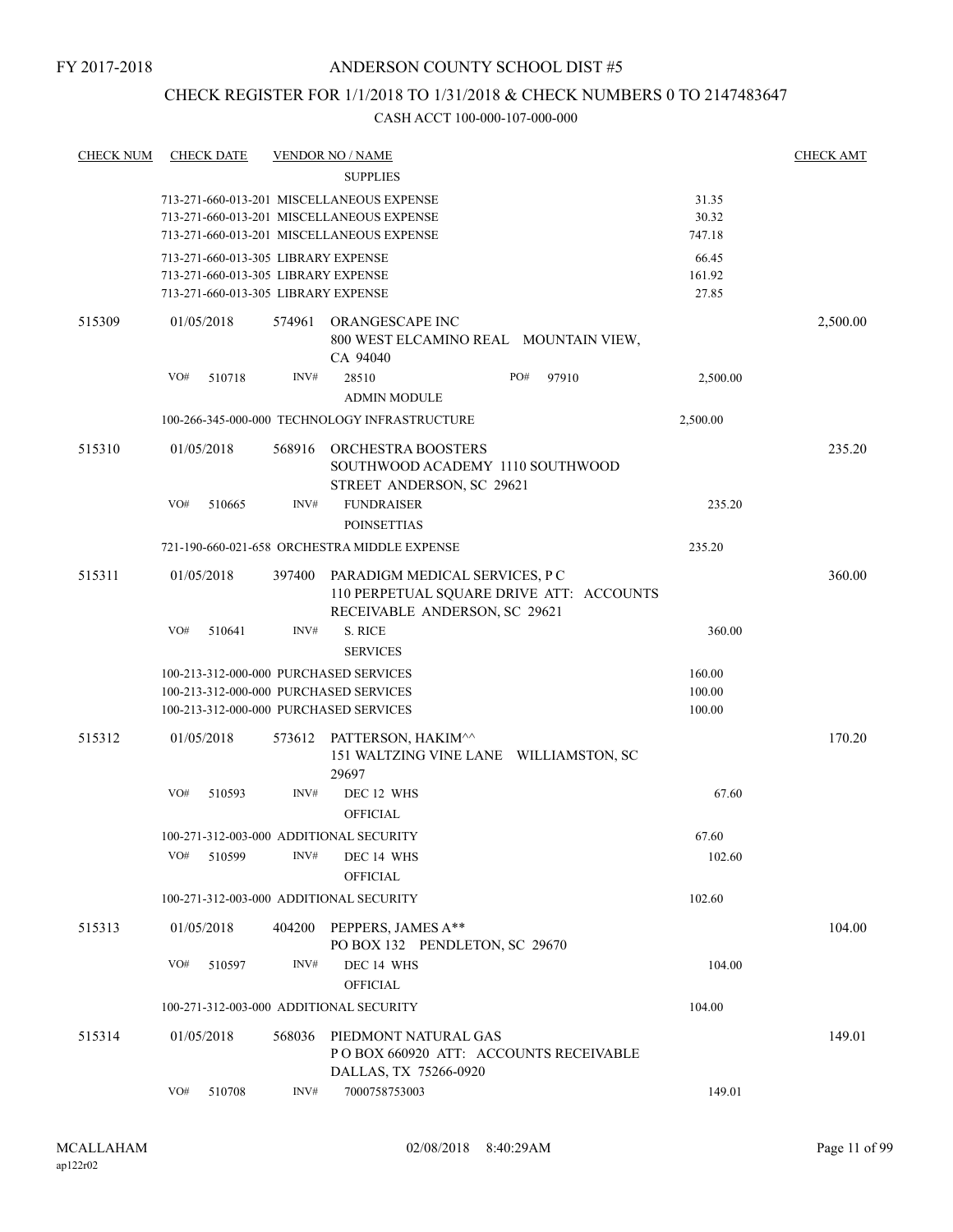FY 2017-2018

## ANDERSON COUNTY SCHOOL DIST #5

## CHECK REGISTER FOR 1/1/2018 TO 1/31/2018 & CHECK NUMBERS 0 TO 2147483647

| <b>CHECK NUM</b> |     | <b>CHECK DATE</b> |                            | <b>VENDOR NO / NAME</b><br><b>WEST MARKET</b>                                                   |                                          |           | <b>CHECK AMT</b> |
|------------------|-----|-------------------|----------------------------|-------------------------------------------------------------------------------------------------|------------------------------------------|-----------|------------------|
|                  |     |                   | 600-256-470-018-000 ENERGY |                                                                                                 |                                          | 149.01    |                  |
| 515315           |     | 01/05/2018        | 564099                     | PIONEER VALLEY BOOKS<br>155A INDUSTRIAL DRIVE ATT: ACCOUNTS<br>RECEIVABLE NORTHAMPTON, MA 01060 |                                          |           | 895.40           |
|                  | VO# | 510727            | INV#                       | 117254<br><b>CENTERVILLE ELEM</b>                                                               |                                          | 895.40    |                  |
|                  |     |                   |                            | 900-127-416-007-RCM TEACHER GRANT - MARSENGILL                                                  |                                          | 895.40    |                  |
| 515316           |     | 01/05/2018        |                            | 572037 PLANBOOKEDU LLC                                                                          | 710 MARKET ST #14 CHAPEL HILL, NC 27516  |           | 1,408.00         |
|                  | VO# | 510726            | $\text{INV}\#$             | 2017-7165<br><b>SUBSCRIPTION</b>                                                                |                                          | 1,408.00  |                  |
|                  |     |                   |                            | 201-113-445-006-000 TECH SUPPLIES/ SITE LICENSE                                                 |                                          | 1,408.00  |                  |
| $*$ 515318       |     | 01/05/2018        |                            | 573501 QUALITY CARE PRESSURE CLEANING                                                           | 210 SPRINGSIDE CIRCLE ANDERSON, SC 29625 |           | 300.00           |
|                  | VO# | 510642            | INV#                       | 5157                                                                                            | PO#<br>97459                             | 300.00    |                  |
|                  |     |                   |                            | PARKING LOT                                                                                     |                                          |           |                  |
|                  |     |                   |                            | 100-255-323-000-000 CONTRACTED SERVICES                                                         |                                          | 300.00    |                  |
| 515319           |     | 01/05/2018        | 572953                     | RATTERREE, JAY^^<br>PO BOX 27316 GREENVILLE, SC 29616                                           |                                          |           | 110.40           |
|                  | VO# | 510587            | INV#                       | DEC 11 TLH<br><b>OFFICIAL</b>                                                                   |                                          | 110.40    |                  |
|                  |     |                   |                            | 100-271-312-002-000 ADDITIONAL SECURITY                                                         |                                          | 110.40    |                  |
| 515320           |     | 01/05/2018        | 430400                     | RAYMOND GEDDES & CO, INC                                                                        | 7110 BELAIR ROAD SUITE 200 ATT: ACCOUNTS |           | 291.92           |
|                  | VO# | 510643            | INV#                       | RECEIVABLE BALTIMORE, MD 21206-1147<br>653308<br><b>MIDWAY ELEM</b>                             |                                          | 291.92    |                  |
|                  |     |                   |                            | 717-190-660-017-360 SCHOOL STORE/COUNCIL EXPENSE                                                |                                          | 291.92    |                  |
| 515321           |     | 01/05/2018        |                            | 574910 REALITYWORKS                                                                             | 2709 MONDOVI ROAD EAU CLAIRE, WI 54701   |           | 16,481.30        |
|                  |     | VO# 510644        |                            | $INV#$ 3712<br><b>CUST MD11818397</b>                                                           | PO# 97850                                | 16,481.30 |                  |
|                  |     |                   |                            | 329-115-410-000-000 SUPPLIES- STATE EQUIPMENT                                                   |                                          | 16,481.30 |                  |
| $*$ 515323       |     | 01/05/2018        | 572850                     | ROBERT ANDERSON PETTY CASH<br>, ---                                                             |                                          |           | 500.00           |
|                  | VO# | 510645            | INV#                       | FEB 1ST<br><b>BASKETBALL</b>                                                                    |                                          | 500.00    |                  |
|                  |     |                   |                            | 706-271-660-006-666 CONCESSIONS EXPENSE                                                         |                                          | 200.00    |                  |
|                  |     |                   |                            | 706-271-660-006-753 BASKETBALL GATE EXPENSE                                                     |                                          | 300.00    |                  |
| 515324           |     | 01/05/2018        | 572850                     | ROBERT ANDERSON PETTY CASH<br>, ---                                                             |                                          |           | 500.00           |
|                  | VO# | 510646            | INV#                       | JAN 25TH                                                                                        |                                          | 500.00    |                  |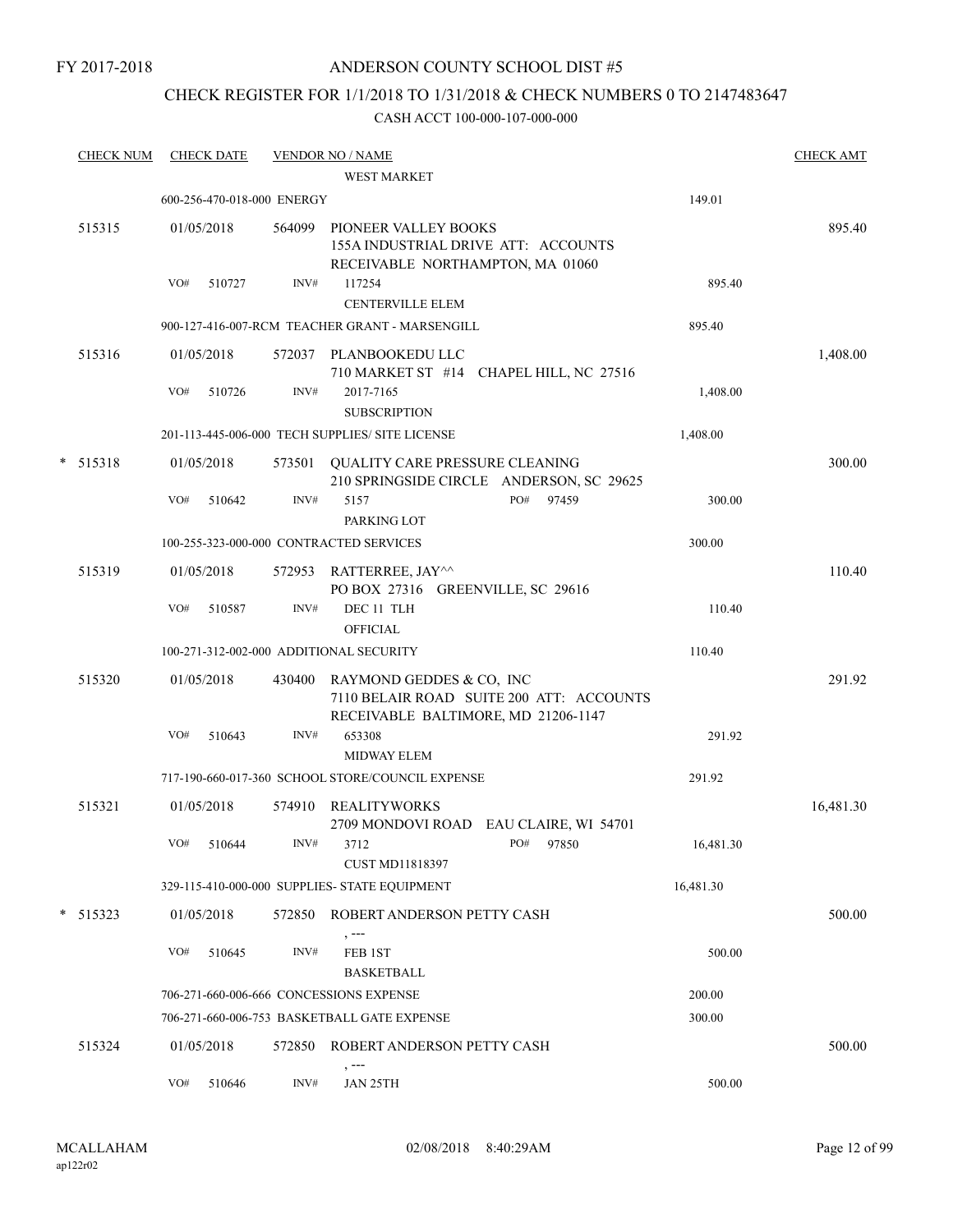### FY 2017-2018

## ANDERSON COUNTY SCHOOL DIST #5

## CHECK REGISTER FOR 1/1/2018 TO 1/31/2018 & CHECK NUMBERS 0 TO 2147483647

| <b>CHECK NUM</b> | <b>CHECK DATE</b> |        | <b>VENDOR NO / NAME</b>                                                          |          | <b>CHECK AMT</b> |
|------------------|-------------------|--------|----------------------------------------------------------------------------------|----------|------------------|
|                  |                   |        | <b>BASKETBALL</b>                                                                |          |                  |
|                  |                   |        | 706-271-660-006-666 CONCESSIONS EXPENSE                                          | 200.00   |                  |
|                  |                   |        | 706-271-660-006-753 BASKETBALL GATE EXPENSE                                      | 300.00   |                  |
| 515325           | 01/05/2018        |        | 572850 ROBERT ANDERSON PETTY CASH                                                |          | 500.00           |
|                  | VO#<br>510647     | INV#   | JAN 23RD                                                                         | 500.00   |                  |
|                  |                   |        | <b>BASKETBALL</b>                                                                |          |                  |
|                  |                   |        | 706-271-660-006-666 CONCESSIONS EXPENSE                                          | 200.00   |                  |
|                  |                   |        | 706-271-660-006-753 BASKETBALL GATE EXPENSE                                      | 300.00   |                  |
| 515326           | 01/05/2018        |        | 572850 ROBERT ANDERSON PETTY CASH                                                |          | 500.00           |
|                  | VO#<br>510648     | INV#   | JAN 22ND                                                                         | 500.00   |                  |
|                  |                   |        | <b>BASKETBALL</b>                                                                |          |                  |
|                  |                   |        | 706-271-660-006-666 CONCESSIONS EXPENSE                                          | 200.00   |                  |
|                  |                   |        | 706-271-660-006-753 BASKETBALL GATE EXPENSE                                      | 300.00   |                  |
| 515327           | 01/05/2018        |        | 572850 ROBERT ANDERSON PETTY CASH<br>$, --$                                      |          | 500.00           |
|                  | VO#<br>510649     | INV#   | <b>JAN 17TH</b>                                                                  | 500.00   |                  |
|                  |                   |        | <b>BASKETBALL</b>                                                                |          |                  |
|                  |                   |        | 706-271-660-006-666 CONCESSIONS EXPENSE                                          | 200.00   |                  |
|                  |                   |        | 706-271-660-006-753 BASKETBALL GATE EXPENSE                                      | 300.00   |                  |
| 515328           | 01/05/2018        |        | 572850 ROBERT ANDERSON PETTY CASH<br>, ---                                       |          | 500.00           |
|                  | VO#<br>510650     | INV#   | JAN 16TH                                                                         | 500.00   |                  |
|                  |                   |        | <b>BASKETBALL</b>                                                                |          |                  |
|                  |                   |        | 706-271-660-006-666 CONCESSIONS EXPENSE                                          | 200.00   |                  |
|                  |                   |        | 706-271-660-006-753 BASKETBALL GATE EXPENSE                                      | 300.00   |                  |
| 515329           | 01/05/2018        |        | 572850 ROBERT ANDERSON PETTY CASH<br>$, --$                                      |          | 500.00           |
|                  | VO#<br>510651     | INV#   | JAN 11TH<br><b>BASKETBALL</b>                                                    | 500.00   |                  |
|                  |                   |        | 706-271-660-006-666 CONCESSIONS EXPENSE                                          | 200.00   |                  |
|                  |                   |        | 706-271-660-006-753 BASKETBALL GATE EXPENSE                                      | 300.00   |                  |
| 515330           | 01/05/2018        |        | 572850 ROBERT ANDERSON PETTY CASH                                                |          | 500.00           |
|                  | VO#<br>510652     | INV#   | , ---<br><b>JAN 8TH</b><br><b>BASKETBALL</b>                                     | 500.00   |                  |
|                  |                   |        | 706-271-660-006-666 CONCESSIONS EXPENSE                                          | 200.00   |                  |
|                  |                   |        | 706-271-660-006-753 BASKETBALL GATE EXPENSE                                      | 300.00   |                  |
| 515331           | 01/05/2018        | 442400 | ROPER MOUNTAIN SCIENCE CENTER<br>402 ROPER MOUNTAIN ROAD GREENVILLE, SC<br>29615 |          | 1,356.00         |
|                  | VO#<br>510730     | INV#   | <b>FIELD TRIP</b>                                                                | 1,356.00 |                  |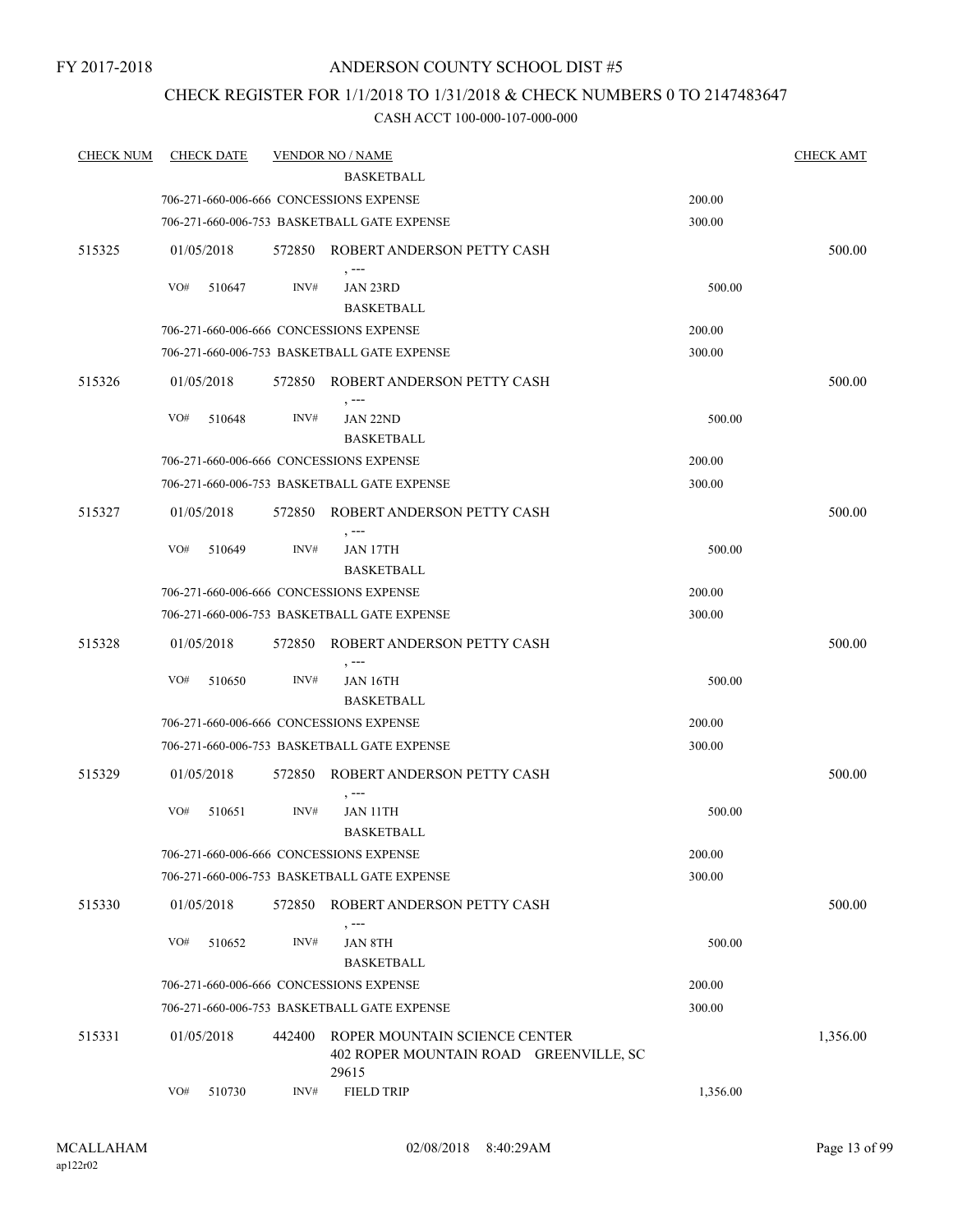## CHECK REGISTER FOR 1/1/2018 TO 1/31/2018 & CHECK NUMBERS 0 TO 2147483647

| CHECK NUM | <b>CHECK DATE</b>                       |        | <b>VENDOR NO / NAME</b>                                                                           |     |       |           | <b>CHECK AMT</b> |
|-----------|-----------------------------------------|--------|---------------------------------------------------------------------------------------------------|-----|-------|-----------|------------------|
|           |                                         |        | <b>CENTERVILLE ELEM</b>                                                                           |     |       |           |                  |
|           |                                         |        | 707-190-660-007-355 FIELD TRIPS GRADE 5 EXPENSE                                                   |     |       | 264.00    |                  |
|           |                                         |        | 707-190-660-007-355 FIELD TRIPS GRADE 5 EXPENSE                                                   |     |       | 264.00    |                  |
|           |                                         |        | 707-190-660-007-355 FIELD TRIPS GRADE 5 EXPENSE                                                   |     |       | 240.00    |                  |
|           |                                         |        | 707-190-660-007-355 FIELD TRIPS GRADE 5 EXPENSE                                                   |     |       | 288.00    |                  |
|           |                                         |        | 707-190-660-007-355 FIELD TRIPS GRADE 5 EXPENSE                                                   |     |       | 264.00    |                  |
|           |                                         |        | 707-190-660-007-355 FIELD TRIPS GRADE 5 EXPENSE                                                   |     |       | 36.00     |                  |
| 515332    | 01/05/2018                              | 567525 | ROWLAND MECHANICAL<br>206 SADDLE TRAIL ANDERSON, SC 29621                                         |     |       |           | 5,006.35         |
|           | VO#<br>510653                           | INV#   | DEC 11-14                                                                                         |     |       | 2,319.86  |                  |
|           |                                         |        | <b>BUS REPAIRS</b>                                                                                |     |       |           |                  |
|           | 100-255-323-000-000 CONTRACTED SERVICES |        |                                                                                                   |     |       | 688.86    |                  |
|           |                                         |        | 100-255-323-000-ACT ACTIVITY BUS CONTRACTED SERVICES                                              |     |       | 95.00     |                  |
|           |                                         |        | 100-255-323-000-ACT ACTIVITY BUS CONTRACTED SERVICES                                              |     |       | 294.69    |                  |
|           |                                         |        | 100-255-323-000-ACT ACTIVITY BUS CONTRACTED SERVICES                                              |     |       | 379.20    |                  |
|           |                                         |        | 100-255-323-000-ACT ACTIVITY BUS CONTRACTED SERVICES                                              |     |       | 373.69    |                  |
|           |                                         |        | 100-255-323-000-ACT ACTIVITY BUS CONTRACTED SERVICES                                              |     |       | 50.74     |                  |
|           |                                         |        | 100-255-323-000-ACT ACTIVITY BUS CONTRACTED SERVICES                                              |     |       | 38.00     |                  |
|           |                                         |        | 100-255-323-000-ACT ACTIVITY BUS CONTRACTED SERVICES                                              |     |       | 38.00     |                  |
|           |                                         |        | 100-255-323-000-ACT ACTIVITY BUS CONTRACTED SERVICES                                              |     |       | 38.00     |                  |
|           |                                         |        | 100-255-323-000-ACT ACTIVITY BUS CONTRACTED SERVICES                                              |     |       | 38.00     |                  |
|           |                                         |        | 100-255-323-000-ACT ACTIVITY BUS CONTRACTED SERVICES                                              |     |       | 71.66     |                  |
|           |                                         |        | 100-255-323-000-ACT ACTIVITY BUS CONTRACTED SERVICES                                              |     |       | 78.99     |                  |
|           |                                         |        | 100-255-323-000-ACT ACTIVITY BUS CONTRACTED SERVICES                                              |     |       | 64.33     |                  |
|           |                                         |        | 100-255-323-000-ACT ACTIVITY BUS CONTRACTED SERVICES                                              |     |       | 70.70     |                  |
|           | $VO#$ 510654                            | INV#   | <b>DEC</b> 14-18                                                                                  |     |       | 197.33    |                  |
|           |                                         |        | <b>BUS REPAIRS</b>                                                                                |     |       |           |                  |
|           |                                         |        | 100-255-323-000-ACT ACTIVITY BUS CONTRACTED SERVICES                                              |     |       | 64.33     |                  |
|           |                                         |        | 100-255-323-000-ACT ACTIVITY BUS CONTRACTED SERVICES                                              |     |       | 38.00     |                  |
|           |                                         |        | 100-255-323-000-ACT ACTIVITY BUS CONTRACTED SERVICES                                              |     |       | 95.00     |                  |
|           | VO#<br>510655                           | INV#   | 8166                                                                                              |     |       | 2,489.16  |                  |
|           |                                         |        | <b>BUS 2 REPAIR</b>                                                                               |     |       |           |                  |
|           |                                         |        | 100-255-323-000-ACT ACTIVITY BUS CONTRACTED SERVICES                                              |     |       | 2,489.16  |                  |
| * 515335  | 01/05/2018                              | 564045 | <b>SC DEPT OF EDUCATION</b><br>TEXTBOOK OFFICE 301 GREYSTONE BLVD SUITE<br>150 COLUMBIA, SC 29210 |     |       |           | 250.62           |
|           | VO#<br>510656                           | INV#   | SOUTHWOOD<br>0405065-3902628                                                                      |     |       | 250.62    |                  |
|           |                                         |        | 721-190-660-021-414 LOST/DAMAGED BOOKS EXPENSE                                                    |     |       | 250.62    |                  |
| 515336    | 01/05/2018                              | 574296 | <b>SCENARIO LEARNING</b><br>4890 W KENNEDY BLVD., SUITE 300 TAMPA, FL<br>33609                    |     |       |           | 12,000.00        |
|           | VO#<br>510732                           | INV#   | 04659<br><b>SUBSCRIPTION</b>                                                                      | PO# | 97969 | 12,000.00 |                  |
|           | 100-252-410-000-INS INSURANCE GRANT     |        |                                                                                                   |     |       | 12,000.00 |                  |
| 515337    | 01/05/2018                              | 573523 | <b>SC FUTURE MINDS</b>                                                                            |     |       |           |                  |
|           |                                         |        | PO BOX 6890 FLORENCE, SC 29502                                                                    |     |       |           | 1,500.00         |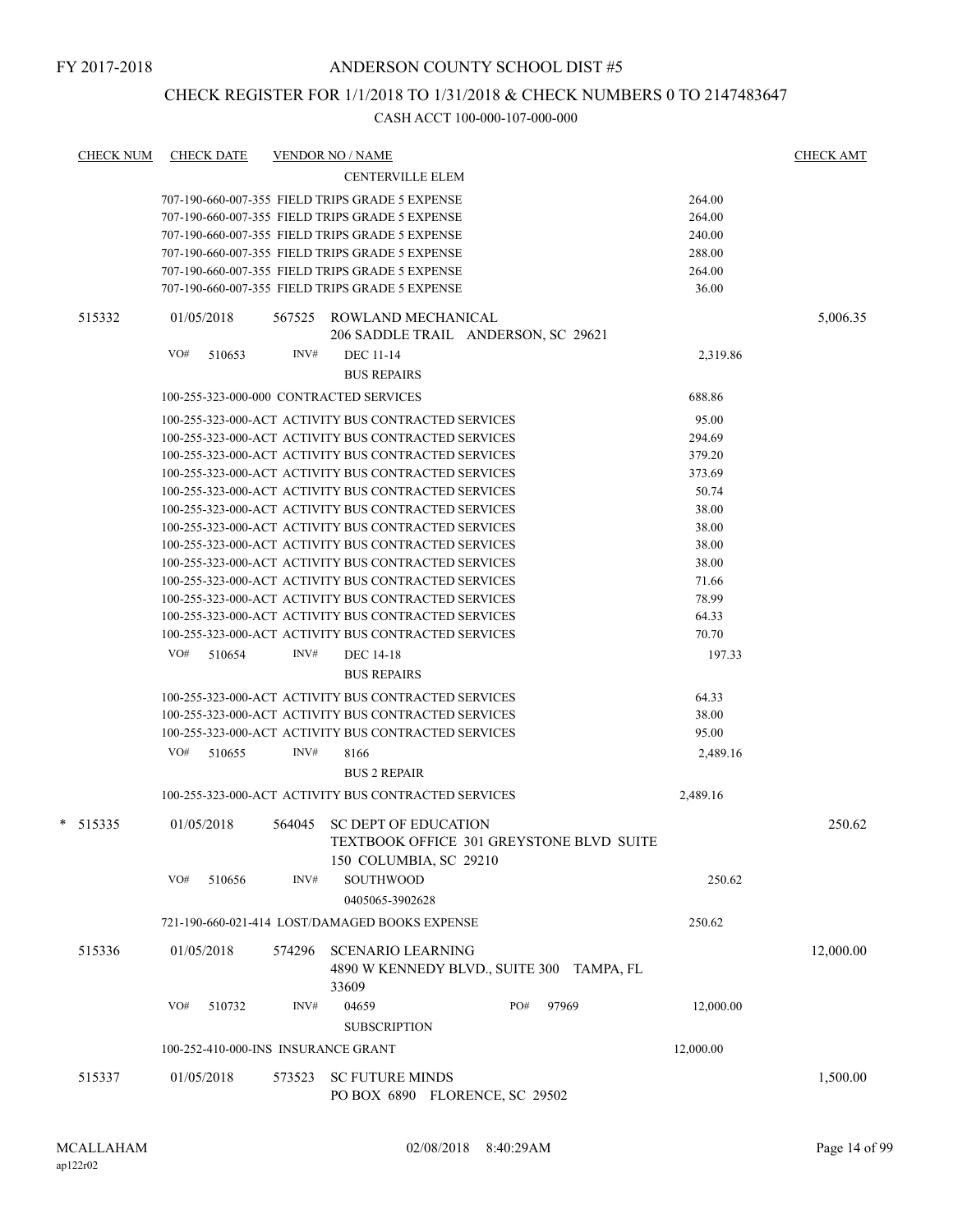## CHECK REGISTER FOR 1/1/2018 TO 1/31/2018 & CHECK NUMBERS 0 TO 2147483647

| <b>CHECK NUM</b> |     | <b>CHECK DATE</b>                                            |      | <b>VENDOR NO / NAME</b>                                                           |     |       |                 | <b>CHECK AMT</b> |
|------------------|-----|--------------------------------------------------------------|------|-----------------------------------------------------------------------------------|-----|-------|-----------------|------------------|
|                  |     | $VO#$ 510731                                                 | INV# | <b>SPONSOR</b><br><b>TEACHER OF YEAR</b>                                          |     |       | 1,500.00        |                  |
|                  |     |                                                              |      | 100-390-410-000-000 SUPPLIES AND MATERIALS                                        |     |       | 1,500.00        |                  |
| $*$ 515339       |     | 01/05/2018                                                   |      | 570059 SHARP BUSINESS SYSTEMS<br>DEPT 1216 PO BOX 121216 DALLAS, TX<br>75312-1216 |     |       |                 | 5,408.40         |
|                  | VO# | 510658                                                       | INV# | 9000936482<br><b>STAPLES</b>                                                      |     |       | 89.13           |                  |
|                  |     |                                                              |      | 705-271-660-005-411 MISCELLANEOUS EXPENSE                                         |     |       | 89.13           |                  |
|                  | VO# | 510659                                                       | INV# | 9000937898                                                                        |     |       | 314.53          |                  |
|                  |     |                                                              |      | <b>COPIES</b>                                                                     |     |       |                 |                  |
|                  |     | 100-113-410-005-000 SUPPLIES                                 |      |                                                                                   |     |       | 314.53          |                  |
|                  | VO# | 510660                                                       | INV# | 9000932683<br><b>COPIES</b>                                                       |     |       | 20.75           |                  |
|                  |     | 717-190-660-017-362 COPIER EXPENSE                           |      |                                                                                   |     |       | 20.75           |                  |
|                  |     | $VO#$ 510661                                                 | INV# | 9000916427<br>9000909947                                                          |     |       | 407.38          |                  |
|                  |     | 100-114-410-002-000 SUPPLIES                                 |      |                                                                                   |     |       | 19.26           |                  |
|                  |     | 100-114-410-002-000 SUPPLIES                                 |      |                                                                                   |     |       | 388.12          |                  |
|                  |     | $VO#$ 510662                                                 | INV# | 9000916430                                                                        |     |       | 115.46          |                  |
|                  |     |                                                              |      | <b>COPIES</b>                                                                     |     |       |                 |                  |
|                  |     | 201-112-490-012-000 COPIER COST                              |      |                                                                                   |     |       | 115.46          |                  |
|                  |     | VO# 510733                                                   | INV# | 9000932666<br><b>COPIES</b>                                                       |     |       | 170.42          |                  |
|                  |     | 201-113-490-006-000 COPIER COST                              |      |                                                                                   |     |       | 170.42          |                  |
|                  |     | VO# 510734                                                   | INV# | 9000932478<br>9000932479                                                          |     |       | 400.16          |                  |
|                  |     | 708-271-660-008-362 COPIER EXPENSE                           |      |                                                                                   |     |       | 23.04           |                  |
|                  |     | 708-271-660-008-362 COPIER EXPENSE                           |      |                                                                                   |     |       | 377.12          |                  |
|                  |     | VO# 510735                                                   | INV# | 9000944805<br>9000939597                                                          |     |       | 256.41          |                  |
|                  |     | 100-113-410-007-000 SUPPLIES<br>100-113-410-007-000 SUPPLIES |      |                                                                                   |     |       | 237.15<br>19.26 |                  |
|                  | VO# | 510736                                                       | INV# | 9000944796<br><b>COPIES</b>                                                       |     |       | 356.82          |                  |
|                  |     |                                                              |      |                                                                                   |     |       |                 |                  |
|                  | VO# | 510737                                                       | INV# | 100-252-360-000-000 PRINTING AND BINDING<br>9000949482                            |     |       | 356.82<br>75.72 |                  |
|                  |     |                                                              |      | <b>COPIES</b>                                                                     |     |       |                 |                  |
|                  |     |                                                              |      | 100-252-360-000-000 PRINTING AND BINDING                                          |     |       | 75.72           |                  |
|                  | VO# | 510738                                                       | INV# | 9000937932<br><b>COPIES</b>                                                       | PO# | 97053 | 3,095.06        |                  |
|                  |     | 100-114-410-002-000 SUPPLIES                                 |      |                                                                                   |     |       | 3,095.06        |                  |
|                  | VO# | 510739                                                       | INV# | 9000939925                                                                        |     |       | 106.56          |                  |
|                  |     | 201-112-490-011-000 COPIER COST                              |      | <b>COPIES</b>                                                                     |     |       | 106.56          |                  |
|                  |     |                                                              |      |                                                                                   |     |       |                 |                  |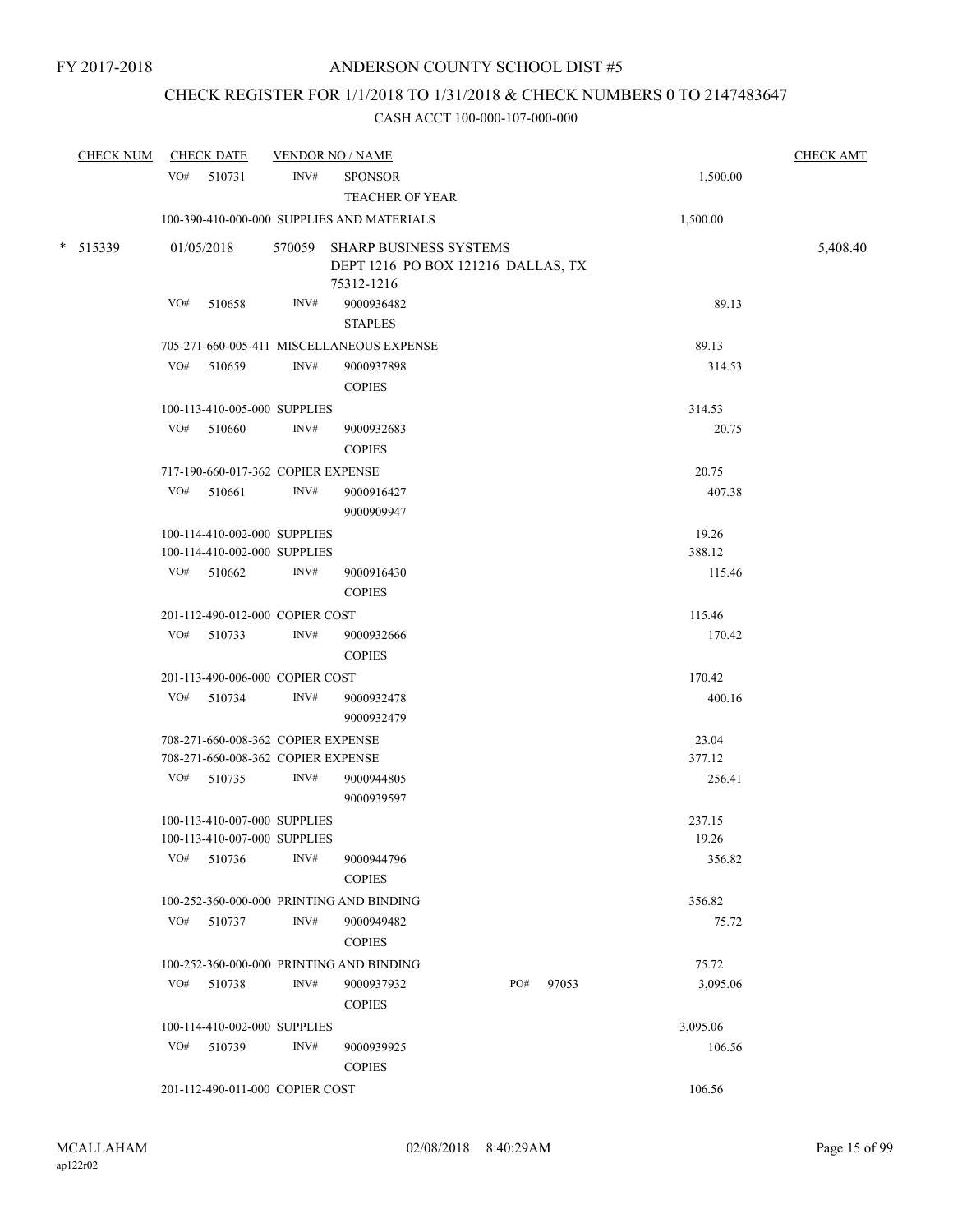## CHECK REGISTER FOR 1/1/2018 TO 1/31/2018 & CHECK NUMBERS 0 TO 2147483647

|   | <b>CHECK NUM</b> |     | <b>CHECK DATE</b>               |        | <b>VENDOR NO / NAME</b>                                                                    |                                           |           | <b>CHECK AMT</b> |
|---|------------------|-----|---------------------------------|--------|--------------------------------------------------------------------------------------------|-------------------------------------------|-----------|------------------|
| * | 515341           |     | 01/05/2018                      | 571007 | SIMPLIFIED OFFICE SYSTEMS<br>6220 BUSH RIVER ROAD COLUMBIA, SC 29212                       |                                           |           | 1,515.11         |
|   |                  | VO# | 510663                          | INV#   | 171213-0010<br><b>COPIES</b>                                                               |                                           | 162.14    |                  |
|   |                  |     | 100-113-410-020-000 SUPPLIES    |        |                                                                                            |                                           | 162.14    |                  |
|   |                  | VO# | 510740                          | INV#   | 171211-0019<br><b>COPIES</b>                                                               |                                           | 234.67    |                  |
|   |                  |     | 201-112-490-019-000 COPIER COST |        |                                                                                            |                                           | 234.67    |                  |
|   |                  | VO# | 510741                          | INV#   | 171213-0032<br><b>COPIES</b>                                                               |                                           | 1,118.30  |                  |
|   |                  |     | 201-112-490-012-000 COPIER COST |        |                                                                                            |                                           | 1,118.30  |                  |
|   | 515342           |     | 01/05/2018                      | 574710 | <b>SOLIANT HEALTH</b><br>DEPT. CH 14430 PALATINE, IL 60055-4330                            |                                           |           | 2,437.50         |
|   |                  | VO# | 510664                          | INV#   | 9297577<br><b>SERVICES</b>                                                                 | PO#<br>97427                              | 2,437.50  |                  |
|   |                  |     |                                 |        | 100-126-312-000-000 PURCHASED SERVICES                                                     |                                           | 2,437.50  |                  |
| * | 515344           |     | 01/05/2018                      |        | 569744 S&S WORLDWIDE, INC<br>POBOX 210 ATT: ACCOUNTS RECEIVABLE<br>HARTFORD, CT 06141-0210 |                                           |           | 109.45           |
|   |                  | VO# | 510742                          | INV#   | 10017303<br>WHITEHALL ELEM                                                                 | 97882<br>PO#                              | 109.45    |                  |
|   |                  |     | 100-113-410-019-000 SUPPLIES    |        |                                                                                            |                                           | 0.00      |                  |
|   |                  |     | 937-113-410-019-000 SUPPLIES    |        |                                                                                            |                                           | 109.45    |                  |
|   | 515345           |     | 01/05/2018                      | 570649 | THE CHILDREN'S MUSEUM<br>300 COLLEGE STREET GREENVILLE, SC 29601                           |                                           |           | 648.00           |
|   |                  | VO# | 510667                          | INV#   | 10504114<br>WHITEHALL ELEM                                                                 |                                           | 648.00    |                  |
|   |                  |     |                                 |        | 719-271-660-019-351 FIELD TRIPS GRADE 1 EXPENSE                                            |                                           | 648.00    |                  |
|   | 515346           |     | 01/05/2018                      | 573274 | THE DIOCESE OF SC<br>29455                                                                 | 2810 SEABROOK ISLAND RD. JOHNS ISLAND, SC |           | 12,036.00        |
|   |                  | VO# | 510668                          | INV#   | JAN 10-12, 2018<br><b>CALHOUN ELEM</b>                                                     |                                           | 12,036.00 |                  |
|   |                  |     |                                 |        | 714-271-660-014-355 FIELD TRIPS GRADE 5 EXPENSE                                            |                                           | 12,036.00 |                  |
|   | 515347           |     | 01/05/2018                      | 572570 | <b>TRANSFINDER</b><br>440 STATE STREET SCHENECTADY, NY 12305                               |                                           |           | 4,200.00         |
|   |                  | VO# | 510669                          | INV#   | 31061<br>2018-19 SUPPORT                                                                   | PO#<br>97944                              | 4,200.00  |                  |
|   |                  |     |                                 |        | 100-255-323-000-000 CONTRACTED SERVICES                                                    |                                           | 4,200.00  |                  |
|   | 515348           |     | 01/05/2018                      | 573929 | VEX ROBOTICS, INC<br>1519 INTERSTATE 30 W                                                  | GREENVILLE, TX 75402                      |           | 1,791.15         |
|   |                  | VO# | 510670                          | INV#   | 254555<br><b>SUPPLIES</b>                                                                  | PO#<br>97832                              | 1,791.15  |                  |
|   |                  |     |                                 |        | 207-115-410-000-006 SUPPLIES- IMPROVE PRGS                                                 |                                           | 1,791.15  |                  |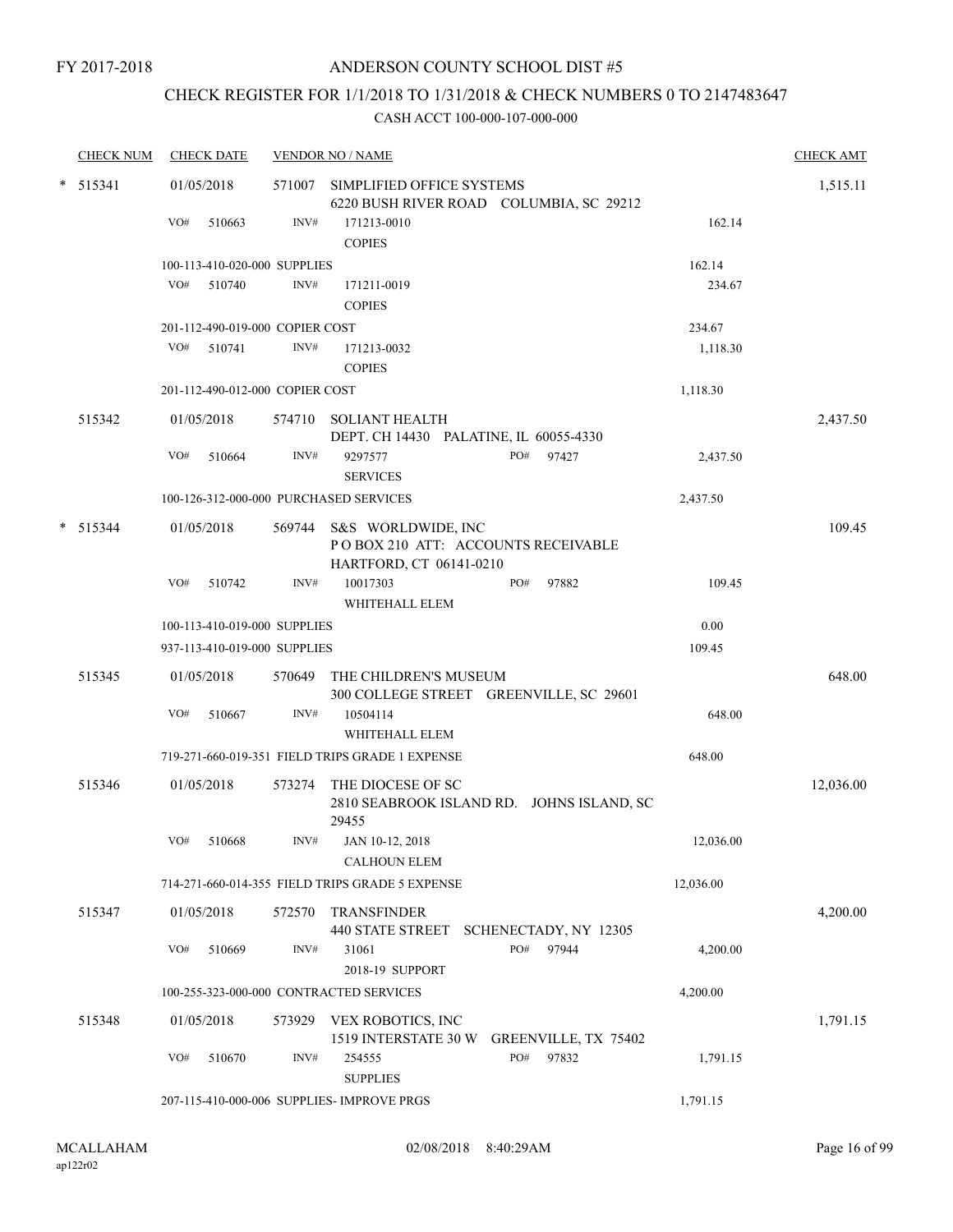## CHECK REGISTER FOR 1/1/2018 TO 1/31/2018 & CHECK NUMBERS 0 TO 2147483647

| <b>CHECK NUM</b> |     | <b>CHECK DATE</b>                                                                                                            |        | <b>VENDOR NO / NAME</b>                                                                     |     |       |                                         | <b>CHECK AMT</b> |
|------------------|-----|------------------------------------------------------------------------------------------------------------------------------|--------|---------------------------------------------------------------------------------------------|-----|-------|-----------------------------------------|------------------|
|                  |     |                                                                                                                              |        | 329-115-410-000-000 SUPPLIES- STATE EQUIPMENT                                               |     |       | 0.00                                    |                  |
| 515349           |     | 01/05/2018                                                                                                                   | 524353 | WAL-MART COMMUNITY/GEMB<br>POBOX 530934 ATT: ACCOUNTS RECEIVABLE<br>ATLANTA, GA 30353-0934  |     |       |                                         | 1,020.22         |
|                  | VO# | 510671                                                                                                                       | INV#   | 2017 8480<br><b>MCCANTS</b>                                                                 |     |       | 1,020.22                                |                  |
|                  |     |                                                                                                                              |        | 705-271-660-005-411 MISCELLANEOUS EXPENSE                                                   |     |       | 230.23                                  |                  |
|                  |     | 705-271-660-005-429 FACULTY EXPENSE                                                                                          |        |                                                                                             |     |       | 128.04                                  |                  |
|                  |     |                                                                                                                              |        | 705-271-660-005-526 NEEDY CHILD FUND EXPENSE                                                |     |       | 22.42                                   |                  |
|                  |     |                                                                                                                              |        | 705-271-660-005-602 BETA CLUB EXPENSE                                                       |     |       | 578.65                                  |                  |
|                  |     |                                                                                                                              |        | 705-271-660-005-666 CONCESSIONS EXPENSE                                                     |     |       | 60.88                                   |                  |
| 515350           |     | 01/05/2018                                                                                                                   | 524353 | WAL-MART COMMUNITY/GEMB<br>PO BOX 530934 ATT: ACCOUNTS RECEIVABLE<br>ATLANTA, GA 30353-0934 |     |       |                                         | 429.30           |
|                  | VO# | 510743                                                                                                                       | INV#   | 1013-3784<br><b>VARENNES</b>                                                                |     |       | 429.30                                  |                  |
|                  |     | 100-112-410-016-000 SUPPLIES                                                                                                 |        |                                                                                             |     |       | 429.30                                  |                  |
| $*$ 515352       |     | 01/05/2018                                                                                                                   | 531000 | WESTSIDE HIGH SCHOOL<br>806 PEARMAN DAIRY ROAD ANDERSON, SC<br>29625                        |     |       |                                         | 3,624.79         |
|                  | VO# | 510672                                                                                                                       | INV#   | <b>CHECK 24026</b><br>REIMBURSEMENT                                                         |     |       | 3,624.79                                |                  |
|                  |     | 100-271-410-003-000 SUPPLIES<br>100-271-410-003-000 SUPPLIES<br>100-271-410-003-000 SUPPLIES<br>100-271-410-003-000 SUPPLIES |        |                                                                                             |     |       | 1,468.32<br>788.80<br>1,354.32<br>13.35 |                  |
| 515353           |     | 01/05/2018                                                                                                                   | 531000 | WESTSIDE HIGH SCHOOL<br>806 PEARMAN DAIRY ROAD ANDERSON, SC<br>29625                        |     |       |                                         | 300.00           |
|                  | VO# | 510744                                                                                                                       | INV#   | <b>RADIO AD</b><br>2017 FOOTBALL                                                            |     |       | 300.00                                  |                  |
|                  |     |                                                                                                                              |        | 100-390-410-000-000 SUPPLIES AND MATERIALS                                                  |     |       | 300.00                                  |                  |
| 515354           |     | 01/05/2018                                                                                                                   | 574762 | <b>WONDER WORKSHOP</b><br>1500 FASHION ISLAND BLVD #200 CAN MATEO,<br>CA 94404              |     |       |                                         | 199.99           |
|                  | VO# | 510673                                                                                                                       | INV#   | <b>WON3020</b><br>DASH-DOT KIT                                                              | PO# | 97578 | 199.99                                  |                  |
|                  |     | 100-221-410-007-DIS SUPPLIES                                                                                                 |        |                                                                                             |     |       | 199.99                                  |                  |
| 515355           |     | 01/09/2018                                                                                                                   | 571975 | A3 COMMUNICATIONS<br>P.O. BOX 603037 CHARLOTTE, NC 28260                                    |     |       |                                         | 18,258.29        |
|                  | VO# | 510805                                                                                                                       | INV#   | 54215<br><b>CAMERAS</b>                                                                     | PO# | 97608 | 5,145.59                                |                  |
|                  |     |                                                                                                                              |        | 515-253-525-023-FAC SECURITY UPGRADES                                                       |     |       | 5,145.59                                |                  |
|                  | VO# | 510822                                                                                                                       | INV#   | 52814                                                                                       | PO# | 97517 | 13,112.70                               |                  |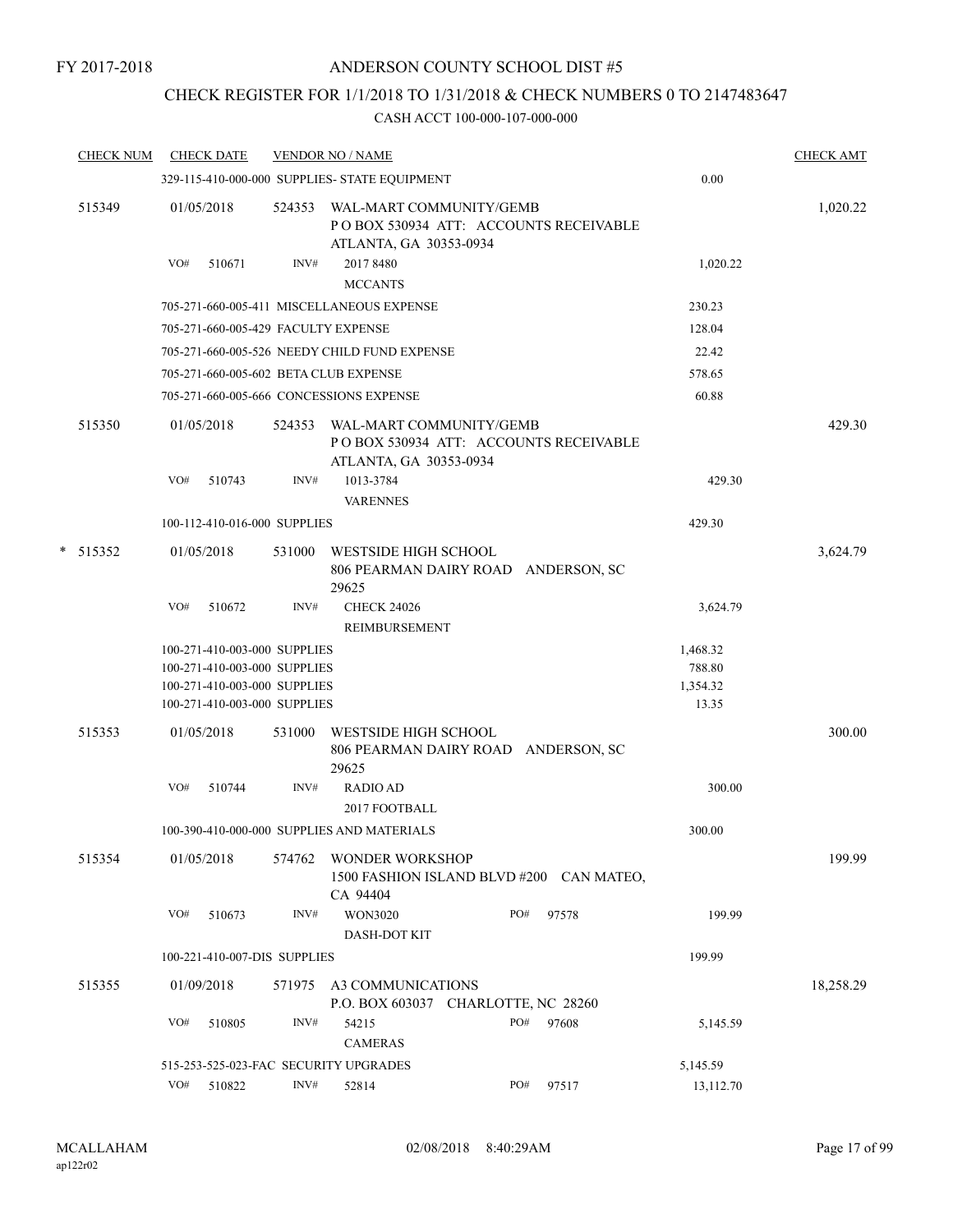## CHECK REGISTER FOR 1/1/2018 TO 1/31/2018 & CHECK NUMBERS 0 TO 2147483647

| <b>CHECK NUM</b> |     | <b>CHECK DATE</b> |                                  | <b>VENDOR NO / NAME</b>                                   |                                          |           | <b>CHECK AMT</b> |
|------------------|-----|-------------------|----------------------------------|-----------------------------------------------------------|------------------------------------------|-----------|------------------|
|                  |     |                   |                                  | CONFIRMATION ONLY ~ PO EMAILED                            |                                          |           |                  |
|                  |     |                   | 897-254-410-005-000 CAMERAS      |                                                           |                                          | 13,112.70 |                  |
| $* 515357$       |     | 01/09/2018        | 564653                           | ABBEVILLE COUNTY SCHOOL DISTRICT<br>ABBEVILLE, SC 29620   | 400 GREENVILLE STREET ATT: JONI WILSON   |           | 1,733.54         |
|                  | VO# | 510806            | INV#                             | 2016-2017                                                 |                                          | 1,733.54  |                  |
|                  |     |                   |                                  | <b>TITLE III ESOL</b>                                     |                                          |           |                  |
|                  |     |                   |                                  | 264-162-345-000-ABB SOFTWARE LICENSE                      |                                          | 1,000.00  |                  |
|                  |     |                   | 264-175-112-000-ABB BAS TUTORING |                                                           |                                          | 100.50    |                  |
|                  |     |                   |                                  | 264-224-333-000-ABB TRIPS AND CONFERENCES                 |                                          | 633.04    |                  |
| 515358           |     | 01/09/2018        |                                  | 574988 ABRAMS, GEORGE^^                                   | 13 GREEN ACRES BLVD WARESHOALS, SC 29692 |           | 104.10           |
|                  | VO# | 510794            | INV#                             | DEC 15 TLH<br>OFFICIAL                                    |                                          | 104.10    |                  |
|                  |     |                   |                                  | 100-271-312-002-000 ADDITIONAL SECURITY                   |                                          | 104.10    |                  |
| 515359           |     | 01/09/2018        | 573966                           | ALCO SOAP AND SUPPLY<br>PO BOX 1086 MOORESVILLE, NC 28115 |                                          |           | 4,290.36         |
|                  | VO# | 510807            | INV#                             | DEC & JAN<br><b>SUPPLIES</b>                              |                                          | 4,290.36  |                  |
|                  |     |                   |                                  | 600-256-410-002-CHE CHEMICAL SUPPLIES                     |                                          | 515.68    |                  |
|                  |     |                   |                                  | 600-256-410-003-CHE CHEMICAL SUPPLIES                     |                                          | 222.96    |                  |
|                  |     |                   |                                  | 600-256-410-005-CHE CHEMICAL SUPPLIES                     |                                          | 245.63    |                  |
|                  |     |                   |                                  | 600-256-410-006-CHE CHEMICAL SUPPLIES                     |                                          | 206.34    |                  |
|                  |     |                   |                                  | 600-256-410-007-CHE CHEMICAL SUPPLIES                     |                                          | 206.34    |                  |
|                  |     |                   |                                  | 600-256-410-008-CHE CHEMICAL SUPPLIES                     |                                          | 164.43    |                  |
|                  |     |                   |                                  | 600-256-410-009-CHE CHEMICAL SUPPLIES                     |                                          | 337.06    |                  |
|                  |     |                   |                                  | 600-256-410-010-CHE CHEMICAL SUPPLIES                     |                                          | 276.07    |                  |
|                  |     |                   |                                  | 600-256-410-011-CHE CHEMICAL SUPPLIES                     |                                          | 139.77    |                  |
|                  |     |                   |                                  | 600-256-410-012-CHE CHEMICAL SUPPLIES                     |                                          | 35.10     |                  |
|                  |     |                   |                                  | 600-256-410-013-CHE CHEMICAL SUPPLIES                     |                                          | 199.52    |                  |
|                  |     |                   |                                  | 600-256-410-014-CHE CHEMICAL SUPPLIES                     |                                          | 298.76    |                  |
|                  |     |                   |                                  | 600-256-410-015-CHE CHEMICAL SUPPLIES                     |                                          | 234.16    |                  |
|                  |     |                   |                                  | 600-256-410-016-CHE CHEMICAL SUPPLIES                     |                                          | 290.72    |                  |
|                  |     |                   |                                  | 600-256-410-017-CHE CHEMICAL SUPPLIES                     |                                          | 238.77    |                  |
|                  |     |                   |                                  | 600-256-410-018-CHE CHEMICAL SUPPLIES                     |                                          | 109.99    |                  |
|                  |     |                   |                                  | 600-256-410-019-CHE CHEMICAL SUPPLIES                     |                                          | 100.28    |                  |
|                  |     |                   |                                  | 600-256-410-020-CHE CHEMICAL SUPPLIES                     |                                          | 302.96    |                  |
|                  |     |                   |                                  | 600-256-410-021-CHE CHEMICAL SUPPLIES                     |                                          | 165.82    |                  |
| 515360           |     | 01/09/2018        | 573497                           | ALL CLEAR PLUMBING<br>101 GREEN LAKE ROAD                 | GREENVILLE, SC 29607                     |           | 336.05           |
|                  | VO# | 510792            | INV#                             | 12835<br>$\operatorname{AVCC}$                            |                                          | 336.05    |                  |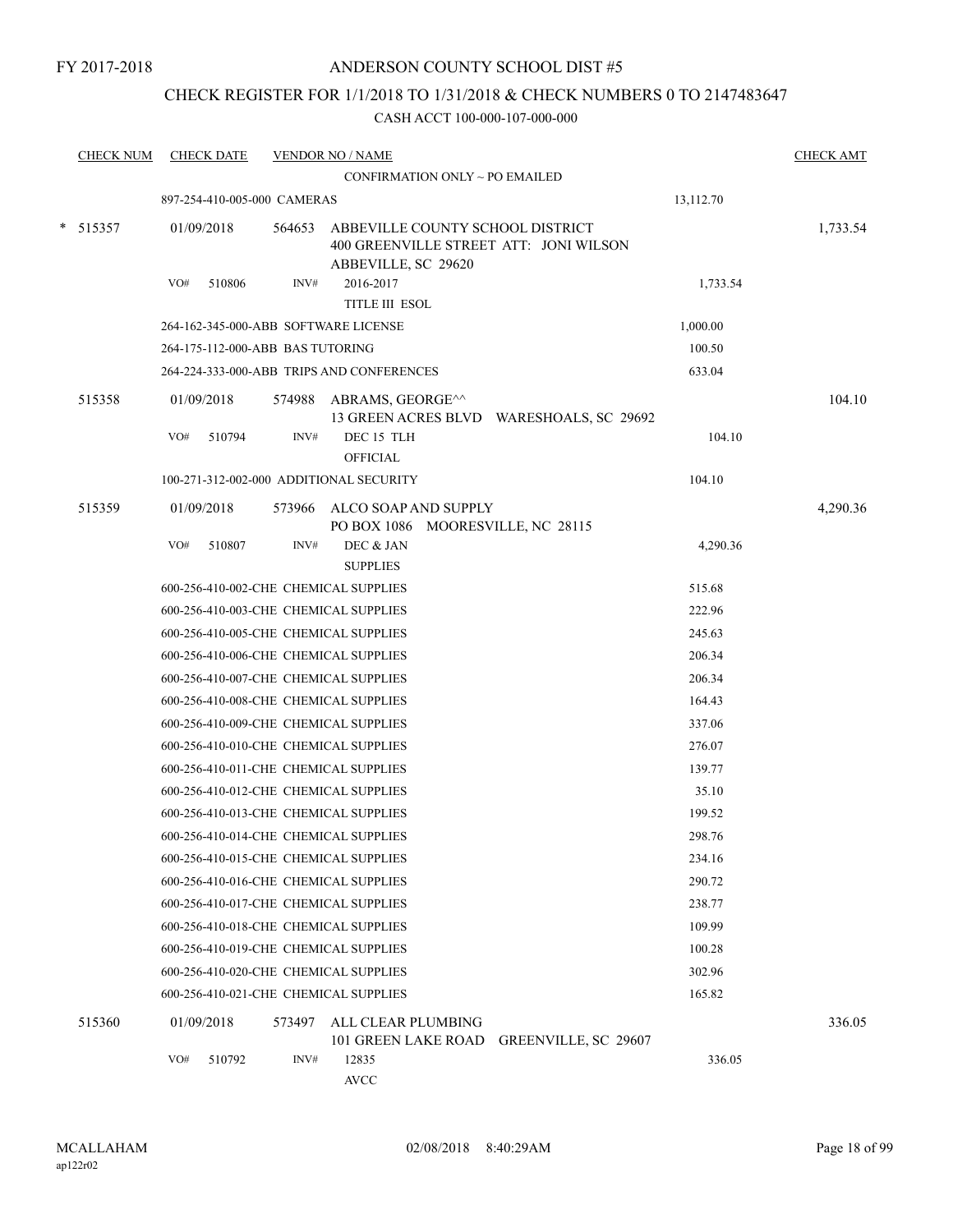## CHECK REGISTER FOR 1/1/2018 TO 1/31/2018 & CHECK NUMBERS 0 TO 2147483647

| <b>CHECK NUM</b> | <b>CHECK DATE</b>                         |             | <b>VENDOR NO / NAME</b>                                                                                        |          | <b>CHECK AMT</b> |
|------------------|-------------------------------------------|-------------|----------------------------------------------------------------------------------------------------------------|----------|------------------|
|                  |                                           |             | 100-254-323-001-400 CONTR SERV-HVAC/ELECT/PLUMBING                                                             | 336.05   |                  |
| $*$ 515362       | 01/09/2018                                |             | 114225 ANDERSON RESTAURANT EQUIPMENT<br>112 EAST MAULDIN STREET ATT: ACCOUNTS<br>RECEIVABLE ANDERSON, SC 29621 |          | 158.72           |
|                  | VO#<br>510808                             | INV#        | 47970<br><b>SUPPLIES</b>                                                                                       | 158.72   |                  |
|                  | 600-256-410-000-000 SUPPLIES              |             |                                                                                                                | 158.72   |                  |
| $* 515364$       |                                           | 570814 AT&T |                                                                                                                |          | 942.80           |
|                  | 01/09/2018                                |             | $(864 M09-9122)$<br>PO BOX 105262 ATTN: ACCOUNTS RECEIVABLE<br>ATLANTA, GA 30348-5262                          |          |                  |
|                  | VO#<br>510809                             | INV#        | 864 M09 9122<br><b>SERVICE</b>                                                                                 | 942.80   |                  |
|                  | 100-266-340-000-000 TELEPHONE             |             |                                                                                                                | 942.80   |                  |
| 515365           | 01/09/2018                                |             | 126675 ATTAWAY INC                                                                                             |          | 305.49           |
|                  |                                           |             | POBOX 302 ATT: ACCOUNTS RECEIVABLE<br>ANDERSON, SC 29622                                                       |          |                  |
|                  | VO#<br>510886                             | INV#        | 211191<br><b>SHIRTS</b>                                                                                        | 305.49   |                  |
|                  | 100-221-410-000-001 SUPPLIES-GRANT WRITER |             |                                                                                                                | 305.49   |                  |
| 515366           | 01/09/2018                                |             | 569220 AUTECH<br>POBOX 248 ATT: ACCOUNTS RECEIVABLE                                                            |          | 600.00           |
|                  | VO#<br>510788                             | INV#        | WILLIAMSTON, SC 29697<br>6295                                                                                  | 350.00   |                  |
|                  |                                           |             | <b>VARENNES</b>                                                                                                |          |                  |
|                  |                                           |             | 100-254-323-016-400 CONTR SERV-HVAC/ELECT/PLUMBING                                                             | 350.00   |                  |
|                  | 510789<br>VO#                             | INV#        | 6293<br><b>TL HANNA</b>                                                                                        | 250.00   |                  |
|                  |                                           |             | 100-254-323-002-400 CONTR SERV-HVAC/ELECT/PLUMBING                                                             | 250.00   |                  |
| 515367           | 01/09/2018                                |             | 573265 BILL SANDERS MOVING, INC.<br>2 JUNE BUG LANE WILLIAMSTON, SC 29697                                      |          | 1,642.50         |
|                  | VO#<br>510786                             | INV#        | 3677<br>SOUTHWOOD & AVCC                                                                                       | 1,035.00 |                  |
|                  | 100-254-323-001-001 CONTRACTED SERVICES   |             |                                                                                                                | 517.50   |                  |
|                  | 100-254-323-021-001 CONTRACTED SERVICES   |             |                                                                                                                | 517.50   |                  |
|                  | VO#<br>510787                             | INV#        | 3684                                                                                                           | 607.50   |                  |
|                  |                                           |             | SOUTHWOOD & AVCC                                                                                               |          |                  |
|                  | 100-254-323-001-001 CONTRACTED SERVICES   |             |                                                                                                                | 303.75   |                  |
|                  | 100-254-323-021-001 CONTRACTED SERVICES   |             |                                                                                                                | 303.75   |                  |
| 515368           | 01/09/2018                                |             | 152495 CAMCOR, INC<br>POBOX 1899 ATT: ACCOUNTS RECEIVABLE<br><b>BURLINGTON, NC 27216-1899</b>                  |          | 294.25           |
|                  | VO#<br>510810                             | INV#        | 2434091<br>PO#<br>97854<br><b>TECH</b>                                                                         | 294.25   |                  |
|                  | 100-113-410-006-000 SUPPLIES              |             |                                                                                                                | 294.25   |                  |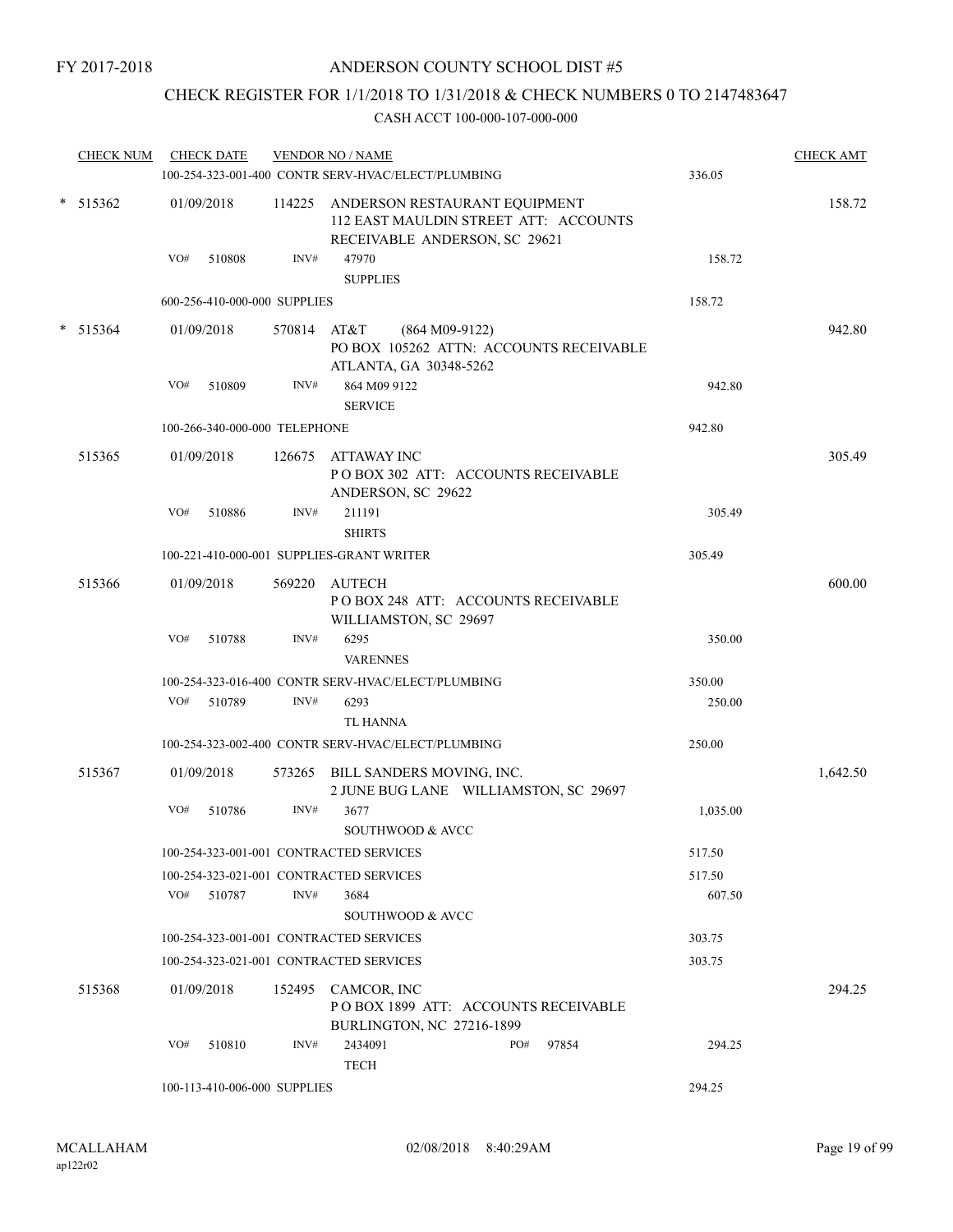FY 2017-2018

## ANDERSON COUNTY SCHOOL DIST #5

## CHECK REGISTER FOR 1/1/2018 TO 1/31/2018 & CHECK NUMBERS 0 TO 2147483647

|  | <b>CHECK NUM</b>                      |                                              | <b>CHECK DATE</b>        |                                   | <b>VENDOR NO / NAME</b>                                                                      |  |     |                                            |           | <b>CHECK AMT</b> |
|--|---------------------------------------|----------------------------------------------|--------------------------|-----------------------------------|----------------------------------------------------------------------------------------------|--|-----|--------------------------------------------|-----------|------------------|
|  | * 515370                              |                                              | 01/09/2018               |                                   | 156900 CAROLINA PRODUCE COMPANY<br>POBOX 3849 ATT: ACCOUNTS RECEIVABLE<br>ANDERSON, SC 29622 |  |     |                                            |           | 1,793.90         |
|  |                                       | VO#                                          | 510811                   | INV#                              | 46814 FFV<br><b>NEVITT FOREST</b>                                                            |  |     |                                            | 1,725.50  |                  |
|  |                                       |                                              |                          | 600-256-460-012-FFV FOOD-FFVP     |                                                                                              |  |     |                                            | 1,725.50  |                  |
|  |                                       | VO#                                          | 510812                   | INV#                              | 750202<br><b>ROBERT ANDERSON</b>                                                             |  |     |                                            | 68.40     |                  |
|  |                                       |                                              | 600-256-460-006-000 FOOD |                                   |                                                                                              |  |     |                                            | 68.40     |                  |
|  | 515371                                |                                              | 01/09/2018               |                                   | 568574 CCP CROWE'S CORPORATE PROMOTIONS<br>PO BOX 2647 ANDERSON, SC 29622                    |  |     |                                            |           | 786.20           |
|  |                                       | VO#                                          | 510888                   | INV#                              | 11933<br><b>GLENVIEW</b>                                                                     |  |     |                                            | 786.20    |                  |
|  | 720-271-660-020-602 BETA CLUB EXPENSE |                                              |                          |                                   |                                                                                              |  |     | 786.20                                     |           |                  |
|  | 515372                                |                                              | 01/09/2018               |                                   | 160602 CDW GOVERNMENT<br>75 REMITTANCE DRIVE SUITE 1515 ATT:                                 |  |     | ACCOUNTS RECEIVABLE CHICAGO, IL 60675-1515 |           | 162.64           |
|  |                                       | VO#                                          | 510813                   | INV#                              | LGW3332<br><b>TECH</b>                                                                       |  | PO# | 97982                                      | 162.64    |                  |
|  |                                       |                                              |                          |                                   | 100-266-345-000-000 TECHNOLOGY INFRASTRUCTURE                                                |  |     |                                            | 162.64    |                  |
|  | 515373                                |                                              | 01/09/2018               | 572600                            | CENERGISTIC, INC<br>75265                                                                    |  |     | DEPARTMENT 41160 PO BOX 650823 DALLAS, TX  |           | 24,400.00        |
|  |                                       | VO#                                          | 510814                   | INV#                              | 128004<br><b>FEB MGMT FEE</b>                                                                |  | PO# | 97277                                      | 24,400.00 |                  |
|  |                                       |                                              |                          |                                   | 100-254-470-000-CEN CENERGISTIC CONTRACT                                                     |  |     |                                            | 24,400.00 |                  |
|  | 515374                                |                                              | 01/09/2018               | 162750                            | 5005 DOBBINS BRIDGE RD ATT: ACCOUNTS<br>RECEIVABLE ANDERSON, SC 29626                        |  |     | CENTER ROCK WELDING & FABRICATING INC      |           | 550.00           |
|  |                                       | VO#                                          | 510784                   | INV#                              | 2190<br><b>WESTSIDE</b>                                                                      |  |     |                                            | 550.00    |                  |
|  |                                       |                                              |                          |                                   | 100-254-323-003-001 CONTRACTED SERVICES                                                      |  |     |                                            | 550.00    |                  |
|  | 515375                                |                                              | 01/09/2018               |                                   | 162901 CENTERVILLE ELEMENTARY PTO                                                            |  |     | 1529 WHITEHALL ROAD ANDERSON, SC 29625     |           | 138.00           |
|  |                                       | VO#                                          | 510815                   | INV#                              | PTO INCOME<br><b>HOLIDAY ICE</b>                                                             |  |     |                                            | 138.00    |                  |
|  |                                       |                                              |                          |                                   | 707-190-660-007-201 MISCELLANEOUS EXPENSE                                                    |  |     |                                            | 138.00    |                  |
|  | 515376                                |                                              | 01/09/2018               |                                   | 566288 CES CITY ELECTRIC ACCTS<br>NORTH CHARLESTON, SC 29415                                 |  |     | P.O. BOX 71465 ATT: ACCOUNTS RECEIVABLE    |           | 245.28           |
|  |                                       | VO#                                          | 510781                   | INV#                              | 134251<br><b>SUPPLIES</b>                                                                    |  |     |                                            | 110.24    |                  |
|  |                                       |                                              |                          | 100-254-410-000-400 HVAC SUPPLIES |                                                                                              |  |     |                                            | 22.05     |                  |
|  |                                       | 100-254-410-001-400 HVAC/ELECTRICAL/PLUMBING |                          |                                   |                                                                                              |  |     |                                            | 22.05     |                  |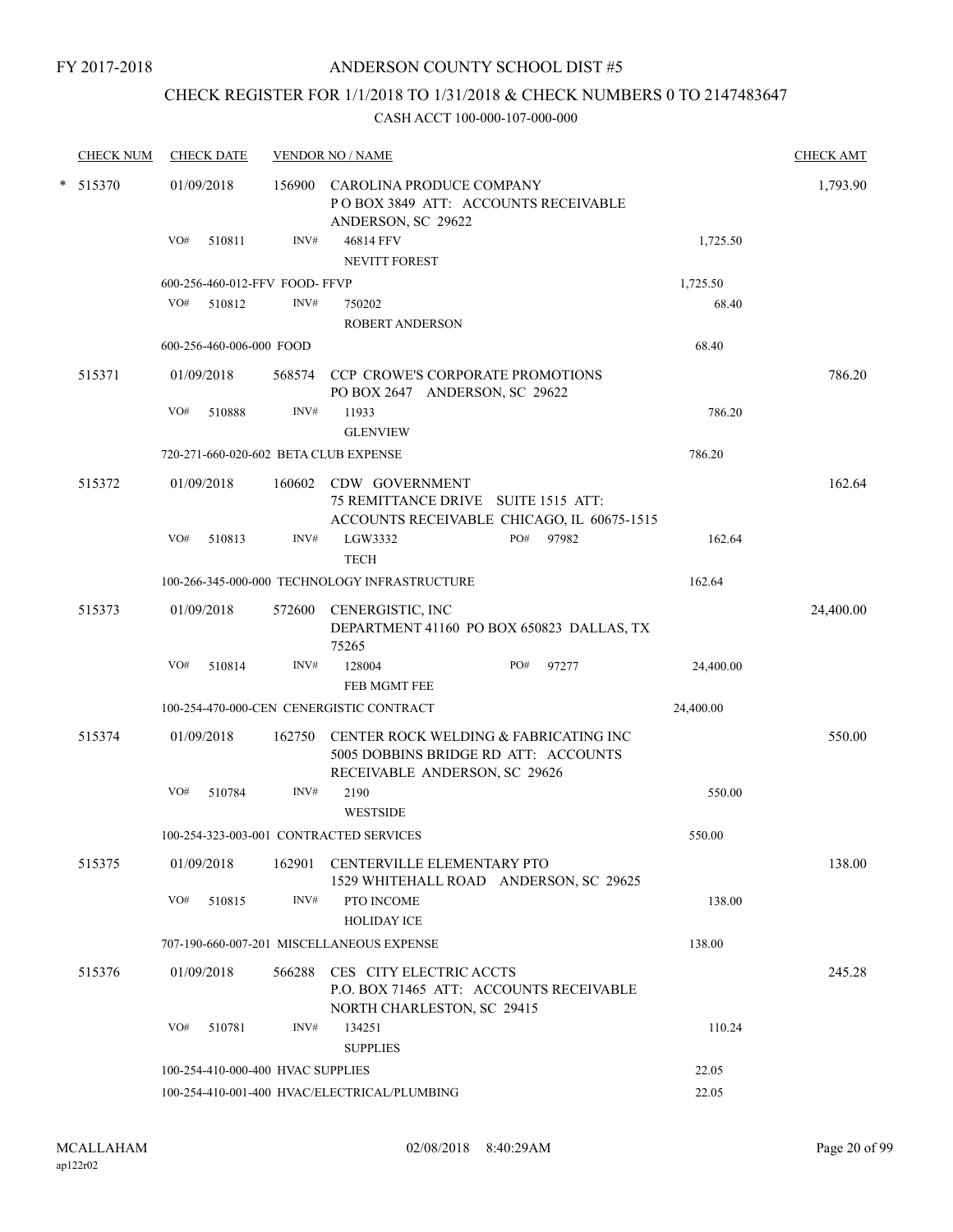## CHECK REGISTER FOR 1/1/2018 TO 1/31/2018 & CHECK NUMBERS 0 TO 2147483647

| <b>CHECK NUM</b> |                                                 | <b>CHECK DATE</b>             |      | <b>VENDOR NO / NAME</b>                                                          |     |       |          | <b>CHECK AMT</b> |
|------------------|-------------------------------------------------|-------------------------------|------|----------------------------------------------------------------------------------|-----|-------|----------|------------------|
|                  |                                                 |                               |      | 100-254-410-007-400 HVAC/ELECTRICAL/PLUMBING                                     |     |       | 22.05    |                  |
|                  |                                                 |                               |      | 100-254-410-008-400 HVAC/ELECTRICAL/PLUMBING                                     |     |       | 22.05    |                  |
|                  |                                                 |                               |      | 100-254-410-017-400 HVAC/ELECTRICAL/PLUMBING                                     |     |       | 22.04    |                  |
|                  |                                                 | VO# 510782                    | INV# | 134318                                                                           |     |       | 135.04   |                  |
|                  |                                                 |                               |      | <b>SUPPLIES</b>                                                                  |     |       |          |                  |
|                  |                                                 |                               |      | 100-254-410-013-400 HVAC/ELECTRICAL/PLUMBING                                     |     |       | 135.04   |                  |
| * 515378         |                                                 | 01/09/2018                    |      | 568558 CHARTER COMMUNICATIONS                                                    |     |       |          | 227.47           |
|                  |                                                 |                               |      | POBOX 742614 ATT: ACCOUNTS RECEIVABLE                                            |     |       |          |                  |
|                  |                                                 |                               |      | CINCINNATI, OH 45274-2614                                                        |     |       |          |                  |
|                  | VO#                                             | 510817                        | INV# | 663728122617<br><b>SERVICES</b>                                                  |     |       | 137.49   |                  |
|                  |                                                 | 100-266-340-000-000 TELEPHONE |      |                                                                                  |     |       | 137.49   |                  |
|                  | VO#                                             | 510818                        | INV# | 672778122617                                                                     |     |       | 89.98    |                  |
|                  |                                                 |                               |      | <b>SERVICES</b>                                                                  |     |       |          |                  |
|                  |                                                 | 100-266-340-000-000 TELEPHONE |      |                                                                                  |     |       | 89.98    |                  |
|                  |                                                 |                               |      |                                                                                  |     |       |          |                  |
| 515379           |                                                 | 01/09/2018                    |      | 567195 CHURCHICH RECREATIONAL DESIGN, INC<br>20 TOWNE DRIVE PMB 186 BLUFFTON, SC |     |       |          | 531.02           |
|                  |                                                 |                               |      | 29910                                                                            |     |       |          |                  |
|                  | VO#                                             | 510783                        | INV# | 1718                                                                             |     |       | 531.02   |                  |
|                  |                                                 |                               |      | <b>PARTS</b>                                                                     |     |       |          |                  |
|                  |                                                 |                               |      | 100-254-410-007-001 SUPPLIES - MAINTENANCE                                       |     |       | 265.51   |                  |
|                  |                                                 |                               |      | 100-254-410-017-001 SUPPLIES - MANTENANCE                                        |     |       | 265.51   |                  |
| 515380           |                                                 | 01/09/2018                    |      | 170630 CINTAS CORPORATION #216                                                   |     |       |          | 1,625.93         |
|                  |                                                 |                               |      | POBOX 630803 ATT: ACCOUNTS RECEIVABLE                                            |     |       |          |                  |
|                  |                                                 |                               |      | CINCINNATI, OH 45263-0803                                                        |     |       |          |                  |
|                  | VO#                                             | 510819                        | INV# | <b>NOV 2017</b>                                                                  | PO# | 97232 | 1,625.93 |                  |
|                  |                                                 |                               |      | #01697 DUST MOPS                                                                 |     |       |          |                  |
|                  |                                                 |                               |      | 100-254-323-001-110 CUSTODIAL SERVICES                                           |     |       | 90.16    |                  |
|                  |                                                 |                               |      | 100-254-323-002-110 CUSTODIAL SERVICES                                           |     |       | 132.40   |                  |
|                  |                                                 |                               |      | 100-254-323-003-110 CUSTODIAL SERVICES                                           |     |       | 134.14   |                  |
|                  |                                                 |                               |      | 100-254-323-005-110 CUSTODIAL SERVICES                                           |     |       | 98.04    |                  |
|                  |                                                 |                               |      | 100-254-323-006-110 CUSTODIAL SERVICES                                           |     |       | 129.41   |                  |
|                  |                                                 |                               |      | 100-254-323-007-110 CUSTODIAL SERVICES                                           |     |       | 42.24    |                  |
|                  |                                                 |                               |      | 100-254-323-008-110 CUSTODIAL SERVICES                                           |     |       | 98.56    |                  |
|                  |                                                 |                               |      | 100-254-323-009-110 CUSTODIAL SERVICES                                           |     |       | 73.16    |                  |
|                  |                                                 |                               |      | 100-254-323-010-110 CUSTODIAL SERVICES                                           |     |       | 43.98    |                  |
|                  |                                                 |                               |      | 100-254-323-011-110 CUSTODIAL SERVICES                                           |     |       | 42.48    |                  |
|                  |                                                 |                               |      | 100-254-323-012-110 CUSTODIAL SERVICES                                           |     |       | 42.60    |                  |
|                  | 100-254-323-013-110 CUSTODIAL SERVICES<br>65.94 |                               |      |                                                                                  |     |       |          |                  |
|                  |                                                 |                               |      | 100-254-323-014-110 CUSTODIAL SERVICES                                           |     |       | 62.86    |                  |
|                  |                                                 |                               |      | 100-254-323-015-110 CUSTODIAL SERVICES                                           |     |       | 49.40    |                  |
|                  |                                                 |                               |      | 100-254-323-016-110 CUSTODIAL SERVICES                                           |     |       | 49.40    |                  |
|                  |                                                 |                               |      | 100-254-323-017-110 CUSTODIAL SERVICES                                           |     |       | 127.30   |                  |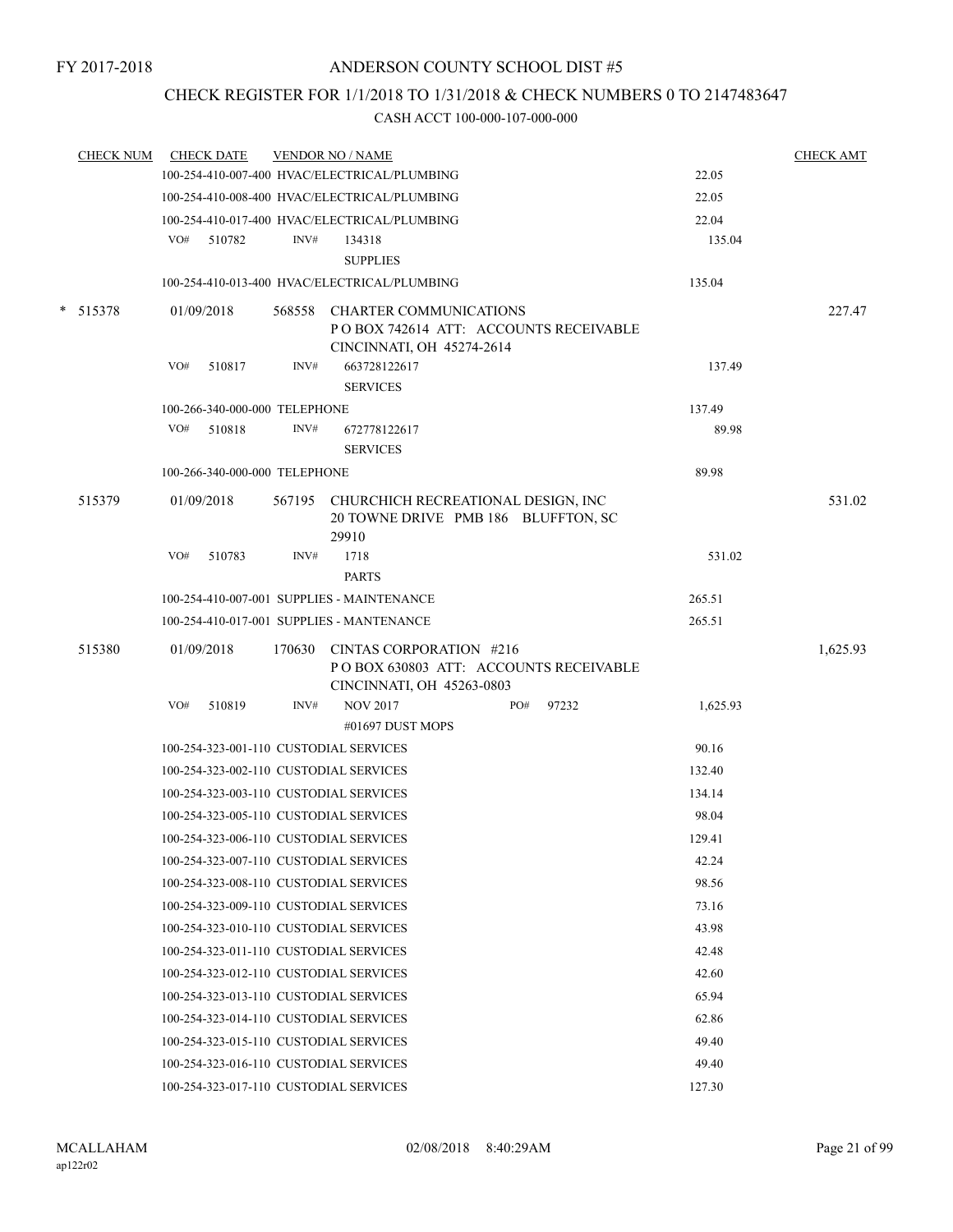## CHECK REGISTER FOR 1/1/2018 TO 1/31/2018 & CHECK NUMBERS 0 TO 2147483647

| <b>CHECK NUM</b> |     | <b>CHECK DATE</b>            |        | <b>VENDOR NO / NAME</b>                                                                              |              |          | <b>CHECK AMT</b> |
|------------------|-----|------------------------------|--------|------------------------------------------------------------------------------------------------------|--------------|----------|------------------|
|                  |     |                              |        | 100-254-323-018-110 CUSTODIAL SERVICES                                                               |              | 54.38    |                  |
|                  |     |                              |        | 100-254-323-019-110 CUSTODIAL SERVICES                                                               |              | 71.64    |                  |
|                  |     |                              |        | 100-254-323-020-110 CUSTODIAL SERVICES                                                               |              | 72.80    |                  |
|                  |     |                              |        | 100-254-323-021-110 CUSTODIAL SERVICES                                                               | 113.38       |          |                  |
|                  |     |                              |        | 100-254-323-023-110 CUSTODIAL SERVICES                                                               |              | 31.66    |                  |
| 515381           |     | 01/09/2018                   | 566330 | <b>CLEAN CARE OF ANDERSON</b><br>P.O. BOX 1563 ATT: ACCOUNTS RECEIVABLE<br>ANDERSON, SC 29622        |              |          | 375.00           |
|                  | VO# | 510779                       | INV#   | 25026<br><b>TL HANNA</b>                                                                             |              | 150.00   |                  |
|                  |     |                              |        | 100-254-323-002-001 CONTRACTED SERVICES                                                              |              | 150.00   |                  |
|                  | VO# | 510780                       | INV#   | 25099<br><b>WESTSIDE</b>                                                                             |              | 225.00   |                  |
|                  |     |                              |        | 100-254-323-003-001 CONTRACTED SERVICES                                                              |              | 225.00   |                  |
| 515382           |     | 01/09/2018                   |        | 574268 COLEMAN, JUANITA <sup>^^</sup>                                                                |              |          | 180.00           |
|                  | VO# | 510887                       | INV#   | 151 EVANS DRIVE BELTON, SC 29627<br>100<br><b>CARAMEL CAKES</b>                                      |              | 180.00   |                  |
|                  |     |                              |        | 707-190-660-007-201 MISCELLANEOUS EXPENSE                                                            |              | 180.00   |                  |
| 515383           |     | 01/09/2018                   | 575021 | CORPORATE TEXTILES, INC<br>SHOP4TIES 6529 N LINCOLN AVE. SUITE 5                                     |              |          | 115.33           |
|                  | VO# | 510869                       | INV#   | LINCOLNWOOD, IL 60712<br>8618                                                                        |              | 115.33   |                  |
|                  |     |                              |        | TL HANNA                                                                                             |              |          |                  |
|                  |     | 830-221-410-000-TLH SUPPLIES |        |                                                                                                      |              | 115.33   |                  |
| 515384           |     | 01/09/2018                   |        | 565014 COTHRAN, STEVE G.**                                                                           |              |          | 101.00           |
|                  | VO# | 510798                       | INV#   | 355 KNOLLWOOD DRIVE ANDERSON, SC 29625<br>DEC 14 TLH<br><b>OFFICIAL</b>                              |              | 101.00   |                  |
|                  |     |                              |        | 100-271-312-002-000 ADDITIONAL SECURITY                                                              |              | 101.00   |                  |
| 515385           |     | 01/09/2018                   |        | 187300 CRESCENT SUPPLY CO, INC<br>POBOX 8798 ATT: ACCOUNTS RECEIVABLE<br><b>GREENVILLE, SC 29604</b> |              |          | 405.99           |
|                  | VO# | 510777                       | INV#   | 398327<br><b>SUPPLIES</b>                                                                            |              | 394.36   |                  |
|                  |     |                              |        | 100-254-410-014-400 HVAC/ELECTRICAL/PLUMBING                                                         |              | 394.36   |                  |
|                  | VO# | 510778                       | INV#   | 398295<br><b>SUPPLIES</b>                                                                            |              | 11.63    |                  |
|                  |     |                              |        | 100-254-410-016-400 HVAC/ELECTRICAL/PLUMBING                                                         |              | 11.63    |                  |
| 515386           |     | 01/09/2018                   |        | 574912 C & W RENOVATIONS, LLC<br>300 SOUTH OAK STREET MCCORMICK, SC 29835                            |              |          | 2,340.00         |
|                  | VO# | 510776                       | INV#   | 1003<br><b>MCCANTS FENCE</b>                                                                         | PO#<br>97856 | 2,340.00 |                  |
|                  |     |                              |        | 505-254-323-005-000 CONTRACTED SERVICES                                                              |              | 2,340.00 |                  |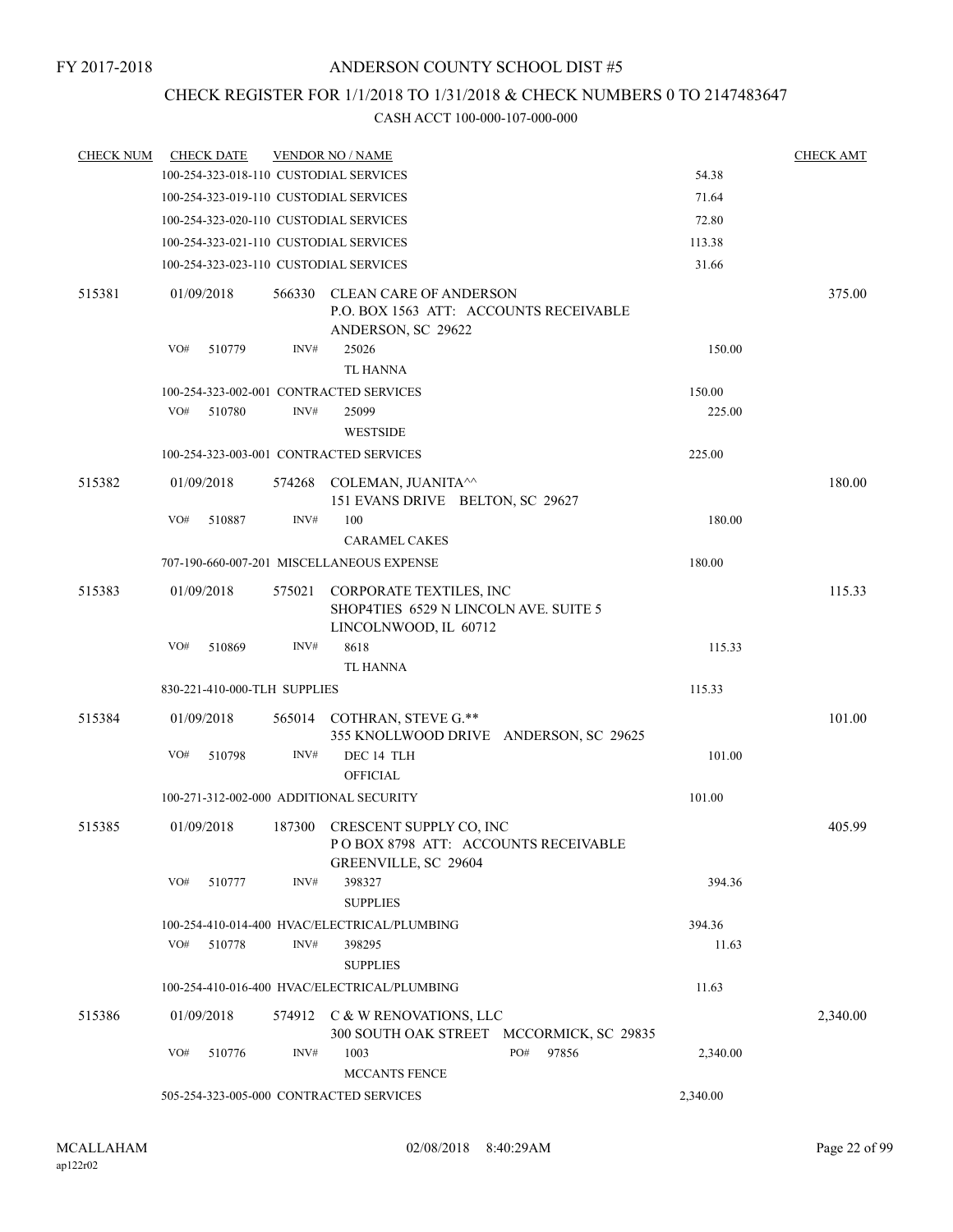### FY 2017-2018

## ANDERSON COUNTY SCHOOL DIST #5

## CHECK REGISTER FOR 1/1/2018 TO 1/31/2018 & CHECK NUMBERS 0 TO 2147483647

| <b>CHECK NUM</b> | <b>CHECK DATE</b>                                                                |        | <b>VENDOR NO / NAME</b>                                                                           |     |       |                  | <b>CHECK AMT</b> |
|------------------|----------------------------------------------------------------------------------|--------|---------------------------------------------------------------------------------------------------|-----|-------|------------------|------------------|
| 515387           | 01/09/2018                                                                       |        | 198651 DELL MARKETING LP<br>PO BOX 534118 ATT: ACCOUNTS RECEIVABLE<br>ATLANTA, GA 30353-4118      |     |       |                  | 29,852.60        |
|                  | VO#<br>510820                                                                    | INV#   | 10210358493<br><b>TECH</b>                                                                        | PO# | 97900 | 29,852.60        |                  |
|                  |                                                                                  |        | 100-266-345-000-000 TECHNOLOGY INFRASTRUCTURE                                                     |     |       | 29,852.60        |                  |
| $*$ 515389       | 01/09/2018                                                                       |        | 573378 DIAMOND T PROMOTIONAL GEAR<br>PO BOX 125 FAIR PLAY, SC 29643                               |     |       |                  | 577.70           |
|                  | VO#<br>510823                                                                    | INV#   | 15518<br><b>CALHOUN</b>                                                                           |     |       | 577.70           |                  |
|                  |                                                                                  |        | 714-271-660-014-355 FIELD TRIPS GRADE 5 EXPENSE                                                   |     |       | 577.70           |                  |
| * 515392         | 01/09/2018<br>VO#<br>510889                                                      | INV#   | 233400 FEDEX<br>POBOX 371461 ATT: ACCOUNTS RECEIVABLE<br>PITTSBURGH, PA 15250-7461<br>6-030-28485 |     |       | 300.22           | 300.22           |
|                  |                                                                                  |        | <b>SHIPPING</b>                                                                                   |     |       |                  |                  |
|                  |                                                                                  |        | 713-271-660-013-201 MISCELLANEOUS EXPENSE                                                         |     |       | 300.22           |                  |
| 515393           | 01/09/2018                                                                       |        | 237555 FORMS & SUPPLY<br>POBOX 563953 ATT: ACCOUNTS RECEIVABLE<br>CHARLOTTE, NC 28256             |     |       |                  | 1,417.82         |
|                  | VO#<br>510824                                                                    | INV#   | 4405533<br><b>SUPPLIES</b>                                                                        |     |       | 92.75            |                  |
|                  |                                                                                  |        | 719-271-660-019-201 MISCELLANEOUS EXPENSE                                                         |     |       | 92.75            |                  |
|                  | VO#<br>510825                                                                    | INV#   | 4407215<br><b>SUPPLIES</b>                                                                        |     |       | 1,325.07         |                  |
|                  |                                                                                  |        | 718-271-660-018-280 REGISTRATION/WKLY FEES EXPENSE                                                |     |       | 1,128.56         |                  |
|                  |                                                                                  |        | 718-271-660-018-280 REGISTRATION/WKLY FEES EXPENSE                                                |     |       | 196.51           |                  |
| 515394           | 01/09/2018                                                                       |        | 239425 FRANKLIN COVEY<br>POBOX 25127 ATT: ACCOUNTS RECEIVABLE<br>SALT LAKE CITY, UT 84125-0127    |     |       |                  | 1,316.00         |
|                  | VO#<br>510826                                                                    | INV#   | PO #692785<br>PROJ#18050412 45-48                                                                 |     |       | 1,316.00         |                  |
|                  | 311-224-312-008-000 PURCHASED SERVICES                                           |        |                                                                                                   |     |       | 329.00           |                  |
|                  | 311-224-312-008-000 PURCHASED SERVICES                                           |        |                                                                                                   |     |       | 329.00           |                  |
|                  | 311-224-312-008-000 PURCHASED SERVICES<br>311-224-312-008-000 PURCHASED SERVICES |        |                                                                                                   |     |       | 329.00<br>329.00 |                  |
| 515395           | 01/09/2018                                                                       | 575020 | GLENN JR., JOHN W^^<br>DBA GLENN MECHANICAL, LLC 525 NORTH MAIN                                   |     |       |                  | 779.32           |
|                  | VO#<br>510827                                                                    | INV#   | ST ANDERSON, SC 29621<br>2909932<br><b>ADULT ED</b>                                               |     |       | 779.32           |                  |
|                  |                                                                                  |        | 100-254-323-023-400 CONTR SERV.-HVAC/ELECT/PLUMBING                                               |     |       | 779.32           |                  |
| 515396           | 01/09/2018                                                                       | 257450 | GUNNELS, LOYD STEVE**<br>220 HAZELWOOD AVENUE ANDERSON, SC 29626                                  |     |       |                  | 156.90           |
|                  | VO#<br>510797                                                                    | INV#   | DEC 14 TLH                                                                                        |     |       | 101.00           |                  |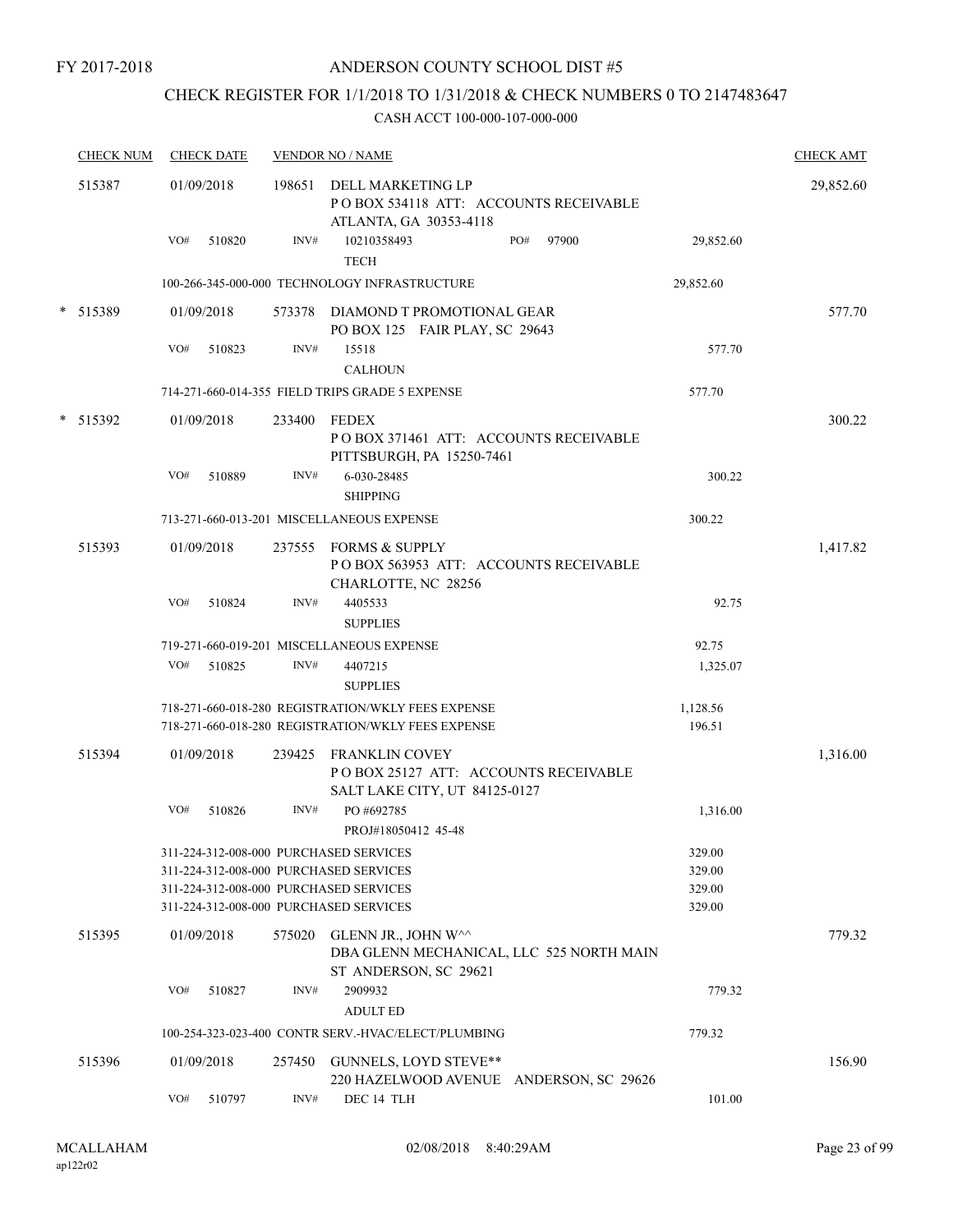## CHECK REGISTER FOR 1/1/2018 TO 1/31/2018 & CHECK NUMBERS 0 TO 2147483647

| <b>CHECK NUM</b> |     | <b>CHECK DATE</b> |                                   | <b>VENDOR NO / NAME</b>                                              |                    | <b>CHECK AMT</b> |
|------------------|-----|-------------------|-----------------------------------|----------------------------------------------------------------------|--------------------|------------------|
|                  |     |                   |                                   | <b>OFFICIAL</b>                                                      |                    |                  |
|                  |     |                   |                                   | 100-271-312-002-000 ADDITIONAL SECURITY                              | 101.00             |                  |
|                  | VO# | 510802            | INV#                              | JAN 2<br><b>OFFICIAL</b>                                             | 55.90              |                  |
|                  |     |                   |                                   |                                                                      |                    |                  |
|                  |     |                   |                                   | 706-271-660-006-753 BASKETBALL GATE EXPENSE                          | 55.90              |                  |
| * 515398         |     | 01/09/2018        |                                   | 566044 HAWKINS, GREGORY **                                           |                    | 111.80           |
|                  |     |                   |                                   | 1106 GILREATH ROAD ANDERSON, SC 29621                                |                    |                  |
|                  | VO# | 510801            | INV#                              | JAN <sub>2</sub><br><b>OFFICIAL</b>                                  | 55.90              |                  |
|                  |     |                   |                                   | 706-271-660-006-753 BASKETBALL GATE EXPENSE                          | 55.90              |                  |
|                  | VO# | 510881            | INV#                              | JAN 4                                                                | 55.90              |                  |
|                  |     |                   |                                   | <b>OFFICIAL</b>                                                      |                    |                  |
|                  |     |                   |                                   | 706-271-660-006-753 BASKETBALL GATE EXPENSE                          | 55.90              |                  |
| 515399           |     | 01/09/2018        |                                   | 264525 HENDERSON, MICHAEL^^                                          |                    | 103.20           |
|                  |     |                   |                                   | 143 NORTH HARPER RIDGE LANE SENECA, SC                               |                    |                  |
|                  |     |                   |                                   | 29678                                                                |                    |                  |
|                  | VO# | 510795            | INV#                              | DEC 15 TLH                                                           | 103.20             |                  |
|                  |     |                   |                                   | <b>OFFICIAL</b>                                                      |                    |                  |
|                  |     |                   |                                   | 100-271-312-002-000 ADDITIONAL SECURITY                              | 103.20             |                  |
| 515400           |     | 01/09/2018        |                                   | 573279 HERSHEY CREAMERY COMPANY                                      |                    | 105.48           |
|                  |     |                   |                                   | 301 S CAMERON STREET HARRISBURG, PA                                  |                    |                  |
|                  | VO# | 510829            | INV#                              | 17101-2815<br>12577530                                               | 105.48             |                  |
|                  |     |                   |                                   | <b>NORTH POINTE</b>                                                  |                    |                  |
|                  |     |                   |                                   | 713-271-660-013-391 ICE CREAM SALES EXPENSE                          | 105.48             |                  |
|                  |     |                   |                                   |                                                                      |                    |                  |
| 515401           |     | 01/09/2018        |                                   | 574572 HG REYNOLDS COMPANY INC<br>113 CONTRACT DRIVE AIKEN, SC 29801 |                    | 410,975.17       |
|                  | VO# | 510830            | INV#                              | APP <sub>7</sub>                                                     | 410,975.17         |                  |
|                  |     |                   |                                   | PROJ# 5-5124                                                         |                    |                  |
|                  |     |                   | 515-253-520-031-CAR CAREER CENTER |                                                                      | 410,975.17         |                  |
| $*$ 515403       |     | 01/09/2018        |                                   | 268000 HOFFMAN & HOFFMAN, INC                                        |                    | 386.51           |
|                  |     |                   |                                   | POBOX 896000 ATT: ACCOUNTS RECEIVABLE                                |                    |                  |
|                  |     |                   |                                   | CHARLOTTE, NC 28289                                                  |                    |                  |
|                  | VO# | 510771            | INV#                              | 429183                                                               | 386.51             |                  |
|                  |     |                   |                                   | <b>REPAIR PARTS</b>                                                  |                    |                  |
|                  |     |                   |                                   | 100-254-410-005-400 HVAC/ELECTRICAL/PLUMBING                         | 386.51             |                  |
| $*$ 515405       |     | 01/09/2018        |                                   | 288120 JAMES M PLEASANTS CO, INC                                     |                    | 1,619.90         |
|                  |     |                   |                                   | POBOX 890396 CHARLOTTE, NC 28289                                     |                    |                  |
|                  | VO# | 510769            | INV#                              | 00837100                                                             | 1,348.26           |                  |
|                  |     |                   |                                   | <b>HVAC PUMP</b>                                                     |                    |                  |
|                  | VO# | 510770            | INV#                              | 100-254-410-015-400 HVAC/ELECTRICAL/PLUMBING<br>00837119             | 1,348.26<br>271.64 |                  |
|                  |     |                   |                                   | <b>REPAIR PARTS</b>                                                  |                    |                  |
|                  |     |                   |                                   | 100-254-410-007-400 HVAC/ELECTRICAL/PLUMBING                         | 271.64             |                  |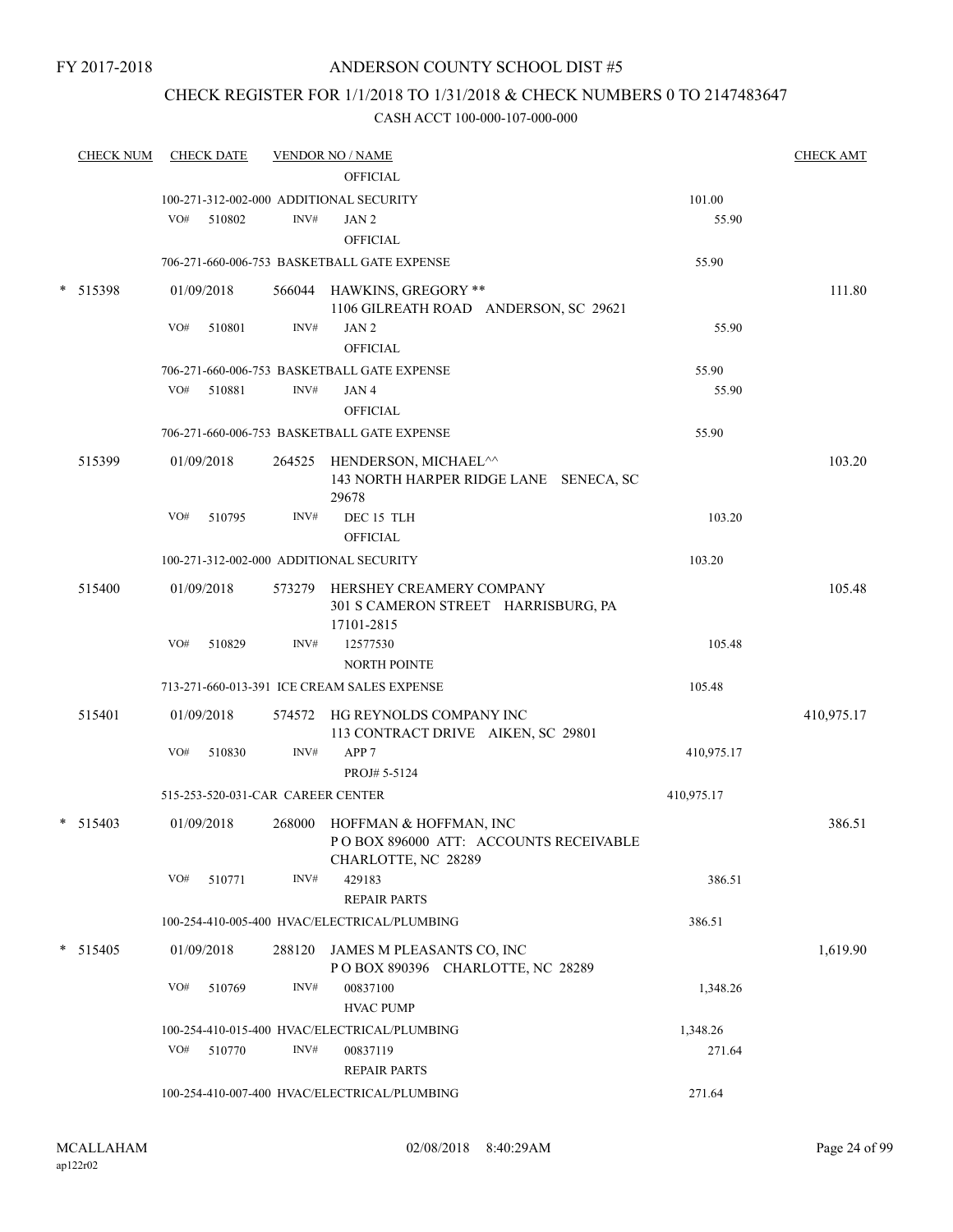## CHECK REGISTER FOR 1/1/2018 TO 1/31/2018 & CHECK NUMBERS 0 TO 2147483647

| <b>CHECK NUM</b> | <b>CHECK DATE</b>                       |                | <b>VENDOR NO / NAME</b>                                                                                       |              |                      | <b>CHECK AMT</b> |
|------------------|-----------------------------------------|----------------|---------------------------------------------------------------------------------------------------------------|--------------|----------------------|------------------|
| 515406           | 01/09/2018<br>VO#<br>510832             | 304900<br>INV# | KAPLAN EARLY LEARNING COMPANY<br>POBOX 890575 ATT: ACCOUNTS RECEIVABLE<br>CHARLOTTE, NC 28289-0575<br>4622521 |              | 500.57               | 500.57           |
|                  |                                         |                | <b>TECH SUPPLIES</b>                                                                                          |              |                      |                  |
|                  |                                         |                | 718-271-660-018-201 MISCELLANEOUS EXPENSE                                                                     |              | 500.57               |                  |
| 515407           | 01/09/2018                              |                | 571174 LITTLE, WILLIAM E^^<br>115 WILLIAMS STREET LAURENS, SC 29360                                           |              |                      | 118.50           |
|                  | VO#<br>510796                           | INV#           | DEC <sub>15</sub> TLH<br><b>OFFICIAL</b>                                                                      |              | 118.50               |                  |
|                  | 100-271-312-002-000 ADDITIONAL SECURITY |                |                                                                                                               |              | 118.50               |                  |
| 515408           | 01/09/2018                              |                | 573943 LOCKE DESIGN<br>118 HAMMETT ACRES ANDERSON, SC 29621                                                   |              |                      | 1,199.00         |
|                  | VO#<br>510833                           | INV#           | 11/9/17<br><b>LOGO DEVELOPMENT</b>                                                                            |              | 699.50               |                  |
|                  | 600-256-410-000-REF SUPPLIES/ UNIFORMS  |                |                                                                                                               |              | 699.50               |                  |
|                  | VO#<br>510834                           | INV#           | 11/10/17<br>LOGO DEVELOPMENT                                                                                  |              | 499.50               |                  |
|                  | 100-221-410-000-SEC SUPPLIES            |                |                                                                                                               |              | 499.50               |                  |
| $*$ 515410       | 01/09/2018                              | 571502         | MCCARTER MECHANICAL<br>685 JOHN DODD ROAD SPARTANBURG, SC 29303                                               |              |                      | 16,604.75        |
|                  | VO#<br>510837                           | INV#           | APP <sub>1</sub><br>PROJ #MPS 016456                                                                          |              | 9,230.22             |                  |
|                  | VO#<br>510838                           | INV#           | 515-253-531-003-FAC Cooling Tower/Chiller/Top Units<br>APP <sub>1</sub><br>PROJ #MPS 016456                   |              | 9,230.22<br>7,374.53 |                  |
|                  |                                         |                | 515-253-531-002-FAC COOLING TOWER/CHILLER                                                                     |              | 7,374.53             |                  |
| 515411           | 01/09/2018                              | 563769         | MCDANIEL DEVELOPMENT SERVICES<br>6622 DUNCAN PLACE FREDERICK, MD 21703                                        |              |                      | 2,250.00         |
|                  | VO#<br>510836                           | INV#           | 277<br><b>DEPOSIT</b>                                                                                         | PO#<br>97945 | 2,250.00             |                  |
|                  | 600-256-445-000-000 SOFTWARE            |                |                                                                                                               |              | 2,250.00             |                  |
| 515412           | 01/09/2018                              |                | 573812 MCKNIGHT CONSTRUCTION CO, INC<br>635 NW FRONTAGE RD AUGUSTA, GA 30907                                  |              |                      | 10,000.00        |
|                  | VO#<br>510839                           | INV#           | APP <sub>18</sub><br><b>ROBERT ANDERSON</b>                                                                   |              | 10,000.00            |                  |
|                  |                                         |                | 515-253-520-006-RAM ROBERT ANDERSON ADDITION                                                                  |              | 10,000.00            |                  |
| 515413           | 01/09/2018                              | 352100         | MEREDITH BATTERY SERVICE<br>1802 WEST WHITNER STREET ATT: ACCOUNTS<br>RECEIVABLE ANDERSON, SC 29624           |              |                      | 108.95           |
|                  | VO#<br>510768                           | INV#           | 98587<br><b>BATTERY</b>                                                                                       |              | 108.95               |                  |
|                  |                                         |                | 100-254-412-000-001 TRUCK SERVICE - MAINTENANCE                                                               |              | 108.95               |                  |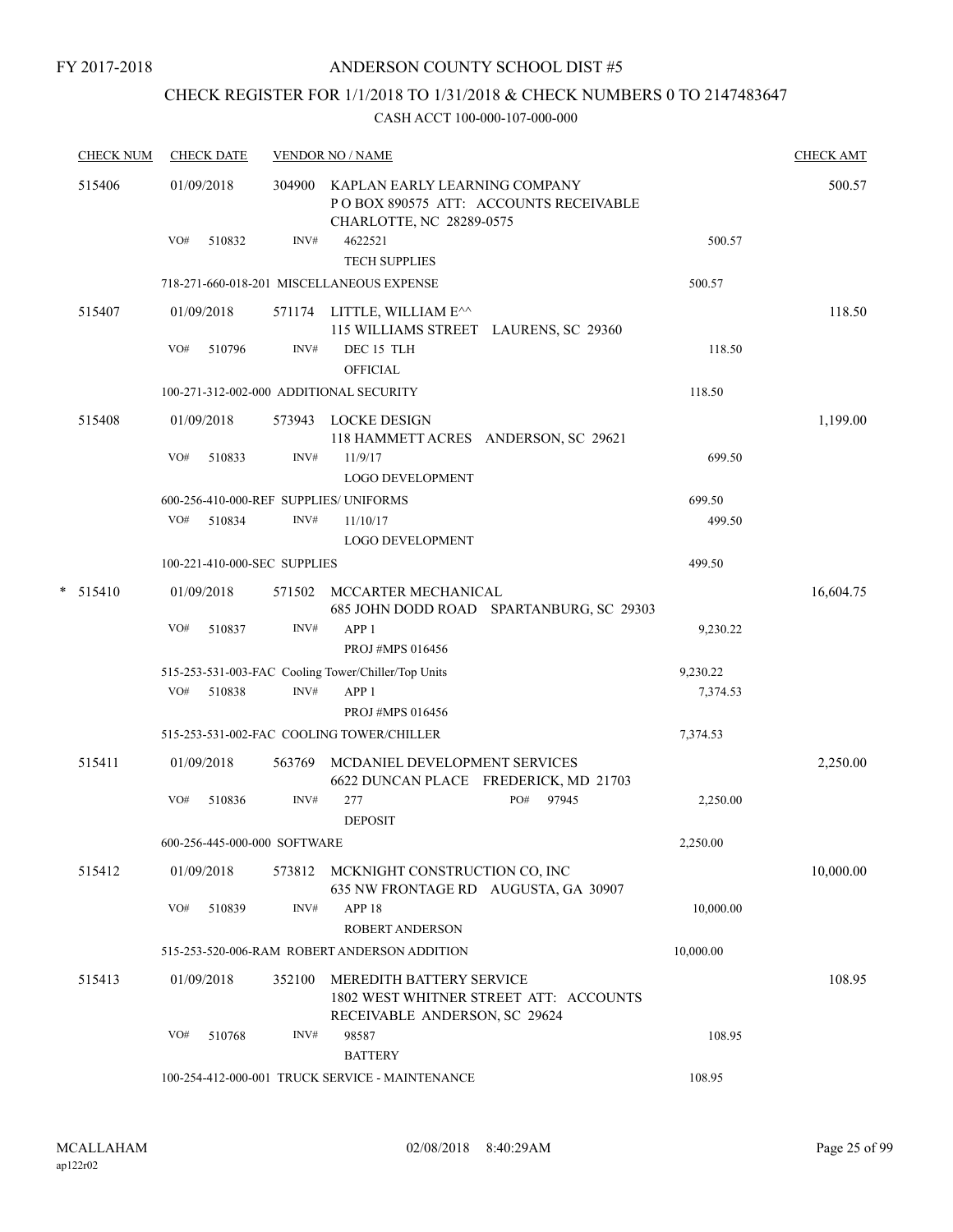## CHECK REGISTER FOR 1/1/2018 TO 1/31/2018 & CHECK NUMBERS 0 TO 2147483647

| <b>CHECK NUM</b> |     | <b>CHECK DATE</b>                |        | <b>VENDOR NO / NAME</b>                                                                               |                    |                 | <b>CHECK AMT</b> |
|------------------|-----|----------------------------------|--------|-------------------------------------------------------------------------------------------------------|--------------------|-----------------|------------------|
| 515414           |     | 01/09/2018                       |        | 574354 METEOR EDUCATION LLC<br>PO BOX 535519 ATLANTA, GA 30353-5519                                   |                    |                 | 1,690.64         |
|                  | VO# | 510890                           | INV#   | 94841<br><b>ROBERT ANDERSON</b>                                                                       | PO#<br>96403       | 1,690.64        |                  |
|                  |     |                                  |        | 515-253-520-006-RAM ROBERT ANDERSON ADDITION                                                          |                    | 1,690.64        |                  |
| $* 515418$       |     | 01/09/2018                       |        | 369400 NASCO<br>POBOX 901 ATT: ACCOUNTS RECEIVABLE FORT<br>ATKINSON, WI 53538-0901                    |                    |                 | 3,939.40         |
|                  | VO# | 510842                           | INV#   | PO 97862<br><b>SUPPLIES</b>                                                                           | PO#<br>97862       | 3,939.40        |                  |
|                  |     |                                  |        | 329-115-410-000-000 SUPPLIES- STATE EQUIPMENT                                                         |                    | 24.45           |                  |
|                  |     |                                  |        | 329-115-410-000-000 SUPPLIES- STATE EQUIPMENT                                                         |                    | 2,528.69        |                  |
|                  |     |                                  |        | 329-115-410-000-000 SUPPLIES- STATE EQUIPMENT                                                         |                    | 891.77          |                  |
|                  |     |                                  |        | 329-115-410-000-000 SUPPLIES- STATE EQUIPMENT<br>329-115-410-000-000 SUPPLIES- STATE EQUIPMENT        |                    | 80.08<br>414.41 |                  |
|                  |     |                                  |        |                                                                                                       |                    |                 |                  |
| 515419           |     | 01/09/2018                       | 570608 | NATIONAL TECHNICAL HONOR SOCIETY<br>POBOX 1336 FLAT ROCK, NC 28731                                    |                    |                 | 130.00           |
|                  | VO# | 510892                           | INV#   | 160252                                                                                                |                    | 130.00          |                  |
|                  |     |                                  |        | <b>MEMBERSHIP FEES</b>                                                                                |                    |                 |                  |
|                  |     | 701-271-660-001-856 NTHS EXPENSE |        |                                                                                                       |                    | 130.00          |                  |
| $*$ 515421       |     | 01/09/2018                       | 570395 | NETWORK CONTROLS & ELECTRIC, INC<br>136 JOHNS ROAD ATT: ACCOUNTS RECEIVABLE<br><b>GREER, SC 29650</b> |                    |                 | 8,962.92         |
|                  | VO# | 510843                           | INV#   | 21035                                                                                                 | PO#<br>97519       | 8,480.42        |                  |
|                  |     |                                  |        | <b>MCCANTS</b>                                                                                        |                    |                 |                  |
|                  |     |                                  |        | 515-253-545-000-FAC TECHNOLOGY HARDWARE/SOFTWARE                                                      |                    | 8,480.42        |                  |
|                  | VO# | 510844                           | INV#   | 21036                                                                                                 |                    | 177.50          |                  |
|                  |     |                                  |        | <b>MCCANTS</b>                                                                                        |                    |                 |                  |
|                  |     |                                  |        | 100-266-314-005-000 REPAIRS TO EQUIPMENT                                                              |                    | 177.50          |                  |
|                  | VO# | 510845                           | INV#   | 21031                                                                                                 |                    | 305.00          |                  |
|                  |     |                                  |        | <b>WESTSIDE</b>                                                                                       |                    |                 |                  |
|                  |     |                                  |        |                                                                                                       |                    |                 |                  |
|                  |     |                                  |        | 100-266-314-003-000 REPAIRS TO EQUIPMENT                                                              |                    | 305.00          |                  |
| 515422           |     | 01/09/2018                       |        | 571442 NORTH POINTE ELEMENTARY<br>3325 HIGHWAY 81 NORTH ANDERSON, SC 29621                            |                    |                 | 1,060.43         |
|                  | VO# | 510846                           | INV#   | <b>FOOD SERVICE</b>                                                                                   |                    | 1,060.43        |                  |
|                  |     |                                  |        | DELINQUENT ACCTS                                                                                      |                    |                 |                  |
|                  |     |                                  |        | 713-271-660-013-201 MISCELLANEOUS EXPENSE                                                             |                    | 1,060.43        |                  |
| 515423           |     | 01/09/2018                       | 391100 | OLD STONE TRACTOR CO, INC<br>POBOX 13565<br>ACCOUNTS RECEIVABLE ANDERSON, SC 29624                    | 2404 HWY 29 N ATT: |                 | 111.23           |
|                  | VO# | 510765                           | INV#   | CT90132<br><b>CREDIT</b>                                                                              |                    | $-21.40$        |                  |
|                  |     |                                  |        | 100-254-410-000-001 MAINT. SUPPLIES-STRUCTURES                                                        |                    | $-21.40$        |                  |
|                  | VO# | 510766                           | INV#   | CT90332                                                                                               |                    | 132.63          |                  |
|                  |     |                                  |        | <b>SUPPLIES</b>                                                                                       |                    |                 |                  |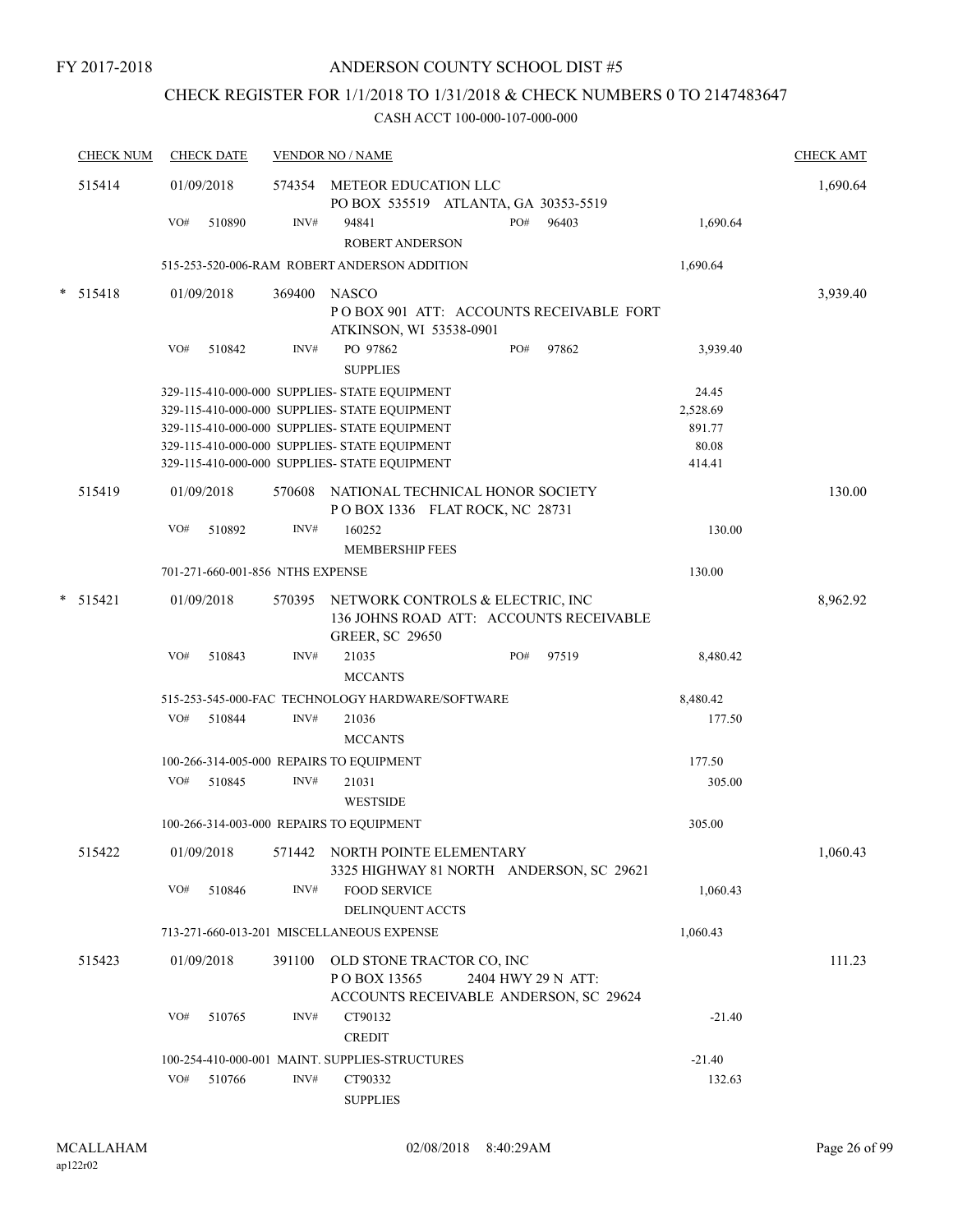## CHECK REGISTER FOR 1/1/2018 TO 1/31/2018 & CHECK NUMBERS 0 TO 2147483647

|        | <b>CHECK NUM</b> | <b>CHECK DATE</b>            |      | <b>VENDOR NO / NAME</b>                                                                                 |           | <b>CHECK AMT</b> |
|--------|------------------|------------------------------|------|---------------------------------------------------------------------------------------------------------|-----------|------------------|
|        |                  |                              |      | 100-254-410-000-001 MAINT. SUPPLIES-STRUCTURES                                                          | 132.63    |                  |
|        | $*$ 515425       | 01/09/2018                   |      | 405100 PERMA-BOUND<br>617 EAST VANDALIA ROAD ATT: ACCOUNTS<br>RECEIVABLE JACKSONVILLE, IL 62650-3599    |           | 2,012.81         |
|        |                  | VO#<br>510895                | INV# | 1756703<br><b>NORTH POINTE</b>                                                                          | 2,012.81  |                  |
|        |                  | 100-222-410-013-000 SUPPLIES |      |                                                                                                         | 1,771.80  |                  |
|        |                  | 100-222-410-013-000 SUPPLIES |      |                                                                                                         | 241.01    |                  |
|        | 515426           | 01/09/2018                   |      | 568360 PILGRIM'S PRIDE CORPORATION<br>PO BOX 809225 ATT: ACCOUNTS RECEIVABLE<br>CHICAGO, IL 60680-9225  |           | 5,001.75         |
|        |                  | VO#<br>510848                | INV# | 926239176<br><b>FOOD</b>                                                                                | 5,130.00  |                  |
|        |                  |                              |      | 600-000-172-000-000 FOOD SERV INVEN. FOOD                                                               | 5,130.00  |                  |
|        |                  | VO#<br>510849                | INV# | 964647657<br><b>CREDIT</b>                                                                              | $-128.25$ |                  |
|        |                  |                              |      | 600-000-172-000-000 FOOD SERV INVEN. FOOD                                                               | $-128.25$ |                  |
| $\ast$ | 515428           | 01/09/2018                   |      | 571652 PROSOURCE LLC<br>P.O. BOX 5339 GREENVILLE, SC 29606                                              |           | 158.28           |
|        |                  | VO#<br>510763                | INV# | S1908069<br><b>SUPPLIES</b>                                                                             | 9.44      |                  |
|        |                  |                              |      | 100-254-410-007-400 HVAC/ELECTRICAL/PLUMBING                                                            | 9.44      |                  |
|        |                  | VO#<br>510764                | INV# | S1898759                                                                                                | 148.84    |                  |
|        |                  |                              |      | <b>SUPPLIES</b>                                                                                         |           |                  |
|        |                  |                              |      | 100-254-410-007-400 HVAC/ELECTRICAL/PLUMBING                                                            | 148.84    |                  |
|        | 515429           | 01/09/2018                   |      | 569778 RAPID LUBE OF ANDERSON<br>1704 PEARMAN DAIRY ROAD ATT: ACCOUNTS<br>RECEIVABLE ANDERSON, SC 29625 |           | 222.90           |
|        |                  | VO#<br>510759                | INV# | 43331<br><b>SERVICE</b>                                                                                 | 75.58     |                  |
|        |                  |                              |      | 100-254-412-000-001 TRUCK SERVICE - MAINTENANCE                                                         | 75.58     |                  |
|        |                  | VO#<br>510760                | INV# | 43374<br><b>SERVICE</b>                                                                                 | 61.35     |                  |
|        |                  |                              |      | 100-254-412-000-001 TRUCK SERVICE - MAINTENANCE                                                         | 61.35     |                  |
|        |                  | $VO#$ 510761                 | INV# | 43441<br><b>SERVICE</b>                                                                                 | 42.95     |                  |
|        |                  |                              |      | 100-254-412-000-001 TRUCK SERVICE - MAINTENANCE                                                         | 42.95     |                  |
|        |                  | VO#<br>510762                | INV# | 43312                                                                                                   | 43.02     |                  |
|        |                  |                              |      | <b>SERVICE</b>                                                                                          |           |                  |
|        |                  |                              |      | 100-254-412-000-001 TRUCK SERVICE - MAINTENANCE                                                         | 43.02     |                  |
|        | 515430           | 01/09/2018                   |      | 574910 REALITYWORKS<br>2709 MONDOVI ROAD EAU CLAIRE, WI 54701                                           |           | 1,198.00         |
|        |                  | VO#<br>510850                | INV# | PO#<br>97850<br>4333<br><b>SCIENCE SUPPLIES</b>                                                         | 1,198.00  |                  |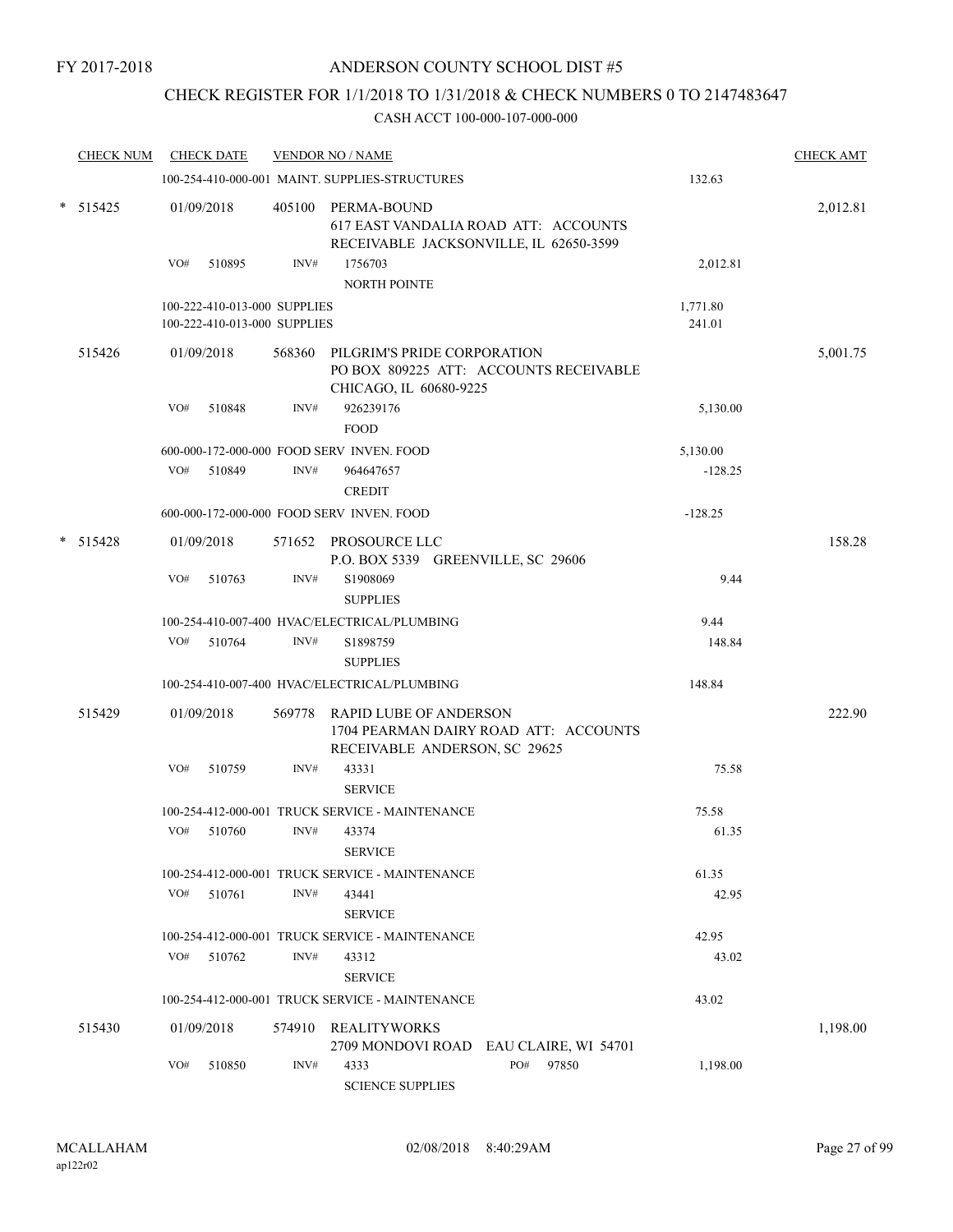## CHECK REGISTER FOR 1/1/2018 TO 1/31/2018 & CHECK NUMBERS 0 TO 2147483647

| <b>CHECK NUM</b> |     | <b>CHECK DATE</b> |        | <b>VENDOR NO / NAME</b><br>329-115-410-000-000 SUPPLIES- STATE EQUIPMENT                         | 1,198.00  | <b>CHECK AMT</b> |
|------------------|-----|-------------------|--------|--------------------------------------------------------------------------------------------------|-----------|------------------|
| 515431           |     | 01/09/2018        | 570470 | RICHARD KAY SUPERSTORE<br>1935 PEARMAN DAIRY ROAD ATT: ACCOUNTS<br>RECEIVABLE ANDERSON, SC 29625 |           | 214.28           |
|                  | VO# | 510757            | INV#   | <b>CVCS16614</b><br><b>SERVICE</b>                                                               | 99.49     |                  |
|                  |     |                   |        | 100-254-412-000-001 TRUCK SERVICE - MAINTENANCE                                                  | 99.49     |                  |
|                  | VO# | 510758            | INV#   | CVCS16478<br><b>SERVICE</b>                                                                      | 114.79    |                  |
|                  |     |                   |        | 100-254-412-000-001 TRUCK SERVICE - MAINTENANCE                                                  | 114.79    |                  |
| 515432           |     | 01/09/2018        | 567774 | RICH PRODUCTS CORP<br>POBOX 98333 ATT: ACCOUNTS RECEIVABLE<br>CHICAGO, IL 60693                  |           | 3,626.40         |
|                  | VO# | 510851            | INV#   | 98597881<br><b>FOOD</b>                                                                          | 3,760.50  |                  |
|                  |     |                   |        | 600-000-172-000-000 FOOD SERV INVEN. FOOD                                                        | 3,760.50  |                  |
|                  |     | VO# 510852        | INV#   | 98582544<br><b>CREDIT</b>                                                                        | $-134.10$ |                  |
|                  |     |                   |        | 600-000-172-000-000 FOOD SERV INVEN. FOOD                                                        | $-134.10$ |                  |
| 515433           |     | 01/09/2018        | 572850 | ROBERT ANDERSON PETTY CASH<br>$, --$                                                             |           | 300.00           |
|                  | VO# | 510884            | INV#   | <b>JAN 11</b><br>WRESTLING                                                                       | 300.00    |                  |
|                  |     |                   |        | 706-271-660-006-666 CONCESSIONS EXPENSE                                                          | 100.00    |                  |
|                  |     |                   |        | 706-271-660-006-697 WRESTLING GATE RECEIPTS EXPENSE                                              | 200.00    |                  |
| 515434           |     | 01/09/2018        | 440000 | ROBERT BROOKE & ASSOCIATES, INC<br>1465 AXTELL DRIVE SUITE B TROY, MI 48084                      |           | 651.31           |
|                  | VO# | 510756            | INV#   | 115657<br><b>SUPPLIES</b>                                                                        | 651.31    |                  |
|                  |     |                   |        | 100-254-410-005-001 SUPPLIES - MAINTENANCE                                                       | 651.31    |                  |
| $* 515437$       |     | 01/09/2018        | 574709 | <b>SAMUEL FRENCH, INC</b><br>235 PARK AVENUE SOUTH, FIFTH FLOOR NEW<br>YORK, NY 10003            |           | 397.00           |
|                  | VO# | 510894            | INV#   | 10285809<br>10296430                                                                             | 397.00    |                  |
|                  |     |                   |        | 721-190-660-021-642 CHORUS HIGH EXPENSE                                                          | 210.15    |                  |
|                  |     |                   |        | 721-190-660-021-647 DRAMA HIGH EXPENSE                                                           | 186.85    |                  |
| 515438           |     | 01/09/2018        | 445100 | <b>SCASA</b><br>121 WESTPARK BOULEVARD COLUMBIA, SC<br>29210                                     |           | 250.00           |
|                  | VO# | 510854            | INV#   | <b>SCOTT SAMS</b>                                                                                | 250.00    |                  |
|                  |     |                   |        | <b>REGISTRATION</b>                                                                              |           |                  |
|                  |     |                   |        | 311-224-312-005-000 PURCHASED SERVICES                                                           | 250.00    |                  |
| $*$ 515441       |     | 01/09/2018        | 573373 | SCDSS, CHILD CARE LICENSING                                                                      |           | 250.00           |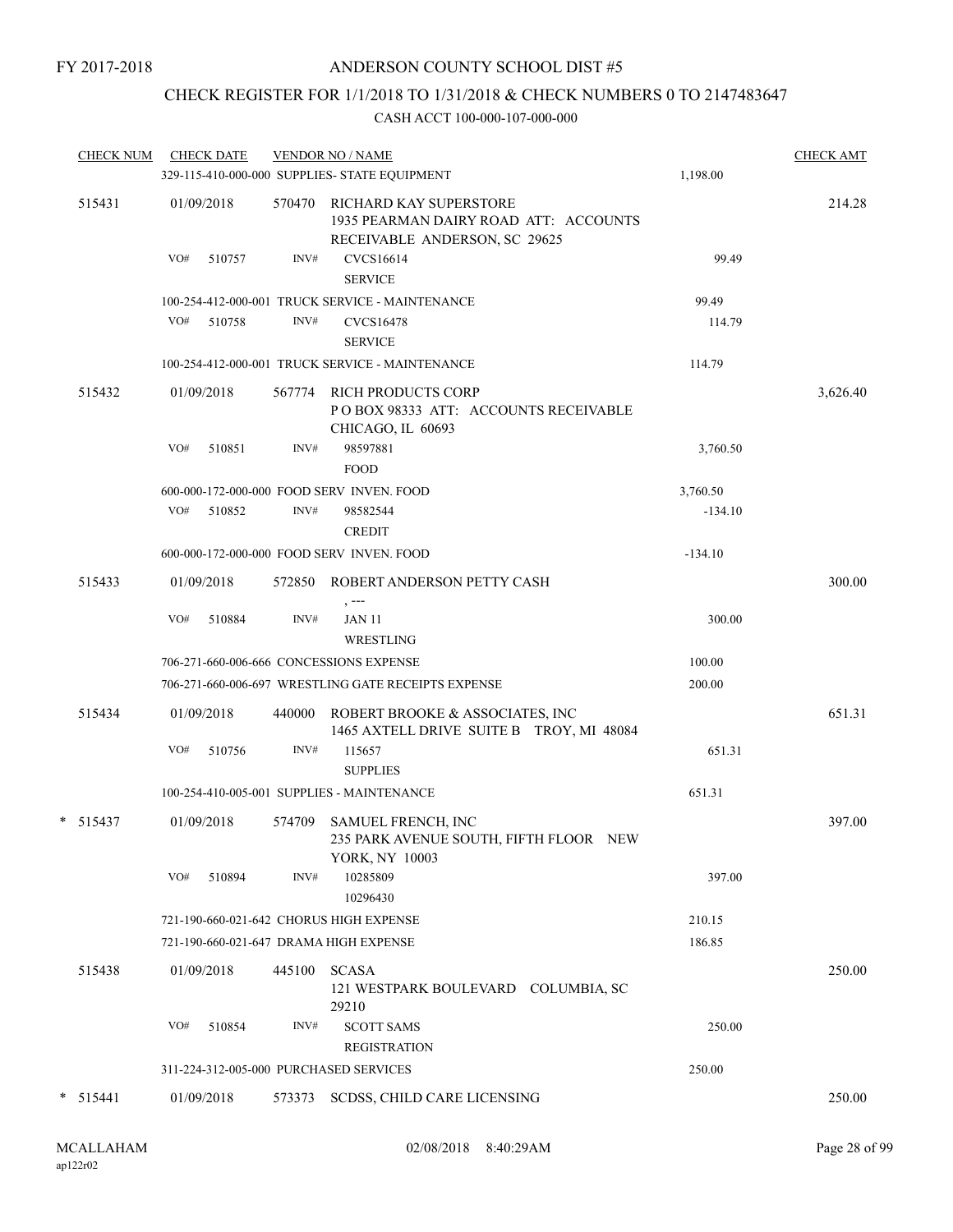FY 2017-2018

## ANDERSON COUNTY SCHOOL DIST #5

## CHECK REGISTER FOR 1/1/2018 TO 1/31/2018 & CHECK NUMBERS 0 TO 2147483647

| <b>CHECK NUM</b> |     | <b>CHECK DATE</b> |                                        | <b>VENDOR NO / NAME</b>                          |     |       |          | <b>CHECK AMT</b> |
|------------------|-----|-------------------|----------------------------------------|--------------------------------------------------|-----|-------|----------|------------------|
|                  |     |                   |                                        | PO BOX 1520 COLUMBIA, SC 29202                   |     |       |          |                  |
|                  | VO# | 510855            | INV#                                   | 37618                                            |     |       | 75.00    |                  |
|                  |     |                   |                                        | APPROVAL #24120                                  |     |       |          |                  |
|                  |     |                   | 924-147-410-011-000 SUPPLIES           |                                                  |     |       | 75.00    |                  |
|                  | VO# | 510856            | INV#                                   | 10464                                            |     |       | 125.00   |                  |
|                  |     |                   |                                        | APPROVAL #928                                    |     |       |          |                  |
|                  |     |                   | 924-147-410-015-000 SUPPLIES           |                                                  |     |       | 125.00   |                  |
|                  | VO# | 510857            | INV#                                   | 37617                                            |     |       | 50.00    |                  |
|                  |     |                   |                                        | APPROVAL #24121                                  |     |       |          |                  |
|                  |     |                   |                                        |                                                  |     |       | 50.00    |                  |
|                  |     |                   | 100-139-410-019-000 SUPPLIES           |                                                  |     |       |          |                  |
| 515442           |     | 01/09/2018        | 463575                                 | SCHOOL HEALTH CORPORATION                        |     |       |          | 7,169.99         |
|                  |     |                   |                                        | 6764 EAGLE WAY ATT: ACCOUNTS RECEIVABLE          |     |       |          |                  |
|                  |     |                   |                                        | CHICAGO, IL 60678-1067                           |     |       |          |                  |
|                  | VO# | 510863            | INV#                                   | 3382190                                          | PO# | 97962 | 7,169.99 |                  |
|                  |     |                   |                                        | VISION SCREENER                                  |     |       |          |                  |
|                  |     |                   | 397-112-410-000-000 Supplies           |                                                  |     |       | 7,169.99 |                  |
| 515443           |     | 01/09/2018        | 570099                                 | SCHOOL SPECIALTY, INC.                           |     |       |          | 125.15           |
|                  |     |                   |                                        | 32656 COLLECTION CENTER DR. ATT:                 |     |       |          |                  |
|                  |     |                   |                                        | ACCOUNTS RECEIVABLE CHICAGO, IL 60693-0656       |     |       |          |                  |
|                  | VO# | 510864            | INV#                                   | 208119719713                                     |     |       | 125.15   |                  |
|                  |     |                   |                                        | <b>SUPPLIES</b>                                  |     |       |          |                  |
|                  |     |                   |                                        | 706-271-660-006-508 ID NAME TAGS/ BADGES EXPENSE |     |       | 125.15   |                  |
| 515444           |     | 01/09/2018        | 575022                                 | SCHRODER, MONIKA <sup>^^</sup>                   |     |       |          | 1,130.00         |
|                  |     |                   |                                        | 1226 BAILEY STREET MARS HILL, NC 28754           |     |       |          |                  |
|                  | VO# | 510902            | INV#                                   | FOR JAN 11TH                                     |     |       | 1,130.00 |                  |
|                  |     |                   |                                        | <b>ROBERT ANDERSON</b>                           |     |       |          |                  |
|                  |     |                   |                                        | 201-224-312-006-000 CONSULT/ SPEAKER FEES        |     |       | 1,130.00 |                  |
|                  |     |                   |                                        |                                                  |     |       |          |                  |
| $*$ 515446       |     | 01/09/2018        | 451500                                 | <b>SC STATE DEPARTMENT OF EDUCATION</b>          |     |       |          | 4,516.48         |
|                  |     |                   |                                        | 1429 SENATE ST ROOM 1101 TRANSPORTATION          |     |       |          |                  |
|                  |     |                   |                                        | COLUMBIA, SC 29201                               |     |       |          |                  |
|                  | VO# | 510859            | INV#                                   | <b>SEPT 2017</b>                                 |     |       | 698.56   |                  |
|                  |     |                   |                                        | <b>MILEAGE COST</b>                              |     |       |          |                  |
|                  |     |                   |                                        | 100-255-330-000-TRP TRANSITIONAL MILEAGE         |     |       | 698.56   |                  |
|                  | VO# | 510860            | INV#                                   | <b>OCT 2017</b>                                  |     |       | 121.52   |                  |
|                  |     |                   |                                        | MILEAGE COST                                     |     |       |          |                  |
|                  |     |                   | 100-223-312-002-000 Purchased Services |                                                  |     |       | 121.52   |                  |
|                  | VO# | 510861            | INV#                                   | <b>OCT 2017</b>                                  |     |       | 3,696.40 |                  |
|                  |     |                   |                                        | MILEAGE COST                                     |     |       |          |                  |
|                  |     |                   |                                        | 100-255-330-000-TRP TRANSITIONAL MILEAGE         |     |       | 3,696.40 |                  |
| 515447           |     | 01/09/2018        | 570059                                 | <b>SHARP BUSINESS SYSTEMS</b>                    |     |       |          | 619.79           |
|                  |     |                   |                                        | DEPT 1216 PO BOX 121216 DALLAS, TX               |     |       |          |                  |
|                  |     |                   |                                        | 75312-1216                                       |     |       |          |                  |
|                  | VO# | 510865            | INV#                                   | 9000922150                                       |     |       | 144.59   |                  |
|                  |     |                   |                                        | 9000939915                                       |     |       |          |                  |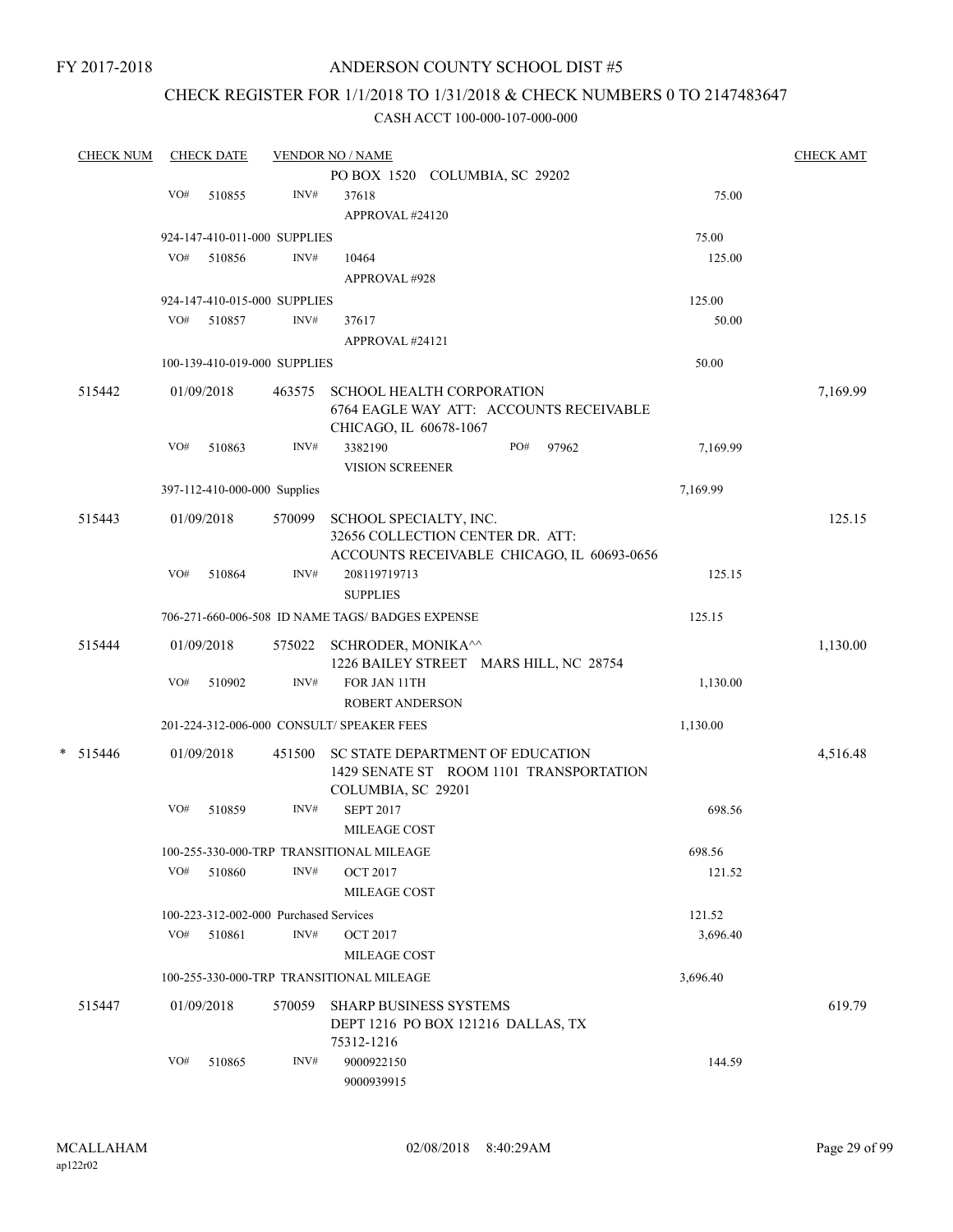## CHECK REGISTER FOR 1/1/2018 TO 1/31/2018 & CHECK NUMBERS 0 TO 2147483647

| CHECK NUM CHECK DATE |     |                                    |        | <b>VENDOR NO / NAME</b>                          |     |                                         |        | <b>CHECK AMT</b> |
|----------------------|-----|------------------------------------|--------|--------------------------------------------------|-----|-----------------------------------------|--------|------------------|
|                      |     | 723-190-660-023-913 COPIER EXPENSE |        |                                                  |     |                                         | 55.84  |                  |
|                      |     | 723-190-660-023-913 COPIER EXPENSE |        |                                                  |     |                                         | 88.75  |                  |
|                      |     | VO# 510866                         | INV#   | 9000948802                                       |     |                                         | 72.44  |                  |
|                      |     |                                    |        | <b>COPIES</b>                                    |     |                                         |        |                  |
|                      |     | 723-190-660-023-913 COPIER EXPENSE |        |                                                  |     |                                         | 72.44  |                  |
|                      | VO# | 510867                             | INV#   | 9000910303                                       |     |                                         | 67.16  |                  |
|                      |     |                                    |        | <b>COPIES</b>                                    |     |                                         |        |                  |
|                      |     |                                    |        | 201-112-490-016-000 OTHER/COPIER COST            |     |                                         | 67.16  |                  |
|                      | VO# | 510868                             | INV#   | 9000950188                                       |     |                                         | 77.87  |                  |
|                      |     |                                    |        | <b>COPIES</b>                                    |     |                                         |        |                  |
|                      |     |                                    |        |                                                  |     |                                         |        |                  |
|                      |     |                                    |        | 201-112-490-016-000 OTHER/COPIER COST            |     |                                         | 77.87  |                  |
|                      |     | VO# 510896                         | INV#   | 9000943073                                       |     |                                         | 127.52 |                  |
|                      |     |                                    |        | <b>COPIES</b>                                    |     |                                         |        |                  |
|                      |     | 100-113-410-020-000 SUPPLIES       |        |                                                  |     |                                         | 127.52 |                  |
|                      |     | VO# 510897                         | INV#   | 9000944821                                       |     |                                         | 80.01  |                  |
|                      |     |                                    |        | <b>COPIES</b>                                    |     |                                         |        |                  |
|                      |     | 713-271-660-013-362 COPIER EXPENSE |        |                                                  |     |                                         | 80.01  |                  |
|                      | VO# | 510898                             | INV#   | 9000948816                                       |     |                                         | 50.20  |                  |
|                      |     |                                    |        | <b>COPIES</b>                                    |     |                                         |        |                  |
|                      |     | 709-271-660-009-362 COPIER EXPENSE |        |                                                  |     |                                         | 50.20  |                  |
| $* 515449$           |     | 01/09/2018                         |        | 473315 SIGNARAMA                                 |     |                                         |        | 967.26           |
|                      |     |                                    |        | 4130 CLEMSON BLVD SUITE A ANDERSON, SC           |     |                                         |        |                  |
|                      |     |                                    |        | 29621                                            |     |                                         |        |                  |
|                      | VO# | 510755                             | INV#   | 8799                                             |     |                                         | 967.26 |                  |
|                      |     |                                    |        | <b>GLENVIEW MS</b>                               |     |                                         |        |                  |
|                      |     |                                    |        | 100-254-323-020-001 CONTRACTED SERVICES          |     |                                         | 967.26 |                  |
|                      |     |                                    |        |                                                  |     |                                         |        |                  |
| $* 515451$           |     | 01/09/2018                         | 569927 | <b>SOFTDOCS</b>                                  |     |                                         |        | 850.65           |
|                      |     |                                    |        |                                                  |     | 807 BLUFF ROAD ATT: ACCOUNTS RECEIVABLE |        |                  |
|                      |     |                                    |        | COLUMBIA, SC 29201                               |     |                                         |        |                  |
|                      | VO# | 510872                             | INV#   | M33217                                           |     |                                         | 850.65 |                  |
|                      |     |                                    |        | 18/19 MAINTENANCE                                |     |                                         |        |                  |
|                      |     |                                    |        | 100-266-445-000-000 SOFTWARE TECHNOLOGY          |     |                                         | 850.65 |                  |
| 515452               |     | 01/09/2018                         | 491740 | SULLIVAN'S METROPOLITAN GRILL                    |     |                                         |        | 448.08           |
|                      |     |                                    |        | 208 SOUTH MAIN ST ATTN: KELLEY RAINEY            |     |                                         |        |                  |
|                      |     |                                    |        | ANDERSON, SC 29624                               |     |                                         |        |                  |
|                      | VO# | 510873                             | INV#   | FOR DEC 15TH                                     |     |                                         | 448.08 |                  |
|                      |     |                                    |        | <b>ADDITIONAL GUESTS</b>                         |     |                                         |        |                  |
|                      |     |                                    |        | 100-264-312-000-ERP EMPLOYEE RECOGNITION PROGRAM |     |                                         | 448.08 |                  |
| 515453               |     | 01/09/2018                         | 568718 | THE READING WAREHOUSE                            |     |                                         |        | 538.98           |
|                      |     |                                    |        | PO BOX 41328 ATT: ACCOUNTS RECEIVABLE            |     |                                         |        |                  |
|                      |     |                                    |        | NORTH CHARLESTON, SC 29423                       |     |                                         |        |                  |
|                      | VO# | 510874                             | INV#   | 177681                                           | PO# | 97890                                   | 538.98 |                  |
|                      |     |                                    |        | <b>MCLEES ELEM</b>                               |     |                                         |        |                  |
|                      |     |                                    |        | 900-113-416-008-SSC TEACHER GRANT - CLARK        |     |                                         | 538.98 |                  |
|                      |     |                                    |        |                                                  |     |                                         |        |                  |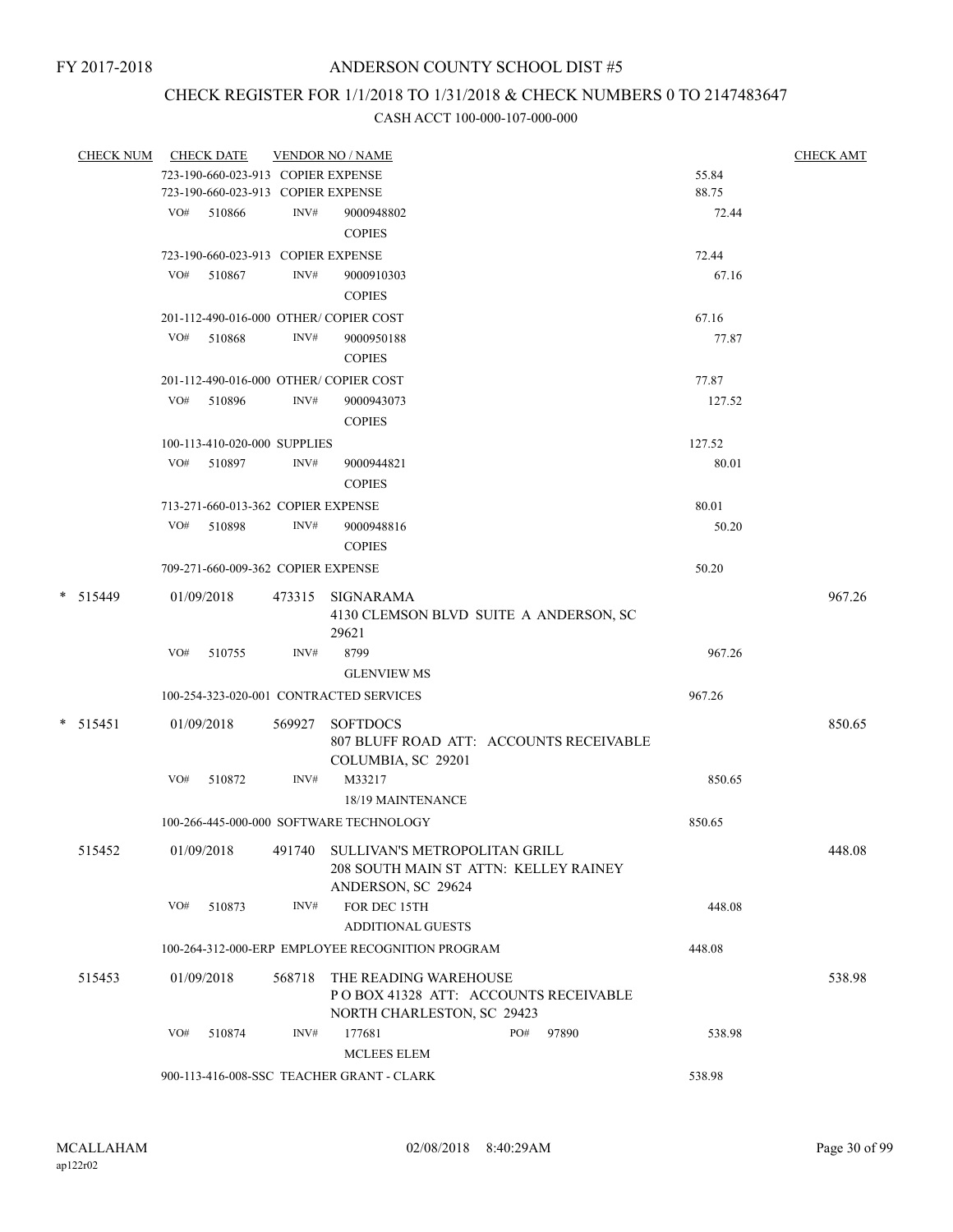## CHECK REGISTER FOR 1/1/2018 TO 1/31/2018 & CHECK NUMBERS 0 TO 2147483647

| <b>CHECK NUM</b> | <b>CHECK DATE</b>            |        | <b>VENDOR NO / NAME</b>                                                                     |          | <b>CHECK AMT</b> |
|------------------|------------------------------|--------|---------------------------------------------------------------------------------------------|----------|------------------|
| 515454           | 01/09/2018                   | 507850 | <b>TRANE</b><br>PO BOX 406469 ATT: ACCOUNTS RECEIVABLE<br>ATLANTA, GA 30384-6469            |          | 385.57           |
|                  | VO#<br>510753                | INV#   | 3509612<br><b>MOTOR</b>                                                                     | 385.57   |                  |
|                  |                              |        | 100-254-410-007-400 HVAC/ELECTRICAL/PLUMBING                                                | 385.57   |                  |
| 515455           | 01/09/2018                   | 573815 | UNITED REFRIGERATION, INC<br>PO BOX 740703 ATLANTA, GA 30374-0703                           |          | 356.12           |
|                  | VO#<br>510750                | INV#   | 60067768<br><b>REPAIR PARTS</b>                                                             | 316.56   |                  |
|                  |                              |        | 100-254-410-011-400 HVAC/ELECTRICAL/PLUMBING                                                | 316.56   |                  |
|                  | VO#<br>510751                | INV#   | 60090444<br><b>REPAIR PARTS</b>                                                             | 35.87    |                  |
|                  |                              |        | 100-254-410-001-400 HVAC/ELECTRICAL/PLUMBING                                                | 35.87    |                  |
|                  | VO#<br>510752                | INV#   | 60048677<br><b>REPAIR PARTS</b>                                                             | 3.69     |                  |
|                  |                              |        | 100-254-410-007-400 HVAC/ELECTRICAL/PLUMBING                                                | 3.69     |                  |
| 515456           | 01/09/2018                   | 568886 | UPSTATE APPLIANCE, INC<br>112 EAST SHOCKLEY FERRY RD ANDERSON, SC<br>29624                  |          | 1,021.74         |
|                  | VO#<br>510749                | INV#   | 93223<br><b>WASHER/DRYER</b>                                                                | 1,021.74 |                  |
|                  | 100-254-410-007-000 SUPPLIES |        |                                                                                             | 1,021.74 |                  |
| 515457           | 01/09/2018                   | 570642 | <b>UPSTATE SEPTIC TANK</b><br>200 FORD ST GREER, SC 29650                                   |          | 2,800.00         |
|                  | VO#<br>510875                | INV#   | <b>DEC 2017</b><br><b>SERVICE</b>                                                           | 2,800.00 |                  |
|                  |                              |        | 600-256-323-002-000 REPAIRS TO EOUIPMENT                                                    | 600.00   |                  |
|                  |                              |        | 600-256-323-003-000 REPAIRS TO EQUIPMENT                                                    | 400.00   |                  |
|                  |                              |        | 600-256-323-005-000 REPAIRS TO EQUIPMENT                                                    | 400.00   |                  |
|                  |                              |        | 600-256-323-006-000 REPAIRS TO EQUIPMENT                                                    | 800.00   |                  |
|                  |                              |        | 600-256-323-020-000 REPAIRS TO EQUIPMENT                                                    | 600.00   |                  |
| 515458           | 01/09/2018                   | 574511 | VERIFIED SERVICES LTD, LLC<br>518 COUNTRY MDWS ANDERSON, SC 29626                           |          | 2,200.00         |
|                  | VO#<br>510748                | INV#   | <b>VSSC180000</b>                                                                           | 2,200.00 |                  |
|                  |                              |        | NEVITT FOREST                                                                               |          |                  |
|                  |                              |        | 100-254-323-012-400 CONTR SERV-HVAC/ELECT/PLUMBING                                          | 2,200.00 |                  |
| 515459           | 01/09/2018                   | 524353 | WAL-MART COMMUNITY/GEMB<br>PO BOX 530934 ATT: ACCOUNTS RECEIVABLE<br>ATLANTA, GA 30353-0934 |          | 878.96           |
|                  | VO#<br>510899                | INV#   | 1013 3719<br>NEVITT FOREST                                                                  | 878.96   |                  |
|                  |                              |        | 201-188-410-012-000 SUPPLIES AND MATERIALS                                                  | $-41.36$ |                  |
|                  |                              |        | 712-271-660-012-201 MISCELLANEOUS EXPENSE                                                   | 33.45    |                  |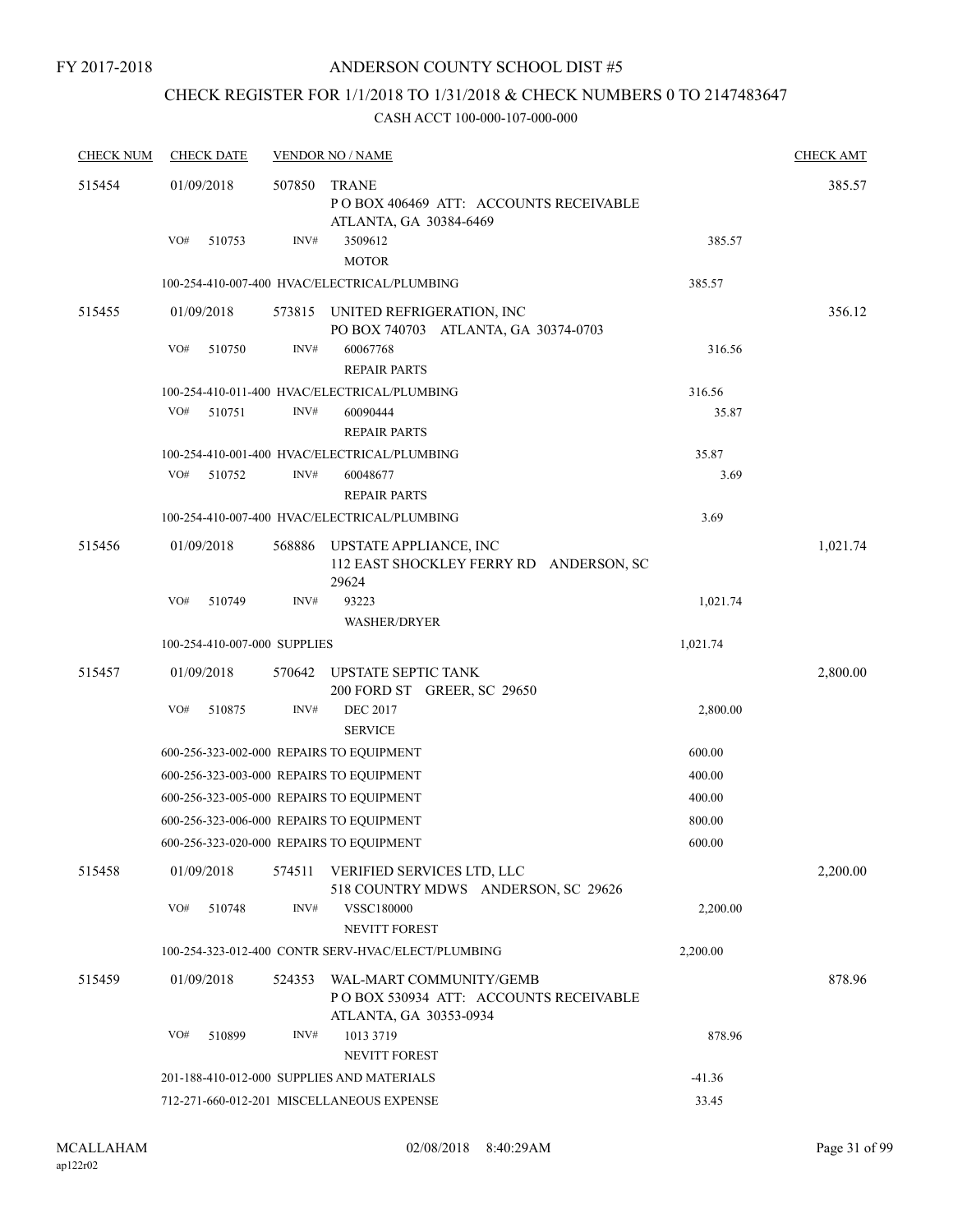## CHECK REGISTER FOR 1/1/2018 TO 1/31/2018 & CHECK NUMBERS 0 TO 2147483647

| <b>CHECK NUM</b> | <b>CHECK DATE</b> |                                                              | <b>VENDOR NO / NAME</b>                              |                                                                 |                 | <b>CHECK AMT</b> |
|------------------|-------------------|--------------------------------------------------------------|------------------------------------------------------|-----------------------------------------------------------------|-----------------|------------------|
|                  |                   |                                                              | 712-271-660-012-244 SCHOOL/CLASS DONATIONS EXPENSE   |                                                                 | 886.87          |                  |
| 515460           | 01/09/2018        | 524353                                                       | WAL-MART COMMUNITY/GEMB<br>ATLANTA, GA 30353-0934    | PO BOX 530934 ATT: ACCOUNTS RECEIVABLE                          |                 | 453.84           |
|                  | VO#<br>510901     | INV#                                                         | 2022 8962<br>NORTH POINTE                            |                                                                 | 453.84          |                  |
|                  |                   | 100-139-410-013-000 SUPPLIES<br>100-139-410-013-000 SUPPLIES |                                                      |                                                                 | 46.35<br>122.14 |                  |
|                  |                   |                                                              | 713-271-660-013-201 MISCELLANEOUS EXPENSE            |                                                                 | 70.26           |                  |
|                  |                   |                                                              | 713-271-660-013-203 KINDERGARTEN SUPPLY FEE EXPENSE  |                                                                 | 188.19          |                  |
|                  |                   |                                                              | 713-271-660-013-360 SCHOOL STORE/COUNCIL EXPENSE     |                                                                 | 26.90           |                  |
| 515461           | 01/09/2018        | 524353                                                       | WAL-MART COMMUNITY/GEMB<br>ATLANTA, GA 30353-0934    | POBOX 530934 ATT: ACCOUNTS RECEIVABLE                           |                 | 211.32           |
|                  | VO#<br>510900     | INV#                                                         | 2022 0159<br><b>SOUTHWOOD</b>                        |                                                                 | 211.32          |                  |
|                  |                   |                                                              | 100-113-410-021-VEN SUPPLY-ADDT'L FOR LOST VENDING   |                                                                 | 211.32          |                  |
| 515462           | 01/09/2018        | 524353                                                       | WAL-MART COMMUNITY/GEMB<br>ATLANTA, GA 30353-0934    | PO BOX 530934 ATT: ACCOUNTS RECEIVABLE                          |                 | 267.40           |
|                  | VO#<br>510876     | INV#                                                         | 2017 9876<br><b>WEST MARKET</b>                      |                                                                 | 267.40          |                  |
|                  |                   | 924-147-410-018-000 SUPPLIES                                 |                                                      |                                                                 | 267.40          |                  |
| 515463           | 01/09/2018        | 567711                                                       | WARD, ROBERT**<br>146 FYFFE DRIVE ANDERSON, SC 29625 |                                                                 |                 | 110.90           |
|                  | VO#<br>510879     | INV#                                                         | JAN <sub>3</sub><br><b>OFFICIAL</b>                  |                                                                 | 55.00           |                  |
|                  |                   |                                                              | 720-271-660-020-753 BASKETBALL GATE EXPENSE          |                                                                 | 55.00           |                  |
|                  | VO# 510882        | INV#                                                         | JAN 4<br><b>OFFICIAL</b>                             |                                                                 | 55.90           |                  |
|                  |                   |                                                              | 706-271-660-006-753 BASKETBALL GATE EXPENSE          |                                                                 | 55.90           |                  |
| 515464           | 01/09/2018        |                                                              | 529275 WESTAR TIRE<br>P O BOX 400                    | 715 NORTH MURRAY ATT:<br>ACCOUNTS RECEIVABLE ANDERSON, SC 29622 |                 | 280.50           |
|                  | VO#<br>510877     | INV#                                                         | 97984<br>OIL CHANGE                                  | PO#<br>97984                                                    | 43.09           |                  |
|                  |                   |                                                              | 600-256-323-000-000 REPAIRS TO EQUIPMENT             |                                                                 | 43.09           |                  |
|                  | VO#<br>510878     | INV#                                                         | 140406<br><b>TIRES</b>                               | PO#<br>97738                                                    | 237.41          |                  |
|                  |                   | 100-257-412-000-000 TRUCK SERVICE                            |                                                      |                                                                 | 237.41          |                  |
| $*$ 515466       | 01/09/2018        | 538310                                                       | WOOD, STEVEN K**                                     | 1004 SHENNANDOAH DR ANDERSON, SC 29621                          |                 | 101.00           |
|                  | VO#<br>510799     | INV#                                                         | DEC 14 TLH<br><b>OFFICIAL</b>                        |                                                                 | 101.00          |                  |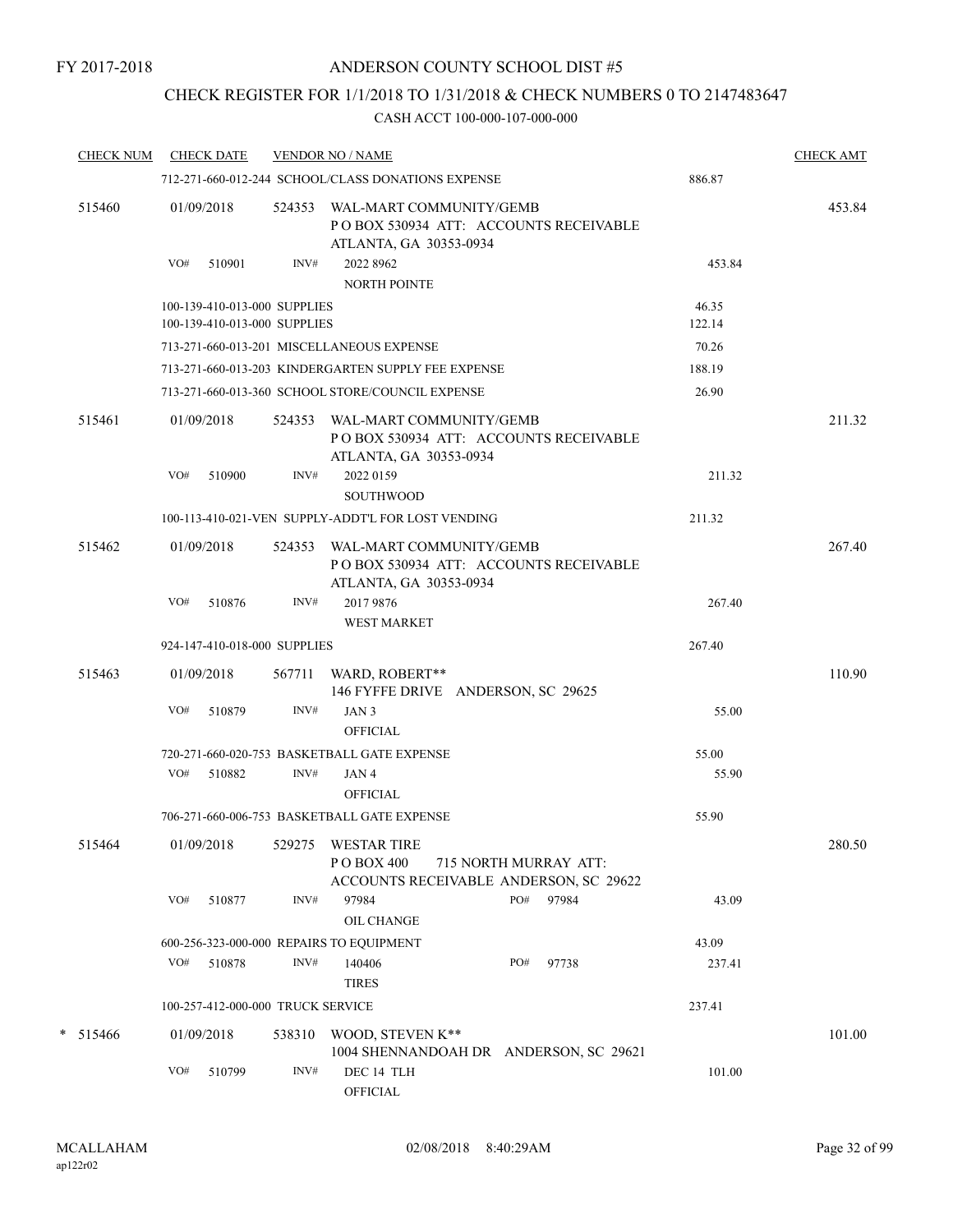## CHECK REGISTER FOR 1/1/2018 TO 1/31/2018 & CHECK NUMBERS 0 TO 2147483647

| <b>CHECK NUM</b> | <b>CHECK DATE</b><br>100-271-312-002-000 ADDITIONAL SECURITY                       | <b>VENDOR NO / NAME</b> |                                                                                                                |     |       | 101.00           | <b>CHECK AMT</b> |
|------------------|------------------------------------------------------------------------------------|-------------------------|----------------------------------------------------------------------------------------------------------------|-----|-------|------------------|------------------|
| $*$ 515470       | 01/12/2018                                                                         | 570950                  | ANDERSON COUNTY SHERIFF'S OFFICE<br>ATTN: RICHARD BRYSON PO BOX 5497<br>ANDERSON, SC 29623                     |     |       |                  | 2,913.75         |
|                  | VO#<br>511133                                                                      | INV#                    | DEC 6-JAN 8<br><b>SECURITY</b>                                                                                 |     |       | 2,913.75         |                  |
|                  | 100-271-312-002-000 ADDITIONAL SECURITY                                            |                         |                                                                                                                |     |       | 1,592.50         |                  |
|                  | 100-271-312-003-000 ADDITIONAL SECURITY                                            |                         |                                                                                                                |     |       | 700.00           |                  |
|                  |                                                                                    |                         | 706-271-660-006-753 BASKETBALL GATE EXPENSE                                                                    |     |       | 428.75           |                  |
|                  | 716-271-660-016-375 FACULTY EXPENSE                                                |                         |                                                                                                                |     |       | 52.50            |                  |
|                  |                                                                                    |                         | 720-271-660-020-753 BASKETBALL GATE EXPENSE                                                                    |     |       | 140.00           |                  |
| $*$ 515472       | 01/12/2018                                                                         | 114225                  | ANDERSON RESTAURANT EQUIPMENT<br>112 EAST MAULDIN STREET ATT: ACCOUNTS<br>RECEIVABLE ANDERSON, SC 29621        |     |       |                  | 396.58           |
|                  | VO#<br>511016                                                                      | INV#                    | 47991<br><b>SUPPLIES</b>                                                                                       |     |       | 396.58           |                  |
|                  | 600-256-410-000-000 SUPPLIES                                                       |                         |                                                                                                                |     |       | 396.58           |                  |
| 515473           | 01/12/2018                                                                         | 116800                  | ANDERSON TILE & CARPET DIST CO, INC<br>1109 WHITEHALL ROAD ATT: ACCOUNTS<br>RECEIVABLE ANDERSON, SC 29625-2127 |     |       |                  | 104.86           |
|                  | 511011<br>VO#                                                                      | INV#                    | 21182<br><b>AVCC</b>                                                                                           |     |       | 104.86           |                  |
|                  | 100-254-410-001-001 SUPPLIES - MAINTENANCE                                         |                         |                                                                                                                |     |       | 104.86           |                  |
| $*$ 515476       | 01/12/2018                                                                         | 570003                  | AT&T<br>$(803 M24-8701)$<br>PO BOX 9011 ATT: ACCOUNTS RECEIVABLE                                               |     |       |                  | 2,155.76         |
|                  | VO#<br>511018                                                                      | INV#                    | CAROL STREAM, IL 60197<br>803M248701701<br><b>SERVICE</b>                                                      |     |       | 2,155.76         |                  |
|                  | 100-266-340-000-000 TELEPHONE                                                      |                         |                                                                                                                |     |       | 538.94           |                  |
|                  | 100-266-340-015-000 TELEPHONE                                                      |                         |                                                                                                                |     |       | 538.94           |                  |
|                  | 100-266-340-018-000 TELEPHONE                                                      |                         |                                                                                                                |     |       | 538.94           |                  |
|                  | 100-266-340-023-000 TELEPHONE                                                      |                         |                                                                                                                |     |       | 538.94           |                  |
| 515477           | 01/12/2018                                                                         | 126675                  | ATTAWAY INC<br>PO BOX 302 ATT: ACCOUNTS RECEIVABLE<br>ANDERSON, SC 29622                                       |     |       |                  | 588.92           |
|                  | VO#<br>511019                                                                      | INV#                    | 211123,124<br>212142                                                                                           | PO# | 97715 | 588.92           |                  |
|                  | 100-000-170-000-000 WAREHOUSE INVENTORY                                            |                         |                                                                                                                |     |       | 202.65           |                  |
|                  | 100-000-170-000-000 WAREHOUSE INVENTORY<br>100-000-170-000-000 WAREHOUSE INVENTORY |                         |                                                                                                                |     |       | 145.52<br>240.75 |                  |
| 515478           | 01/12/2018                                                                         | 201391                  | <b>BLICK ART MATERIALS</b><br>6910 EAGLE WAY CHICAGO, IL 60670-1069                                            |     |       |                  | 320.36           |
|                  | VO#<br>511020                                                                      | INV#                    | 8535419<br>8728190                                                                                             | PO# | 97780 | 320.36           |                  |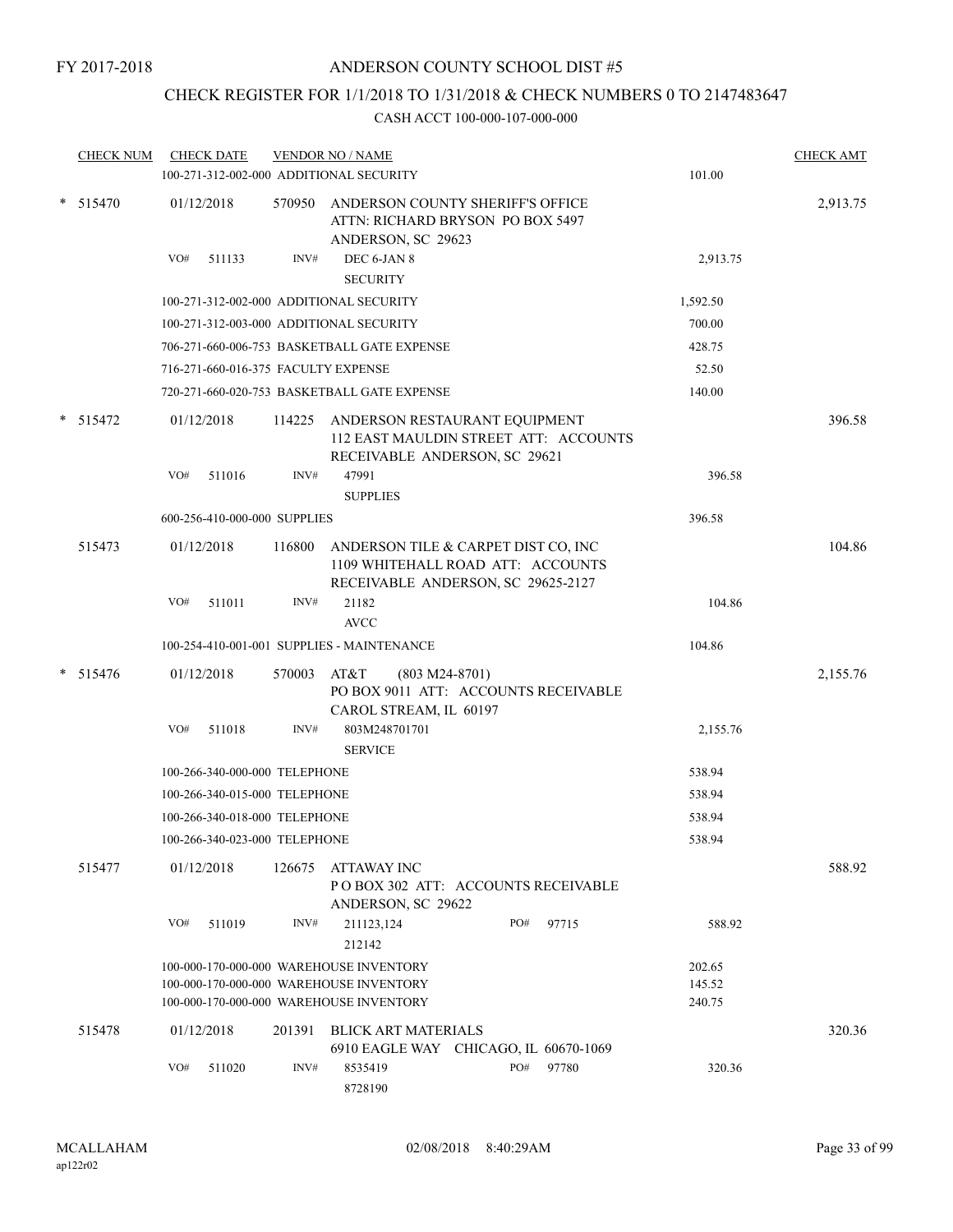## CHECK REGISTER FOR 1/1/2018 TO 1/31/2018 & CHECK NUMBERS 0 TO 2147483647

| <u>CHECK NUM</u> |     | <b>CHECK DATE</b>                                                    |        | <b>VENDOR NO / NAME</b>                                                                           |     |       |                | <b>CHECK AMT</b> |
|------------------|-----|----------------------------------------------------------------------|--------|---------------------------------------------------------------------------------------------------|-----|-------|----------------|------------------|
|                  |     | 100-114-410-003-0RE RELATED ARTS<br>100-114-410-003-0RE RELATED ARTS |        |                                                                                                   |     |       | 313.07<br>7.29 |                  |
| 515479           |     | 01/12/2018                                                           | 564662 | <b>BRADY'S SCREEN PRINTING</b><br>106 CONCORD ROAD ATT: ACCOUNTS<br>RECEIVABLE ANDERSON, SC 29621 |     |       |                | 329.56           |
|                  | VO# | 511021                                                               | INV#   | 32579<br><b>TEAM TAMMY</b>                                                                        |     |       | 329.56         |                  |
|                  |     |                                                                      |        | 701-271-660-001-838 FBLA-AOF-TRIPS EXPENSE                                                        |     |       | 329.56         |                  |
| 515480           |     | 01/12/2018                                                           |        | 572113 BULL'S EYE BRANDS, INC.<br>P.O. BOX 638286 CINCINNATI, OH 45263-8286                       |     |       |                | 9,469.61         |
|                  | VO# | 511022                                                               | INV#   | 13513<br>TL HANNA                                                                                 | PO# | 97235 | 872.12         |                  |
|                  |     | 600-256-410-002-000 SUPPLIES                                         |        |                                                                                                   |     |       | 82.46          |                  |
|                  |     | 600-256-460-002-000 FOOD                                             |        |                                                                                                   |     |       | 789.66         |                  |
|                  |     | VO# 511023                                                           | INV#   | 13522<br><b>WESTSIDE</b>                                                                          | PO# | 97236 | 823.82         |                  |
|                  |     | 600-256-410-003-000 SUPPLIES                                         |        |                                                                                                   |     |       | 123.69         |                  |
|                  |     | 600-256-460-003-000 FOOD                                             |        |                                                                                                   |     |       | 700.13         |                  |
|                  | VO# | 511024                                                               | INV#   | 13396<br><b>MCCANTS</b>                                                                           | PO# | 97237 | 950.02         |                  |
|                  |     | 600-256-410-005-000 SUPPLIES                                         |        |                                                                                                   |     |       | 123.69         |                  |
|                  |     | 600-256-460-005-000 FOOD                                             |        |                                                                                                   |     |       | 826.33         |                  |
|                  | VO# | 511025                                                               | INV#   | 13408,13505<br><b>GLENVIEW</b>                                                                    | PO# | 97238 | 2,941.79       |                  |
|                  |     | 600-256-410-020-000 SUPPLIES                                         |        |                                                                                                   |     |       | 371.07         |                  |
|                  |     | 600-256-460-020-000 FOOD                                             |        |                                                                                                   |     |       | 2,570.72       |                  |
|                  |     | VO# 511026                                                           | INV#   | 13409,508,565<br><b>ROBERT ANDERSON</b>                                                           | PO# | 97240 | 3,881.86       |                  |
|                  |     | 600-256-410-006-000 SUPPLIES                                         |        |                                                                                                   |     |       | 783.37         |                  |
|                  |     | 600-256-460-006-000 FOOD                                             |        |                                                                                                   |     |       | 3,098.49       |                  |
| $* 515482$       |     | 01/12/2018                                                           | 156900 | CAROLINA PRODUCE COMPANY<br>POBOX 3849 ATT: ACCOUNTS RECEIVABLE<br>ANDERSON, SC 29622             |     |       |                | 3,422.10         |
|                  | VO# | 511028                                                               | INV#   | 46831 FFV<br><b>VARENNES</b>                                                                      |     |       | 1,583.00       |                  |
|                  |     | 600-256-460-016-FFV FOOD-FFVP                                        |        |                                                                                                   |     |       | 1,583.00       |                  |
|                  | VO# | 511029                                                               | INV#   | 46861 FFV<br>HOMELAND PARK                                                                        |     |       | 1,308.10       |                  |
|                  |     | 600-256-460-011-FFV FOOD-FFVP                                        |        |                                                                                                   |     |       | 1,308.10       |                  |
|                  |     | $VO#$ 511030                                                         | INV#   | 750066<br><b>SOUTHWOOD</b>                                                                        |     |       | 22.50          |                  |
|                  |     | 600-256-460-021-000 FOOD                                             |        |                                                                                                   |     |       | 22.50          |                  |
|                  | VO# | 511031                                                               | INV#   | 750734<br>HOMELAND PARK                                                                           |     |       | 283.50         |                  |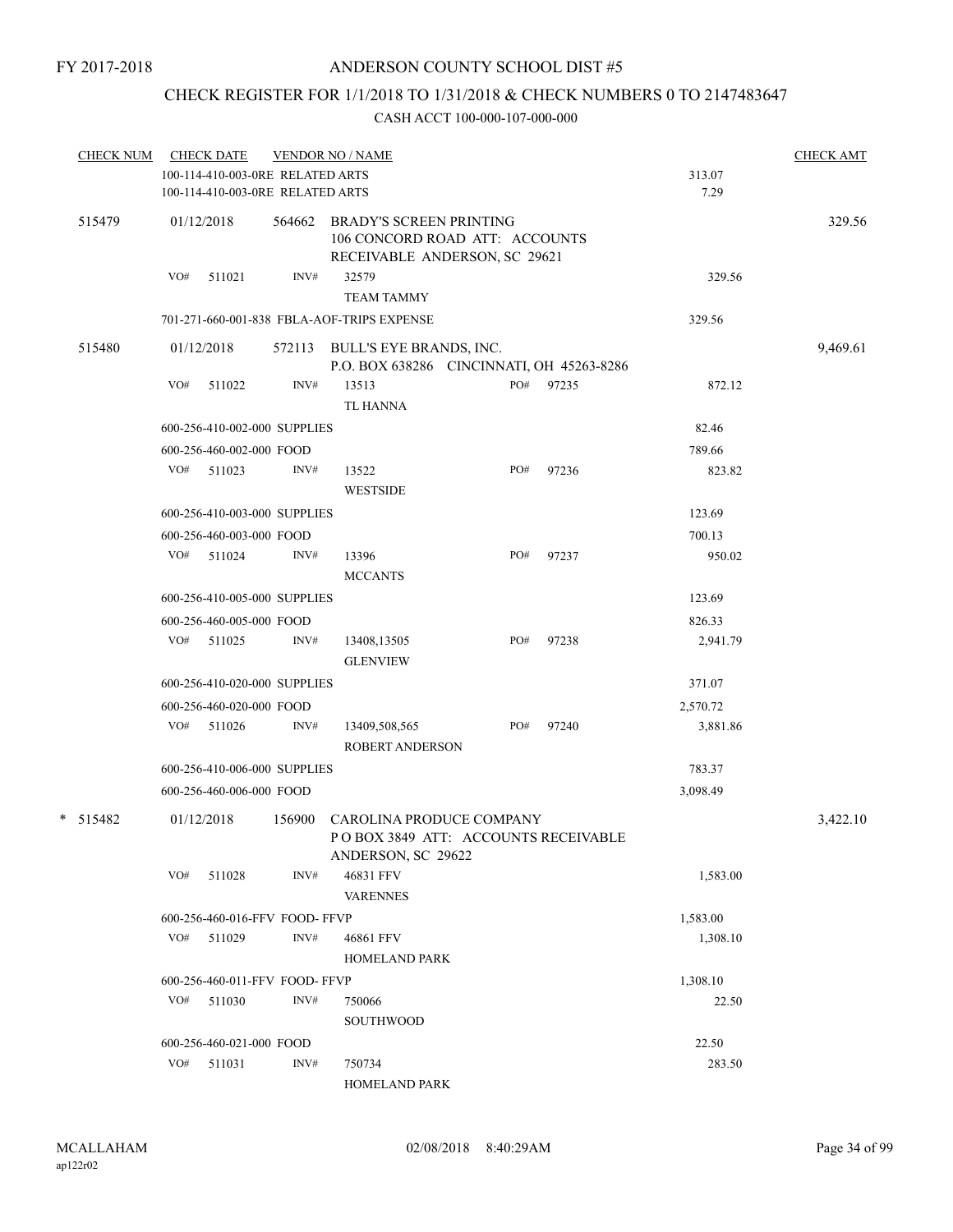## CHECK REGISTER FOR 1/1/2018 TO 1/31/2018 & CHECK NUMBERS 0 TO 2147483647

| <b>CHECK NUM</b> |     | <b>CHECK DATE</b>        |        | <b>VENDOR NO / NAME</b>                                                                                    |        | <b>CHECK AMT</b> |
|------------------|-----|--------------------------|--------|------------------------------------------------------------------------------------------------------------|--------|------------------|
|                  |     | 600-256-460-011-000 FOOD |        |                                                                                                            | 283.50 |                  |
|                  | VO# | 511032                   | INV#   | 750836                                                                                                     | 67.50  |                  |
|                  |     |                          |        | <b>ROBERT ANDERSON</b>                                                                                     |        |                  |
|                  |     | 600-256-460-006-000 FOOD |        |                                                                                                            | 67.50  |                  |
|                  | VO# | 511033                   | INV#   | 750828                                                                                                     | 22.50  |                  |
|                  |     |                          |        | <b>MCCANTS</b>                                                                                             |        |                  |
|                  |     | 600-256-460-005-000 FOOD |        |                                                                                                            | 22.50  |                  |
|                  | VO# | 511034                   | INV#   | 750214                                                                                                     | 90.00  |                  |
|                  |     |                          |        | <b>WESTSIDE</b>                                                                                            |        |                  |
|                  |     | 600-256-460-003-000 FOOD |        |                                                                                                            | 90.00  |                  |
|                  | VO# | 511035                   | INV#   | 750822                                                                                                     | 45.00  |                  |
|                  |     |                          |        | <b>TL HANNA</b>                                                                                            |        |                  |
|                  |     | 600-256-460-002-000 FOOD |        |                                                                                                            | 45.00  |                  |
|                  |     |                          |        |                                                                                                            |        |                  |
| 515483           |     | 01/12/2018               | 567691 | CARSON'S NUT-BOLT & TOOL CO, INC<br>P.O. BOX 3629 ATT: ACCOUNTS RECEIVABLE<br>GREENVILLE, SC 29608         |        | 141.24           |
|                  | VO# | 511007                   | INV#   | 3719729                                                                                                    | 64.20  |                  |
|                  |     |                          |        | <b>SUPPLIES</b>                                                                                            |        |                  |
|                  |     |                          |        |                                                                                                            | 64.20  |                  |
|                  | VO# |                          |        | 100-254-410-005-001 SUPPLIES - MAINTENANCE                                                                 |        |                  |
|                  |     | 511008                   | INV#   | 3719725                                                                                                    | 77.04  |                  |
|                  |     |                          |        | <b>SUPPLIES</b>                                                                                            |        |                  |
|                  |     |                          |        | 100-254-410-021-400 HVAC/ELECTRICAL/PLUMBING                                                               | 77.04  |                  |
| 515484           |     | 01/12/2018               |        | 160602 CDW GOVERNMENT<br>75 REMITTANCE DRIVE SUITE 1515 ATT:<br>ACCOUNTS RECEIVABLE CHICAGO, IL 60675-1515 |        | 197.95           |
|                  | VO# | 511036                   | INV#   | LGW1898<br>PO# 97933<br><b>TECH</b>                                                                        | 197.95 |                  |
|                  |     |                          |        | 100-266-314-000-000 REPAIRS TO EQUIPMENT                                                                   | 197.95 |                  |
|                  |     |                          |        |                                                                                                            |        |                  |
| 515485           |     | 01/12/2018               | 566288 | CES CITY ELECTRIC ACCTS<br>P.O. BOX 71465 ATT: ACCOUNTS RECEIVABLE<br>NORTH CHARLESTON, SC 29415           |        | 807.67           |
|                  | VO# | 510995                   | INV#   | 134485                                                                                                     | 53.72  |                  |
|                  |     |                          |        | <b>SUPPLIES</b>                                                                                            |        |                  |
|                  |     |                          |        | 100-254-410-013-400 HVAC/ELECTRICAL/PLUMBING                                                               | 53.72  |                  |
|                  | VO# | 510996                   | INV#   | 134535                                                                                                     | 30.67  |                  |
|                  |     |                          |        | <b>SUPPLIES</b>                                                                                            |        |                  |
|                  |     |                          |        | 100-254-410-021-400 HVAC/ELECTRICAL/PLUMBING                                                               | 30.67  |                  |
|                  | VO# | 510997                   | INV#   | 134428                                                                                                     | 24.10  |                  |
|                  |     |                          |        | <b>SUPPLIES</b>                                                                                            |        |                  |
|                  |     |                          |        | 100-254-410-019-400 HVAC/ELECTRICAL/PLUMBING                                                               | 24.10  |                  |
|                  | VO# | 510998                   | INV#   | 134484                                                                                                     | 139.03 |                  |
|                  |     |                          |        | <b>SUPPLIES</b>                                                                                            |        |                  |
|                  |     |                          |        |                                                                                                            |        |                  |
|                  |     |                          |        | 100-254-410-011-400 HVAC/ELECTRICAL/PLUMBING                                                               | 139.03 |                  |
|                  | VO# | 510999                   | INV#   | 134483                                                                                                     | 139.03 |                  |
|                  |     |                          |        | <b>SUPPLIES</b>                                                                                            |        |                  |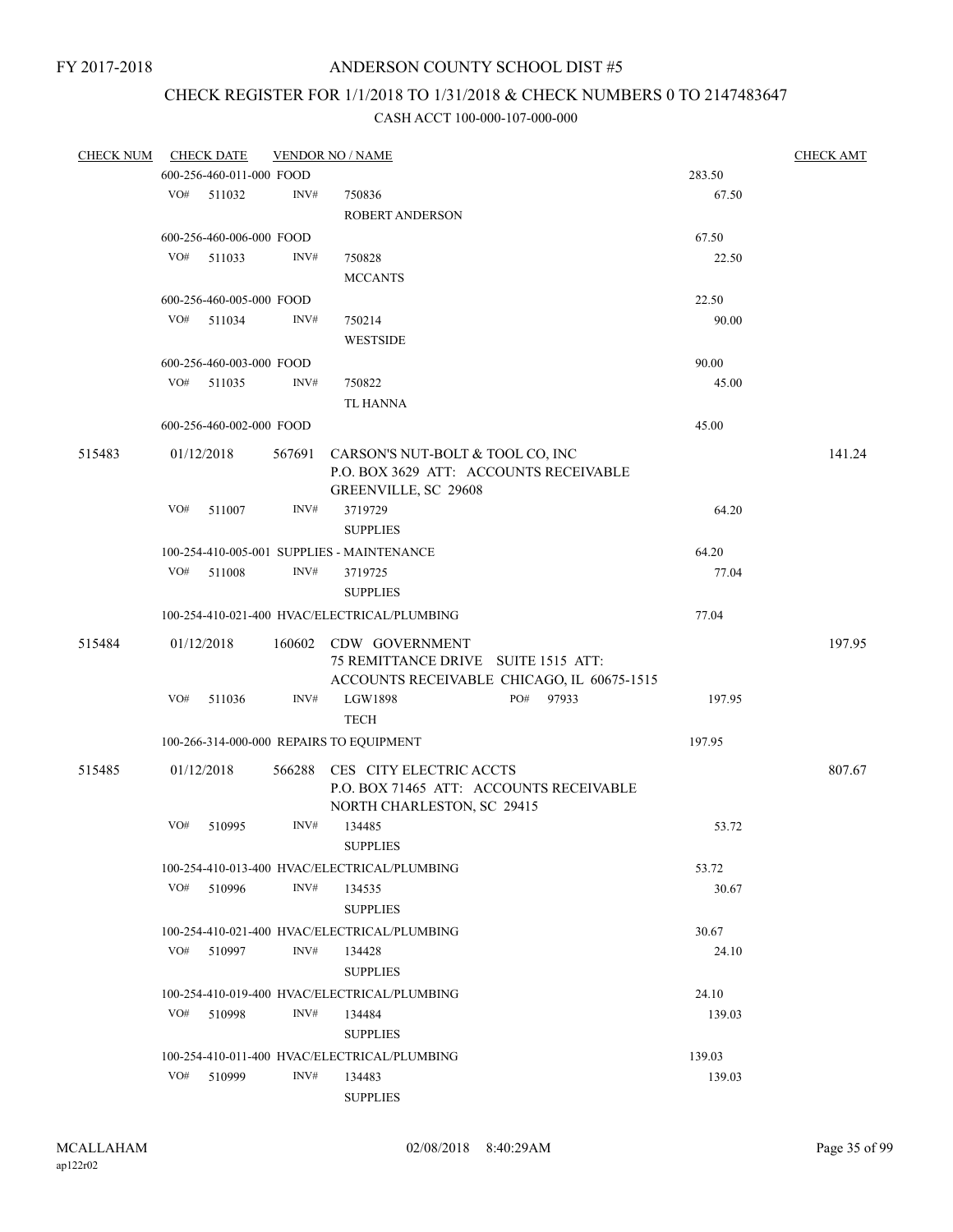## CHECK REGISTER FOR 1/1/2018 TO 1/31/2018 & CHECK NUMBERS 0 TO 2147483647

| <b>CHECK NUM</b> |     | <b>CHECK DATE</b> |        | <b>VENDOR NO / NAME</b>                                                |     |           |           | <b>CHECK AMT</b> |
|------------------|-----|-------------------|--------|------------------------------------------------------------------------|-----|-----------|-----------|------------------|
|                  |     |                   |        | 100-254-410-003-400 HVAC/ELECTRICAL/PLUMBING                           |     |           | 139.03    |                  |
|                  | VO# | 511000            | INV#   | 134335                                                                 |     |           | 138.00    |                  |
|                  |     |                   |        | <b>SUPPLIES</b>                                                        |     |           |           |                  |
|                  |     |                   |        | 100-254-410-013-400 HVAC/ELECTRICAL/PLUMBING                           |     |           | 138.00    |                  |
|                  | VO# | 511001            | INV#   | 134470                                                                 |     |           | 124.45    |                  |
|                  |     |                   |        | <b>SUPPLIES</b>                                                        |     |           |           |                  |
|                  |     |                   |        | 100-254-410-009-400 HVAC/ELECTRICAL/PLUMBING                           |     |           | 124.45    |                  |
|                  | VO# | 511002            | INV#   | 134374                                                                 |     |           | 79.70     |                  |
|                  |     |                   |        | <b>SUPPLIES</b>                                                        |     |           |           |                  |
|                  |     |                   |        | 100-254-410-014-400 HVAC/ELECTRICAL/PLUMBING                           |     |           | 79.70     |                  |
|                  | VO# | 511003            | INV#   | 133655                                                                 |     |           | 103.26    |                  |
|                  |     |                   |        | <b>SUPPLIES</b>                                                        |     |           |           |                  |
|                  |     |                   |        |                                                                        |     |           |           |                  |
|                  | VO# |                   | INV#   | 100-254-410-000-000 CUSTODIAL SUPPLIES                                 |     |           | 103.26    |                  |
|                  |     | 511004            |        | 004595                                                                 |     |           | $-103.26$ |                  |
|                  |     |                   |        | <b>CREDIT</b>                                                          |     |           |           |                  |
|                  |     |                   |        | 100-254-410-000-000 CUSTODIAL SUPPLIES                                 |     |           | $-103.26$ |                  |
|                  | VO# | 511005            | INV#   | 134243                                                                 |     |           | 78.97     |                  |
|                  |     |                   |        | <b>SUPPLIES</b>                                                        |     |           |           |                  |
|                  |     |                   |        | 100-254-410-000-000 CUSTODIAL SUPPLIES                                 |     |           | 78.97     |                  |
| 515486           |     | 01/12/2018        |        | 568535 CHAMPION COACH, INC.<br>145 BEN HAMBY LANE GREENVILLE, SC 29615 |     |           |           | 5,520.00         |
|                  | VO# | 511037            | INV#   | 37410                                                                  | PO# | 97852     | 5,520.00  |                  |
|                  |     |                   |        | <b>CHARLESTON SC</b>                                                   |     |           |           |                  |
|                  |     |                   |        | 329-271-312-000-000 PUPIL ACTIV/FIELD TRIPS-WBL                        |     |           | 5,520.00  |                  |
| 515487           |     | 01/12/2018        |        | 573793 CHE, STACY MEGAN                                                |     |           |           | 5,460.00         |
|                  |     |                   |        | 121 WILD OAK RUN ANDERSON, SC 29625                                    |     |           |           |                  |
|                  | VO# | 511042            | INV#   | 2017-2018                                                              |     | PO# 97992 | 5,460.00  |                  |
|                  |     |                   |        | <b>DMKT2 MSP GRANT</b>                                                 |     |           |           |                  |
|                  |     |                   |        | 225-224-312-000-000 IHE CONTRACTED SERVICES                            |     |           | 910.00    |                  |
|                  |     |                   |        | 225-224-312-000-000 IHE CONTRACTED SERVICES                            |     |           | 910.00    |                  |
|                  |     |                   |        | 225-224-312-000-000 IHE CONTRACTED SERVICES                            |     |           | 910.00    |                  |
|                  |     |                   |        | 225-224-312-000-000 IHE CONTRACTED SERVICES                            |     |           | 910.00    |                  |
|                  |     |                   |        | 225-224-312-000-000 IHE CONTRACTED SERVICES                            |     |           | 910.00    |                  |
|                  |     |                   |        | 225-224-312-000-000 IHE CONTRACTED SERVICES                            |     |           | 910.00    |                  |
| 515488           |     | 01/12/2018        | 167800 | CHICK-FIL-A                                                            |     |           |           | 264.98           |
|                  |     |                   |        | 3725 CLEMSON BOULEVARD ATT: ACCOUNTS                                   |     |           |           |                  |
|                  |     |                   |        | RECEIVABLE ANDERSON, SC 29625                                          |     |           |           |                  |
|                  | VO# | 511041            | INV#   | 5893120                                                                |     |           | 264.98    |                  |
|                  |     |                   |        | FOR JAN 16TH                                                           |     |           |           |                  |
|                  |     |                   |        | 100-213-410-000-000 SUPPLIES AND MATERIALS                             |     |           | 264.98    |                  |
| 515489           |     | 01/12/2018        | 566154 | CHICK-FIL-A ANDERSON PAVILION<br>1641 EAST GREENVILLE STREET ATT:      |     |           |           | 1,060.00         |
|                  | VO# | 511040            | INV#   | ACCOUNTS RECEIVABLE ANDERSON, SC 29621<br><b>DEC 2017</b>              | PO# | 97234     | 1,060.00  |                  |
|                  |     |                   |        | TL HANNA                                                               |     |           |           |                  |
|                  |     |                   |        |                                                                        |     |           |           |                  |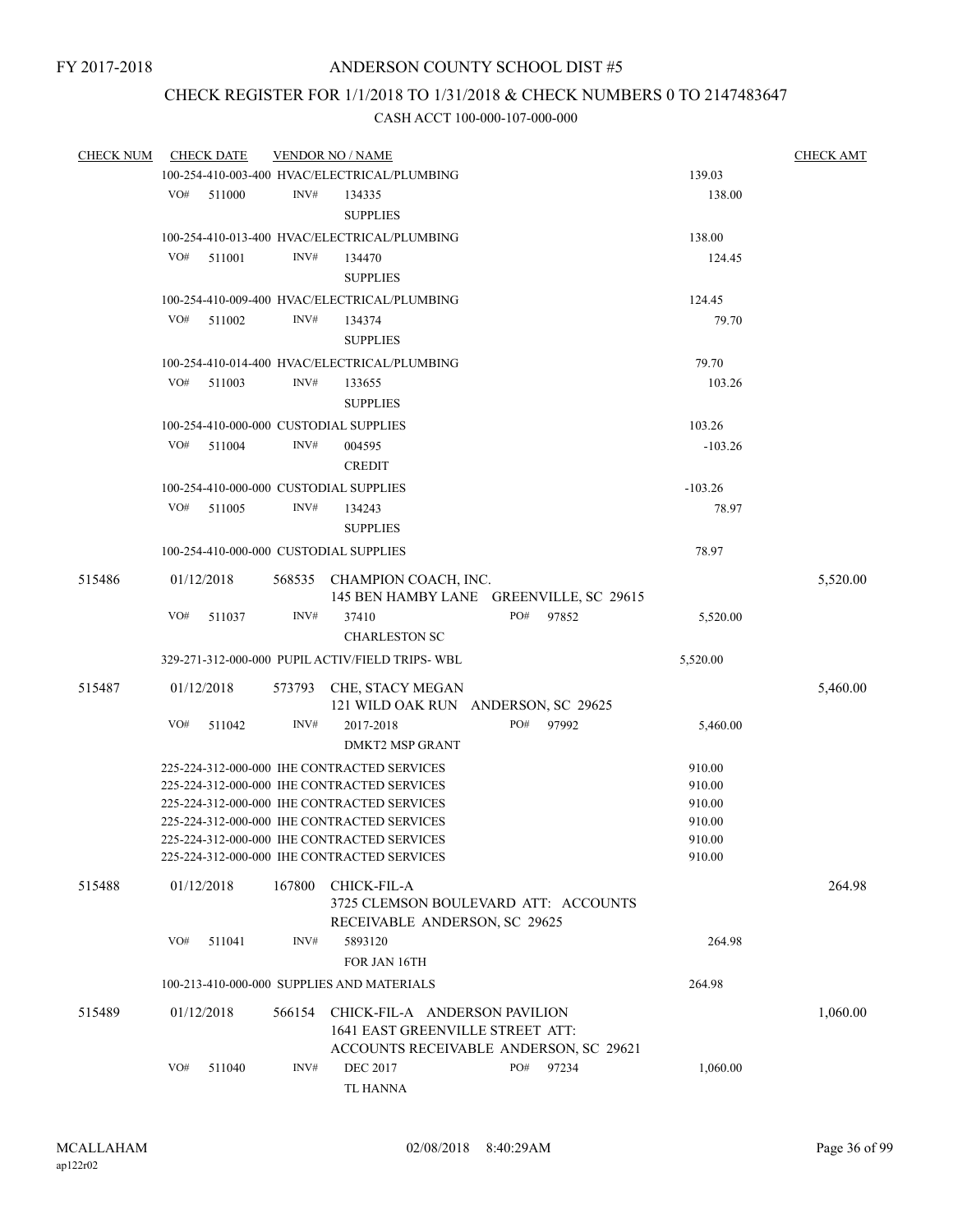## ANDERSON COUNTY SCHOOL DIST #5

# CHECK REGISTER FOR 1/1/2018 TO 1/31/2018 & CHECK NUMBERS 0 TO 2147483647

| <b>CHECK NUM</b> | <b>CHECK DATE</b><br>600-256-460-002-000 FOOD |        | <b>VENDOR NO / NAME</b>                                                                         | 1,060.00 | <b>CHECK AMT</b> |
|------------------|-----------------------------------------------|--------|-------------------------------------------------------------------------------------------------|----------|------------------|
| 515490           | 01/12/2018                                    | 568320 | CHICK-FIL-A ANDERSON MALL<br>3131 N. MAIN STREET ATT: ACCOUNTS<br>RECEIVABLE ANDERSON, SC 29621 |          | 710.00           |
|                  | VO#<br>511039                                 | INV#   | NOV - DEC<br>PO#<br>97233<br><b>WESTSIDE</b>                                                    | 710.00   |                  |
|                  | 600-256-460-003-000 FOOD                      |        |                                                                                                 | 710.00   |                  |
| 515491           | 01/12/2018                                    | 171100 | CITY GLASS COMPANY, INC.<br>POBOX 275 ATT: ACCOUNTS RECEIVABLE<br>ANDERSON, SC 29622            |          | 265.36           |
|                  | VO#<br>511006                                 | INV#   | 22298<br><b>TL HANNA</b>                                                                        | 265.36   |                  |
|                  |                                               |        | 100-254-410-002-001 SUPPLIES - MAINTENANCE                                                      | 265.36   |                  |
| 515492           | 01/12/2018                                    |        | 570581 CITY OF ANDERSON POLICE DEPT<br>401 SOUTH MAIN ST ANDERSON, SC 29624                     |          | 546.53           |
|                  | VO#<br>511132                                 | INV#   | <b>ADULT ED</b><br><b>SECURITY</b>                                                              | 546.53   |                  |
|                  | 100-181-312-000-000 PURCHASED SERVICES        |        |                                                                                                 | 546.53   |                  |
| 515493           | 01/12/2018                                    |        | 174700 CLERK OF COURT<br>FAMILY COURT RECORD PO BOX 8002                                        |          | 483.94           |
|                  | VO#<br>511141                                 | INV#   | ANDERSON, SC 29622<br>PAYROLL 1/12/18<br><b>DEDUCTIONS</b>                                      | 483.94   |                  |
|                  |                                               |        | 100-000-435-000-000 WAGE GARNISH/CH SUPPORT                                                     | 483.94   |                  |
| 515494           | 01/12/2018                                    |        | 573994 CLERK OF COURT<br>PO DRAWER 9000 ORANGEBURG, SC 29116                                    |          | 155.61           |
|                  | VO#<br>511138                                 | INV#   | PAYROLL 1/12/18<br><b>DEDUCTIONS</b>                                                            | 155.61   |                  |
|                  |                                               |        | 100-000-435-000-000 WAGE GARNISH/CH SUPPORT                                                     | 155.61   |                  |
| * 515497         | 01/12/2018                                    | 187300 | CRESCENT SUPPLY CO, INC<br>POBOX 8798 ATT: ACCOUNTS RECEIVABLE<br>GREENVILLE, SC 29604          |          | 1,184.48         |
|                  | VO#<br>510984                                 | INV#   | 398325<br><b>SUPPLIES</b>                                                                       | 74.90    |                  |
|                  |                                               |        | 100-254-410-020-400 HVAC/ELECTRICAL/PLUMBING                                                    | 74.90    |                  |
|                  | VO# 510985                                    | INV#   | 398326<br><b>CREDIT</b>                                                                         | $-74.90$ |                  |
|                  |                                               |        | 100-254-410-020-400 HVAC/ELECTRICAL/PLUMBING                                                    | $-74.90$ |                  |
|                  | VO#<br>510986                                 | INV#   | 398552<br><b>SUPPLIES</b>                                                                       | 21.32    |                  |
|                  |                                               |        | 100-254-410-017-400 HVAC/ELECTRICAL/PLUMBING                                                    | 21.32    |                  |
|                  | VO# 510987                                    | INV#   | 398439<br><b>SUPPLIES</b>                                                                       | 343.47   |                  |
|                  |                                               |        | 100-254-410-013-400 HVAC/ELECTRICAL/PLUMBING                                                    | 343.47   |                  |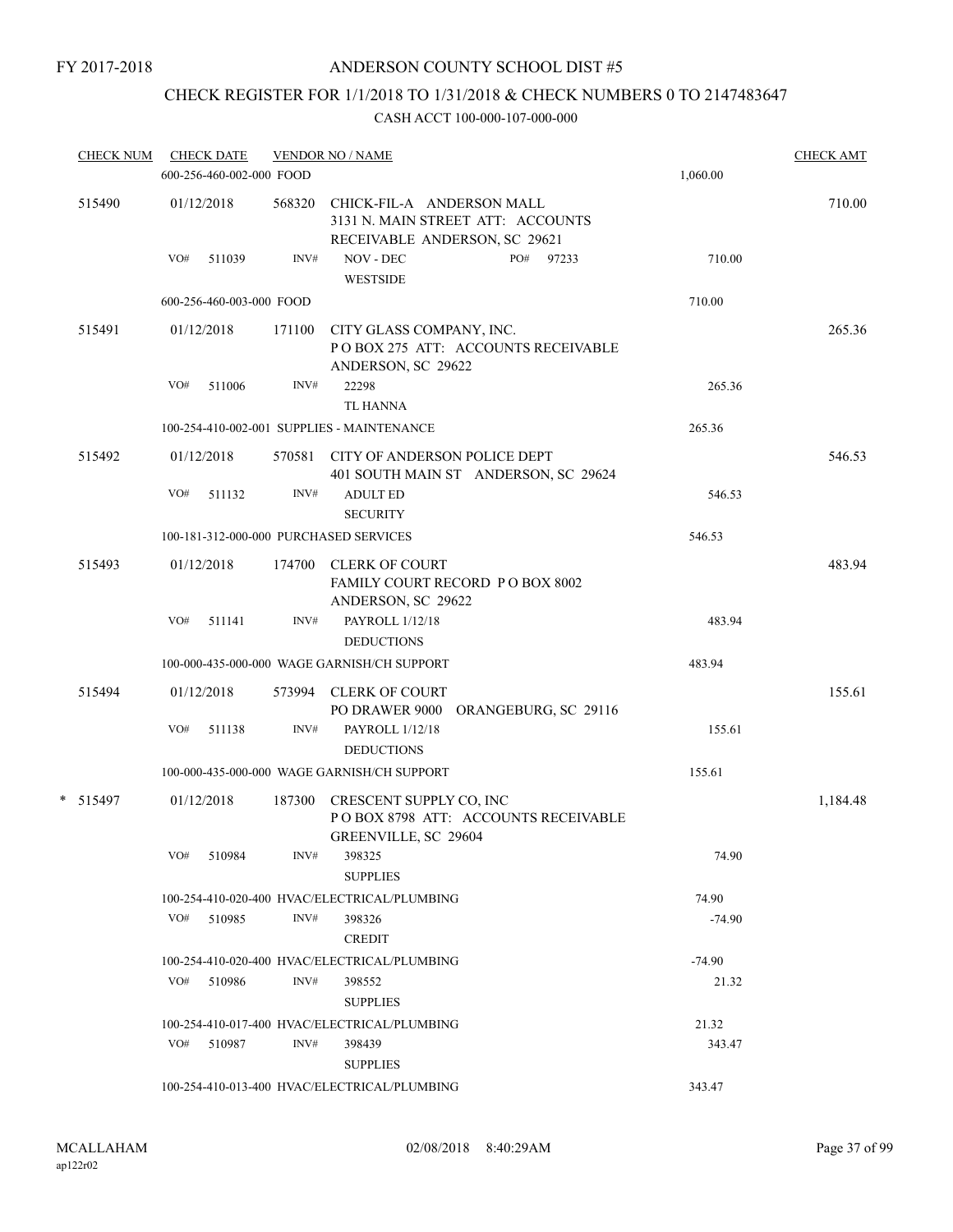## CHECK REGISTER FOR 1/1/2018 TO 1/31/2018 & CHECK NUMBERS 0 TO 2147483647

| <b>CHECK NUM</b> | <b>CHECK DATE</b>                   |                | <b>VENDOR NO / NAME</b>                                                                             |          | <b>CHECK AMT</b> |
|------------------|-------------------------------------|----------------|-----------------------------------------------------------------------------------------------------|----------|------------------|
|                  | VO# 510988                          | INV#           | 398440<br><b>SUPPLIES</b>                                                                           | 273.92   |                  |
|                  |                                     |                | 100-254-410-014-400 HVAC/ELECTRICAL/PLUMBING                                                        | 273.92   |                  |
|                  | VO# 510989                          | INV#           | 398438<br><b>SUPPLIES</b>                                                                           | 272.53   |                  |
|                  |                                     |                | 100-254-410-014-400 HVAC/ELECTRICAL/PLUMBING                                                        | 272.53   |                  |
|                  | VO# 510990                          | INV#           | 398550<br><b>SUPPLIES</b>                                                                           | 108.99   |                  |
|                  | 100-254-410-006-000 SUPPLIES        |                |                                                                                                     | 108.99   |                  |
|                  | VO# 510991                          | INV#           | 398443<br><b>SUPPLIES</b>                                                                           | 55.64    |                  |
|                  |                                     |                | 100-254-410-003-400 HVAC/ELECTRICAL/PLUMBING                                                        | 55.64    |                  |
|                  | VO# 510992                          | INV#           | 398551<br><b>SUPPLIES</b>                                                                           | 49.69    |                  |
|                  |                                     |                | 100-254-410-001-400 HVAC/ELECTRICAL/PLUMBING                                                        | 49.69    |                  |
|                  | VO# 510993                          | INV#           | 398442<br><b>SUPPLIES</b>                                                                           | 34.24    |                  |
|                  |                                     |                | 100-254-410-003-400 HVAC/ELECTRICAL/PLUMBING                                                        | 34.24    |                  |
|                  | VO# 510994                          | $\text{INV}\#$ | 398441<br><b>SUPPLIES</b>                                                                           | 24.68    |                  |
|                  |                                     |                | 100-254-410-005-400 HVAC/ELECTRICAL/PLUMBING                                                        | 24.68    |                  |
| 515498           | 01/12/2018                          |                | 574328 CREWS, CHAD <sup>^^</sup><br>1402 DOOLEY LN GROVETOWN, GA 30813                              |          | 1,320.00         |
|                  | VO#<br>511043                       | INV#           | PO#<br>FOR JAN 25TH<br>98008<br>WHITEHALL ELEM                                                      | 1,320.00 |                  |
|                  | 201-112-312-019-000 CONSULTANT FEES |                |                                                                                                     | 1,320.00 |                  |
| 515499           | 01/12/2018                          |                | 567489 DE LAGE LANDEN<br>POBOX 41602 PHILADELPHIA, PA 19101-1602                                    |          | 200.09           |
|                  | VO# 511045                          | INV#           | 57416587<br><b>COPIER</b>                                                                           | 80.25    |                  |
|                  | 201-113-490-006-000 COPIER COST     |                |                                                                                                     | 80.25    |                  |
|                  | VO# 511046                          | INV#           | 57493956<br><b>COPIER</b>                                                                           | 119.84   |                  |
|                  | 713-271-660-013-362 COPIER EXPENSE  |                |                                                                                                     | 119.84   |                  |
| * 515501         | 01/12/2018                          | 202600         | <b>DILLARD'S SPORTS CENTER</b><br>708 WHITEHALL ROAD ATT: ACCOUNTS<br>RECEIVABLE ANDERSON, SC 29625 |          | 287.60           |
|                  | VO#<br>510982                       | INV#           | 97292<br><b>SUPPLIES</b>                                                                            | 92.00    |                  |
|                  |                                     |                | 100-254-410-003-001 SUPPLIES - MAINTENANCE                                                          | 92.00    |                  |
|                  | VO# 510983                          | INV#           | 100004<br><b>SUPPLIES</b>                                                                           | 195.60   |                  |
|                  |                                     |                | 100-254-410-006-001 SUPPLIES - MAINTENANCE                                                          | 195.60   |                  |
| 515502           | 01/12/2018                          | 211302         | <b>DUKE ENERGY</b>                                                                                  |          | 33,698.29        |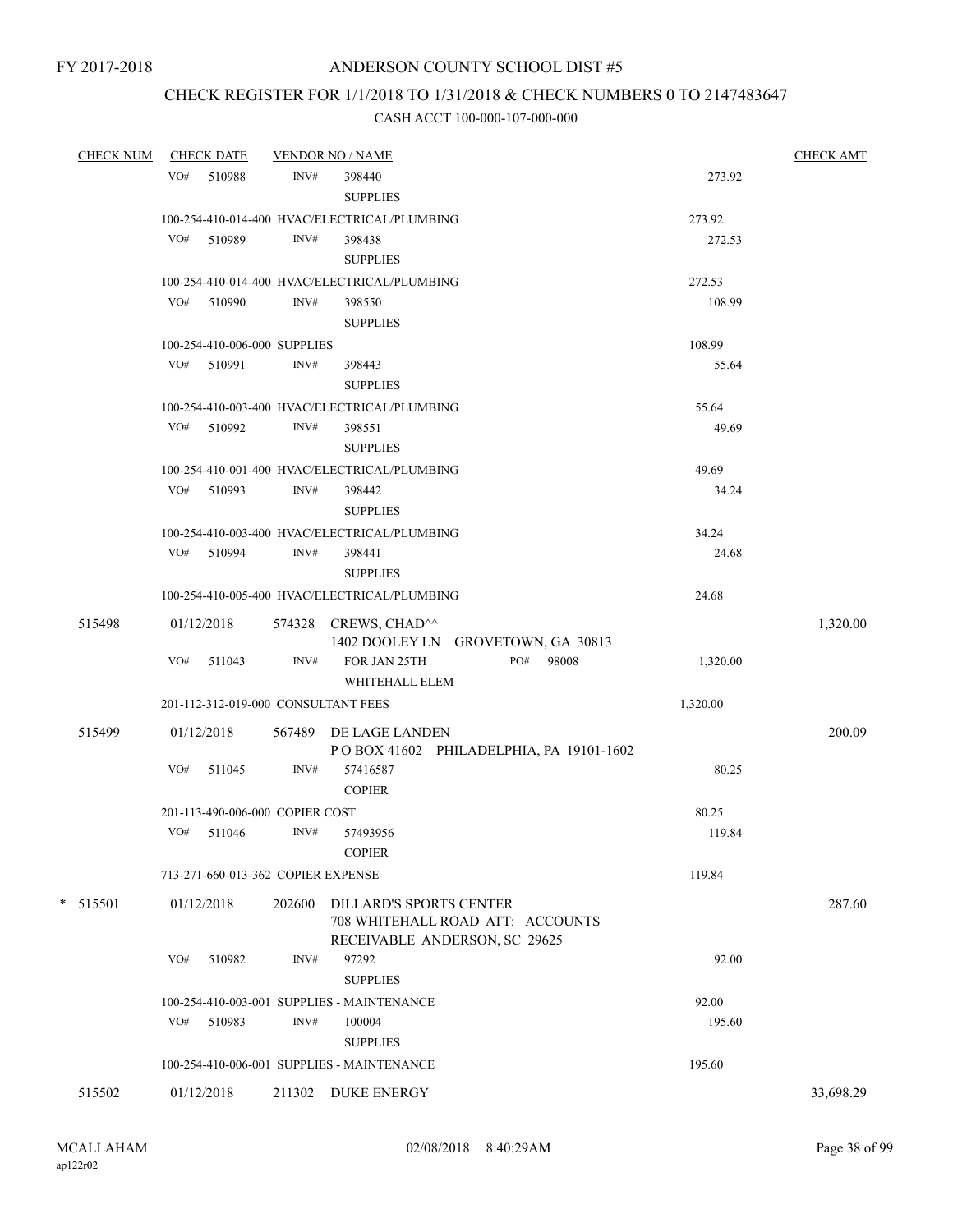## ANDERSON COUNTY SCHOOL DIST #5

## CHECK REGISTER FOR 1/1/2018 TO 1/31/2018 & CHECK NUMBERS 0 TO 2147483647

| <b>CHECK NUM</b> | <b>CHECK DATE</b>                       |        | <b>VENDOR NO / NAME</b>                                                                   |     |       |           | <b>CHECK AMT</b> |
|------------------|-----------------------------------------|--------|-------------------------------------------------------------------------------------------|-----|-------|-----------|------------------|
|                  |                                         |        | POBOX 70516 ATT: ACCOUNTS RECEIVABLE                                                      |     |       |           |                  |
|                  |                                         |        | CHARLOTTE, NC 28272-0516                                                                  |     |       |           |                  |
|                  | VO#<br>511134                           | INV#   | DUE $1/19/18$<br><b>UTILITIES</b>                                                         |     |       | 33,698.29 |                  |
|                  |                                         |        | 100-254-470-001-000 ENERGY-ELECTRICITY & WATER                                            |     |       | 279.42    |                  |
|                  |                                         |        | 100-254-470-002-000 ENERGY-ELECTRICITY & WATER                                            |     |       | 65.95     |                  |
|                  |                                         |        | 100-254-470-006-000 ENERGY-ELECTRICITY & WATER                                            |     |       | 12,959.24 |                  |
|                  |                                         |        | 100-254-470-008-000 ENERGY-ELECTRICITY & WATER                                            |     |       | 5,399.29  |                  |
|                  |                                         |        | 100-254-470-011-000 ENERGY-ELECTRICITY & WATER                                            |     |       | 2,592.76  |                  |
|                  |                                         |        | 100-254-470-012-000 ENERGY-ELECTRICITY & WATER                                            |     |       | 4,340.81  |                  |
|                  |                                         |        | 100-254-470-014-000 ENERGY-ELECTRICITY & WATER                                            |     |       | 4,259.73  |                  |
|                  | 100-254-470-014-THR UTILITIES - THEATRE |        |                                                                                           |     |       | 1,625.58  |                  |
|                  |                                         |        | 100-254-470-015-000 ENERGY-ELECTRICITY & WATER                                            |     |       | 1,581.86  |                  |
|                  | 600-256-470-026-000 ENERGY              |        |                                                                                           |     |       | 593.65    |                  |
| *<br>515505      | 01/12/2018                              | 563495 | ELECTRIC CITY UTILITIES<br>CITY OF ANDERSON P.O. BOX 63061 CHARLOTTE,                     |     |       |           | 7,370.18         |
|                  | VO#                                     | INV#   | NC 28263-3061                                                                             |     |       |           |                  |
|                  | 511137                                  |        | DUE 1/26/18<br><b>WATER &amp; SEWER</b>                                                   |     |       | 7,370.18  |                  |
|                  |                                         |        | 100-254-470-001-000 ENERGY-ELECTRICITY & WATER                                            |     |       | 706.48    |                  |
|                  |                                         |        | 100-254-470-005-000 ENERGY-ELECTRICITY & WATER                                            |     |       | 12.00     |                  |
|                  |                                         |        | 100-254-470-006-000 ENERGY-ELECTRICITY & WATER                                            |     |       | 2,194.24  |                  |
|                  |                                         |        | 100-254-470-007-000 ENERGY-ELECTRICITY & WATER                                            |     |       | 41.76     |                  |
|                  |                                         |        | 100-254-470-015-000 ENERGY-ELECTRICITY & WATER                                            |     |       | 707.18    |                  |
|                  |                                         |        | 100-254-470-016-000 ENERGY-ELECTRICITY & WATER                                            |     |       | 816.62    |                  |
|                  |                                         |        | 100-254-470-018-000 ENERGY-ELECTRICITY & WATER                                            |     |       | 888.20    |                  |
|                  |                                         |        | 100-254-470-019-000 ENERGY-ELECTRICITY & WATER                                            |     |       | 935.76    |                  |
|                  |                                         |        | 100-254-470-021-000 ENERGY-ELECTRICITY & WATER                                            |     |       | 1,067.94  |                  |
|                  |                                         |        |                                                                                           |     |       |           |                  |
| * 515508         | 01/12/2018                              | 237555 | <b>FORMS &amp; SUPPLY</b><br>POBOX 563953 ATT: ACCOUNTS RECEIVABLE<br>CHARLOTTE, NC 28256 |     |       |           | 3,849.27         |
|                  | VO#<br>511048                           | INV#   | 4399736<br><b>SUPPLIES</b>                                                                | PO# | 97934 | 2,303.98  |                  |
|                  |                                         |        | 100-000-170-000-000 WAREHOUSE INVENTORY                                                   |     |       | 2,218.65  |                  |
|                  |                                         |        | 100-000-170-000-000 WAREHOUSE INVENTORY                                                   |     |       | 85.33     |                  |
|                  | VO# 511049                              | INV#   | 4390085<br><b>TABLES</b>                                                                  |     |       | 1,251.90  |                  |
|                  | 924-147-410-015-000 SUPPLIES            |        |                                                                                           |     |       | 1,251.90  |                  |
|                  | VO#<br>511050                           | INV#   | 4400404<br><b>SUPPLIES</b>                                                                | PO# | 97939 | 167.99    |                  |
|                  | 100-257-410-000-000 SUPPLIES            |        |                                                                                           |     |       | 167.99    |                  |
|                  | VO#<br>511051                           | INV#   | 4424196<br><b>SUPPLIES</b>                                                                |     |       | 125.40    |                  |
|                  | 714-271-660-014-328 PRODUCTIONS EXPENSE |        |                                                                                           |     |       | 125.40    |                  |
|                  |                                         |        |                                                                                           |     |       |           |                  |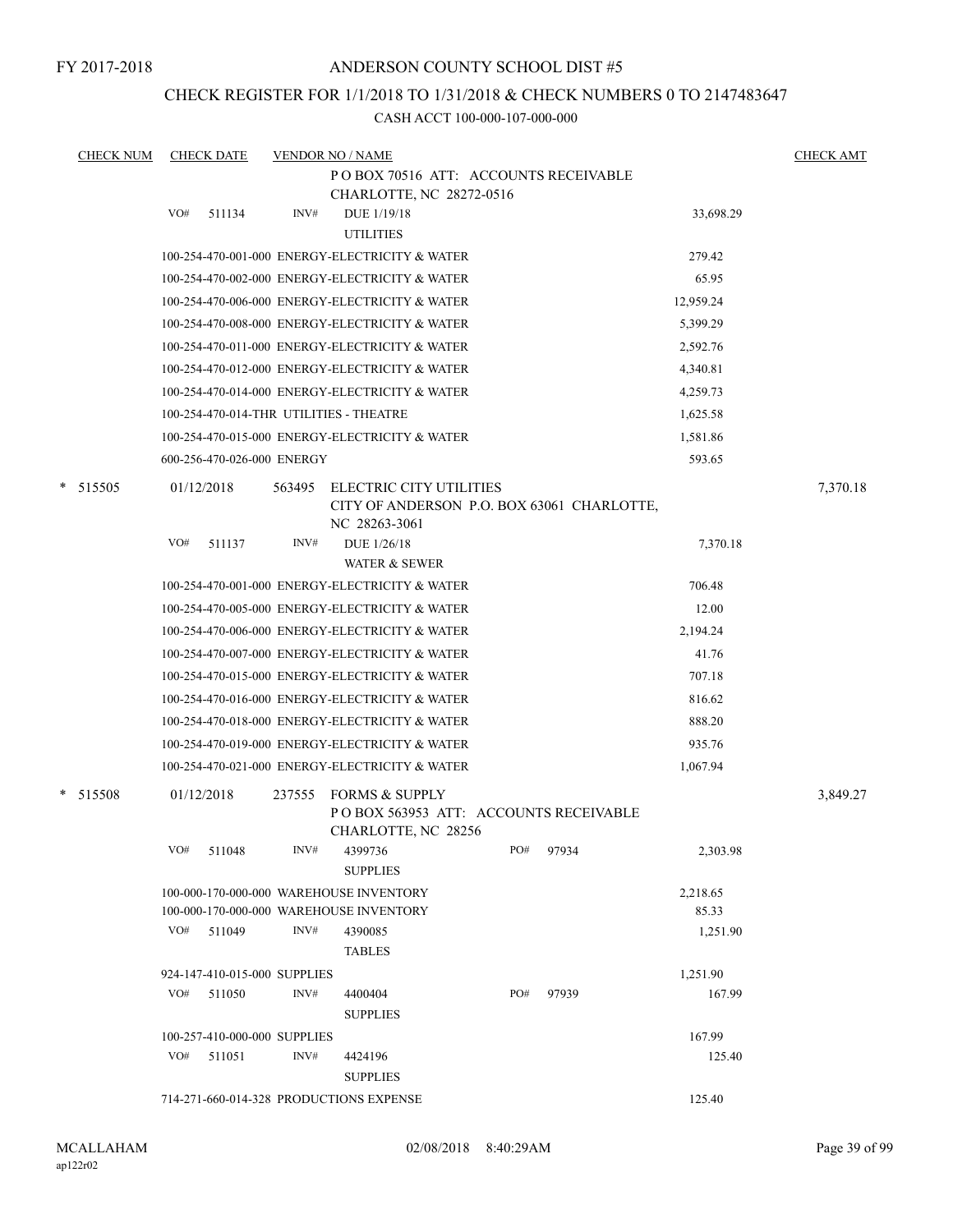## CHECK REGISTER FOR 1/1/2018 TO 1/31/2018 & CHECK NUMBERS 0 TO 2147483647

| <b>CHECK NUM</b> | <b>CHECK DATE</b>                 |                | <b>VENDOR NO / NAME</b>                                                                         |        | <b>CHECK AMT</b> |
|------------------|-----------------------------------|----------------|-------------------------------------------------------------------------------------------------|--------|------------------|
| 515509           | 01/12/2018                        |                | 570843 GATEWAY SUPPLY CO<br>CORPORATE OFFICES P.O. BOX 2826 COLUMBIA,<br>SC 29202               |        | 280.77           |
|                  | VO#<br>510978                     | INV#           | S4183009<br><b>SUPPLIES</b>                                                                     | 195.99 |                  |
|                  | 100-254-410-000-400 HVAC SUPPLIES |                |                                                                                                 | 195.99 |                  |
|                  | VO# 510979                        | INV#           | S4135631<br><b>SUPPLIES</b>                                                                     | 84.78  |                  |
|                  |                                   |                | 100-254-410-013-400 HVAC/ELECTRICAL/PLUMBING                                                    | 84.78  |                  |
| 515510           | 01/12/2018                        |                | 568220 GENERAL REVENUE CORP<br>WAGE WITHOLDING UNIT PO BOX 495999<br>CINCINNATI, OH 45249-5930  |        | 227.00           |
|                  | VO#<br>511152                     | INV#           | PAYROLL 1/12/18<br><b>DEDUCTIONS</b>                                                            | 227.00 |                  |
|                  | 100-000-441-000-000 MISCELLANEOUS |                |                                                                                                 | 227.00 |                  |
| 515511           | 01/12/2018                        |                | 251600 GOPHER SPORT<br>POBOX 1450 NW5634 ATT: ACCOUNTS<br>RECEIVABLE MINNEAPOLIS, MN 55485-5634 |        | 1,416.25         |
|                  | VO#<br>511052                     | INV#           | PO# 97995<br>9397031<br>CUST #5095014                                                           | 677.25 |                  |
|                  | 100-114-410-000-0PE PE SUPPLIES   |                |                                                                                                 | 677.25 |                  |
|                  | VO# 511053                        | INV#           | 97996<br>9403882<br>PO#<br>CUST #5095014                                                        | 739.00 |                  |
|                  | 100-113-410-000-0PE PE SUPPLIES   |                |                                                                                                 | 739.00 |                  |
| $*$ 515513       | 01/12/2018                        |                | 565599 GREENVILLE COUNTY FAMILY COURT<br>PO BOX 757 GREENVILLE, SC 29602                        |        | 182.00           |
|                  | VO#<br>511139                     | INV#           | PAYROLL 1/12/18<br><b>DEDUCTIONS</b>                                                            | 182.00 |                  |
|                  |                                   |                | 100-000-435-000-000 WAGE GARNISH/CH SUPPORT                                                     | 182.00 |                  |
| 515514           | 01/12/2018                        | 566478         | GT SYSTEMS<br>166 PARNELL BRIDGE ROAD ATT: ACCOUNTS                                             |        | 875.00           |
|                  | VO#<br>511056                     | INV#           | RECEIVABLE MARIETTA, SC 29661<br>SFR157EPM<br><b>SOUTH FANT</b>                                 | 875.00 |                  |
|                  |                                   |                | 715-271-660-015-280 REGISTRATION/WKLY FEES EXPENSE                                              | 875.00 |                  |
| 515515           | 01/12/2018                        |                | 572275 HAPPY CHEF UNIFORMS<br>22 PARK PLACE BUTLER, NJ 07405                                    |        | 405.45           |
|                  | VO#<br>511057                     | INV#           | 1327318A<br><b>COATS</b>                                                                        | 405.45 |                  |
|                  | 850-256-410-000-000 SUPPLIES      |                |                                                                                                 | 405.45 |                  |
| 515516           | 01/12/2018                        | 573217         | HART, SHERRY^^<br>1221 KEONE CIRCLE WILLIAMSTON, SC 29697                                       |        | 160.00           |
|                  | VO#<br>511058                     | $\text{INV}\#$ | FOR JAN 11TH<br>${\small\textsf{DINNER}}$                                                       | 160.00 |                  |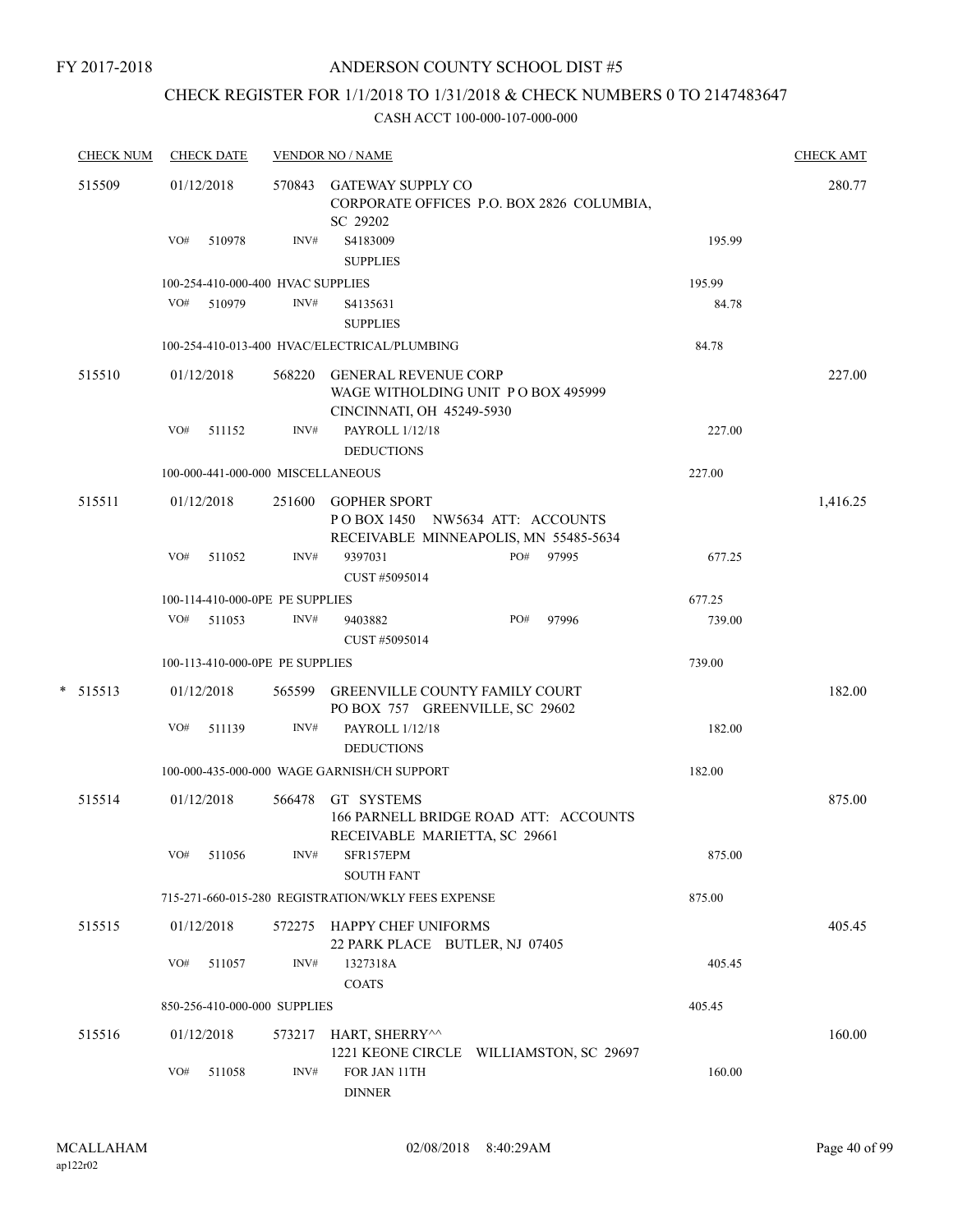## CHECK REGISTER FOR 1/1/2018 TO 1/31/2018 & CHECK NUMBERS 0 TO 2147483647

| <b>CHECK NUM</b> |     | <b>CHECK DATE</b><br>100-231-334-000-000 TRUSTEE EXPENSE |        | <b>VENDOR NO / NAME</b>                                                                                        |     |       | 160.00   | <b>CHECK AMT</b> |
|------------------|-----|----------------------------------------------------------|--------|----------------------------------------------------------------------------------------------------------------|-----|-------|----------|------------------|
| 515517           |     | 01/12/2018                                               |        | 573279 HERSHEY CREAMERY COMPANY<br>301 S CAMERON STREET HARRISBURG, PA<br>17101-2815                           |     |       |          | 154.62           |
|                  | VO# | 511059                                                   | INV#   | 12576219<br>WHITEHALL                                                                                          |     |       | 154.62   |                  |
|                  |     |                                                          |        | 719-271-660-019-391 ICE CREAM SALES EXPENSE                                                                    |     |       | 154.62   |                  |
| 515518           |     | 01/12/2018                                               |        | 113700 INDEPENDENT MAIL<br>PO BOX 1411 CHARLOTTE, NC 28201-1411                                                |     |       |          | 195.75           |
|                  | VO# | 511015                                                   | INV#   | ACCT# 946871<br>AD 1832158                                                                                     | PO# | 97874 | 195.75   |                  |
|                  |     | 100-257-350-000-000 ADVERTISING                          |        |                                                                                                                |     |       | 195.75   |                  |
| * 515522         |     | 01/12/2018                                               |        | 563608 JW PEPPER & SON, INC<br>POBOX 642 ATT: ACCOUNTS RECEIVABLE<br><b>EXTON, PA 19341</b>                    |     |       |          | 1,007.12         |
|                  | VO# | 511060                                                   | INV#   | 15932508<br>SOUTHWOOD                                                                                          |     |       | 429.57   |                  |
|                  |     | 817-113-410-021-000 SUPPLIES                             |        |                                                                                                                |     |       | 429.57   |                  |
|                  | VO# | 511061                                                   | INV#   | 15931396<br><b>MIDWAY ELEM</b>                                                                                 |     |       | 169.99   |                  |
|                  |     |                                                          |        | 717-190-660-017-335 CHORUS CLUB EXPENSE                                                                        |     |       | 169.99   |                  |
|                  | VO# | 511062                                                   | INV#   | 15933165<br><b>ROBERT ANDERSON</b>                                                                             |     |       | 407.56   |                  |
|                  |     |                                                          |        | 100-113-410-006-COB CHORUS, ORCHESTRA & BAND                                                                   |     |       | 407.56   |                  |
| $* 515524$       |     | 01/12/2018                                               |        | 313476 LAKESHORE LEARNING MATERIALS<br>2695 EAST DOMINGUEZ STREET ATT: ACCOUNTS<br>RECEIVABLE CARSON, CA 90895 |     |       |          | 155.24           |
|                  | VO# | 511065                                                   | INV#   | 4040401117<br><b>NORTH POINTE</b>                                                                              |     |       | 155.24   |                  |
|                  |     | 924-147-410-013-000 SUPPLIES                             |        |                                                                                                                |     |       | 155.24   |                  |
| 515525           |     | 01/12/2018                                               |        | 574834 LEXINGTON COUNTY CLERK OF COURT<br>205 E. MAIN ST LEXINGTON, SC 29072                                   |     |       |          | 630.00           |
|                  | VO# | 511140                                                   | INV#   | PAYROLL 1/12/18<br><b>DEDUCTIONS</b>                                                                           |     |       | 630.00   |                  |
|                  |     |                                                          |        | 100-000-435-000-000 WAGE GARNISH/CH SUPPORT                                                                    |     |       | 630.00   |                  |
| $*$ 515531       |     | 01/12/2018                                               | 369400 | <b>NASCO</b><br>POBOX 901 ATT: ACCOUNTS RECEIVABLE FORT<br>ATKINSON, WI 53538-0901                             |     |       |          | 2,219.35         |
|                  | VO# | 511067                                                   | INV#   | 816698<br><b>4K SUPPLIES</b>                                                                                   |     |       | 127.38   |                  |
|                  |     | 924-147-410-013-000 SUPPLIES                             |        |                                                                                                                |     |       | 127.38   |                  |
|                  | VO# | 511068                                                   | INV#   | 823523,811313<br><b>SUPPLIES</b>                                                                               | PO# | 97863 | 2,091.97 |                  |
|                  |     |                                                          |        | 201-112-410-012-000 SUPPLIES AND MATERIALS                                                                     |     |       | 1,170.78 |                  |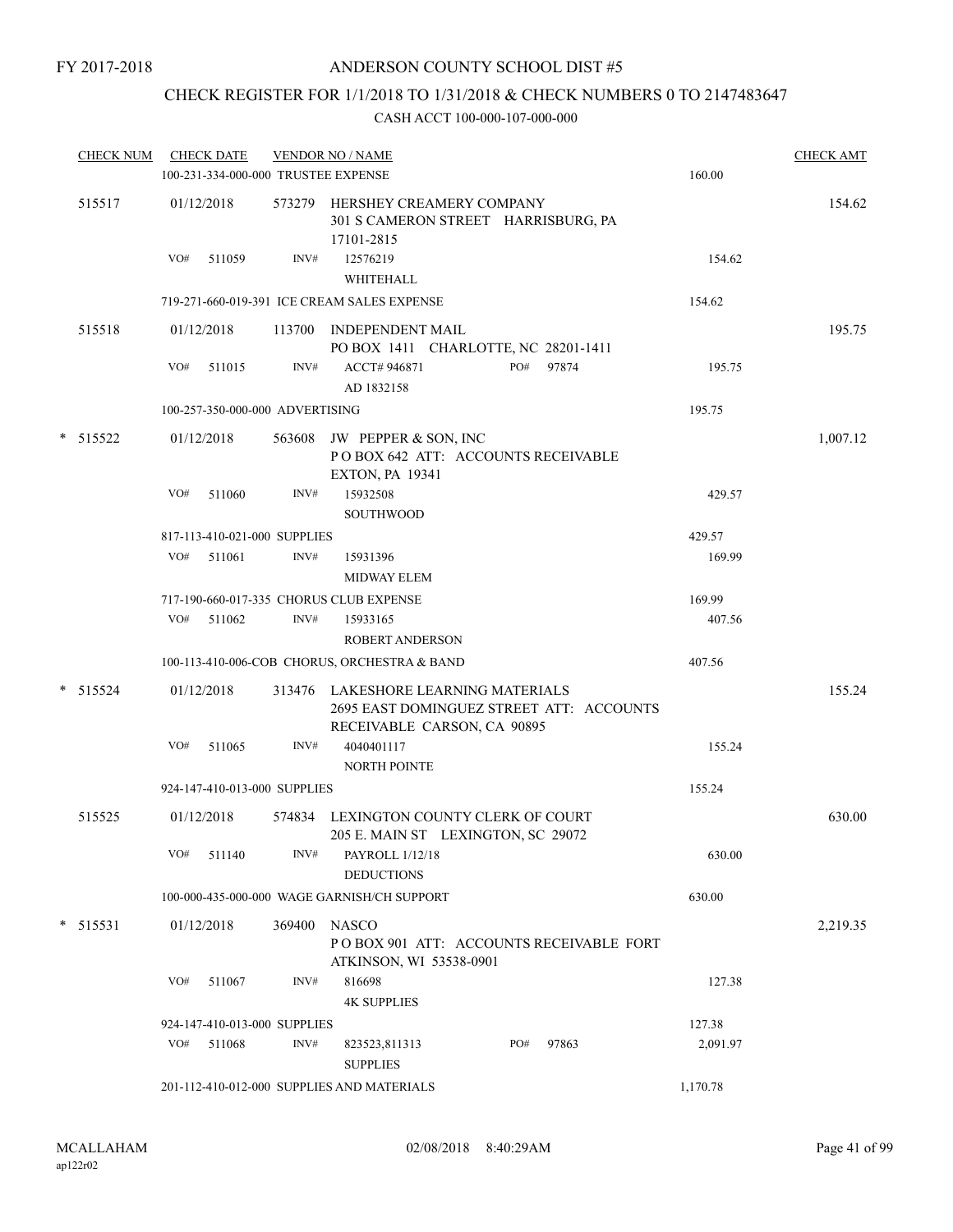## CHECK REGISTER FOR 1/1/2018 TO 1/31/2018 & CHECK NUMBERS 0 TO 2147483647

| <b>CHECK NUM</b> | <b>CHECK DATE</b>                      |        | <b>VENDOR NO / NAME</b>                         |                                                                                                             |       |           | <b>CHECK AMT</b> |
|------------------|----------------------------------------|--------|-------------------------------------------------|-------------------------------------------------------------------------------------------------------------|-------|-----------|------------------|
|                  |                                        |        | 201-112-410-012-000 SUPPLIES AND MATERIALS      |                                                                                                             |       | 921.19    |                  |
| 515532           | 01/12/2018                             | 570395 | <b>GREER, SC 29650</b>                          | NETWORK CONTROLS & ELECTRIC, INC<br>136 JOHNS ROAD ATT: ACCOUNTS RECEIVABLE                                 |       |           | 2,736.39         |
|                  | VO#<br>511069                          | INV#   | 21037<br><b>ADULT ED</b>                        | PO#                                                                                                         | 97611 | 2,736.39  |                  |
|                  | 515-253-525-023-FAC SECURITY UPGRADES  |        |                                                 |                                                                                                             |       | 2,736.39  |                  |
| 515533           | 01/12/2018                             | 382750 |                                                 | NEW FOUNDATIONS CHILDREN & FAM SVCS INC<br>2300 STANDRIDGE ROAD ATT: DONNA<br>HARRINGTON ANDERSON, SC 29625 |       |           | 3,366.93         |
|                  | VO#<br>511070                          | INV#   | 1530                                            | PO#                                                                                                         | 98000 | 3,366.93  |                  |
|                  |                                        |        | <b>DEC 2017</b>                                 |                                                                                                             |       |           |                  |
|                  |                                        |        | 221-113-312-NFH-000 COORD/FACIL/TUTORS          |                                                                                                             |       | 3,366.93  |                  |
| 515534           | 01/12/2018                             |        | 389900 OFFICE DEPOT                             | POBOX 1413 CHARLOTTE, NC 28201-1413                                                                         |       |           | 256.98           |
|                  | VO#<br>510971                          | INV#   | 2138757365<br><b>SUPPLIES</b>                   |                                                                                                             |       | 55.22     |                  |
|                  |                                        |        | 100-254-410-000-055 OFFICE SUPPLIES & FURNITURE |                                                                                                             |       | 55.22     |                  |
|                  | VO#<br>510972                          | INV#   | 2137077135<br><b>SUPPLIES</b>                   |                                                                                                             |       | 144.27    |                  |
|                  |                                        |        | 100-254-410-000-055 OFFICE SUPPLIES & FURNITURE |                                                                                                             |       | 144.27    |                  |
|                  | VO#<br>510973                          | INV#   | 2140316296<br><b>SUPPLIES</b>                   |                                                                                                             |       | 57.49     |                  |
|                  |                                        |        | 100-254-410-000-055 OFFICE SUPPLIES & FURNITURE |                                                                                                             |       | 57.49     |                  |
| 515535           | 01/12/2018                             | 574430 | ORANGE SKY TRAVEL, LLC                          | PO BOX 1802 SIMPSONVILLE, SC 29681                                                                          |       |           | 3,100.00         |
|                  | VO#<br>511071                          | INV#   | 10083<br><b>NEVITT FOREST</b>                   |                                                                                                             |       | 3,100.00  |                  |
|                  |                                        |        | 712-271-660-012-355 FIELD TRIPS GRADE 5 EXPENSE |                                                                                                             |       | 3,100.00  |                  |
| 515536           | 01/12/2018                             | 572491 | 60693                                           | PEARSON CLINICAL ASSESSMENT<br>13036 COLLECTION CENTER DIRVE CHICAGO, IL                                    |       |           | 209.90           |
|                  | VO#<br>511072                          | INV#   | 11439437<br><b>SUPPLIES</b>                     | PO#                                                                                                         | 97911 | 209.90    |                  |
|                  | 283-127-410-000-000 SUPPLIES-LD/DD/OHI |        |                                                 |                                                                                                             |       | 209.90    |                  |
| 515537           | 01/12/2018                             | 407900 |                                                 | PICKENS CONSTRUCTION, INC<br>415 MCGEE ROAD ANDERSON, SC 29625                                              |       |           | 25,542.00        |
|                  | VO#<br>511074                          | INV#   | 1540<br><b>MCCANTS</b>                          | PO#                                                                                                         | 97899 | 25,542.00 |                  |
|                  |                                        |        | 505-254-323-005-000 CONTRACTED SERVICES         |                                                                                                             |       | 25,542.00 |                  |
| 515538           | 01/12/2018                             | 568036 | PIEDMONT NATURAL GAS<br>DALLAS, TX 75266-0920   | POBOX 660920 ATT: ACCOUNTS RECEIVABLE                                                                       |       |           | 9,431.51         |
|                  | VO#<br>511135                          | INV#   | DUE 1/18/18                                     |                                                                                                             |       | 9,431.51  |                  |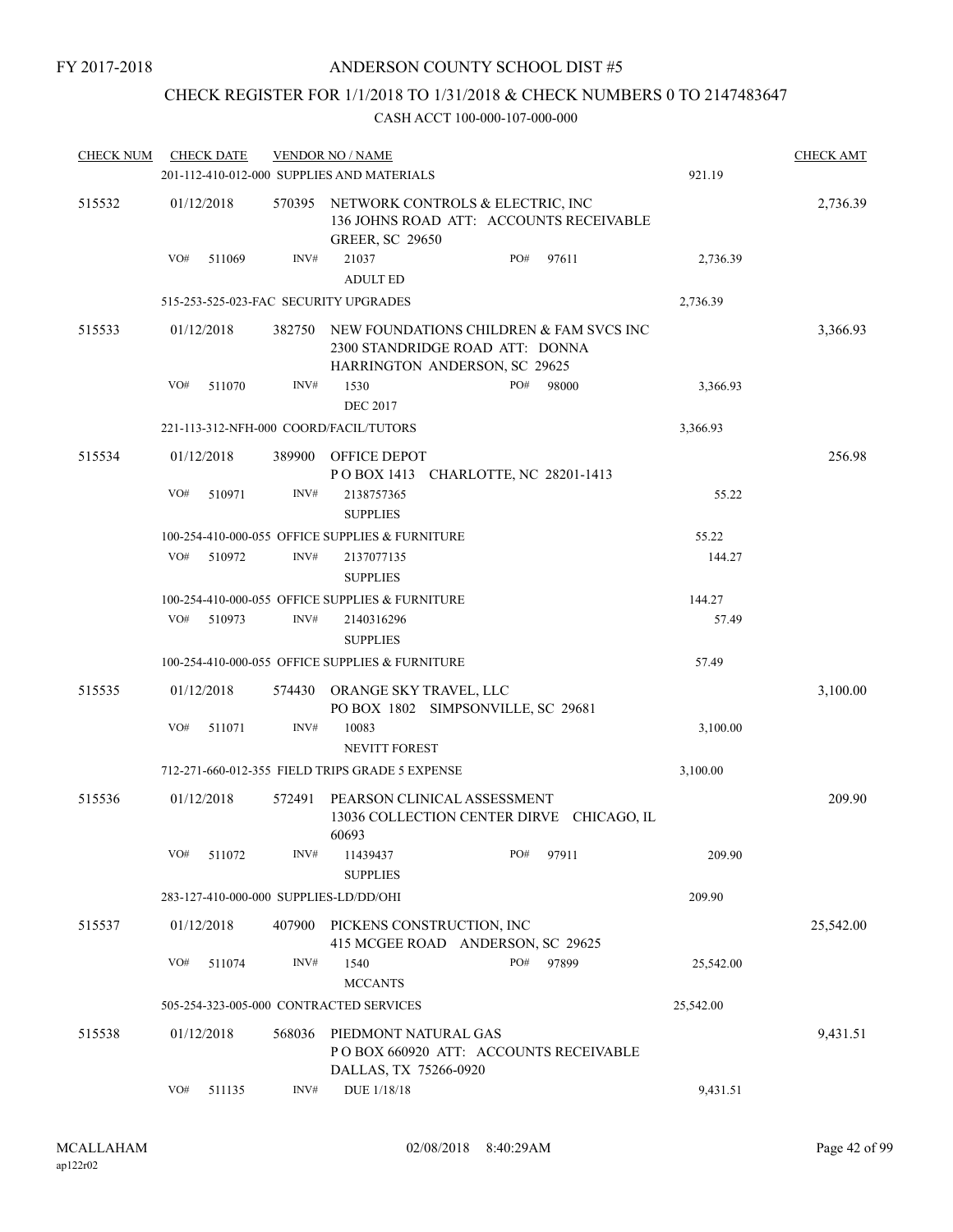## ANDERSON COUNTY SCHOOL DIST #5

## CHECK REGISTER FOR 1/1/2018 TO 1/31/2018 & CHECK NUMBERS 0 TO 2147483647

| <b>CHECK NUM</b> | <b>CHECK DATE</b>                       |        | <b>VENDOR NO / NAME</b>                                                                                  |     |       |                  | <b>CHECK AMT</b> |
|------------------|-----------------------------------------|--------|----------------------------------------------------------------------------------------------------------|-----|-------|------------------|------------------|
|                  |                                         |        | <b>UTILITIES</b>                                                                                         |     |       |                  |                  |
|                  | 100-254-472-000-000 ENERGY-GAS          |        |                                                                                                          |     |       | 549.68           |                  |
|                  | 100-254-472-001-000 ENERGY-GAS          |        |                                                                                                          |     |       | 3,383.37         |                  |
|                  | 100-254-472-005-000 ENERGY-GAS          |        |                                                                                                          |     |       | 30.66            |                  |
|                  | 100-254-472-011-000 ENERGY-GAS          |        |                                                                                                          |     |       | 632.94           |                  |
|                  | 100-254-472-012-000 ENERGY-GAS          |        |                                                                                                          |     |       | 778.49           |                  |
|                  | 100-254-472-015-000 ENERGY-GAS          |        |                                                                                                          |     |       | 865.80           |                  |
|                  | 100-254-472-016-000 ENERGY-GAS          |        |                                                                                                          |     |       | 1,277.23         |                  |
|                  | 100-254-472-021-000 ENERGY- GAS         |        |                                                                                                          |     |       | 982.48           |                  |
|                  | 600-256-470-011-000 ENERGY              |        |                                                                                                          |     |       | 199.94           |                  |
|                  | 600-256-470-012-000 ENERGY              |        |                                                                                                          |     |       | 176.26           |                  |
|                  | 600-256-470-015-000 ENERGY              |        |                                                                                                          |     |       | 152.78           |                  |
|                  | 600-256-470-016-000 ENERGY              |        |                                                                                                          |     |       | 201.84           |                  |
|                  | 600-256-470-021-000 ENERGY              |        |                                                                                                          |     |       | 200.04           |                  |
| 515539           | 01/12/2018                              | 574687 | PRIORITY ONE SECURITY<br>18 INTERCHANGE BLVD., SUITE B GREENVILLE,<br>SC 29607                           |     |       |                  | 1,305.00         |
|                  | VO#<br>511073                           | INV#   | 1629954<br><b>JAN 2018</b>                                                                               | PO# | 97378 | 1,305.00         |                  |
|                  |                                         |        | 100-254-323-000-600 MAINTENANCE SERVICES                                                                 |     |       | 1,305.00         |                  |
| 515540           | 01/12/2018                              |        | 571652 PROSOURCE LLC<br>P.O. BOX 5339 GREENVILLE, SC 29606                                               |     |       |                  | 683.17           |
|                  | VO#<br>510969                           | INV#   | S1906989<br><b>REPAIR PARTS</b>                                                                          |     |       | 35.92            |                  |
|                  |                                         |        | 100-254-410-005-400 HVAC/ELECTRICAL/PLUMBING                                                             |     |       | 35.92            |                  |
|                  | VO#<br>510970                           | INV#   | S1895135<br><b>REPAIR PARTS</b>                                                                          |     |       | 647.25           |                  |
|                  |                                         |        | 100-254-410-007-400 HVAC/ELECTRICAL/PLUMBING                                                             |     |       | 647.25           |                  |
| 515541           | 01/12/2018                              | 574018 | PSA HEALTHCARE<br>PEDIATRIC SERVICES OF AMERICA PO BOX 102714<br>ATLANTA, GA 30368-2714                  |     |       |                  | 2,322.00         |
|                  | VO#<br>511075                           | INV#   | #326238<br><b>SEPT 2017</b>                                                                              | PO# | 97328 | 2,322.00         |                  |
|                  | 283-126-312-000-000 CONTRACTED SERVICES |        |                                                                                                          |     |       | 2,322.00         |                  |
| 515542           | 01/12/2018                              | 426200 | <b>QUILL CORPORATION</b><br>POBOX 37600 ATT: ACCOUNTS RECEIVABLE<br>PHILADELPHIA, PA 19101-0600          |     |       |                  | 957.95           |
|                  | VO#<br>511076                           | INV#   | ACCT# 6409914<br>SOUTHWOOD                                                                               |     |       | 957.95           |                  |
|                  |                                         |        | 100-113-410-021-VEN SUPPLY-ADDT'L FOR LOST VENDING                                                       |     |       | 38.51            |                  |
|                  |                                         |        | 100-113-410-021-VEN SUPPLY-ADDT'L FOR LOST VENDING                                                       |     |       | 152.43           |                  |
|                  |                                         |        | 100-113-410-021-VEN SUPPLY-ADDT'L FOR LOST VENDING<br>100-113-410-021-VEN SUPPLY-ADDT'L FOR LOST VENDING |     |       | 481.45<br>285.56 |                  |
|                  |                                         |        |                                                                                                          |     |       |                  |                  |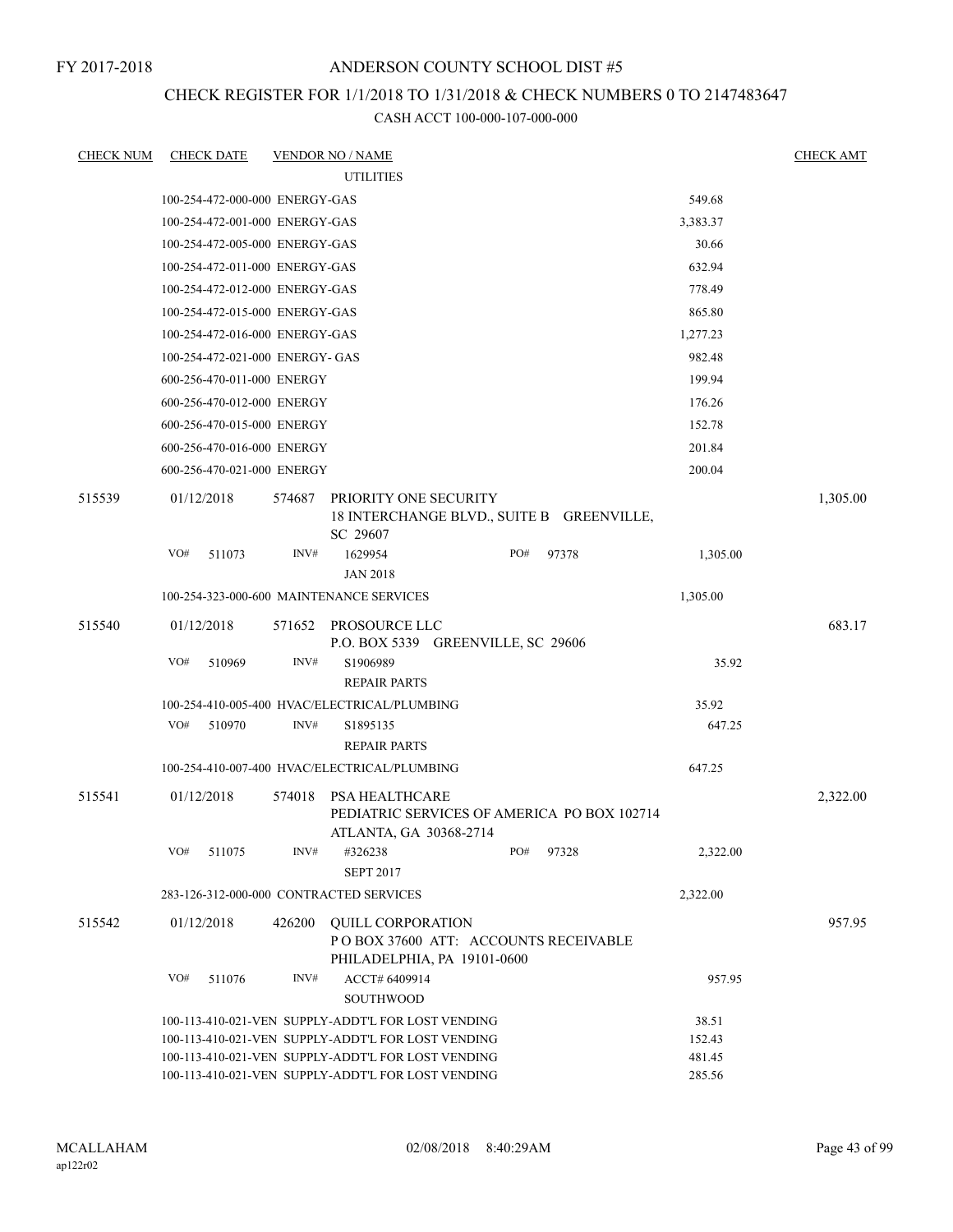## ANDERSON COUNTY SCHOOL DIST #5

## CHECK REGISTER FOR 1/1/2018 TO 1/31/2018 & CHECK NUMBERS 0 TO 2147483647

|   | <b>CHECK NUM</b> |     | <b>CHECK DATE</b> |        | <b>VENDOR NO / NAME</b>                                            |     |       |          | <b>CHECK AMT</b> |
|---|------------------|-----|-------------------|--------|--------------------------------------------------------------------|-----|-------|----------|------------------|
| * | 515544           |     | 01/12/2018        | 571719 | REPUBLIC SERVICES #744<br>PO BOX 9001099 LOUISVILLE, KY 40290-1099 |     |       |          | 8,058.83         |
|   |                  | VO# | 511078            | INV#   | 001763154                                                          | PO# | 97134 | 8,058.83 |                  |
|   |                  |     |                   |        | <b>FOR JAN 2018</b>                                                |     |       |          |                  |
|   |                  |     |                   |        | 100-254-323-000-600 MAINTENANCE SERVICES                           |     |       | 588.82   |                  |
|   |                  |     |                   |        | 100-254-323-001-600 MAINTENANCE SERVICES                           |     |       | 778.10   |                  |
|   |                  |     |                   |        | 100-254-323-002-600 MAINTENANCE SERVICES                           |     |       | 595.34   |                  |
|   |                  |     |                   |        | 100-254-323-003-600 MAINTENANCE SERVICES                           |     |       | 663.32   |                  |
|   |                  |     |                   |        | 100-254-323-004-600 MAINTENANCE SERVICES                           |     |       | 0.00     |                  |
|   |                  |     |                   |        | 100-254-323-005-600 MAINTENANCE SERVICES                           |     |       | 561.35   |                  |
|   |                  |     |                   |        | 100-254-323-006-600 MAINTENANCE SERVICES                           |     |       | 457.32   |                  |
|   |                  |     |                   |        | 100-254-323-007-600 MAINTENANCE SERVICES                           |     |       | 228.66   |                  |
|   |                  |     |                   |        | 100-254-323-008-600 MAINTENANCE SERVICES                           |     |       | 275.01   |                  |
|   |                  |     |                   |        | 100-254-323-009-600 MAINTENANCE SERVICES                           |     |       | 228.66   |                  |
|   |                  |     |                   |        | 100-254-323-010-600 MAINTENANCE SERVICES                           |     |       | 228.66   |                  |
|   |                  |     |                   |        | 100-254-323-011-600 MAINTENANCE SERVICES                           |     |       | 228.66   |                  |
|   |                  |     |                   |        | 100-254-323-012-600 MAINTENANCE SERVICES                           |     |       | 400.67   |                  |
|   |                  |     |                   |        | 100-254-323-013-600 MAINTENANCE SERVICES                           |     |       | 228.66   |                  |
|   |                  |     |                   |        | 100-254-323-014-600 MAINTENANCE SERVICES                           |     |       | 228.66   |                  |
|   |                  |     |                   |        | 100-254-323-015-600 MAINTENANCE SERVICES                           |     |       | 228.66   |                  |
|   |                  |     |                   |        | 100-254-323-016-600 MAINTENANCE SERVICES                           |     |       | 228.66   |                  |
|   |                  |     |                   |        | 100-254-323-017-600 MAINTENANCE SERVICES                           |     |       | 275.01   |                  |
|   |                  |     |                   |        | 100-254-323-018-600 MAINTENANCE SERVICES                           |     |       | 228.66   |                  |
|   |                  |     |                   |        | 100-254-323-019-600 MAINTENANCE SERVICES                           |     |       | 228.66   |                  |
|   |                  |     |                   |        | 100-254-323-020-600 MAINTENANCE SERVICES                           |     |       | 457.32   |                  |
|   |                  |     |                   |        | 100-254-323-021-600 MAINTENANCE SERVICES                           |     |       | 548.99   |                  |
|   |                  |     |                   |        | 100-254-323-023-600 MAINTENANCE SERVICES                           |     |       | 170.98   |                  |
|   | 515545           |     | 01/12/2018        | 573390 | <b>RESCARE HOMECARE</b><br>PO BOX 2797 VALDOSTA, GA 31604-2797     |     |       |          | 2,582.06         |
|   |                  | VO# | 511079            | INV#   | 7606300091633                                                      | PO# | 97700 | 705.37   |                  |
|   |                  |     |                   |        | MCLAUGHLIN                                                         |     |       |          |                  |
|   |                  |     |                   |        | 283-126-312-000-000 CONTRACTED SERVICES                            |     |       | 705.37   |                  |
|   |                  | VO# | 511080            | INV#   | 7606300091624                                                      | PO# | 97700 | 666.89   |                  |
|   |                  |     |                   |        | <b>MCLAUGHLIN</b>                                                  |     |       |          |                  |
|   |                  |     |                   |        | 283-126-312-000-000 CONTRACTED SERVICES                            |     |       | 666.89   |                  |
|   |                  | VO# | 511081            | INV#   | 7606300091113                                                      | PO# | 97700 | 1,209.80 |                  |
|   |                  |     |                   |        | <b>MCLAUGHLIN</b>                                                  |     |       |          |                  |
|   |                  |     |                   |        | 283-126-312-000-000 CONTRACTED SERVICES                            |     |       | 1,209.80 |                  |
|   | 515546           |     | 01/12/2018        | 567525 | ROWLAND MECHANICAL<br>206 SADDLE TRAIL ANDERSON, SC 29621          |     |       |          | 7,755.60         |
|   |                  | VO# | 511082            | INV#   | 8167 & 8170<br><b>BUS REPAIRS</b>                                  |     |       | 2,030.28 |                  |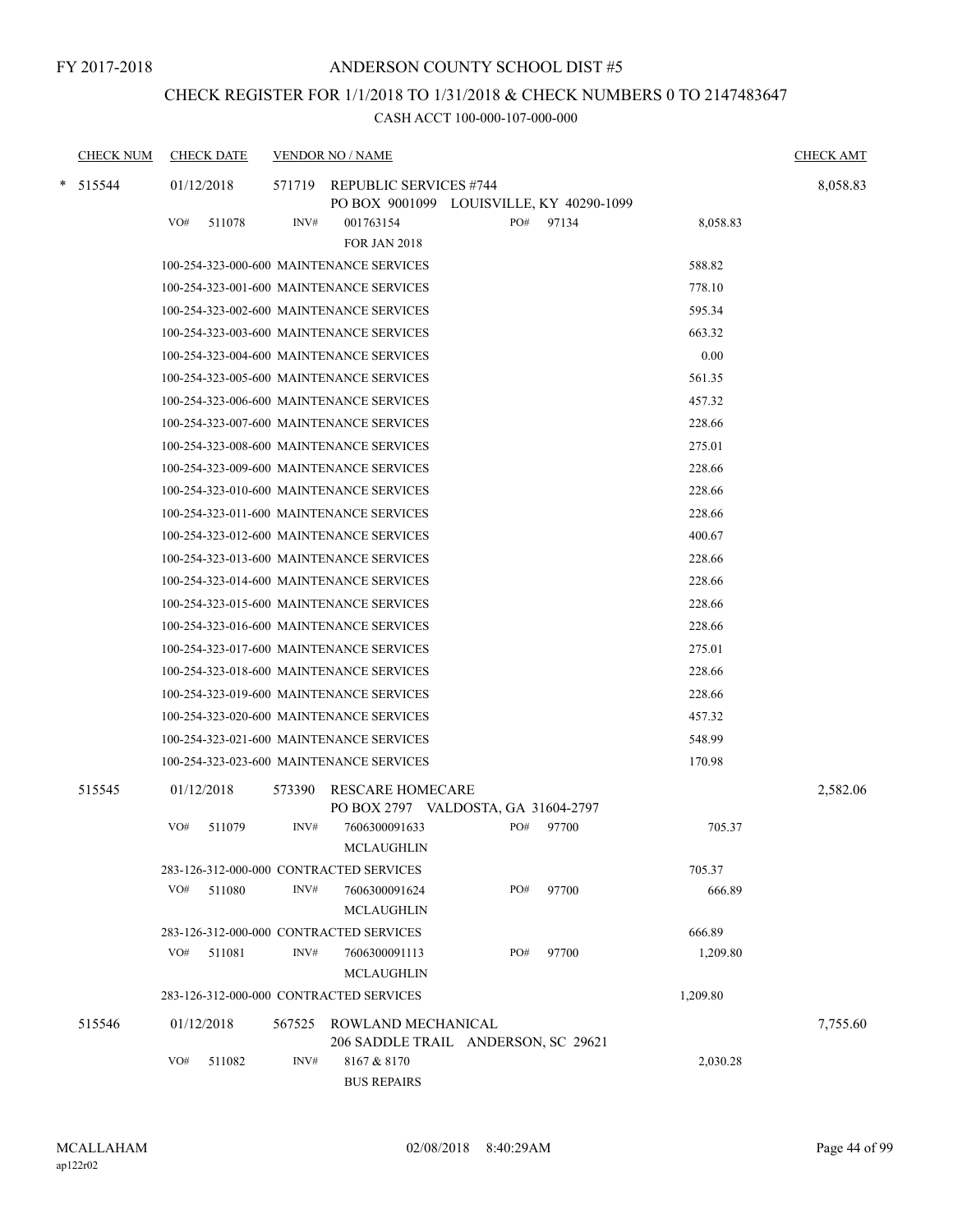## CHECK REGISTER FOR 1/1/2018 TO 1/31/2018 & CHECK NUMBERS 0 TO 2147483647

| <b>CHECK NUM</b> |            | <b>CHECK DATE</b> |                                                      | <b>VENDOR NO / NAME</b>                              |          | <b>CHECK AMT</b> |
|------------------|------------|-------------------|------------------------------------------------------|------------------------------------------------------|----------|------------------|
|                  |            |                   |                                                      | 100-255-323-000-000 CONTRACTED SERVICES              | 1,140.00 |                  |
|                  |            |                   |                                                      | 100-255-323-000-000 CONTRACTED SERVICES              | 890.28   |                  |
|                  |            | VO# 511083        | INV#                                                 | 8168 & 8172                                          | 2,091.15 |                  |
|                  |            |                   |                                                      | <b>BUS REPAIRS</b>                                   |          |                  |
|                  |            |                   | 100-255-323-000-ACT ACTIVITY BUS CONTRACTED SERVICES | 1,241.60                                             |          |                  |
|                  |            |                   |                                                      | 100-255-323-000-ACT ACTIVITY BUS CONTRACTED SERVICES | 849.55   |                  |
|                  |            | VO# 511084        | INV#                                                 | 8169                                                 | 1,492.32 |                  |
|                  |            |                   |                                                      | <b>BUS REPAIRS</b>                                   |          |                  |
|                  |            |                   |                                                      |                                                      |          |                  |
|                  |            |                   |                                                      | 100-255-323-000-ACT ACTIVITY BUS CONTRACTED SERVICES | 1,492.32 |                  |
|                  |            | VO# 511087        | INV#                                                 | 8171                                                 | 2,141.85 |                  |
|                  |            |                   |                                                      | <b>BUS REPAIRS</b>                                   |          |                  |
|                  |            |                   |                                                      | 100-255-323-000-ACT ACTIVITY BUS CONTRACTED SERVICES | 2,141.85 |                  |
| 515547           | 01/12/2018 |                   |                                                      | 564073 SAM'S CLUB DIRECT                             |          | 715.99           |
|                  |            |                   |                                                      | POBOX 530930 ATT: ACCTS RECEIVABLE                   |          |                  |
|                  |            |                   |                                                      | ATLANTA, GA 30353-0930                               |          |                  |
|                  | VO#        | 511088            | INV#                                                 | 896520590                                            | 715.99   |                  |
|                  |            |                   |                                                      | <b>PURCHASES</b>                                     |          |                  |
|                  |            |                   | 701-271-660-001-857 HOSA EXPENSE                     |                                                      | 106.56   |                  |
|                  |            |                   |                                                      | 701-271-660-001-874 CULINARY ARTS- JOHNSON EXPENSE   | 50.00    |                  |
|                  |            |                   |                                                      | 701-271-660-001-874 CULINARY ARTS- JOHNSON EXPENSE   | 45.00    |                  |
|                  |            |                   |                                                      | 701-271-660-001-874 CULINARY ARTS- JOHNSON EXPENSE   | 514.43   |                  |
|                  |            |                   |                                                      |                                                      |          |                  |
| 515548           | 01/12/2018 |                   |                                                      | 570868 SCASBO                                        |          | 200.00           |
|                  |            |                   |                                                      | PO BOX 6563 MEMBERSHIP COLUMBIA, SC 29160            |          |                  |
|                  | VO#        | 511089            | INV#                                                 | <b>MCCLUNG</b>                                       | 200.00   |                  |
|                  |            |                   |                                                      | SPRING 2018                                          |          |                  |
|                  |            |                   |                                                      | 100-252-333-000-000 TRIPS AND CONFERENCES            | 200.00   |                  |
| 515549           | 01/12/2018 |                   | 575023                                               | <b>SC CHILDREN'S THEATRE</b>                         |          | 1,366.00         |
|                  |            |                   |                                                      | ATTN: LAUREN IMHOLFF PO BOX 9340                     |          |                  |
|                  |            |                   |                                                      | GREENVILLE, SC 29604                                 |          |                  |
|                  | VO#        | 511091            | INV#                                                 | FOR FEB 8TH                                          | 1,366.00 |                  |
|                  |            |                   |                                                      | <b>NORTH POINTE</b>                                  |          |                  |
|                  |            |                   |                                                      | 713-271-660-013-305 LIBRARY EXPENSE                  | 1,366.00 |                  |
|                  |            |                   |                                                      |                                                      |          |                  |
| 515551           | 01/12/2018 |                   |                                                      | 452202 SC DEPT OF REVENUE                            |          | 384.76           |
|                  |            |                   |                                                      | POBOX 125 301 GERVAIS STREET CENTRAL                 |          |                  |
|                  |            |                   |                                                      | LEVY UNIT COLUMBIA, SC 29214-0213                    |          |                  |
|                  | VO#        | 511145            | INV#                                                 | PAYROLL 1/12/18                                      | 384.76   |                  |
|                  |            |                   |                                                      | <b>DEDUCTIONS</b>                                    |          |                  |
|                  |            |                   |                                                      | 100-000-440-000-000 SC STATE TAX LEVY                | 384.76   |                  |
| $* 515554$       | 01/12/2018 |                   | 570099                                               | SCHOOL SPECIALTY, INC.                               |          | 1,632.55         |
|                  |            |                   |                                                      | 32656 COLLECTION CENTER DR. ATT:                     |          |                  |
|                  |            |                   |                                                      | ACCOUNTS RECEIVABLE CHICAGO, IL 60693-0656           |          |                  |
|                  | VO#        | 511094            | INV#                                                 | PO#<br>208118806632<br>97222                         | 1,123.66 |                  |
|                  |            |                   |                                                      | 208119397026                                         |          |                  |
|                  |            |                   |                                                      |                                                      |          |                  |
|                  |            |                   |                                                      | 100-000-170-000-000 WAREHOUSE INVENTORY              | 1,137.89 |                  |
|                  |            |                   |                                                      | 100-000-170-000-000 WAREHOUSE INVENTORY              | $-14.23$ |                  |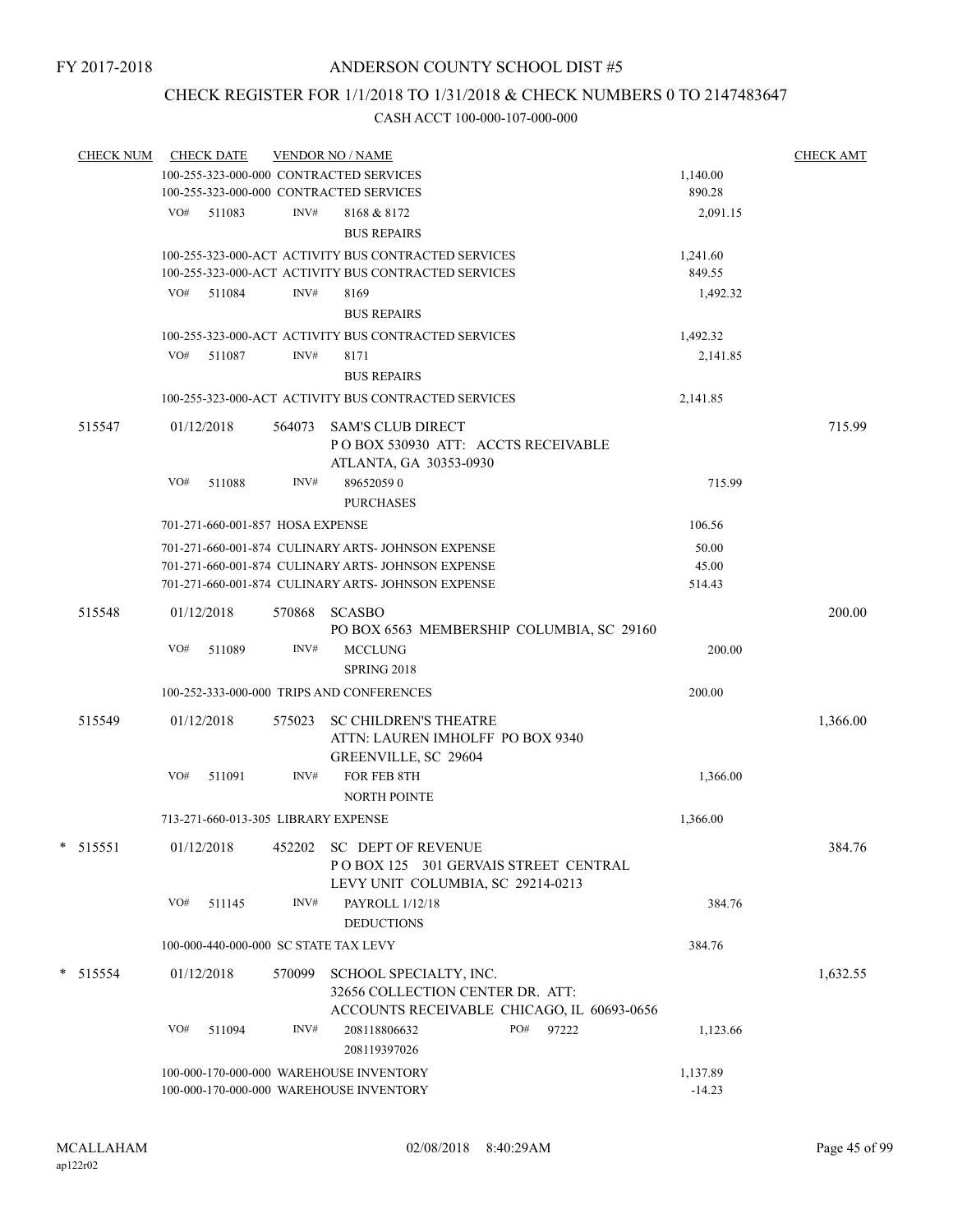## CHECK REGISTER FOR 1/1/2018 TO 1/31/2018 & CHECK NUMBERS 0 TO 2147483647

| <b>CHECK NUM</b> |     | <b>CHECK DATE</b>               |        | <b>VENDOR NO / NAME</b>                                                                                                |     |       |          | <b>CHECK AMT</b> |
|------------------|-----|---------------------------------|--------|------------------------------------------------------------------------------------------------------------------------|-----|-------|----------|------------------|
|                  | VO# | 511095                          | INV#   | 208119660900                                                                                                           |     |       | 508.89   |                  |
|                  |     |                                 |        | <b>SUPPLIES</b>                                                                                                        |     |       |          |                  |
|                  |     | 100-139-410-015-000 SUPPLIES    |        |                                                                                                                        |     |       | 508.89   |                  |
| 515555           |     | 01/12/2018                      | 450701 | SC RETIREMENT SYSTEM (SPP)<br>POBOX 11960 CAPITOL STATION COLUMBIA, SC<br>29211                                        |     |       |          | 2,116.57         |
|                  | VO# | 511142                          | INV#   | PAYROLL 1/12/18<br><b>DEDUCTIONS</b>                                                                                   |     |       | 2,116.57 |                  |
|                  |     |                                 |        | 100-000-438-000-000 RETIREMENT SERV PURCHASE                                                                           |     |       | 2,116.57 |                  |
| 515556           |     | 01/12/2018                      |        | 451250 SC SCHOOL FOR THE DEAF & BLIND<br>355 CEDAR SPRINGS ROAD ATT: ACCOUNTS<br>RECEIVABLE SPARTANBURG, SC 29302-4699 |     |       |          | 5,291.57         |
|                  | VO# | 511092                          | INV#   | 2000401131<br>2017-2018                                                                                                | PO# | 97998 | 5,291.57 |                  |
|                  |     |                                 |        | 283-126-312-000-000 CONTRACTED SERVICES                                                                                |     |       | 5,291.57 |                  |
| 515557           |     | 01/12/2018                      | 337875 | <b>SC STATE MUSEUM</b><br>301 GERVAIS STREET COLUMBIA, SC 29201                                                        |     |       |          | 225.00           |
|                  | VO# | 511093                          | INV#   | 26860<br><b>MCLEES FEB 8TH</b>                                                                                         |     |       | 225.00   |                  |
|                  |     |                                 |        | 708-271-660-008-353 FIELD TRIPS GRADE 3 EXPENSE                                                                        |     |       | 225.00   |                  |
| 515558           |     | 01/12/2018                      | 570059 | <b>SHARP BUSINESS SYSTEMS</b><br>DEPT 1216 PO BOX 121216 DALLAS, TX                                                    |     |       |          | 1,289.75         |
|                  |     |                                 |        | 75312-1216                                                                                                             |     |       |          |                  |
|                  | VO# | 511096                          | INV#   | 9000939916<br><b>COPIES</b>                                                                                            |     |       | 27.67    |                  |
|                  |     |                                 |        | 124-114-445-024-000 TECHNOLOGY SUPPLIES                                                                                |     |       | 27.67    |                  |
|                  | VO# | 511097                          | INV#   | 9000943082<br><b>COPIES</b>                                                                                            |     |       | 381.97   |                  |
|                  |     | 201-113-490-006-000 COPIER COST |        |                                                                                                                        |     |       | 381.97   |                  |
|                  | VO# | 511098                          | INV#   | 9000934007<br><b>COPIES</b>                                                                                            |     |       | 186.54   |                  |
|                  |     | 201-112-490-019-000 COPIER COST |        |                                                                                                                        |     |       | 186.54   |                  |
|                  | VO# | 511099                          | INV#   | 932427,960974<br>942662,663,664                                                                                        |     |       | 561.85   |                  |
|                  |     | 201-112-490-010-000 COPIER COST |        |                                                                                                                        |     |       | 510.49   |                  |
|                  |     | 201-112-490-010-000 COPIER COST |        |                                                                                                                        |     |       | 12.84    |                  |
|                  |     | 201-112-490-010-000 COPIER COST |        |                                                                                                                        |     |       | 12.84    |                  |
|                  |     | 201-112-490-010-000 COPIER COST |        |                                                                                                                        |     |       | 12.84    |                  |
|                  |     | 201-112-490-010-000 COPIER COST |        |                                                                                                                        |     |       | 12.84    |                  |
|                  | VO# | 511100                          | INV#   | 9000951795<br><b>COPIES</b>                                                                                            |     |       | 80.37    |                  |
|                  |     | 100-139-410-018-000 Supplies    |        |                                                                                                                        |     |       | 80.37    |                  |
|                  | VO# | 511101                          | INV#   | 9000954019<br>9000954018                                                                                               |     |       | 51.35    |                  |
|                  |     | 100-139-410-015-000 SUPPLIES    |        |                                                                                                                        |     |       | 43.01    |                  |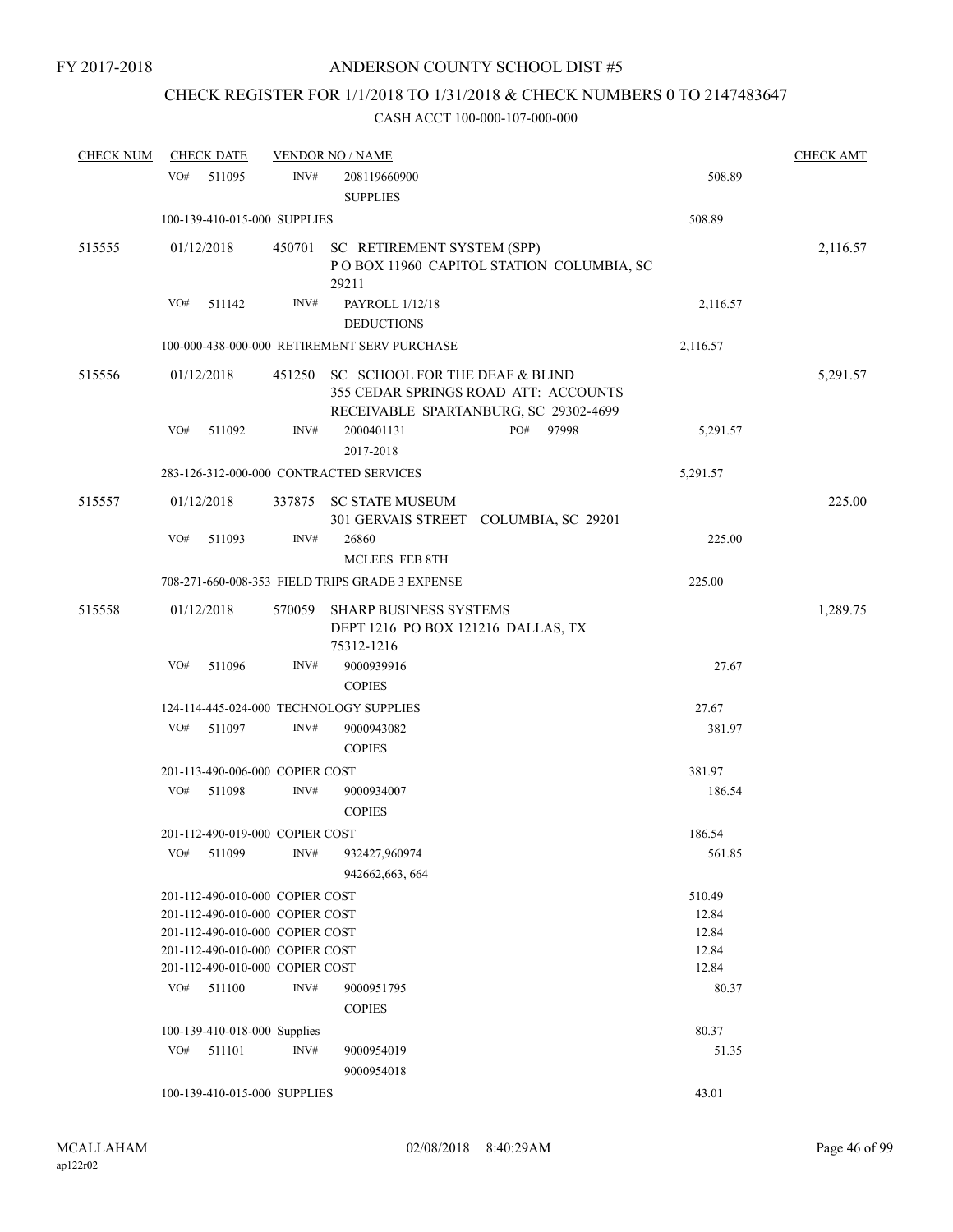## ANDERSON COUNTY SCHOOL DIST #5

## CHECK REGISTER FOR 1/1/2018 TO 1/31/2018 & CHECK NUMBERS 0 TO 2147483647

|        | <b>CHECK NUM</b> | <b>CHECK DATE</b><br>100-139-410-015-000 SUPPLIES |        |                | <b>VENDOR NO / NAME</b>                                                                                |     |       | 8.34     | <b>CHECK AMT</b> |
|--------|------------------|---------------------------------------------------|--------|----------------|--------------------------------------------------------------------------------------------------------|-----|-------|----------|------------------|
|        | * 515560         | 01/12/2018<br>VO#                                 | 511103 | 571007<br>INV# | SIMPLIFIED OFFICE SYSTEMS<br>6220 BUSH RIVER ROAD COLUMBIA, SC 29212<br>180102-0091<br><b>COPIES</b>   |     |       | 237.60   | 237.60           |
|        |                  | 713-271-660-013-362 COPIER EXPENSE                |        |                |                                                                                                        |     |       | 237.60   |                  |
|        | $* 515562$       | 01/12/2018<br>VO#                                 | 511151 | INV#           | 574516 SOCIAL SECURTIY ADMINISTRATION<br>PO BOX 3430 PHILADELPHIA, PA 19122-9985<br>PAYROLL 1/12/18    |     |       | 135.11   | 135.11           |
|        |                  |                                                   |        |                | <b>DEDUCTIONS</b>                                                                                      |     |       |          |                  |
|        |                  | 100-000-441-000-000 MISCELLANEOUS                 |        |                |                                                                                                        |     |       | 135.11   |                  |
|        | 515563           | 01/12/2018                                        |        | 574189         | SOUTHERN WAY INC<br>100 EAST EXCHANGE PLACE COLUMBIA, SC<br>29209                                      |     |       |          | 945.61           |
|        |                  | VO#                                               | 511104 | INV#           | 11421<br><b>MCLEES ELEM</b>                                                                            |     |       | 945.61   |                  |
|        |                  |                                                   |        |                | 708-271-660-008-353 FIELD TRIPS GRADE 3 EXPENSE                                                        |     |       | 945.61   |                  |
|        | $*$ 515565       | 01/12/2018                                        |        | 491400         | SUBSCRIPTION SERVICES OF AMERICA, INC<br>POBOX 820 ATT: ACCOUNTS RECEIVABLE<br>BELLMORE, NY 11710-0763 |     |       |          | 270.67           |
|        |                  | VO#                                               | 511106 | INV#           | 7275032<br><b>ROBERT ANDERSON</b>                                                                      | PO# | 97921 | 270.67   |                  |
|        |                  | 100-222-410-006-000 SUPPLIES                      |        |                |                                                                                                        |     |       | 270.67   |                  |
| $\ast$ | 515567           | 01/12/2018                                        |        | 572995         | <b>SUPPLYWORKS</b><br>PO BOX 742604 ATLANTA, GA 30374-2604                                             |     |       |          | 8,782.21         |
|        |                  | VO#                                               | 511107 | INV#           | 424712750<br><b>SUPPLIES</b>                                                                           | PO# | 98002 | 2,545.69 |                  |
|        |                  |                                                   |        |                | 100-000-170-000-000 WAREHOUSE INVENTORY                                                                |     |       | 2,545.69 |                  |
|        |                  | VO#                                               | 511108 | INV#           | 421613571<br><b>SUPPLIES</b>                                                                           | PO# | 97914 | 2,662.70 |                  |
|        |                  |                                                   |        |                | 100-000-170-000-000 WAREHOUSE INVENTORY                                                                |     |       | 2,662.70 |                  |
|        |                  | VO#                                               | 511109 | INV#           | 421784042<br><b>SUPPLIES</b>                                                                           | PO# | 97931 | 2,545.69 |                  |
|        |                  |                                                   |        |                | 100-000-170-000-000 WAREHOUSE INVENTORY                                                                |     |       | 2,545.69 |                  |
|        |                  | VO#                                               | 511110 | INV#           | 422707125<br><b>SUPPLIES</b>                                                                           | PO# | 97965 | 1,028.13 |                  |
|        |                  |                                                   |        |                | 100-000-170-000-000 WAREHOUSE INVENTORY                                                                |     |       | 1,028.13 |                  |
|        | 515568           | 01/12/2018                                        |        | 570230         | TASTY BRANDS, LLC<br>6800 JERICHO TURNPIKE SUITE 101 WEST<br>SYOSSET, NY 11791                         |     |       |          | 4,272.00         |
|        |                  | VO#                                               | 511111 | INV#           | 29786                                                                                                  |     |       | 4,272.00 |                  |
|        |                  |                                                   |        |                | <b>FOOR</b><br>600-000-172-000-000 FOOD SERV INVEN. FOOD                                               |     |       | 4,272.00 |                  |
|        | * 515570         | 01/12/2018                                        |        | 572503 TG      |                                                                                                        |     |       |          | 368.55           |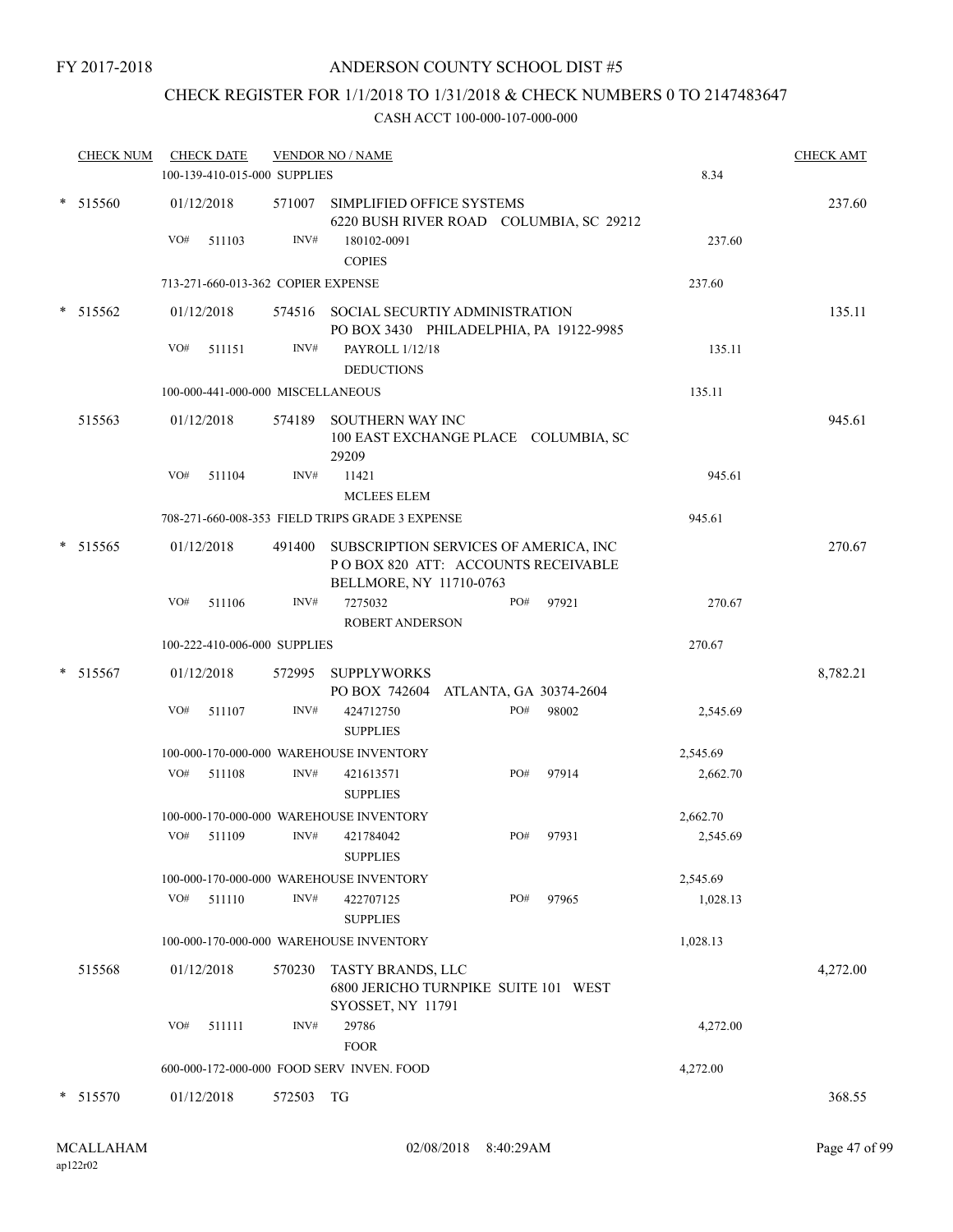## CHECK REGISTER FOR 1/1/2018 TO 1/31/2018 & CHECK NUMBERS 0 TO 2147483647

| <b>CHECK NUM</b> |     | <b>CHECK DATE</b>                 |        | <b>VENDOR NO / NAME</b>                                                                    |     |                      |                  | <b>CHECK AMT</b> |
|------------------|-----|-----------------------------------|--------|--------------------------------------------------------------------------------------------|-----|----------------------|------------------|------------------|
|                  |     |                                   |        | P O BOX 659601 SAN ANTONIO, TX 78265-9601                                                  |     |                      |                  |                  |
|                  | VO# | 511150                            | INV#   | PAYROLL 1/12/18                                                                            |     |                      | 368.55           |                  |
|                  |     |                                   |        | <b>DEDUCTIONS</b>                                                                          |     |                      |                  |                  |
|                  |     | 100-000-441-000-000 MISCELLANEOUS |        |                                                                                            |     |                      | 368.55           |                  |
| 515571           |     | 01/12/2018                        | 501900 | THE SWEETERY                                                                               |     |                      |                  | 192.60           |
|                  |     |                                   |        | 1814 EAST GREENVILLE STREET ATT:                                                           |     |                      |                  |                  |
|                  |     |                                   |        | ACCOUNTS RECEIVABLE ANDERSON, SC 29621                                                     |     |                      |                  |                  |
|                  | VO# | 511113                            | INV#   | <b>ORDER 15-748</b>                                                                        |     |                      | 192.60           |                  |
|                  |     |                                   |        | <b>GLENVIEW MS</b>                                                                         |     |                      |                  |                  |
|                  |     |                                   |        | 705-271-660-005-411 MISCELLANEOUS EXPENSE                                                  |     |                      | 48.15            |                  |
|                  |     |                                   |        | 706-271-660-006-411 MISCELLANEOUS EXPENSE                                                  |     |                      | 48.15            |                  |
|                  |     |                                   |        | 720-271-660-020-411 MISCELLANEOUS EXPENSE                                                  |     |                      | 48.15            |                  |
|                  |     |                                   |        | 721-271-660-021-411 MISCELLANEOUS EXPENSE                                                  |     |                      | 48.15            |                  |
| 515572           |     | 01/12/2018                        | 504870 | THYSSENKRUPP ELEVATOR CORP                                                                 |     |                      |                  | 2,763.77         |
|                  |     |                                   |        | PO BOX 933004 ATT: ACCOUNTS RECEIVABLE                                                     |     |                      |                  |                  |
|                  |     |                                   |        | ATLANTA, GA 31193-3004                                                                     |     |                      |                  |                  |
|                  | VO# | 511114                            | INV#   | 3003619678                                                                                 | PO# | 97129                | 493.88           |                  |
|                  |     |                                   |        | <b>WESTSIDE</b>                                                                            |     |                      |                  |                  |
|                  |     |                                   |        | 100-254-323-003-600 MAINTENANCE SERVICES                                                   |     |                      | 493.88           |                  |
|                  | VO# | 511115                            | INV#   | 3003622088                                                                                 | PO# | 97131                | 594.91           |                  |
|                  |     |                                   |        | <b>WESTSIDE</b>                                                                            |     |                      |                  |                  |
|                  |     |                                   |        | 100-254-323-003-600 MAINTENANCE SERVICES                                                   |     |                      | 594.91           |                  |
|                  |     | $VO#$ 511116                      | INV#   | 3003622449<br><b>WESTSIDE</b>                                                              | PO# | 97130                | 594.91           |                  |
|                  |     |                                   |        | 100-254-323-003-600 MAINTENANCE SERVICES                                                   |     |                      | 594.91           |                  |
|                  | VO# | 511117                            | INV#   | 3003622990                                                                                 | PO# | 97132                | 1,080.07         |                  |
|                  |     |                                   |        | <b>TL HANNA</b>                                                                            |     |                      |                  |                  |
|                  |     |                                   |        | 100-254-323-002-600 MAINTENANCE SERVICES                                                   |     |                      | 1,080.07         |                  |
| 515573           |     | 01/12/2018                        | 573139 | TOP SHELF IMAGING                                                                          |     |                      |                  | 699.78           |
|                  |     |                                   |        | PO BOX 17194 ENCINO, CA 91416                                                              |     |                      |                  |                  |
|                  | VO# | 511118                            | INV#   | 3449                                                                                       | PO# | 97634                | 699.78           |                  |
|                  |     |                                   |        | <b>TONER</b>                                                                               |     |                      |                  |                  |
|                  |     |                                   |        | 201-112-445-010-000 TECHNOLOGY SUPPLIES                                                    |     |                      | 699.78           |                  |
| * 515576         |     | 01/12/2018                        | 573757 | TYMINSKI, ANDREW^^                                                                         |     |                      |                  | 5,460.00         |
|                  |     |                                   |        | 311 SURRYWOOD DRIVE                                                                        |     | GREENVILLE, SC 29607 |                  |                  |
|                  | VO# | 511120                            | INV#   | ASDF4                                                                                      | PO# | 97993                | 5,460.00         |                  |
|                  |     |                                   |        | D-MKT2                                                                                     |     |                      |                  |                  |
|                  |     |                                   |        | 225-224-312-000-000 IHE CONTRACTED SERVICES                                                |     |                      | 910.00           |                  |
|                  |     |                                   |        | 225-224-312-000-000 IHE CONTRACTED SERVICES                                                |     |                      | 910.00           |                  |
|                  |     |                                   |        | 225-224-312-000-000 IHE CONTRACTED SERVICES                                                |     |                      | 910.00           |                  |
|                  |     |                                   |        | 225-224-312-000-000 IHE CONTRACTED SERVICES<br>225-224-312-000-000 IHE CONTRACTED SERVICES |     |                      | 910.00<br>910.00 |                  |
|                  |     |                                   |        | 225-224-312-000-000 IHE CONTRACTED SERVICES                                                |     |                      | 910.00           |                  |
|                  |     |                                   |        |                                                                                            |     |                      |                  |                  |
| 515577           |     | 01/12/2018                        | 573815 | UNITED REFRIGERATION, INC<br>PO BOX 740703 ATLANTA, GA 30374-0703                          |     |                      |                  | 2,289.07         |
|                  |     |                                   |        |                                                                                            |     |                      |                  |                  |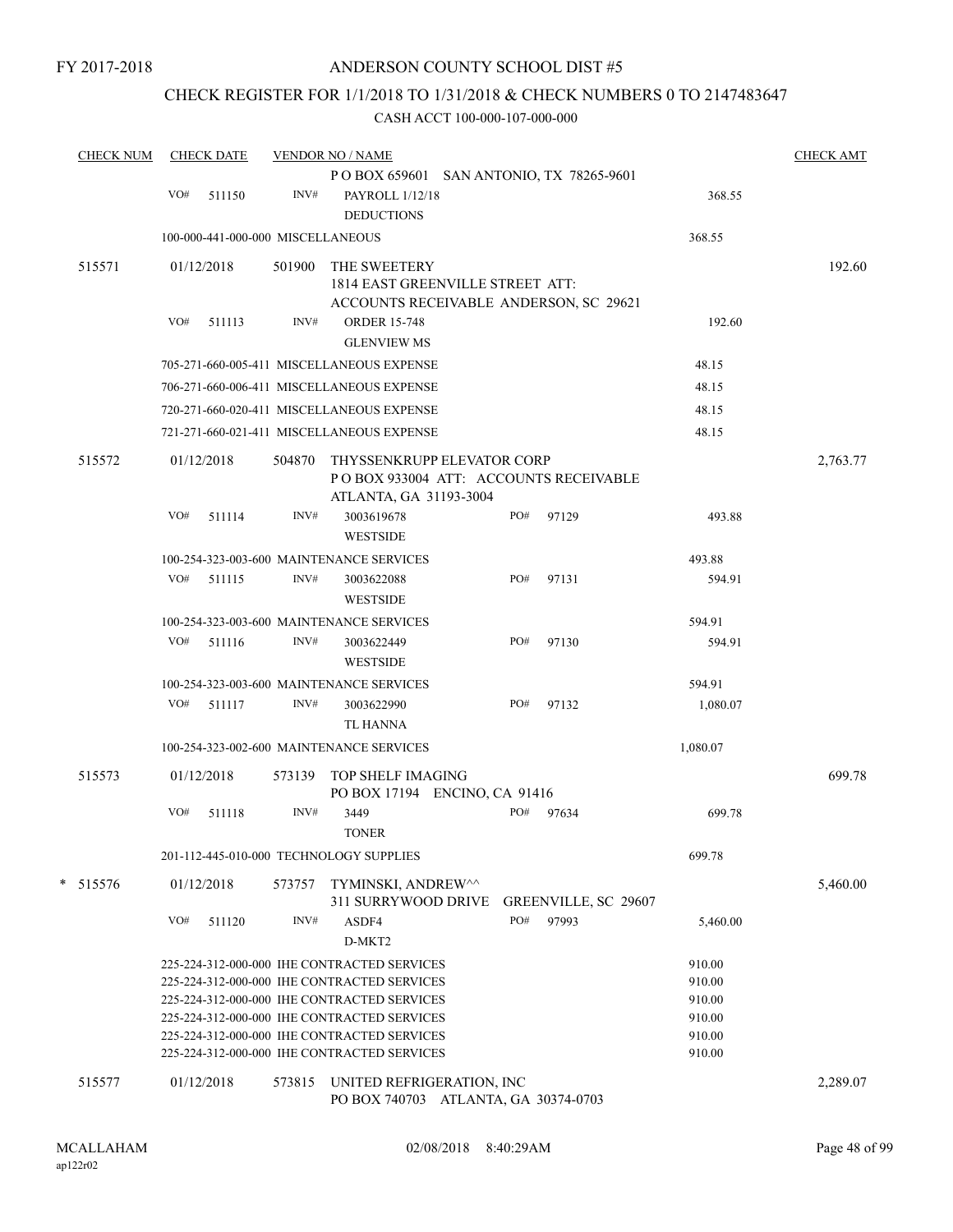## CHECK REGISTER FOR 1/1/2018 TO 1/31/2018 & CHECK NUMBERS 0 TO 2147483647

| <b>CHECK NUM</b> | <b>CHECK DATE</b> |        | <b>VENDOR NO / NAME</b>                                                       |          | <b>CHECK AMT</b> |
|------------------|-------------------|--------|-------------------------------------------------------------------------------|----------|------------------|
|                  | VO#<br>510961     |        | INV#<br>60079771                                                              | 215.07   |                  |
|                  |                   |        | <b>REPAIR PARTS</b>                                                           |          |                  |
|                  |                   |        | 600-256-323-014-000 REPAIRS TO EQUIPMENT                                      | 215.07   |                  |
|                  | VO#<br>510962     |        | INV#<br>60067282                                                              | 21.19    |                  |
|                  |                   |        | <b>REPAIR PARTS</b>                                                           |          |                  |
|                  |                   |        | 600-256-323-014-000 REPAIRS TO EQUIPMENT                                      | 21.19    |                  |
|                  | VO#<br>510963     |        | INV#<br>59990598                                                              | 1,549.68 |                  |
|                  |                   |        | <b>THERMOSTATS</b>                                                            |          |                  |
|                  |                   |        | 100-254-410-007-400 HVAC/ELECTRICAL/PLUMBING                                  | 387.42   |                  |
|                  |                   |        | 100-254-410-009-400 HVAC/ELECTRICAL/PLUMBING                                  | 387.42   |                  |
|                  |                   |        | 100-254-410-011-400 HVAC/ELECTRICAL/PLUMBING                                  | 387.42   |                  |
|                  |                   |        | 100-254-410-015-400 HVAC/ELECTRICAL/PLUMBING                                  | 387.42   |                  |
|                  | VO#<br>510964     |        | INV#<br>60159174                                                              | 201.66   |                  |
|                  |                   |        | <b>THERMOSTAT</b>                                                             |          |                  |
|                  |                   |        | 100-254-410-023-400 SUPPLIES-HVAC/ELECT/PLUMBING                              | 201.66   |                  |
|                  | VO#<br>510965     |        | INV#<br>60204002                                                              | 138.02   |                  |
|                  |                   |        | <b>REPAIR PARTS</b>                                                           |          |                  |
|                  |                   |        | 100-254-410-003-400 HVAC/ELECTRICAL/PLUMBING                                  | 138.02   |                  |
|                  | VO#<br>510966     |        | INV#<br>60220362                                                              | 115.62   |                  |
|                  |                   |        | <b>REPAIR PARTS</b>                                                           |          |                  |
|                  |                   |        | 100-254-410-021-400 HVAC/ELECTRICAL/PLUMBING                                  | 115.62   |                  |
|                  | VO#<br>510967     |        | INV#<br>60235424                                                              | 47.83    |                  |
|                  |                   |        | <b>REPAIR PARTS</b>                                                           |          |                  |
|                  |                   |        | 100-254-410-014-400 HVAC/ELECTRICAL/PLUMBING                                  | 47.83    |                  |
| 515578           | 01/12/2018        |        | 564298 UNITED WAY OF ANDERSON COUNTY<br>POBOX 2067 ANDERSON, SC 29622         |          | 1,153.39         |
|                  | VO#<br>511143     |        | INV#<br>PAYROLL 1/12/18                                                       | 1,153.39 |                  |
|                  |                   |        | <b>DEDUCTIONS</b>                                                             |          |                  |
|                  |                   |        | 100-000-455-000-000 UNITED FUND - PAYABLE                                     | 1,153.39 |                  |
| 515579           | 01/12/2018        | 565112 | UNIVERSITY OF SOUTH CAROLINA                                                  |          | 105.00           |
|                  |                   |        | WRITING IMPROVEMENT NETWORK CDRC 222,<br>1530 WHEAT STREET COLUMBIA, SC 29208 |          |                  |
|                  | VO#<br>511121     |        | INV#<br><b>REGISTRATION</b><br><b>WIN CONFERENCE</b>                          | 105.00   |                  |
|                  |                   |        | 311-224-312-007-000 PURCHASED SERVICES                                        | 35.00    |                  |
|                  |                   |        | 311-224-312-007-000 PURCHASED SERVICES                                        | 35.00    |                  |
|                  |                   |        | 311-224-312-007-000 PURCHASED SERVICES                                        | 35.00    |                  |
| 515580           | 01/12/2018        | 572350 | US DEPARTMENT OF EDUCATION<br>NATIONAL PAYMENT CENTER PO BOX 105081           |          | 343.97           |
|                  | VO#<br>511147     |        | ATLANTA, GA 30348-5081<br>INV#<br><b>PAYROLL 1/12/18</b>                      | 343.97   |                  |
|                  |                   |        | <b>DEDUCTIONS</b>                                                             |          |                  |
|                  |                   |        | 100-000-441-000-000 MISCELLANEOUS                                             | 343.97   |                  |
|                  |                   |        |                                                                               |          |                  |
| 515581           | 01/12/2018        |        | 510790 US FOODSERVICE                                                         |          | 702.45           |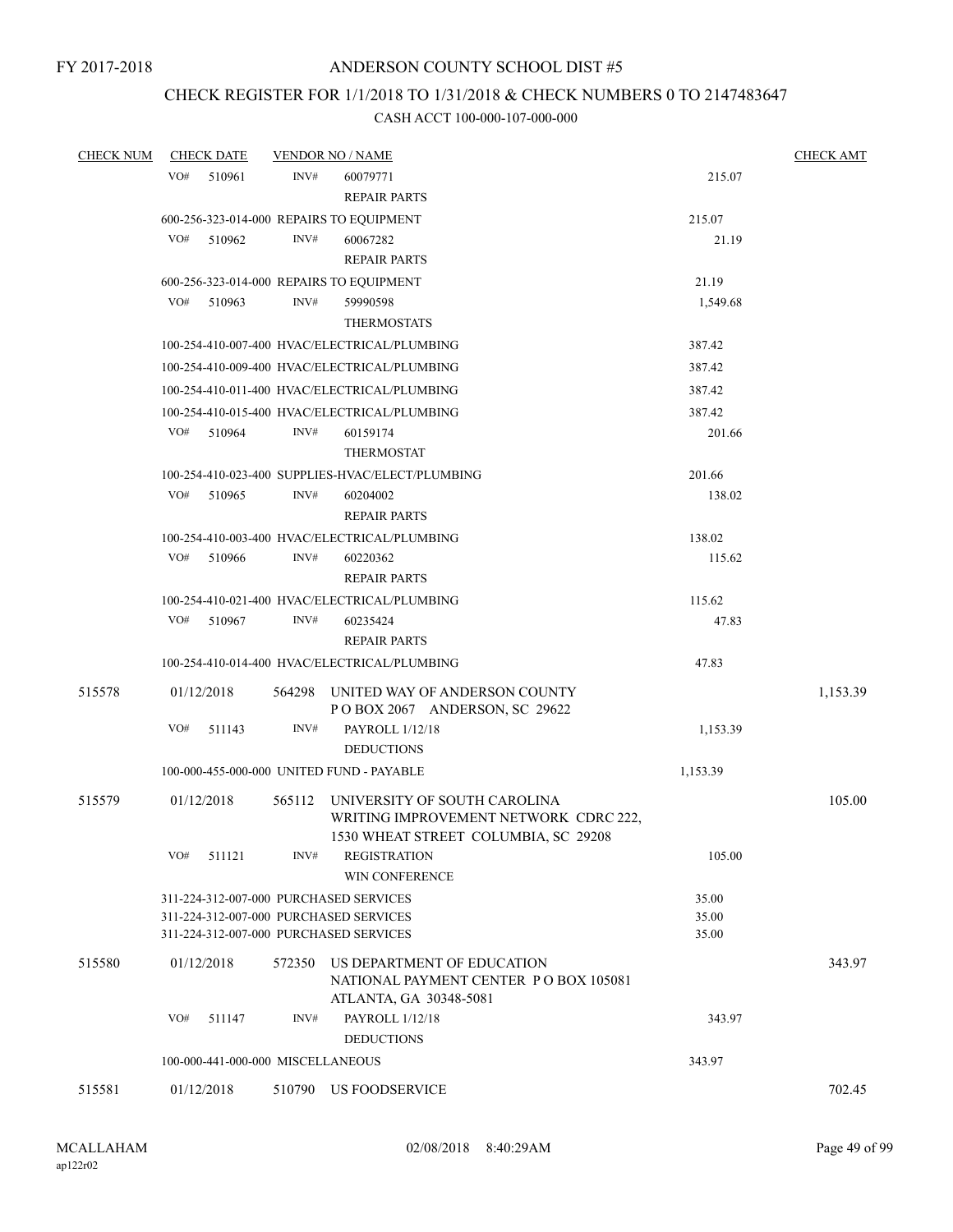## ANDERSON COUNTY SCHOOL DIST #5

## CHECK REGISTER FOR 1/1/2018 TO 1/31/2018 & CHECK NUMBERS 0 TO 2147483647

| <b>CHECK NUM</b> | <b>CHECK DATE</b>            | <b>VENDOR NO / NAME</b>                    |                                         |           | <b>CHECK AMT</b> |
|------------------|------------------------------|--------------------------------------------|-----------------------------------------|-----------|------------------|
|                  |                              |                                            | P O BOX 602292 CHARLOTTE, NC 28260-2292 |           |                  |
|                  | VO#<br>511123                | INV#<br>60813458                           |                                         | 702.45    |                  |
|                  |                              | <b>USDA</b>                                |                                         |           |                  |
|                  |                              | 600-256-462-002-000 COMMODITY DISTRIBUTION |                                         | 66.15     |                  |
|                  |                              | 600-256-462-003-000 COMMODITY DISTRIBUTION |                                         | 66.15     |                  |
|                  |                              | 600-256-462-005-000 COMMODITY DISTRIBUTION |                                         | 44.10     |                  |
|                  |                              | 600-256-462-006-000 COMMODITY DISTRIBUTION |                                         | 22.05     |                  |
|                  |                              | 600-256-462-007-000 COMMODITY DISTRIBUTION |                                         | 22.05     |                  |
|                  |                              | 600-256-462-008-000 COMMODITY DISTRIBUTION |                                         | 69.30     |                  |
|                  |                              | 600-256-462-009-000 COMMODITY DISTRIBUTION |                                         | 31.50     |                  |
|                  |                              | 600-256-462-010-000 COMMODITY DISTRIBUTION |                                         | 25.20     |                  |
|                  |                              | 600-256-462-011-000 COMMODITY DISTRIBUTION |                                         | 6.30      |                  |
|                  |                              | 600-256-462-012-000 COMMODITY DISTRIBUTION |                                         | 66.15     |                  |
|                  |                              | 600-256-462-013-000 COMMODITY DISTRIBUTION |                                         | 40.95     |                  |
|                  |                              | 600-256-462-014-000 COMMODITY DISTRIBUTION |                                         | 34.65     |                  |
|                  |                              | 600-256-462-015-000 COMMODITY DISTRIBUTION |                                         | 15.75     |                  |
|                  |                              | 600-256-462-016-000 COMMODITY DISTRIBUTION |                                         | 18.90     |                  |
|                  |                              | 600-256-462-017-000 COMMODITY DISTRIBUTION |                                         | 44.10     |                  |
|                  |                              | 600-256-462-019-000 COMMODITY DISTRIBUTION |                                         | 34.65     |                  |
|                  |                              | 600-256-462-020-000 COMMODITY DISTRIBUTION |                                         | 53.55     |                  |
|                  |                              | 600-256-462-021-000 COMMODITY DISTRIBUTION |                                         | 40.95     |                  |
| 515582           | 01/12/2018                   | 510790<br>US FOODSERVICE                   |                                         |           | 97,982.65        |
|                  |                              |                                            | P O BOX 602292 CHARLOTTE, NC 28260-2292 |           |                  |
|                  | VO#<br>511124                | INV#<br>20950515                           |                                         | 97,982.65 |                  |
|                  |                              |                                            | <b>FOOD &amp; SUPPLIES</b>              |           |                  |
|                  | 600-256-410-002-000 SUPPLIES |                                            |                                         | 678.02    |                  |
|                  | 600-256-410-003-000 SUPPLIES |                                            |                                         | 723.83    |                  |
|                  | 600-256-410-005-000 SUPPLIES |                                            |                                         | 222.65    |                  |
|                  | 600-256-410-006-000 SUPPLIES |                                            |                                         | 1,205.65  |                  |
|                  | 600-256-410-007-000 SUPPLIES |                                            |                                         | 623.26    |                  |
|                  | 600-256-410-008-000 SUPPLIES |                                            |                                         | 499.09    |                  |
|                  | 600-256-410-009-000 SUPPLIES |                                            |                                         | 292.80    |                  |
|                  | 600-256-410-010-000 SUPPLIES |                                            |                                         | 436.52    |                  |
|                  | 600-256-410-011-000 SUPPLIES |                                            |                                         | 275.19    |                  |
|                  | 600-256-410-012-000 SUPPLIES |                                            |                                         | 580.57    |                  |
|                  | 600-256-410-013-000 SUPPLIES |                                            |                                         | 582.63    |                  |
|                  | 600-256-410-014-000 SUPPLIES |                                            |                                         | 629.44    |                  |
|                  | 600-256-410-015-000 SUPPLIES |                                            |                                         | 68.51     |                  |
|                  | 600-256-410-016-000 SUPPLIES |                                            |                                         | 229.05    |                  |
|                  | 600-256-410-017-000 SUPPLIES |                                            |                                         | 311.13    |                  |
|                  | 600-256-410-019-000 SUPPLIES |                                            |                                         | 253.79    |                  |
|                  | 600-256-410-020-000 SUPPLIES |                                            |                                         | 580.13    |                  |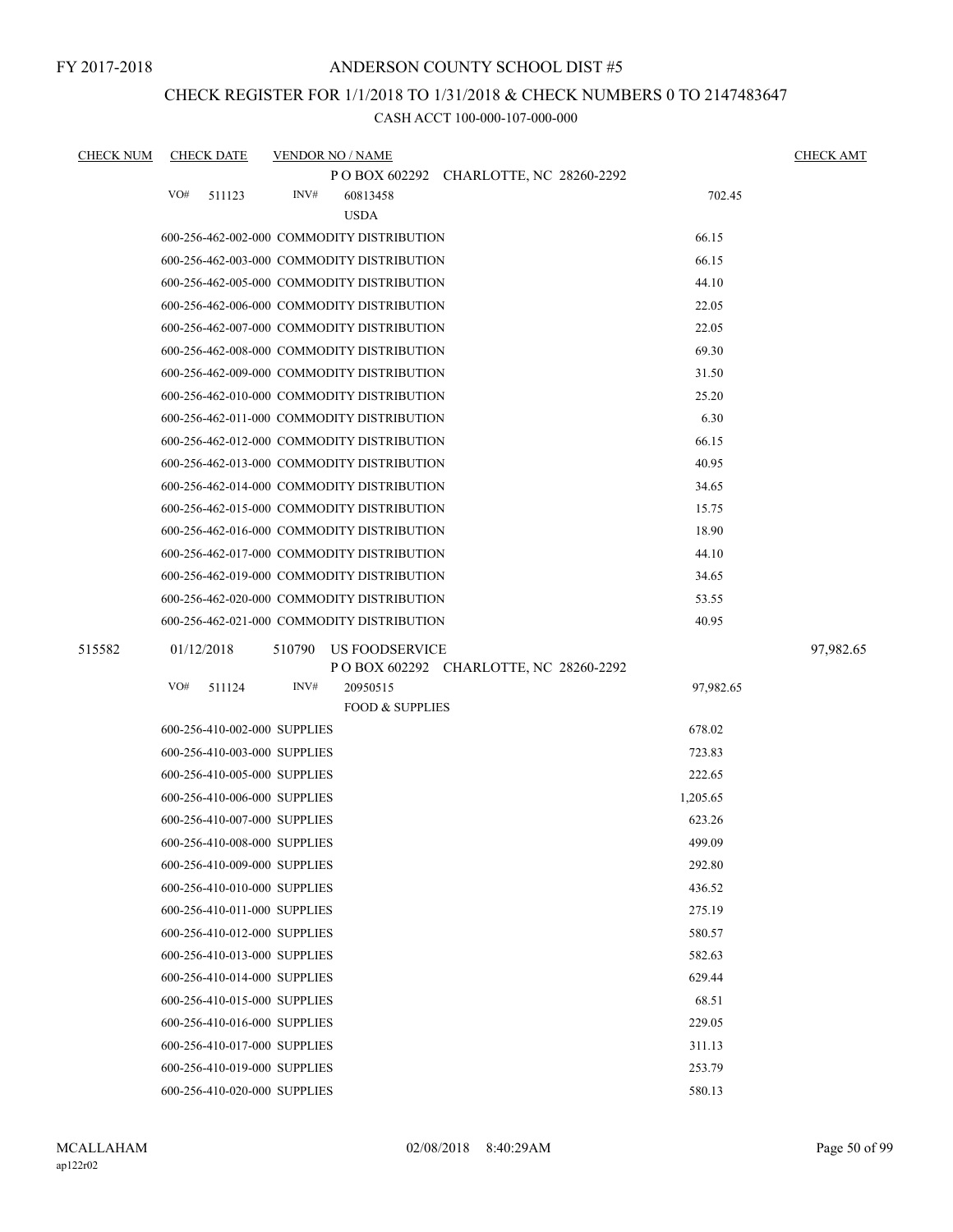## CHECK REGISTER FOR 1/1/2018 TO 1/31/2018 & CHECK NUMBERS 0 TO 2147483647

|        | <b>CHECK NUM</b> |            | <b>CHECK DATE</b>                 |        | <b>VENDOR NO / NAME</b>                                                                           |           | <b>CHECK AMT</b> |
|--------|------------------|------------|-----------------------------------|--------|---------------------------------------------------------------------------------------------------|-----------|------------------|
|        |                  |            | 600-256-410-021-000 SUPPLIES      |        |                                                                                                   | 453.99    |                  |
|        |                  |            | 600-256-460-002-000 FOOD          |        |                                                                                                   | 11,251.46 |                  |
|        |                  |            | 600-256-460-003-000 FOOD          |        |                                                                                                   | 13,233.30 |                  |
|        |                  |            | 600-256-460-005-000 FOOD          |        |                                                                                                   | 3,274.85  |                  |
|        |                  |            | 600-256-460-006-000 FOOD          |        |                                                                                                   | 11,754.12 |                  |
|        |                  |            | 600-256-460-007-000 FOOD          |        |                                                                                                   | 5,404.29  |                  |
|        |                  |            | 600-256-460-008-000 FOOD          |        |                                                                                                   | 2,936.51  |                  |
|        |                  |            | 600-256-460-009-000 FOOD          |        |                                                                                                   | 1,743.66  |                  |
|        |                  |            | 600-256-460-010-000 FOOD          |        |                                                                                                   | 3,774.36  |                  |
|        |                  |            | 600-256-460-011-000 FOOD          |        |                                                                                                   | 5,106.16  |                  |
|        |                  |            | 600-256-460-012-000 FOOD          |        |                                                                                                   | 4,248.56  |                  |
|        |                  |            | 600-256-460-013-000 FOOD          |        |                                                                                                   | 4,573.94  |                  |
|        |                  |            | 600-256-460-014-000 FOOD          |        |                                                                                                   | 4,713.52  |                  |
|        |                  |            | 600-256-460-015-000 FOOD          |        |                                                                                                   | 691.79    |                  |
|        |                  |            | 600-256-460-016-000 FOOD          |        |                                                                                                   | 2,913.50  |                  |
|        |                  |            | 600-256-460-017-000 FOOD          |        |                                                                                                   | 2,442.69  |                  |
|        |                  |            | 600-256-460-018-000 FOOD          |        |                                                                                                   | 1,911.40  |                  |
|        |                  |            | 600-256-460-019-000 FOOD          |        |                                                                                                   | 3,820.49  |                  |
|        |                  |            | 600-256-460-020-000 FOOD          |        |                                                                                                   | 2,677.18  |                  |
|        |                  |            | 600-256-460-021-000 FOOD          |        |                                                                                                   | 2,864.62  |                  |
|        | 515583           | 01/12/2018 |                                   | 510975 | U.S. SCHOOL SUPPLY, INC<br>3361 W. HOSPITAL AVE CHAMBLEE, GA<br>30341-3419                        |           | 145.40           |
|        |                  | VO#        | 511122                            | INV#   | 319273                                                                                            | 145.40    |                  |
|        |                  |            |                                   |        | WHITEHALL ELEM                                                                                    |           |                  |
|        |                  |            |                                   |        | 719-271-660-019-360 SCHOOL STORE/COUNCIL EXPENSE                                                  | 145.40    |                  |
|        | 515584           | 01/12/2018 |                                   | 527500 | WAYNE'S OVERHEAD DOORS, INC<br>3021 WHITEHALL ROAD ATT: ACCOUNTS<br>RECEIVABLE ANDERSON, SC 29626 |           | 195.00           |
|        |                  | VO#        | 510960                            | INV#   | 147359<br><b>DOOR REPAIR</b>                                                                      | 195.00    |                  |
|        |                  |            | 100-254-323-000-001 CONTRACT SRVS |        |                                                                                                   | 195.00    |                  |
|        | 515585           |            | 01/12/2018                        | 529000 | WEST ANDERSON WATER COMPANY<br>504 HWY 187 SOUTH ATT: ACCOUNTS<br>RECEIVABLE ANDERSON, SC 29626   |           | 6,054.75         |
|        |                  | VO#        | 511136                            | INV#   | 1298-204<br>1084-000                                                                              | 6,054.75  |                  |
|        |                  |            |                                   |        | 100-254-470-008-000 ENERGY-ELECTRICITY & WATER                                                    | 3,049.25  |                  |
|        |                  |            |                                   |        | 100-254-470-010-000 ENERGY-ELECTRICITY & WATER                                                    | 3,005.50  |                  |
| $\ast$ | 515587           |            | 01/12/2018                        | 565833 | <b>WEX BANK</b><br>WRIGHT EXPRESS FLEET SERVICES PO BOX 6293<br>CAROL STREAM, IL 60197-6293       |           | 2,430.72         |
|        |                  | VO#        | 511085                            | INV#   | 52752128                                                                                          | 2,430.72  |                  |
|        |                  |            |                                   |        |                                                                                                   |           |                  |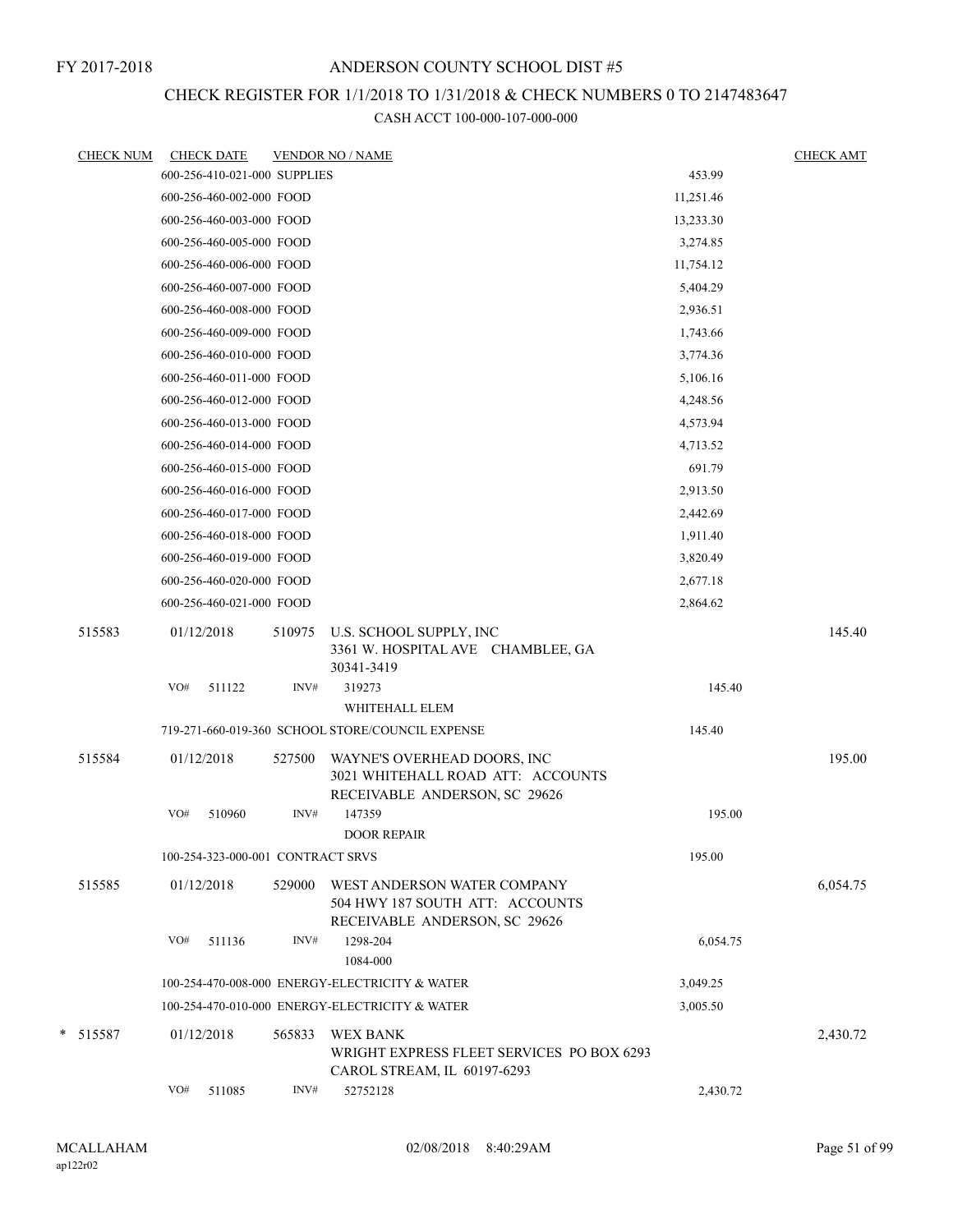## ANDERSON COUNTY SCHOOL DIST #5

## CHECK REGISTER FOR 1/1/2018 TO 1/31/2018 & CHECK NUMBERS 0 TO 2147483647

| <b>CHECK NUM</b> | <b>CHECK DATE</b>                         |        | <b>VENDOR NO / NAME</b><br>FUEL.                                                                           |          | <b>CHECK AMT</b> |
|------------------|-------------------------------------------|--------|------------------------------------------------------------------------------------------------------------|----------|------------------|
|                  | 100-255-411-000-000 GASOLINE              |        |                                                                                                            | 2,430.72 |                  |
| * 515589         | 01/16/2018                                |        | 573716 A BASKET OF BLESSINGS<br>1521 WHITEHALL RD ANDERSON, SC 29625                                       |          | 128.40           |
|                  | VO#<br>511163                             | INV#   | 100003265                                                                                                  | 128.40   |                  |
|                  |                                           |        | <b>GIFT BASKETS</b>                                                                                        |          |                  |
|                  |                                           |        | 716-271-660-016-201 MISCELLANEOUS EXPENSE                                                                  | 128.40   |                  |
| 515590           | 01/16/2018                                |        | 570983 ADVANCEPIERRE FOODS<br>PO BOX 202547 DALLAS, TX 75320-2547                                          |          | 598.50           |
|                  | VO#<br>511164                             | INV#   | 2044555<br><b>FOOD</b>                                                                                     | 598.50   |                  |
|                  |                                           |        | 600-000-172-000-000 FOOD SERV INVEN. FOOD                                                                  | 598.50   |                  |
| 515591           | 01/16/2018                                | 111125 | ANDERSON AWARDS<br>716 WHITEHALL ROAD ATT: ACCOUNTS<br>RECEIVABLE ANDERSON, SC 29625                       |          | 321.00           |
|                  | VO#<br>511165                             | INV#   | <b>TROPHIES</b><br><b>ROBERT ANDERSON</b>                                                                  | 314.58   |                  |
|                  |                                           |        | 706-271-660-006-753 BASKETBALL GATE EXPENSE                                                                | 314.58   |                  |
|                  | VO#<br>511166                             | INV#   | <b>PALMER</b>                                                                                              | 6.42     |                  |
|                  |                                           |        | <b>NAME BADGE</b>                                                                                          |          |                  |
|                  |                                           |        | 705-271-660-005-411 MISCELLANEOUS EXPENSE                                                                  | 6.42     |                  |
| 515592           | 01/16/2018                                |        | 116825 ANDERSON TIRE & ACCESSORIES<br>904 NORTH MAIN STREET ATT: ACCOUNTS<br>RECEIVABLE ANDERSON, SC 29621 |          | 117.95           |
|                  | VO#<br>511205                             | INV#   | 128154<br><b>BRAKES</b>                                                                                    | 117.95   |                  |
|                  |                                           |        | 100-254-412-000-001 TRUCK SERVICE - MAINTENANCE                                                            | 117.95   |                  |
| 515593           | 01/16/2018                                |        | 115205 ASD5 GENERAL FUND PETTY CASH                                                                        |          | 195.32           |
|                  | VO#<br>511231                             | INV#   | <b>PURCHASES</b><br>REIMBURSEMENT                                                                          | 195.32   |                  |
|                  | 100-112-410-000-ELE ELEMENTARY SUPPLIES   |        |                                                                                                            | 10.58    |                  |
|                  |                                           |        | 100-213-411-000-000 NURSING SERVICES - GASOLINE                                                            | 20.00    |                  |
|                  |                                           |        | 100-233-333-000-000 TRIPS AND CONFERENCES                                                                  | 10.00    |                  |
|                  |                                           |        | 100-233-333-000-000 TRIPS AND CONFERENCES                                                                  | 25.00    |                  |
|                  |                                           |        | 100-252-410-000-000 SUPPLIES AND MATERIALS                                                                 | 5.05     |                  |
|                  | 100-254-410-000-000 CUSTODIAL SUPPLIES    |        |                                                                                                            | 38.30    |                  |
|                  |                                           |        | 100-264-312-000-ERP EMPLOYEE RECOGNITION PROGRAM                                                           | 39.89    |                  |
|                  | 326-111-410-000-000 SCIENCE KITS SUPPLIES |        |                                                                                                            | 21.50    |                  |
|                  | 900-188-410-000-006 HOMELESS SUPPLIES     |        |                                                                                                            | 25.00    |                  |
| 515594           | 01/16/2018                                |        | 573265 BILL SANDERS MOVING, INC.<br>2 JUNE BUG LANE WILLIAMSTON, SC 29697                                  |          | 1,015.00         |
|                  | VO#<br>511167                             | INV#   | 3698                                                                                                       | 1,015.00 |                  |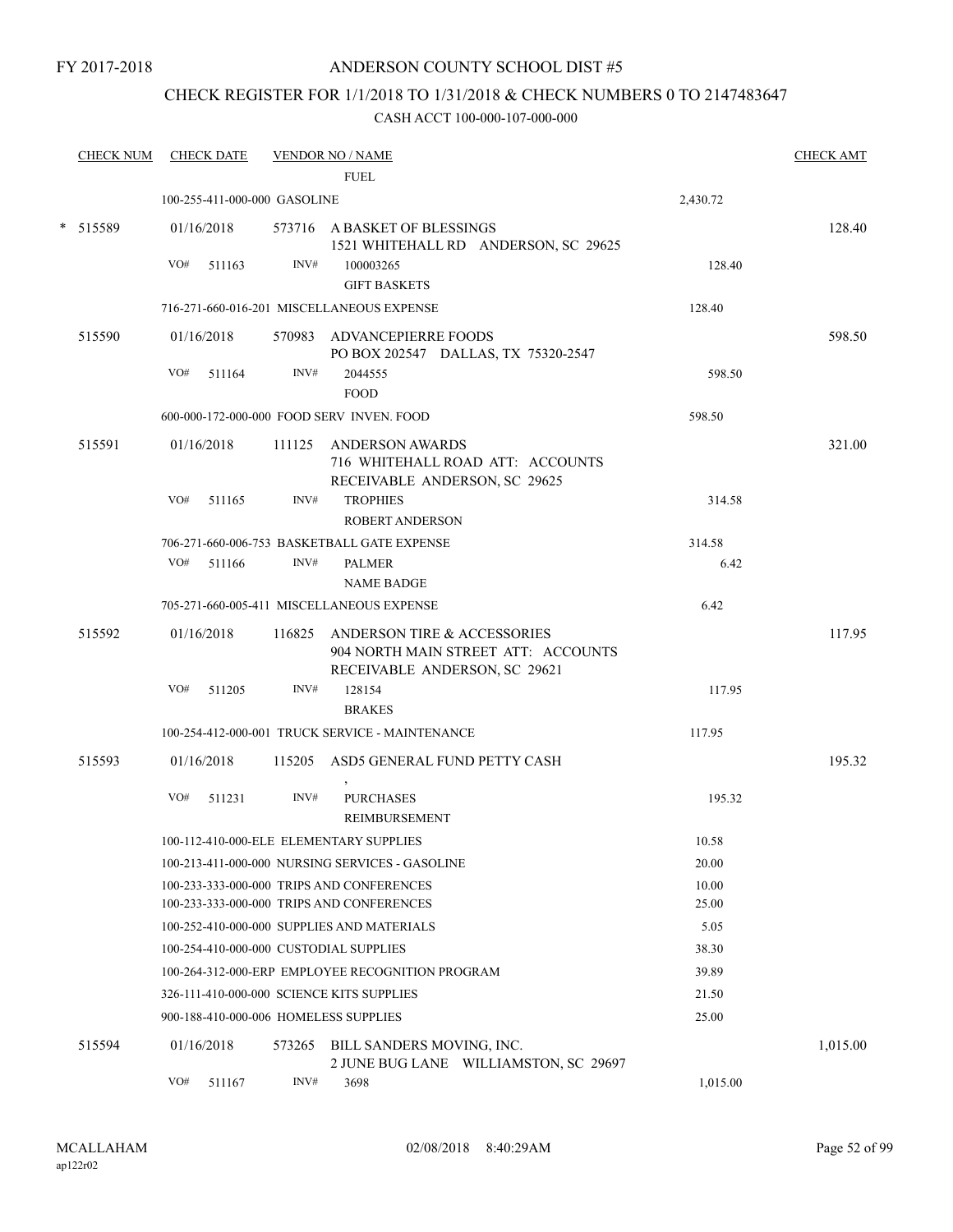## CHECK REGISTER FOR 1/1/2018 TO 1/31/2018 & CHECK NUMBERS 0 TO 2147483647

| <b>CHECK NUM</b> | <b>CHECK DATE</b>                        |        | <b>VENDOR NO / NAME</b><br><b>CALHOUN ELEM</b>                                                                        |     |       |           | <b>CHECK AMT</b> |
|------------------|------------------------------------------|--------|-----------------------------------------------------------------------------------------------------------------------|-----|-------|-----------|------------------|
|                  | 600-256-323-014-000 REPAIRS TO EQUIPMENT |        |                                                                                                                       |     |       | 1,015.00  |                  |
| 515595           | 01/16/2018                               | 567554 | <b>BIO-RAD LABORATORIES</b><br>DEPT 9750 LIFE SCIENCE GROUP ATT:<br>ACCOUNTS RECEIVABLE LOS ANGELES, CA<br>90084-9750 |     |       |           | 296.39           |
|                  | VO#<br>511168                            | INV#   | 902552786<br><b>SUPPLIES</b>                                                                                          | PO# | 97922 | 296.39    |                  |
|                  |                                          |        | 100-114-410-003-INQ INQUIRY BASED LEARNING                                                                            |     |       | 296.39    |                  |
| 515596           | 01/16/2018                               | 574045 | BORDEN DAIRY COMPANY<br>29862 NETWORK PLACE CHICAGO, IL 60673-1298                                                    |     |       |           | 22,605.30        |
|                  | VO#<br>511170                            | INV#   | <b>CUST 138365</b><br><b>MILK</b>                                                                                     |     |       | 22,605.30 |                  |
|                  | 600-256-460-002-000 FOOD                 |        |                                                                                                                       |     |       | 835.19    |                  |
|                  | 600-256-460-003-000 FOOD                 |        |                                                                                                                       |     |       | 928.75    |                  |
|                  | 600-256-460-005-000 FOOD                 |        |                                                                                                                       |     |       | 926.10    |                  |
|                  | 600-256-460-006-000 FOOD                 |        |                                                                                                                       |     |       | 2,345.18  |                  |
|                  | 600-256-460-007-000 FOOD                 |        |                                                                                                                       |     |       | 1,502.43  |                  |
|                  | 600-256-460-008-000 FOOD                 |        |                                                                                                                       |     |       | 1,119.64  |                  |
|                  | 600-256-460-009-000 FOOD                 |        |                                                                                                                       |     |       | 883.79    |                  |
|                  | 600-256-460-010-000 FOOD                 |        |                                                                                                                       |     |       | 2,052.44  |                  |
|                  | 600-256-460-011-000 FOOD                 |        |                                                                                                                       |     |       | 1,514.90  |                  |
|                  | 600-256-460-012-000 FOOD                 |        |                                                                                                                       |     |       | 1,322.01  |                  |
|                  | 600-256-460-013-000 FOOD                 |        |                                                                                                                       |     |       | 1,051.44  |                  |
|                  | 600-256-460-014-000 FOOD                 |        |                                                                                                                       |     |       | 1,610.89  |                  |
|                  | 600-256-460-015-000 FOOD                 |        |                                                                                                                       |     |       | 581.21    |                  |
|                  | 600-256-460-016-000 FOOD                 |        |                                                                                                                       |     |       | 1,163.16  |                  |
|                  | 600-256-460-017-000 FOOD                 |        |                                                                                                                       |     |       | 964.80    |                  |
|                  | 600-256-460-018-000 FOOD                 |        |                                                                                                                       |     |       | 757.34    |                  |
|                  | 600-256-460-019-000 FOOD                 |        |                                                                                                                       |     |       | 1,497.03  |                  |
|                  | 600-256-460-020-000 FOOD                 |        |                                                                                                                       |     |       | 850.42    |                  |
|                  | 600-256-460-021-000 FOOD                 |        |                                                                                                                       |     |       | 698.58    |                  |
| 515597           | 01/16/2018                               | 564662 | <b>BRADY'S SCREEN PRINTING</b><br>106 CONCORD ROAD ATT: ACCOUNTS<br>RECEIVABLE ANDERSON, SC 29621                     |     |       |           | 2,482.40         |
|                  | VO#<br>511171                            | INV#   | 31390<br><b>ROBERT ANDERSON</b>                                                                                       | PO# | 97507 | 2,482.40  |                  |
|                  |                                          |        | 100-113-410-006-VEN SUPPLY-ADDT'L FOR LOST VENDING                                                                    |     |       | 2,482.40  |                  |
| * 515599         | 01/16/2018                               | 571566 | BURMAX COMPANY, INC<br>28 BARRETTS AVENUE HOLTSVILLE, NY<br>11742-2127                                                |     |       |           | 4,976.55         |
|                  | VO#<br>511172                            | INV#   | 845131<br><b>SUPPLIES</b>                                                                                             | PO# | 97929 | 4,976.55  |                  |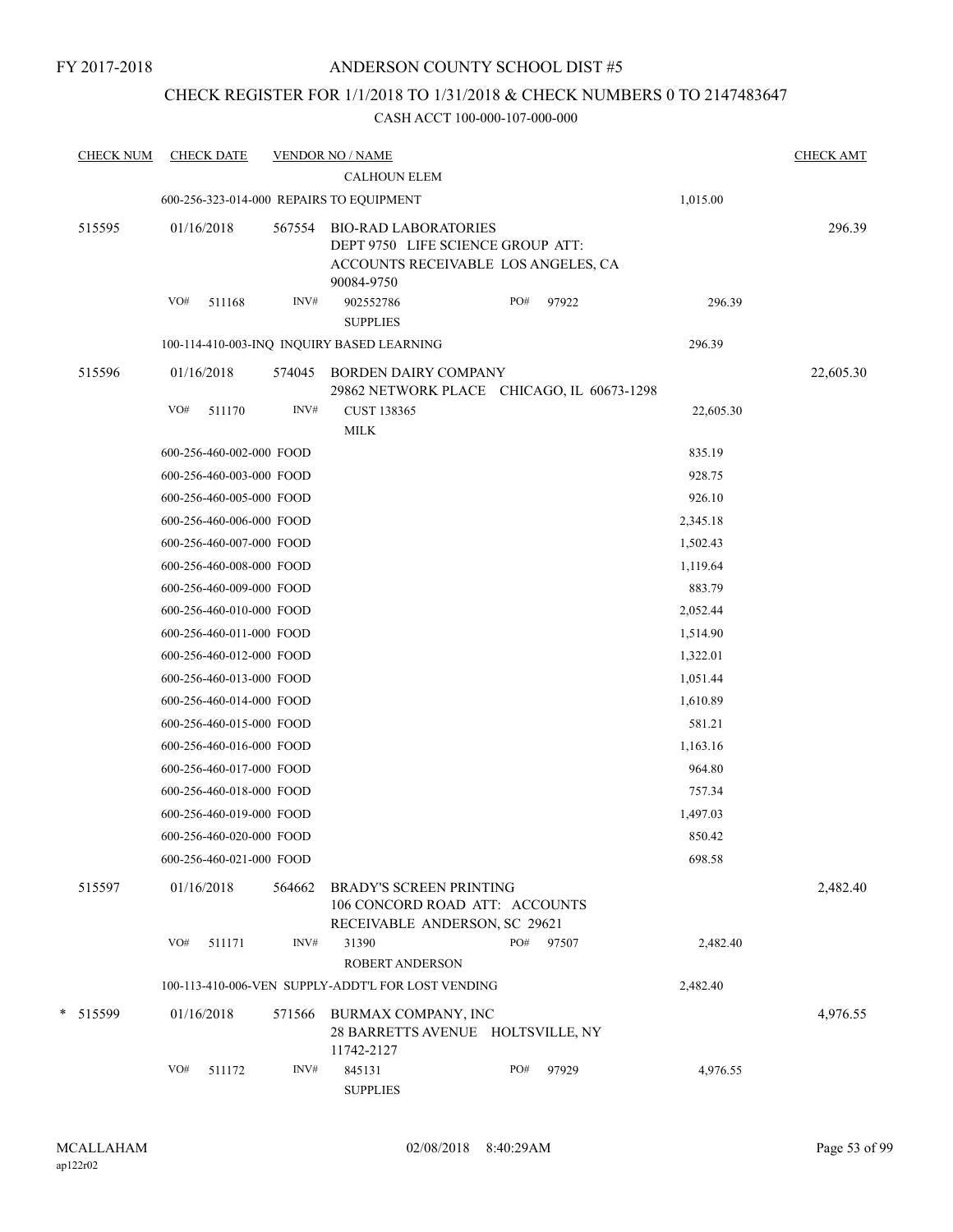## CHECK REGISTER FOR 1/1/2018 TO 1/31/2018 & CHECK NUMBERS 0 TO 2147483647

|   | <b>CHECK NUM</b> | <b>CHECK DATE</b>                                            |        | <b>VENDOR NO / NAME</b><br>329-115-410-000-000 SUPPLIES- STATE EQUIPMENT                                |     |       | 4,976.55        | <b>CHECK AMT</b> |
|---|------------------|--------------------------------------------------------------|--------|---------------------------------------------------------------------------------------------------------|-----|-------|-----------------|------------------|
|   | 515600           | 01/16/2018                                                   |        | 567945 BURNETT ATHLETICS INC<br>7095 HIGHWAY 11 ATTN: ACCTS RECEIVABLE<br>CAMPOBELLO, SC 29322          |     |       |                 | 1,563.06         |
|   |                  | VO#<br>511206                                                | INV#   | BA81754<br><b>PAINT</b>                                                                                 |     |       | 1,563.06        |                  |
|   |                  | 100-254-410-000-100 SMALL EQUIPMENT                          |        |                                                                                                         |     |       | 1,563.06        |                  |
|   | $*$ 515602       | 01/16/2018                                                   |        | 155900 CAROLINA BIOLOGICAL SUPPLY<br>POBOX 60232 ATT: ACCOUNTS RECEIVABLE<br>CHARLOTTE, NC 28260-0232   |     |       |                 | 165.52           |
|   |                  | VO#<br>511173                                                | INV#   | 50003094<br>50014322                                                                                    | PO# | 97367 | 165.52          |                  |
|   |                  | 100-114-410-003-000 SUPPLIES<br>100-114-410-003-000 SUPPLIES |        |                                                                                                         |     |       | 63.86<br>101.66 |                  |
| * | 515604           | 01/16/2018                                                   | 567691 | CARSON'S NUT-BOLT & TOOL CO, INC<br>P.O. BOX 3629 ATT: ACCOUNTS RECEIVABLE<br>GREENVILLE, SC 29608      |     |       |                 | 153.76           |
|   |                  | VO#<br>511174                                                | INV#   | 3719854<br><b>SUPPLIES</b>                                                                              |     |       | 153.76          |                  |
|   |                  |                                                              |        | 329-115-410-000-000 SUPPLIES- STATE EQUIPMENT                                                           |     |       | 153.76          |                  |
|   | 515605           | 01/16/2018                                                   |        | 162900 CENTERVILLE ELEMENTARY SCHOOL<br>1529 WHITEHALL ROAD ANDERSON, SC 29625                          |     |       |                 | 475.00           |
|   |                  | VO#<br>511175                                                | INV#   | <b>YEARBOOKS</b><br><b>19 STUDENTS</b>                                                                  |     |       | 475.00          |                  |
|   |                  | 900-188-410-000-006 HOMELESS SUPPLIES                        |        |                                                                                                         |     |       | 475.00          |                  |
|   | 515606           | 01/16/2018                                                   |        | 566288 CES CITY ELECTRIC ACCTS<br>P.O. BOX 71465 ATT: ACCOUNTS RECEIVABLE<br>NORTH CHARLESTON, SC 29415 |     |       |                 | 112.13           |
|   |                  | VO#<br>511203                                                | INV#   | 134349<br><b>REPAIR PARTS</b>                                                                           |     |       | 5.23            |                  |
|   |                  | 600-256-323-021-000 REPAIRS TO EQUIPMENT                     |        |                                                                                                         |     |       | 5.23            |                  |
|   |                  | VO#<br>511207                                                | INV#   | 134607<br><b>SUPPLIES</b>                                                                               |     |       | 106.90          |                  |
|   |                  |                                                              |        | 100-254-410-010-400 HVAC/ELECTRICAL/PLUMBING                                                            |     |       | 21.38           |                  |
|   |                  |                                                              |        | 100-254-410-011-400 HVAC/ELECTRICAL/PLUMBING                                                            |     |       | 21.38           |                  |
|   |                  |                                                              |        | 100-254-410-012-400 HVAC/ELECTRICAL/PLUMBING                                                            |     |       | 21.38           |                  |
|   |                  |                                                              |        | 100-254-410-013-400 HVAC/ELECTRICAL/PLUMBING                                                            |     |       | 21.38           |                  |
|   |                  |                                                              |        | 100-254-410-021-400 HVAC/ELECTRICAL/PLUMBING                                                            |     |       | 21.38           |                  |
|   | 515607           | 01/16/2018                                                   | 198651 | DELL MARKETING LP<br>PO BOX 534118 ATT: ACCOUNTS RECEIVABLE<br>ATLANTA, GA 30353-4118                   |     |       |                 | 1,853.91         |
|   |                  | VO#<br>511176                                                | INV#   | 10216731143<br><b>TECHNOLOGY</b>                                                                        | PO# | 97978 | 1,244.04        |                  |
|   |                  | 124-114-445-024-000 TECHNOLOGY SUPPLIES                      |        |                                                                                                         |     |       | 1,244.04        |                  |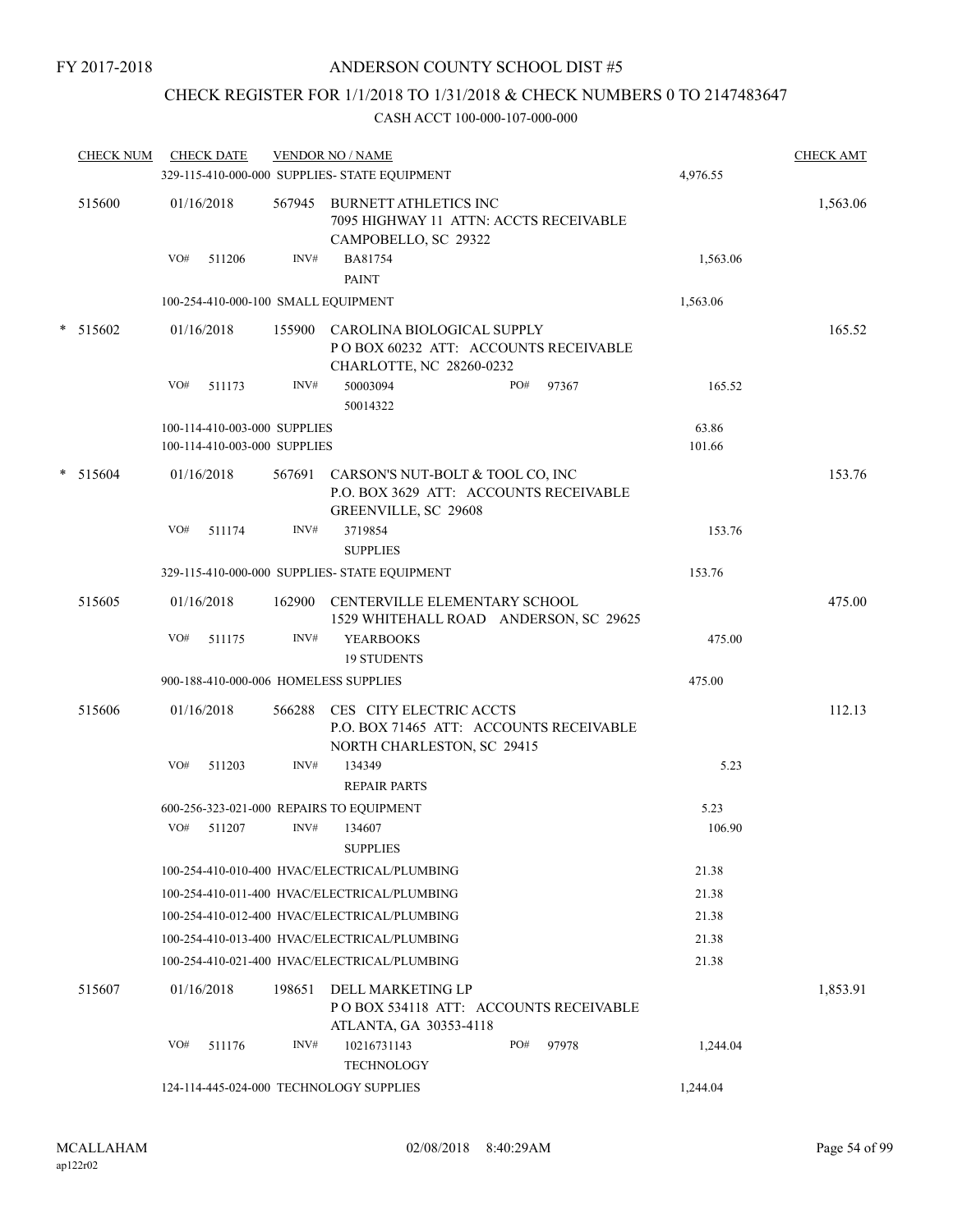## CHECK REGISTER FOR 1/1/2018 TO 1/31/2018 & CHECK NUMBERS 0 TO 2147483647

|   | <b>CHECK NUM</b> |     | <b>CHECK DATE</b> |                                  | <b>VENDOR NO / NAME</b>                                                                                           |     |       |           | <b>CHECK AMT</b> |
|---|------------------|-----|-------------------|----------------------------------|-------------------------------------------------------------------------------------------------------------------|-----|-------|-----------|------------------|
|   |                  | VO# | 511177            | INV#                             | 10215949833<br><b>TECHNOLOGY</b>                                                                                  | PO# | 97963 | 609.87    |                  |
|   |                  |     |                   |                                  | 100-266-314-000-000 REPAIRS TO EQUIPMENT                                                                          |     |       | 609.87    |                  |
| * | 515609           |     | 01/16/2018        | 569871                           | FOLLETT SCHOOL SOLUTIONS, INC<br>91826 COLLECTION CENTER DRIVE ATT:<br>ACCOUNTS RECEIVABLE CHICAGO, IL 60693-0918 |     |       |           | 492.38           |
|   |                  | VO# | 511179            | INV#                             | 718992F<br><b>SOUTHWOOD</b>                                                                                       |     |       | 492.38    |                  |
|   |                  |     |                   | 100-222-410-000-MDA MEDIA EBOOKS |                                                                                                                   |     |       | 492.38    |                  |
|   | 515610           |     | 01/16/2018        |                                  | 249700 GLENN PLUMBING COMPANY, INC<br>481 EAST WHITNER STREET ATT: ACCOUNTS<br>RECEIVABLE ANDERSON, SC 29624      |     |       |           | 405.61           |
|   |                  | VO# | 511208            | INV#                             | 1217182<br><b>WESTSIDE</b>                                                                                        |     |       | 405.61    |                  |
|   |                  |     |                   |                                  | 100-254-323-003-400 CONTR SERV-HVAC/ELECT/PLUMBING                                                                |     |       | 405.61    |                  |
|   | 515611           |     | 01/16/2018        | 571086                           | <b>HARRISON PRODUCTIONS</b><br>2153 E MAIN STREET STE. C14 #327 DUNCAN, SC<br>29334                               |     |       |           | 567.58           |
|   |                  | VO# | 511180            | INV#                             | 1495<br><b>CABLES</b>                                                                                             |     |       | 567.58    |                  |
|   |                  |     |                   |                                  | 100-266-314-002-000 REPAIRS TO EQUIPMENT                                                                          |     |       | 567.58    |                  |
|   | 515612           |     | 01/16/2018        |                                  | 573217 HART, SHERRY^^<br>1221 KEONE CIRCLE WILLIAMSTON, SC 29697                                                  |     |       |           | 160.00           |
|   |                  | VO# | 511200            | INV#                             | FOR JAN 16TH<br><b>MEETING MEAL</b>                                                                               |     |       | 160.00    |                  |
|   |                  |     |                   |                                  | 100-231-334-000-000 TRUSTEE EXPENSE                                                                               |     |       | 160.00    |                  |
|   | 515613           |     | 01/16/2018        | 567977                           | HARVEY & ASSOCIATES, INC<br>POBOX 818 ATT: ACCOUNTS RECEIVABLE<br>FOUNTAIN INN, SC 29644                          |     |       |           | 831.41           |
|   |                  | VO# | 511209            | INV#                             | 28491<br><b>TL HANNA</b>                                                                                          |     |       | 831.41    |                  |
|   |                  |     |                   |                                  | 100-254-323-002-400 CONTR SERV-HVAC/ELECT/PLUMBING                                                                |     |       | 831.41    |                  |
|   | 515614           |     | 01/16/2018        | 282620                           | <b>IONOSPHERE TOURS</b><br>307 N. MAIN STREET ANDERSON, SC 29621                                                  |     |       |           | 19,688.00        |
|   |                  | VO# | 511181            | INV#                             | 16376 & 16352<br>NORTH POINTE                                                                                     |     |       | 19,688.00 |                  |
|   |                  |     |                   |                                  | 713-271-660-013-352 FIELD TRIPS GRADE 2 EXPENSE                                                                   |     |       | 9,168.00  |                  |
|   |                  |     |                   |                                  | 713-271-660-013-355 FIELD TRIPS GRADE 5 EXPENSE                                                                   |     |       | 10,520.00 |                  |
|   | 515615           |     | 01/16/2018        | 564696                           | JOHNSTONE SUPPLY<br>POBOX 17466 GREENVILLE, SC 29606                                                              |     |       |           | 531.96           |
|   |                  | VO# | 511210            | INV#                             | 4002097<br><b>REPAIR PARTS</b>                                                                                    |     |       | 531.96    |                  |
|   |                  |     |                   |                                  | 100-254-410-003-400 HVAC/ELECTRICAL/PLUMBING                                                                      |     |       | 531.96    |                  |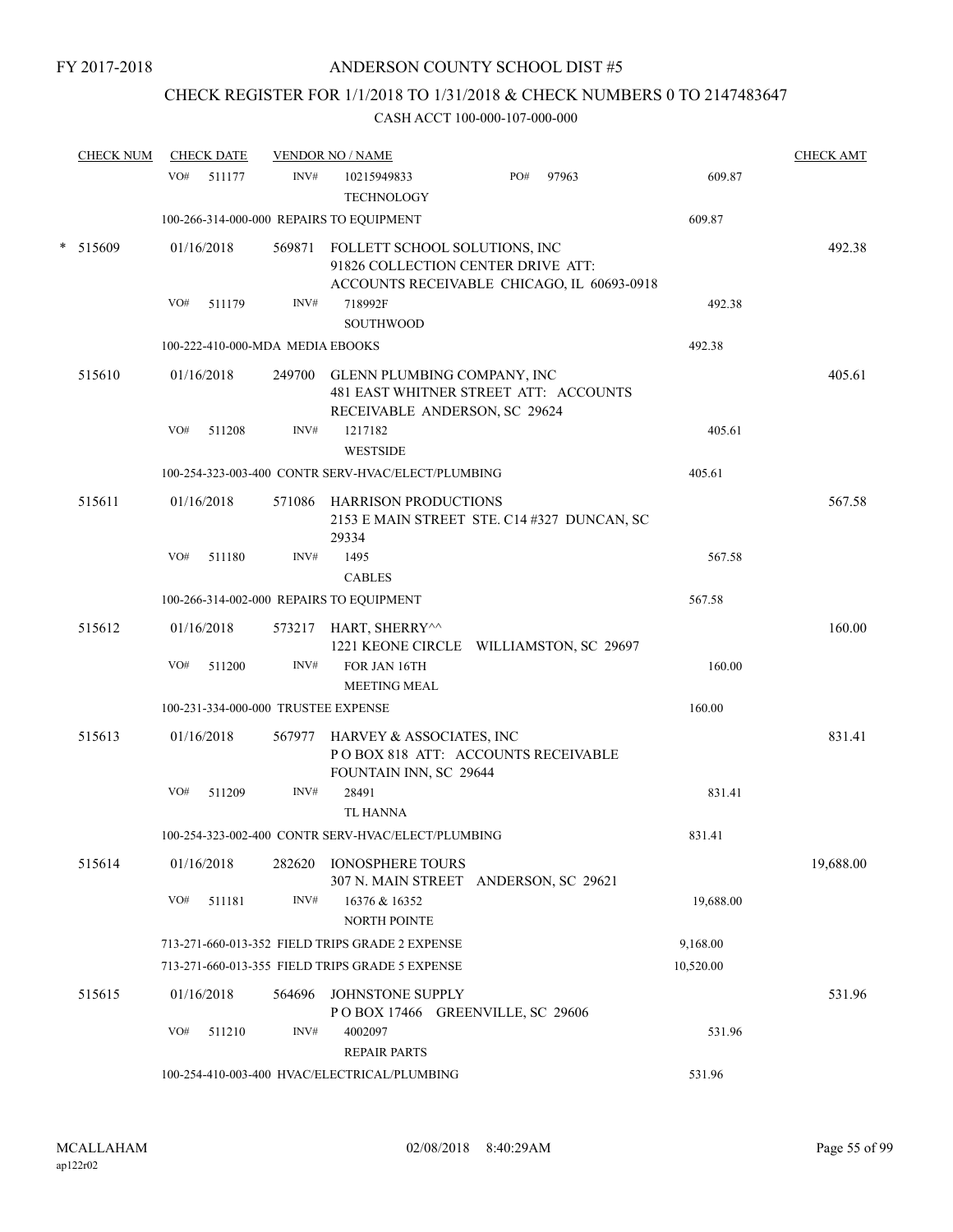## CHECK REGISTER FOR 1/1/2018 TO 1/31/2018 & CHECK NUMBERS 0 TO 2147483647

| <b>CHECK NUM</b> |     | <b>CHECK DATE</b>            |        | <b>VENDOR NO / NAME</b>                                                |                                         |          | <b>CHECK AMT</b> |
|------------------|-----|------------------------------|--------|------------------------------------------------------------------------|-----------------------------------------|----------|------------------|
| $* 515617$       |     | 01/16/2018                   |        | 320510 LEFLER ELECTRONICS, INC                                         | 2610 OAKVIEW DRIVE SW CONCORD, NC 28027 |          | 171.35           |
|                  | VO# | 511211                       | INV#   | 58219<br><b>REPAIR PARTS</b>                                           |                                         | 171.35   |                  |
|                  |     |                              |        | 100-254-410-008-400 HVAC/ELECTRICAL/PLUMBING                           |                                         | 171.35   |                  |
| 515618           |     | 01/16/2018                   | 352100 | MEREDITH BATTERY SERVICE<br>RECEIVABLE ANDERSON, SC 29624              | 1802 WEST WHITNER STREET ATT: ACCOUNTS  |          | 521.40           |
|                  | VO# | 511212                       | INV#   | 98770<br><b>BATTERY</b>                                                |                                         | 260.70   |                  |
|                  |     | 100-254-410-021-000 SUPPLIES |        |                                                                        |                                         | 260.70   |                  |
|                  |     | VO# 511213                   | INV#   | 98766                                                                  |                                         | 260.70   |                  |
|                  |     |                              |        | <b>BATTERY</b>                                                         |                                         |          |                  |
|                  |     | 100-254-410-020-000 SUPPLIES |        |                                                                        |                                         | 260.70   |                  |
| 515619           |     | 01/16/2018                   |        | 569461 METROGROUP, INC<br>CITY, NY 11101                               | 50-23 TWENTY-THIRD STREET LONG ISLAND   |          | 2,251.66         |
|                  | VO# | 511201                       | INV#   | PI 537536<br><b>HVAC</b>                                               | PO#<br>97174                            | 2,251.66 |                  |
|                  |     |                              |        | 100-254-323-000-600 MAINTENANCE SERVICES                               |                                         | 2,251.66 |                  |
| 515620           |     | 01/16/2018                   |        | 364515 MOSS, MARTY D <sup>^^</sup><br>PO BOX 596 WESTMINSTER, SC 29693 |                                         |          | 110.40           |
|                  |     | VO# 511158                   | INV#   | JAN 5 WHS<br><b>OFFICIAL</b>                                           |                                         | 110.40   |                  |
|                  |     |                              |        | 100-271-312-003-000 ADDITIONAL SECURITY                                |                                         | 110.40   |                  |
| 515621           |     | 01/16/2018                   |        | 370000 NARDONE BROS BAKING CO, INC<br>18706                            | 420 NEW COMMERCE BLVD HANOVER TWP, PA   |          | 8,923.75         |
|                  | VO# | 511182                       | INV#   | 314410<br><b>FOOD</b>                                                  |                                         | 8,923.75 |                  |
|                  |     |                              |        | 600-000-172-000-000 FOOD SERV INVEN. FOOD                              |                                         | 8,923.75 |                  |
| $* 515623$       |     | 01/16/2018                   |        | 572953 RATTERREE, JAY^^                                                | PO BOX 27316 GREENVILLE, SC 29616       |          | 100.50           |
|                  |     | VO# 511160                   | INV#   | JAN 5 WHS<br><b>OFFICIAL</b>                                           |                                         | 100.50   |                  |
|                  |     |                              |        | 100-271-312-003-000 ADDITIONAL SECURITY                                |                                         | 100.50   |                  |
| $*$ 515625       |     | 01/16/2018                   |        | 573474 SCBDA                                                           |                                         |          | 250.00           |
|                  | VO# | 511183                       | INV#   | , ---<br><b>NOWELL</b><br><b>REGISTRATION</b>                          |                                         | 250.00   |                  |
|                  |     |                              |        | 100-113-410-021-VEN SUPPLY-ADDT'L FOR LOST VENDING                     |                                         | 250.00   |                  |
| 515626           |     | 01/16/2018                   |        | 572558 SCHNEIDER ELECTRIC                                              | PO BOX 841868 DALLAS, TX 75284-1868     |          | 845.00           |
|                  |     | VO# 511214                   | INV#   | 698389                                                                 |                                         | 845.00   |                  |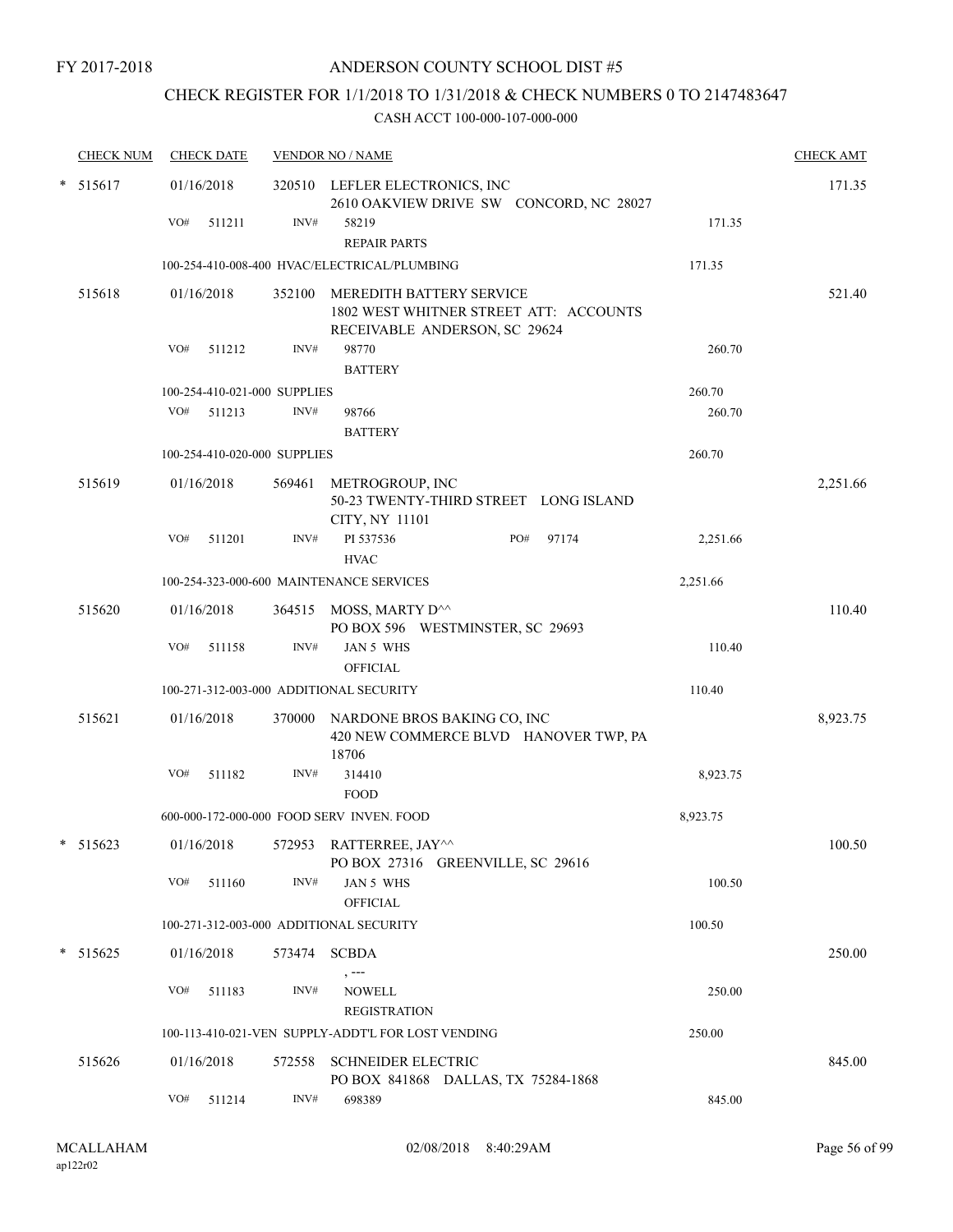## CHECK REGISTER FOR 1/1/2018 TO 1/31/2018 & CHECK NUMBERS 0 TO 2147483647

| <b>CHECK NUM</b> |     | <b>CHECK DATE</b>                 |        | <b>VENDOR NO / NAME</b>                                                                       |                  | <b>CHECK AMT</b> |
|------------------|-----|-----------------------------------|--------|-----------------------------------------------------------------------------------------------|------------------|------------------|
|                  |     |                                   |        | <b>TL HANNA</b>                                                                               |                  |                  |
|                  |     |                                   |        | 100-254-323-002-400 CONTR SERV-HVAC/ELECT/PLUMBING                                            | 845.00           |                  |
| * 515628         |     | 01/16/2018                        |        | 570059 SHARP BUSINESS SYSTEMS<br>DEPT 1216 PO BOX 121216 DALLAS, TX<br>75312-1216             |                  | 777.01           |
|                  | VO# | 511186                            | INV#   | 9000939917<br>9000939918                                                                      | 385.34           |                  |
|                  |     |                                   |        | 329-115-690-000-000 OTHER OBJECTS- WBL<br>329-115-690-000-000 OTHER OBJECTS- WBL              | 147.26<br>238.08 |                  |
|                  | VO# | 511187                            | INV#   | 9000961022                                                                                    | 391.67           |                  |
|                  |     |                                   |        | 935537, 937924                                                                                |                  |                  |
|                  |     | 100-114-410-002-000 SUPPLIES      |        |                                                                                               | 19.26            |                  |
|                  |     | 100-114-410-002-000 SUPPLIES      |        |                                                                                               | 285.34           |                  |
|                  |     | 100-114-410-002-000 SUPPLIES      |        |                                                                                               | 87.07            |                  |
| $* 515631$       |     | 01/16/2018                        |        | 567522 SNA OF SOUTH CAROLINA<br>POBOX 1795 COLUMBIA, SC 29202                                 |                  | 125.00           |
|                  | VO# | 511185                            | INV#   | <b>SHUNT</b>                                                                                  | 125.00           |                  |
|                  |     |                                   |        | <b>REGISTRATION</b>                                                                           |                  |                  |
|                  |     | 600-256-640-000-000 DUES AND FEES |        |                                                                                               | 125.00           |                  |
| $* 515633$       |     | 01/16/2018                        |        | 564764 SPEED STACKS<br>11 INVERNESS WAY SOUTH ATT: ACCOUNTS<br>RECEIVABLE ENGLEWOOD, CO 80112 |                  | 428.00           |
|                  | VO# | 511188                            | INV#   | 475582<br><b>VARENNES ELEM</b>                                                                | 428.00           |                  |
|                  |     |                                   |        | 716-271-660-016-311 PE FUNDRAISER EXPENSE                                                     | 428.00           |                  |
| 515634           |     | 01/16/2018                        | 574220 | <b>SUPER CLEAN COIN SERVICES</b><br>PO BOX 884 IVA, SC 29655                                  |                  | 434.00           |
|                  | VO# | 511215                            | INV#   | 011365                                                                                        | 434.00           |                  |
|                  |     |                                   |        | <b>WESTSIDE</b>                                                                               |                  |                  |
|                  |     |                                   |        | 100-254-323-003-400 CONTR SERV-HVAC/ELECT/PLUMBING                                            | 434.00           |                  |
| 515635           |     | 01/16/2018                        | 570649 | THE CHILDREN'S MUSEUM<br>300 COLLEGE STREET GREENVILLE, SC 29601                              |                  | 360.00           |
|                  | VO# | 511190                            | INV#   | 10446144<br><b>NEVITT FOREST</b>                                                              | 360.00           |                  |
|                  |     |                                   |        | 712-271-660-012-351 FIELD TRIPS GRADE 1 EXPENSE                                               | 360.00           |                  |
| 515636           |     | 01/16/2018                        | 572446 | THE NATIONAL BETA CLUB<br>151 BETA CLUB WAY SPARTANBURG, SC<br>29306-3012                     |                  | 204.29           |
|                  | VO# | 511191                            | INV#   | M153987                                                                                       | 204.29           |                  |
|                  |     |                                   |        | <b>CHARTER SCHOOL</b>                                                                         |                  |                  |
|                  |     |                                   |        | 724-271-660-024-602 BETA CLUB EXPENSE                                                         | 204.29           |                  |
| 515637           |     | 01/16/2018                        | 573554 | THOR GUARD, INC.<br>PO BOX 451987 SUNRISE, FL 33345-1987                                      |                  | 1,500.00         |
|                  | VO# | 511216                            | INV#   | 47371                                                                                         | 1,500.00         |                  |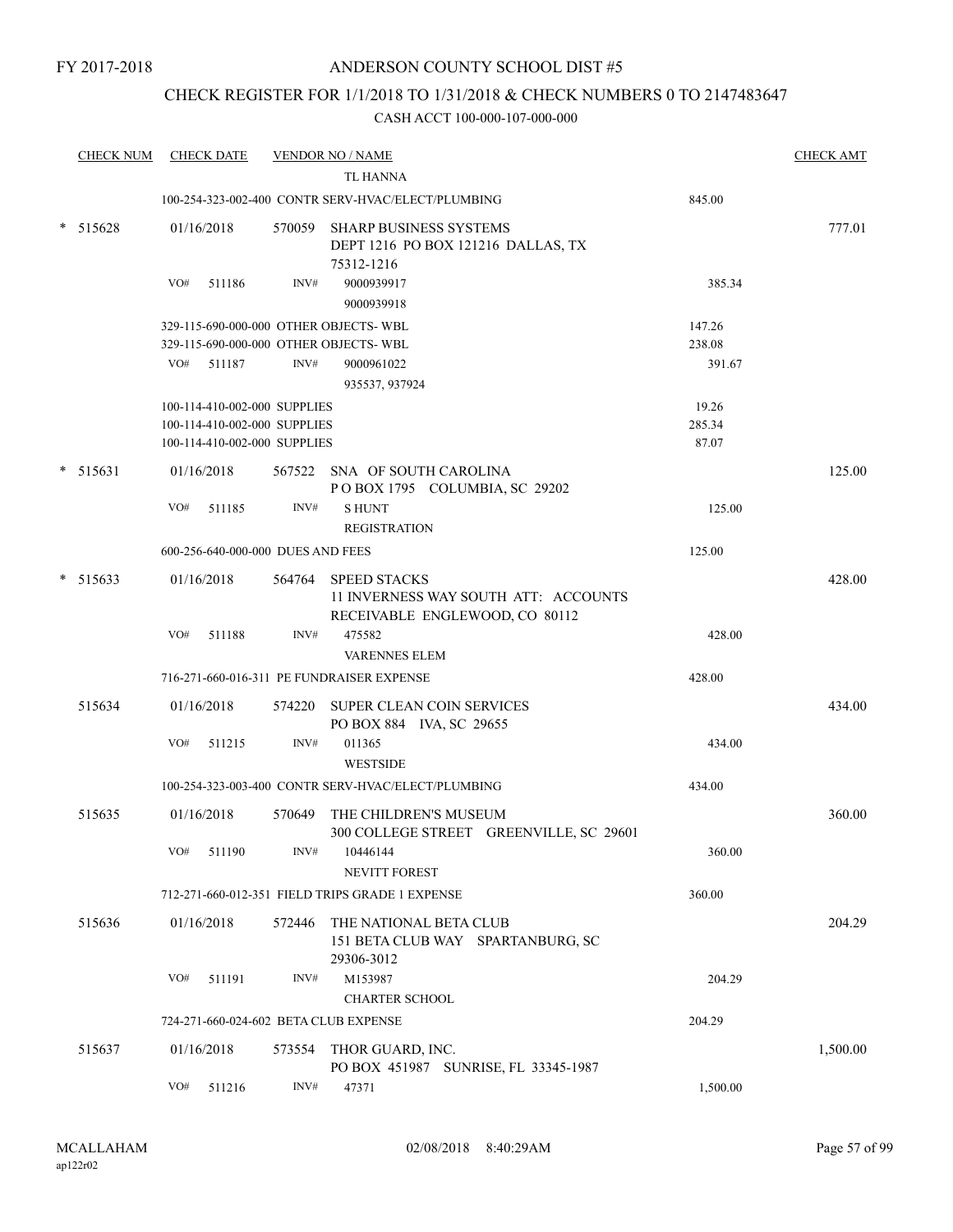## CHECK REGISTER FOR 1/1/2018 TO 1/31/2018 & CHECK NUMBERS 0 TO 2147483647

| <b>CHECK NUM</b> |     | <b>CHECK DATE</b>            |        | <b>VENDOR NO / NAME</b>                                                                                      |          | <b>CHECK AMT</b> |
|------------------|-----|------------------------------|--------|--------------------------------------------------------------------------------------------------------------|----------|------------------|
|                  |     |                              |        | <b>SOFTWARE</b>                                                                                              |          |                  |
|                  |     |                              |        | 100-254-410-002-400 HVAC/ELECTRICAL/PLUMBING                                                                 | 750.00   |                  |
|                  |     |                              |        | 100-254-410-003-400 HVAC/ELECTRICAL/PLUMBING                                                                 | 750.00   |                  |
| 515638           |     | 01/16/2018                   |        | 497150 T L HANNA HIGH SCHOOL<br>2600 HWY 81 NORTH ANDERSON, SC 29621                                         |          | 540.00           |
|                  | VO# | 511197                       | INV#   | <b>THRU 1-9-18</b><br><b>SSA PROCESSING</b>                                                                  | 540.00   |                  |
|                  |     |                              |        | 100-001-999-000-DDS DDS FORM REIMBURSEMENT                                                                   | 540.00   |                  |
| * 515641         |     | 01/16/2018                   | 507850 | TRANE<br>PO BOX 406469 ATT: ACCOUNTS RECEIVABLE<br>ATLANTA, GA 30384-6469                                    |          | 377.86           |
|                  | VO# | 511217                       | INV#   | 3556626<br>3386347                                                                                           | 249.19   |                  |
|                  |     |                              |        | 100-254-410-005-400 HVAC/ELECTRICAL/PLUMBING                                                                 | 49.81    |                  |
|                  |     |                              |        | 100-254-410-005-400 HVAC/ELECTRICAL/PLUMBING                                                                 | 199.38   |                  |
|                  |     | VO# 511218                   | INV#   | 3551890<br><b>REPAIR PARTS</b>                                                                               | 128.67   |                  |
|                  |     |                              |        | 100-254-410-001-400 HVAC/ELECTRICAL/PLUMBING                                                                 | 128.67   |                  |
| $*$ 515643       |     | 01/16/2018                   |        | 569789 UNIFIRST CORPORATION<br>322 STANDING SPRINGS COURT ATT: ACCOUNTS<br>RECEIVABLE SIMPSONVILLE, SC 29680 |          | 568.21           |
|                  | VO# | 511202                       | INV#   | ACCT 1198414<br><b>UNIFORMS</b>                                                                              | 568.21   |                  |
|                  |     |                              |        | 100-254-410-000-075 UNIFORM PURCHASES                                                                        | 33.02    |                  |
|                  |     |                              |        | 100-254-410-000-075 UNIFORM PURCHASES                                                                        | 33.02    |                  |
|                  |     |                              |        | 100-254-410-000-075 UNIFORM PURCHASES                                                                        | 179.77   |                  |
|                  |     |                              |        | 100-254-410-000-075 UNIFORM PURCHASES                                                                        | 142.26   |                  |
|                  |     |                              |        | 100-254-410-000-075 UNIFORM PURCHASES                                                                        | 180.14   |                  |
| 515644           |     | 01/16/2018                   |        | 572513 UNITED LASER<br>P.O. BOX 6889 FLORENCE, SC 29501                                                      |          | 1,211.24         |
|                  | VO# | 511193                       | INV#   | 153684                                                                                                       | 1,211.24 |                  |
|                  |     |                              |        | <b>TONER</b>                                                                                                 |          |                  |
|                  |     | 100-111-410-017-000 SUPPLIES |        |                                                                                                              | 1,000.00 |                  |
|                  |     | 100-112-410-017-000 SUPPLIES |        |                                                                                                              | 211.24   |                  |
| 515645           |     | 01/16/2018                   | 573815 | UNITED REFRIGERATION, INC<br>PO BOX 740703 ATLANTA, GA 30374-0703                                            |          | 1,277.21         |
|                  | VO# | 511220                       | INV#   | 60437104<br><b>REPAIR PARTS</b>                                                                              | 68.79    |                  |
|                  |     |                              |        | 100-254-410-019-400 HVAC/ELECTRICAL/PLUMBING                                                                 | 68.79    |                  |
|                  | VO# | 511221                       | INV#   | 60453326<br><b>REPAIR PARTS</b>                                                                              | 74.56    |                  |
|                  |     |                              |        | 100-254-410-006-400 HVAC/ELECTRICAL/PLUMBING                                                                 | 74.56    |                  |
|                  |     | VO# 511222                   | INV#   | 60461004<br><b>REPAIR PARTS</b>                                                                              | 79.91    |                  |
|                  |     |                              |        | 100-254-410-017-400 HVAC/ELECTRICAL/PLUMBING                                                                 | 79.91    |                  |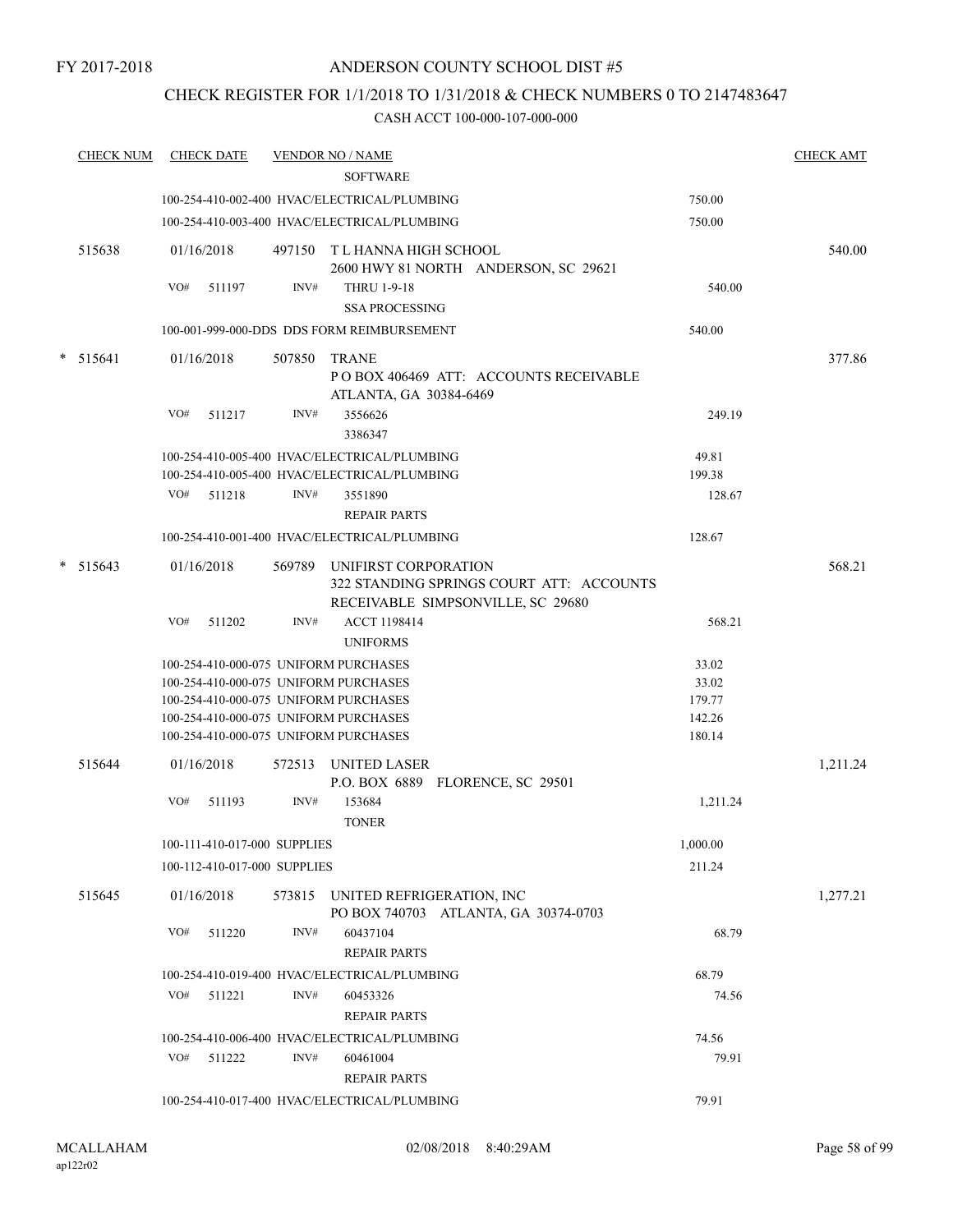## CHECK REGISTER FOR 1/1/2018 TO 1/31/2018 & CHECK NUMBERS 0 TO 2147483647

| <b>CHECK NUM</b> | <b>CHECK DATE</b>                       |        | <b>VENDOR NO / NAME</b>                                                                           |        | <b>CHECK AMT</b> |
|------------------|-----------------------------------------|--------|---------------------------------------------------------------------------------------------------|--------|------------------|
|                  | VO#<br>511223                           | INV#   | 60192475<br><b>REPAIR PARTS</b>                                                                   | 161.00 |                  |
|                  |                                         |        | 100-254-410-017-400 HVAC/ELECTRICAL/PLUMBING                                                      | 161.00 |                  |
|                  | VO#<br>511224                           | INV#   | 60424244<br><b>REPAIR PARTS</b>                                                                   | 180.92 |                  |
|                  |                                         |        | 100-254-410-017-400 HVAC/ELECTRICAL/PLUMBING                                                      | 180.92 |                  |
|                  | VO# 511225                              | INV#   | 59858426                                                                                          | 712.03 |                  |
|                  |                                         |        | <b>REPAIR PARTS</b>                                                                               |        |                  |
|                  |                                         |        | 100-254-410-007-400 HVAC/ELECTRICAL/PLUMBING                                                      | 237.34 |                  |
|                  |                                         |        | 100-254-410-009-400 HVAC/ELECTRICAL/PLUMBING                                                      | 237.35 |                  |
|                  |                                         |        | 100-254-410-012-400 HVAC/ELECTRICAL/PLUMBING                                                      | 237.34 |                  |
| 515646           | 01/16/2018                              |        | 524353 WAL-MART COMMUNITY/GEMB<br>POBOX 530934 ATT: ACCOUNTS RECEIVABLE<br>ATLANTA, GA 30353-0934 |        | 488.48           |
|                  | VO#<br>511194                           | INV#   | 2021 5308<br><b>GLENVIEW</b>                                                                      | 488.48 |                  |
|                  | 720-271-660-020-429 FACULTY EXPENSE     |        |                                                                                                   | 132.01 |                  |
|                  |                                         |        | 720-271-660-020-666 CONCESSIONS EXPENSE                                                           | 356.47 |                  |
| 515647           | 01/16/2018                              |        | 524353 WAL-MART COMMUNITY/GEMB<br>POBOX 530934 ATT: ACCOUNTS RECEIVABLE<br>ATLANTA, GA 30353-0934 |        | 455.45           |
|                  | VO#<br>511195                           | INV#   | 2021 5316<br><b>ROBERT ANDERSON</b>                                                               | 455.45 |                  |
|                  | 706-271-660-006-429 FACULTY EXPENSE     |        |                                                                                                   | 186.47 |                  |
|                  |                                         |        | 706-271-660-006-585 FIELD TRIPS- GR. 6 EXPENSE                                                    | 43.28  |                  |
|                  | 706-271-660-006-666 CONCESSIONS EXPENSE |        | 225.70                                                                                            |        |                  |
| 515648           | 01/16/2018                              | 531000 | WESTSIDE HIGH SCHOOL<br>806 PEARMAN DAIRY ROAD ANDERSON, SC<br>29625                              |        | 500.00           |
|                  | VO#<br>511196                           | INV#   | THRU 1-9-18<br><b>SSA PROCESSING</b>                                                              | 500.00 |                  |
|                  |                                         |        | 100-001-999-000-DDS DDS FORM REIMBURSEMENT                                                        | 500.00 |                  |
| 515649           | 01/16/2018                              | 532300 | WHITE JONES ACE HARDWARE<br>POBOX 13012 ATT: ACCOUNTS RECEIVABLE<br>ANDERSON, SC 29624            |        | 192.78           |
|                  | VO#<br>511226                           | INV#   | 868928<br><b>SUPPLIES</b>                                                                         | 1.28   |                  |
|                  | 100-254-410-000-000 CUSTODIAL SUPPLIES  |        |                                                                                                   | 1.28   |                  |
|                  | VO#<br>511227                           | INV#   | 388914<br><b>SUPPLIES</b>                                                                         | 29.52  |                  |
|                  |                                         |        | 100-254-410-009-400 HVAC/ELECTRICAL/PLUMBING                                                      | 29.52  |                  |
|                  | VO#<br>511228                           | INV#   | 388830<br><b>SUPPLIES</b>                                                                         | 72.82  |                  |
|                  |                                         |        | 100-254-410-002-001 SUPPLIES - MAINTENANCE                                                        | 36.41  |                  |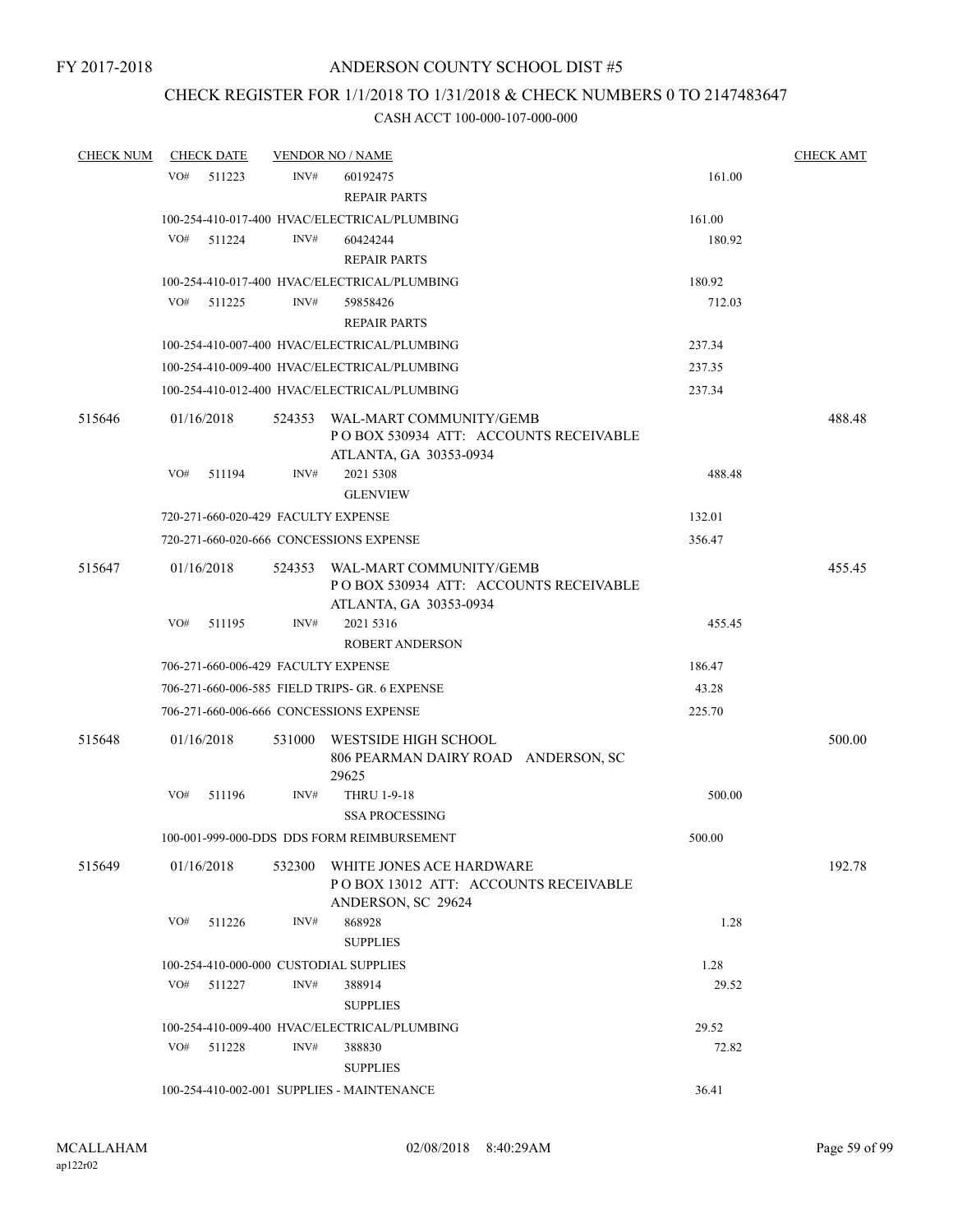## CHECK REGISTER FOR 1/1/2018 TO 1/31/2018 & CHECK NUMBERS 0 TO 2147483647

| <b>CHECK NUM</b> |     | <b>CHECK DATE</b>                           |        | <b>VENDOR NO / NAME</b>                                                                             |           | <b>CHECK AMT</b> |
|------------------|-----|---------------------------------------------|--------|-----------------------------------------------------------------------------------------------------|-----------|------------------|
|                  |     |                                             |        | 100-254-410-003-001 SUPPLIES - MAINTENANCE                                                          | 36.41     |                  |
|                  | VO# | 511229                                      | INV#   | 868768<br><b>HEATER</b>                                                                             | 68.90     |                  |
|                  |     |                                             |        |                                                                                                     | 68.90     |                  |
|                  | VO# | 100-254-410-000-400 HVAC SUPPLIES<br>511230 | INV#   | 388985                                                                                              | 20.26     |                  |
|                  |     |                                             |        | <b>SUPPLIES</b>                                                                                     |           |                  |
|                  |     |                                             |        |                                                                                                     |           |                  |
|                  |     |                                             |        | 100-254-410-000-500 PEST MANAGEMENT                                                                 | 20.26     |                  |
| 515650           |     | 01/16/2018                                  |        | 574989 WOLFF, JONATHAN^^<br>17 LYNCH CT MORAGA, CA 94556                                            |           | 1,500.00         |
|                  | VO# | 511198                                      | INV#   | JAN 24-26                                                                                           | 1,500.00  |                  |
|                  |     |                                             |        | PROF DEVELOPMENT                                                                                    |           |                  |
|                  |     |                                             |        | 267-370-312-000-MSA PS-MONTESSORI SCH OF AND                                                        | 1,500.00  |                  |
| 515651           |     | 01/16/2018                                  | 564831 | YELLOW CAB OF ANDERSON, LLC<br>522 NORTH MAIN STREET ATT: ACCOUNTS<br>RECEIVABLE ANDERSON, SC 29621 |           | 140.00           |
|                  | VO# | 511199                                      | INV#   | <b>DEC 2017</b><br><b>TRANSPORTATION</b>                                                            | 140.00    |                  |
|                  |     |                                             |        | 232-211-313-000-000 STUDENTS SERVICES                                                               | 140.00    |                  |
|                  |     |                                             |        |                                                                                                     |           |                  |
| 515652           |     | 01/19/2018                                  | 575028 | ATLANTA SHAKESPEARE COMPANY<br>EDUCATION DEPARTMENT 499 PEACHTREE<br>STREET NE ATLANTA, GA 30308    |           | 1,555.00         |
|                  | VO# | 511266                                      | INV#   | FOR 2/9/18                                                                                          | 1,555.00  |                  |
|                  |     |                                             |        | <b>GLENVIEW MS</b>                                                                                  |           |                  |
|                  |     |                                             |        | 900-113-416-020-ELL TEACHER GRANT - LISTER                                                          | 1,555.00  |                  |
|                  |     |                                             |        |                                                                                                     |           |                  |
| 515653           |     | 01/19/2018                                  | 211302 | DUKE ENERGY<br>PO BOX 70516 ATT: ACCOUNTS RECEIVABLE<br>CHARLOTTE, NC 28272-0516                    |           | 31,623.98        |
|                  | VO# | 511250                                      | INV#   | 0002050018<br><b>UTILITIES</b>                                                                      | 693.41    |                  |
|                  |     |                                             |        | 100-254-470-000-000 ENERGY-ELECTRICITY & WATER                                                      | 693.41    |                  |
|                  | VO# | 511251                                      | INV#   | 0003932964<br><b>UTILITIES</b>                                                                      | 16.49     |                  |
|                  |     |                                             |        | 100-254-470-002-000 ENERGY-ELECTRICITY & WATER                                                      | 16.49     |                  |
|                  | VO# | 511252                                      | INV#   | 2135897407                                                                                          | 10,250.33 |                  |
|                  |     |                                             |        | <b>UTILITIES</b>                                                                                    |           |                  |
|                  |     |                                             |        | 100-254-470-013-000 ENERGY-ELECTRICITY & WATER                                                      | 10,250.33 |                  |
|                  | VO# | 511253                                      | INV#   | 1119154010                                                                                          | 6,812.27  |                  |
|                  |     |                                             |        | <b>UTILITIES</b>                                                                                    |           |                  |
|                  |     |                                             |        | 100-254-470-017-000 ENERGY-ELECTRICITY & WATER                                                      | 6,812.27  |                  |
|                  | VO# | 511254                                      | INV#   | 2078996911                                                                                          | 10,022.24 |                  |
|                  |     |                                             |        | <b>UTILITIES</b>                                                                                    |           |                  |
|                  |     |                                             |        | 100-254-470-020-000 ENERGY-ELECTRICITY & WATER                                                      | 10,022.24 |                  |
|                  | VO# | 511255                                      | INV#   | 1345197467                                                                                          | 84.78     |                  |
|                  |     |                                             |        | <b>UTILITIES</b>                                                                                    |           |                  |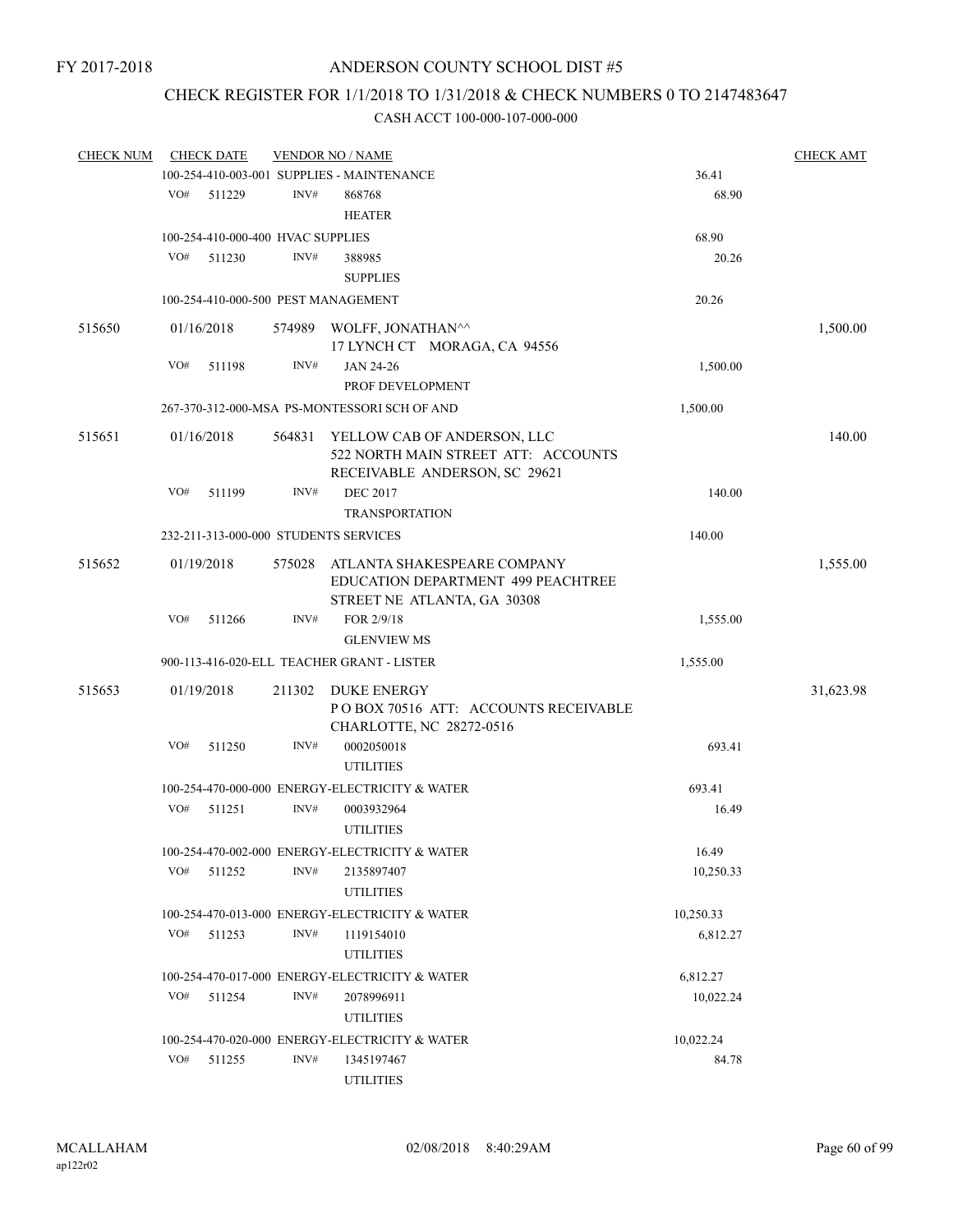## CHECK REGISTER FOR 1/1/2018 TO 1/31/2018 & CHECK NUMBERS 0 TO 2147483647

|   | <b>CHECK NUM</b> |     | <b>CHECK DATE</b>                   |        | <b>VENDOR NO / NAME</b>                                                                          |     |       |          | <b>CHECK AMT</b> |
|---|------------------|-----|-------------------------------------|--------|--------------------------------------------------------------------------------------------------|-----|-------|----------|------------------|
|   |                  |     |                                     |        | 100-254-470-023-000 ENERGY-ELECTRICITY & WATER                                                   |     |       | 84.78    |                  |
|   |                  |     | VO# 511256                          | INV#   | 0002050044<br><b>UTILITIES</b>                                                                   |     |       | 3,744.46 |                  |
|   |                  |     |                                     |        | 100-254-470-016-000 ENERGY-ELECTRICITY & WATER                                                   |     |       | 3,744.46 |                  |
| * | 515655           |     | 01/19/2018                          | 329401 | <b>LOWES BUSINESS ACCOUNT</b><br>PO BOX 530954 CREDIT SERVICES ATLANTA, GA<br>30353-0954         |     |       |          | 944.81           |
|   |                  | VO# | 511258                              | INV#   | 7288008<br><b>PURCHASES</b>                                                                      |     |       | 944.81   |                  |
|   |                  |     |                                     |        | 100-254-410-000-000 CUSTODIAL SUPPLIES                                                           |     |       | 8.12     |                  |
|   |                  |     |                                     |        | 100-254-410-000-001 MAINT. SUPPLIES-STRUCTURES                                                   |     |       | 163.82   |                  |
|   |                  |     | 100-254-410-000-100 SMALL EQUIPMENT |        |                                                                                                  |     |       | 405.58   |                  |
|   |                  |     |                                     |        | 100-254-410-002-001 SUPPLIES - MAINTENANCE                                                       |     |       | 129.50   |                  |
|   |                  |     |                                     |        | 100-254-410-003-001 SUPPLIES - MAINTENANCE                                                       |     |       | 48.37    |                  |
|   |                  |     |                                     |        | 100-254-410-014-001 SUPPLIES - MAINTENANCE                                                       |     |       | 20.28    |                  |
|   |                  |     |                                     |        | 100-254-410-019-001 SUPPLIES - MAINTENANCE                                                       |     |       | 23.37    |                  |
|   |                  |     |                                     |        | 100-254-410-021-001 SUPPLIES - MAINTENANCE                                                       |     |       | 145.77   |                  |
|   | 515656           |     | 01/19/2018                          |        | 565529 MATH TEACHERS PRESS, INC<br>4850 PARK GLEN ROAD MINNEAPOLIS, MN 55416                     |     |       |          | 9,542.50         |
|   |                  | VO# | 511259                              | INV#   | 46316<br><b>MATERIALS</b>                                                                        | PO# | 97722 | 9,542.50 |                  |
|   |                  |     | 201-112-410-010-000 SUPPLIES        |        |                                                                                                  |     |       | 9,542.50 |                  |
|   | 515657           |     | 01/19/2018                          | 566995 | <b>SC DEPT OF JUVENILE JUSTICE</b><br>POBOX 21069 ATT: FISCAL AFFAIRS COLUMBIA,<br>SC 29221-1069 |     |       |          | 569.56           |
|   |                  | VO# | 511260                              | INV#   | 2000403581<br>17/18 PROVISO                                                                      |     |       | 569.56   |                  |
|   |                  |     |                                     |        | 100-412-720-000-000 PAYMENTS TO OTHER GOV'T UNITS                                                |     |       | 569.56   |                  |
|   | 515658           |     | 01/19/2018                          | 501900 | THE SWEETERY<br>1814 EAST GREENVILLE STREET ATT:<br>ACCOUNTS RECEIVABLE ANDERSON, SC 29621       |     |       |          | 155.98           |
|   |                  | VO# | 511262                              | INV#   | <b>ADULT ED</b><br>11 CAKES                                                                      |     |       | 155.98   |                  |
|   |                  |     |                                     |        | 723-190-660-023-911 MISCELLANEOUS- ADULT ED EXPENSE                                              |     |       | 155.98   |                  |
|   | 515659           |     | 01/19/2018                          | 572513 | UNITED LASER<br>P.O. BOX 6889 FLORENCE, SC 29501                                                 |     |       |          | 114.49           |
|   |                  | VO# | 511263                              | INV#   | 151086<br><b>TONER</b>                                                                           | PO# | 97833 | 114.49   |                  |
|   |                  |     |                                     |        | 201-112-445-012-000 TECHNOLOGY SUPPLIES                                                          |     |       | 114.49   |                  |
|   | 515660           |     | 01/19/2018                          | 524353 | WAL-MART COMMUNITY/GEMB<br>PO BOX 530934 ATT: ACCOUNTS RECEIVABLE<br>ATLANTA, GA 30353-0934      |     |       |          | 115.89           |
|   |                  | VO# | 511264                              | INV#   | 2022 6024<br><b>HOMELAND PARK</b>                                                                |     |       | 115.89   |                  |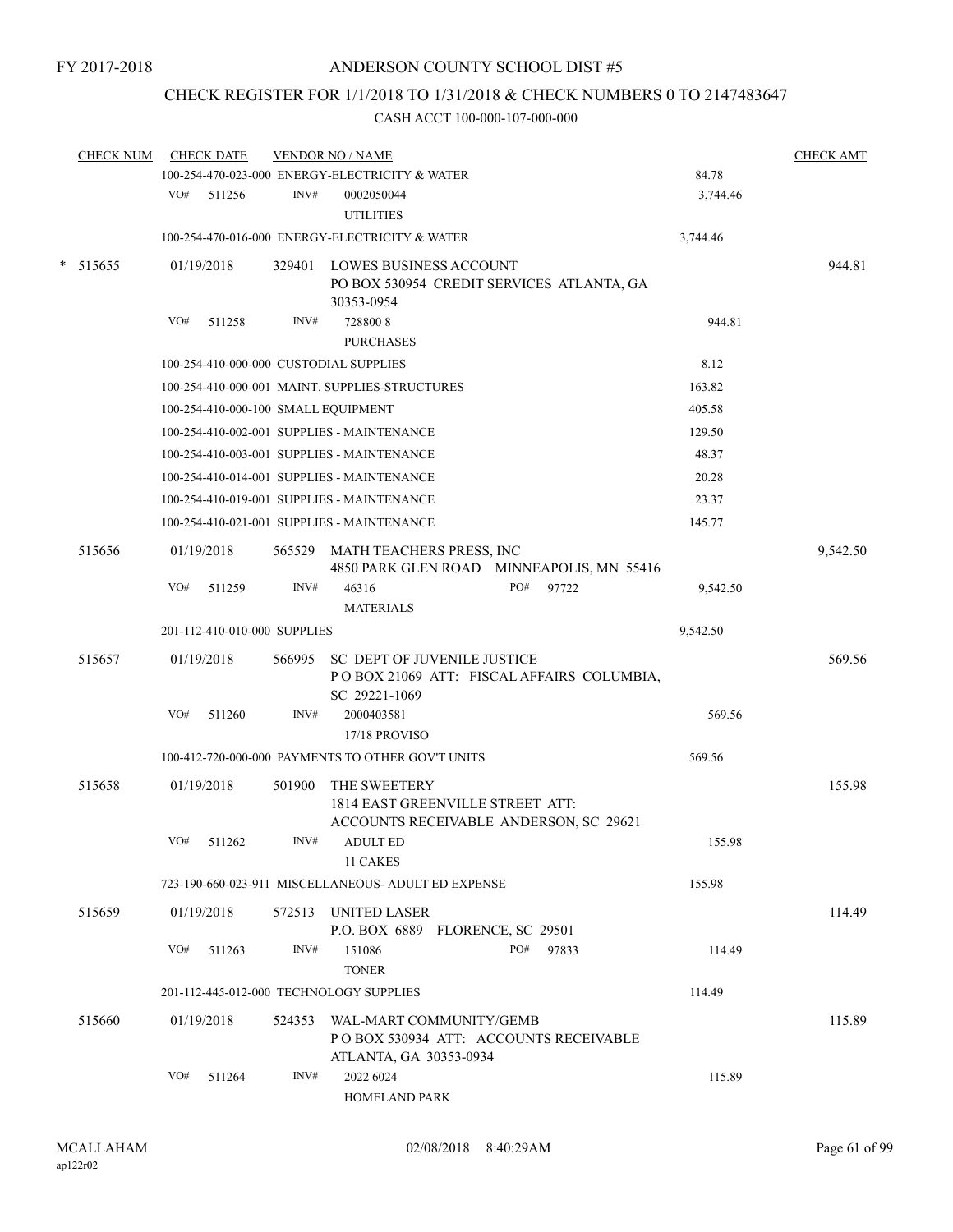## CHECK REGISTER FOR 1/1/2018 TO 1/31/2018 & CHECK NUMBERS 0 TO 2147483647

| <b>CHECK NUM</b> | <b>CHECK DATE</b>                        |        | <b>VENDOR NO / NAME</b>                                                                        |          | <b>CHECK AMT</b> |
|------------------|------------------------------------------|--------|------------------------------------------------------------------------------------------------|----------|------------------|
|                  | 201-188-410-011-000 SUPPLIES             |        |                                                                                                | 115.89   |                  |
| 515661           | 01/19/2018                               | 574560 | WILSON, GREG^^<br>3501 CHIPWOOD DR ANDERSON, SC 29624                                          |          | 125.00           |
|                  | VO#<br>511249                            | INV#   | <b>SOUTHWOOD</b><br><b>SERVICES</b>                                                            | 125.00   |                  |
|                  | 721-190-660-021-642 CHORUS HIGH EXPENSE  |        |                                                                                                | 125.00   |                  |
| 515662           | 01/23/2018                               | 571975 | A3 COMMUNICATIONS<br>P.O. BOX 603037 CHARLOTTE, NC 28260                                       |          | 6,000.00         |
|                  | VO#<br>511274                            | INV#   | 53976<br>PO# 97518<br><b>MCCANTS</b>                                                           | 6,000.00 |                  |
|                  | 897-254-410-005-000 CAMERAS              |        |                                                                                                | 6,000.00 |                  |
| 515663           | 01/23/2018                               | 572919 | ADVANCED SALES & SERVICE<br>PO BOX 205 SANDY SPRINGS, SC 29677-0205                            |          | 376.31           |
|                  | VO#<br>511275                            | INV#   | 40557<br><b>CALHOUN</b>                                                                        | 376.31   |                  |
|                  | 600-256-323-014-000 REPAIRS TO EQUIPMENT |        |                                                                                                | 376.31   |                  |
| 515664           | 01/23/2018                               | 569972 | AMBERLY CHIROLLA<br>6 FAWN HILL DRIVE ANDERSON, SC 29621                                       |          | 160.00           |
|                  | VO#<br>511273                            | INV#   | <b>FIELD TRIP</b><br><b>REFUND</b>                                                             | 160.00   |                  |
|                  |                                          |        | 717-001-790-017-352 FIELD TRIPS GRADE 2 INCOME                                                 | 160.00   |                  |
| 515665           | 01/23/2018                               | 568170 | ANDERSON UNIVERSITY<br>316 BOULEVARD ANDERSON, SC 29621                                        |          | 4,680.00         |
|                  | VO#<br>511368                            | INV#   | <b>FALL 2017</b><br>PO#<br>97682<br>TL HANNA ENG 101                                           | 4,680.00 |                  |
|                  |                                          |        | 100-221-312-000-DCC PS- DUAL CREDIT CLASS                                                      | 4,680.00 |                  |
| 515666           | 01/23/2018                               | 126675 | ATTAWAY INC<br>POBOX 302 ATT: ACCOUNTS RECEIVABLE<br>ANDERSON, SC 29622                        |          | 1,064.65         |
|                  | VO#<br>511329                            | INV#   | 212233<br>PO#<br>97755<br><b>FINANCIAL RPTS</b>                                                | 1,064.65 |                  |
|                  |                                          |        | 100-252-410-000-000 SUPPLIES AND MATERIALS                                                     | 1,064.65 |                  |
| 515667           | 01/23/2018                               | 130300 | BAKER DISTRIBUTING COMPANY<br>PO BOX 409635 ATT: ACCOUNTS RECEIVABLE<br>ATLANTA, GA 30384-9635 |          | 170.55           |
|                  | VO#<br>511276                            | INV#   | U713995<br><b>REPAIR PARTS</b>                                                                 | 170.55   |                  |
|                  | 600-256-323-014-000 REPAIRS TO EQUIPMENT |        |                                                                                                | 170.55   |                  |
| 515668           | 01/23/2018                               | 566585 | BANK OF AMERICA<br>PO BOX 15731 ATT: ACCOUNTS RECEIVABLE<br>WILMINGTON, DE 19886-5731          |          | 893.09           |
|                  | VO#<br>511330                            | INV#   | ACT 1172&7779<br><b>PURCHASES</b>                                                              | 893.09   |                  |
|                  |                                          |        | 201-223-410-000-000 SUPPLIES- ADMIN (GENERAL/PD)                                               | 577.22   |                  |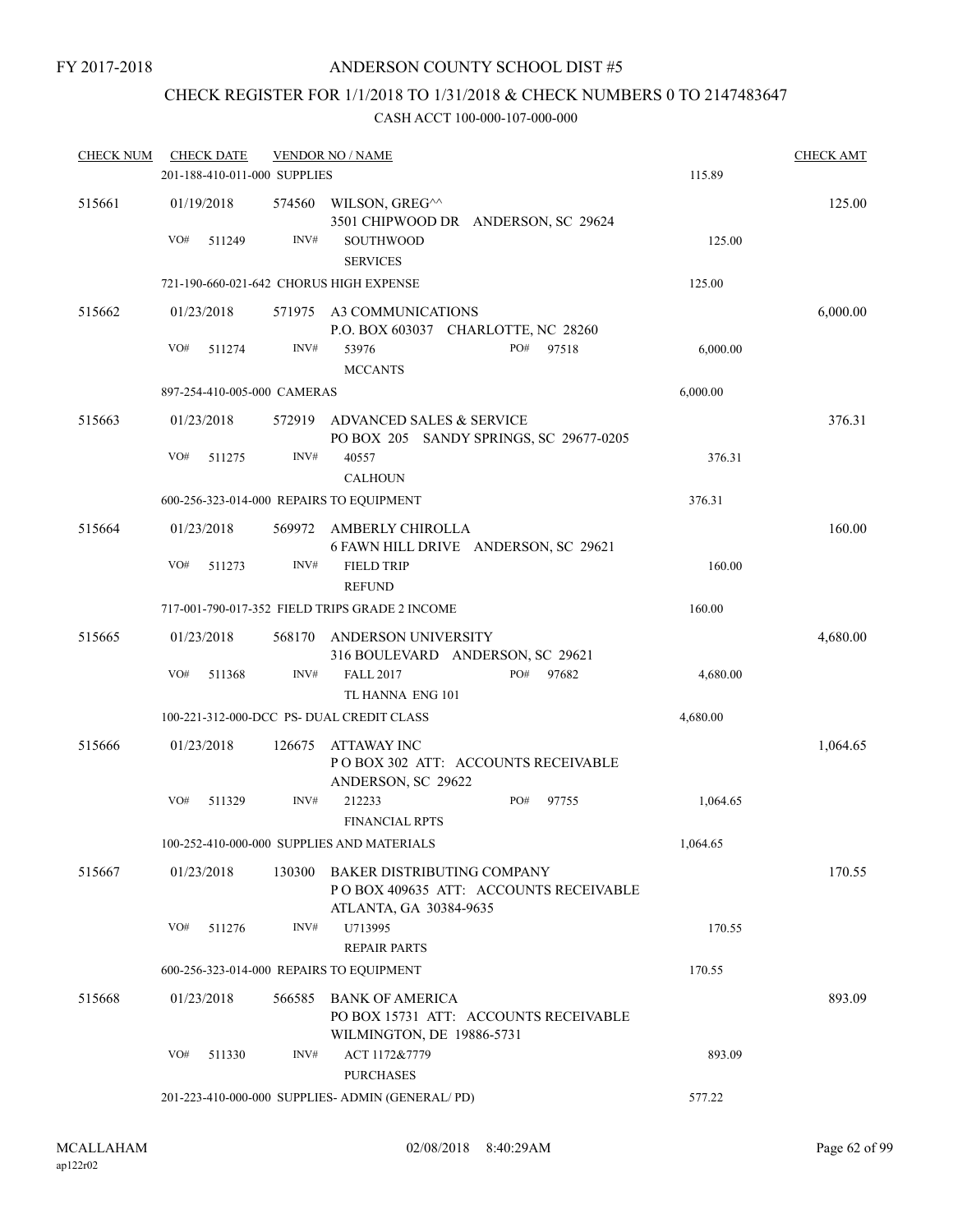## CHECK REGISTER FOR 1/1/2018 TO 1/31/2018 & CHECK NUMBERS 0 TO 2147483647

|   | <b>CHECK NUM</b> |     | <b>CHECK DATE</b>                |        | <b>VENDOR NO / NAME</b>                                                               |        | <b>CHECK AMT</b> |
|---|------------------|-----|----------------------------------|--------|---------------------------------------------------------------------------------------|--------|------------------|
|   |                  |     |                                  |        | 232-211-313-000-000 STUDENTS SERVICES                                                 | 159.00 |                  |
|   |                  |     |                                  |        | 900-188-410-000-006 HOMELESS SUPPLIES                                                 | 156.87 |                  |
|   | 515669           |     | 01/23/2018                       |        | 574300 BFA TECHNOLOGIES, INC.<br>4062 PEACHTREE RD, STE-A-576 ATLANTA, GA<br>30319    |        | 204.17           |
|   |                  | VO# | 511277                           | INV#   | 10019<br><b>TECH SERVICES</b>                                                         | 204.17 |                  |
|   |                  |     |                                  |        | 100-266-314-000-000 REPAIRS TO EQUIPMENT                                              | 204.17 |                  |
|   | 515670           |     | 01/23/2018                       |        | 138503 BI-LO, LLC<br>POBOX 7078 CROSS LANES, WV 25356                                 |        | 144.54           |
|   |                  | VO# | 511278                           | INV#   | 10 03349<br><b>CULINARY ARTS</b>                                                      | 144.54 |                  |
|   |                  |     |                                  |        | 329-115-410-000-000 SUPPLIES- STATE EQUIPMENT                                         | 144.54 |                  |
|   | 515671           |     | 01/23/2018                       |        | 575039 BROOKS HARPER ENTERPRISES<br>107 MASON RD LEXINGTON, SC 29073                  |        | 367.00           |
|   |                  | VO# | 511288                           | INV#   | TLH01122018<br><b>SUPPLIES</b>                                                        | 367.00 |                  |
|   |                  |     | 100-223-410-000-JAG SUPPLIES-JAG |        |                                                                                       | 367.00 |                  |
| * | 515673           |     | 01/23/2018                       |        | 566939 BURDETTE, LARRY C^^<br>1019 WHIRLAWAY CIRCLE ANDERSON, SC 29621                |        | 106.00           |
|   |                  | VO# | 511326                           | INV#   | JAN 9<br><b>OFFICIAL</b>                                                              | 106.00 |                  |
|   |                  |     |                                  |        | 100-271-312-002-000 ADDITIONAL SECURITY                                               | 106.00 |                  |
|   | 515674           |     | 01/23/2018                       | 156900 | CAROLINA PRODUCE COMPANY<br>POBOX 3849 ATT: ACCOUNTS RECEIVABLE<br>ANDERSON, SC 29622 |        | 3,179.75         |
|   |                  | VO# | 511279                           | INV#   | 46884 FFV<br><b>VARENNES</b>                                                          | 898.50 |                  |
|   |                  |     | 600-256-460-016-FFV FOOD-FFVP    |        |                                                                                       | 898.50 |                  |
|   |                  | VO# | 511280                           | INV#   | 46885 FFV<br><b>NEVITT FOREST</b>                                                     | 910.00 |                  |
|   |                  |     | 600-256-460-012-FFV FOOD- FFVP   |        |                                                                                       | 910.00 |                  |
|   |                  |     | $VO#$ 511281                     | INV#   | 46886 FFV<br>HOMELAND PARK                                                            | 863.75 |                  |
|   |                  |     | 600-256-460-011-FFV FOOD-FFVP    |        |                                                                                       | 863.75 |                  |
|   |                  |     | VO# 511282                       | INV#   | 750940<br><b>HOMELAND PARK</b>                                                        | 315.00 |                  |
|   |                  |     | 600-256-460-011-000 FOOD         |        |                                                                                       | 315.00 |                  |
|   |                  |     | VO# 511283                       | INV#   | 750971<br>ROBERT ANDERSON                                                             | 67.50  |                  |
|   |                  |     | 600-256-460-006-000 FOOD         |        |                                                                                       | 67.50  |                  |
|   |                  |     | $VO#$ 511369                     | INV#   | 750613<br><b>CULINARY ARTS</b>                                                        | 125.00 |                  |
|   |                  |     |                                  |        | 701-271-660-001-874 CULINARY ARTS- JOHNSON EXPENSE                                    | 125.00 |                  |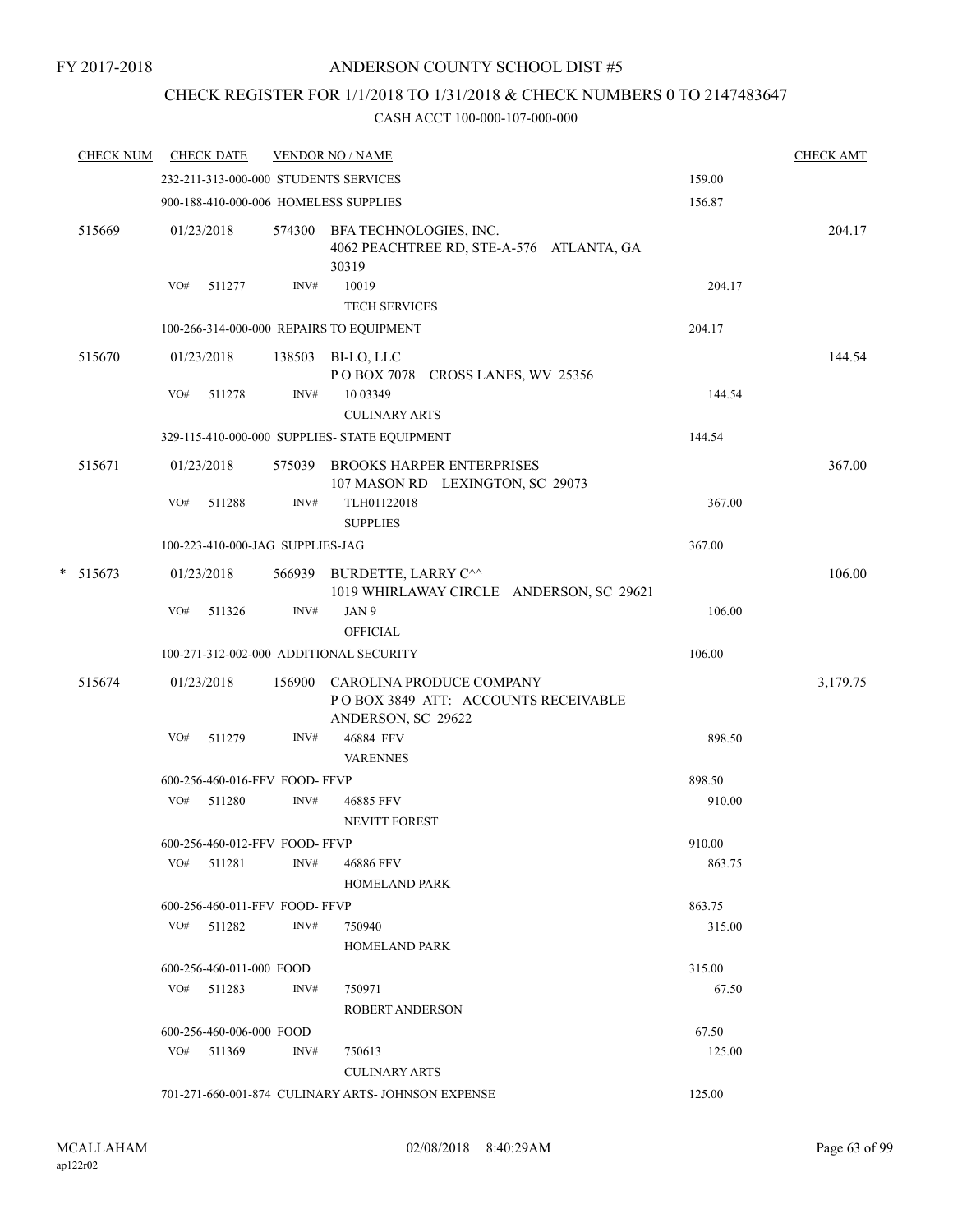## CHECK REGISTER FOR 1/1/2018 TO 1/31/2018 & CHECK NUMBERS 0 TO 2147483647

| <b>CHECK NUM</b> | <b>CHECK DATE</b>            | <b>VENDOR NO / NAME</b>                                                                                                 |                  | <b>CHECK AMT</b> |
|------------------|------------------------------|-------------------------------------------------------------------------------------------------------------------------|------------------|------------------|
| 515675           | 01/23/2018                   | 160602<br>CDW GOVERNMENT<br>75 REMITTANCE DRIVE<br><b>SUITE 1515 ATT:</b><br>ACCOUNTS RECEIVABLE CHICAGO, IL 60675-1515 |                  | 1,107.96         |
|                  | VO#<br>511370                | INV#<br>PO#<br>97346<br>JXQ8135<br>KBW6473                                                                              | 1,107.96         |                  |
|                  |                              | 207-115-410-000-006 SUPPLIES- IMPROVE PRGS<br>207-115-410-000-006 SUPPLIES- IMPROVE PRGS                                | 326.35<br>781.61 |                  |
| 515676           | 01/23/2018                   | 170630<br>CINTAS CORPORATION #216<br>POBOX 630803 ATT: ACCOUNTS RECEIVABLE<br>CINCINNATI, OH 45263-0803                 |                  | 136.96           |
|                  | VO#<br>511284                | INV#<br>216519644<br>NORTH POINTE                                                                                       | 8.56             |                  |
|                  | 600-256-410-013-000 SUPPLIES |                                                                                                                         | 8.56             |                  |
|                  | VO#<br>511285                | INV#<br>216522221<br><b>ROBERT ANDERSON</b>                                                                             | 8.56             |                  |
|                  | 600-256-410-006-000 SUPPLIES |                                                                                                                         | 8.56             |                  |
|                  | VO#<br>511286                | INV#<br>216519650<br><b>GLENVIEW</b>                                                                                    | 8.56             |                  |
|                  | 600-256-410-020-000 SUPPLIES |                                                                                                                         | 8.56             |                  |
|                  | VO#<br>511287                | INV#<br>216-01697<br><b>KITCHEN TOWELS</b>                                                                              | 111.28           |                  |
|                  |                              | 600-256-323-002-000 REPAIRS TO EQUIPMENT                                                                                | 8.56             |                  |
|                  |                              | 600-256-323-003-000 REPAIRS TO EQUIPMENT                                                                                | 8.56             |                  |
|                  |                              | 600-256-323-005-000 REPAIRS TO EQUIPMENT                                                                                | 8.56             |                  |
|                  |                              | 600-256-323-009-000 REPAIRS TO EQUIPMENT                                                                                | 17.12            |                  |
|                  |                              | 600-256-323-014-000 REPAIRS TO EQUIPMENT                                                                                | 17.12            |                  |
|                  |                              | 600-256-323-015-000 REPAIRS TO EQUIPMENT                                                                                | 17.12            |                  |
|                  |                              | 600-256-323-016-000 REPAIRS TO EQUIPMENT                                                                                | 8.56             |                  |
|                  |                              | 600-256-323-017-000 REPAIRS TO EQUIPMENT                                                                                | 8.56             |                  |
|                  |                              | 600-256-323-019-000 REPAIRS TO EQUIPMENT                                                                                | 8.56             |                  |
|                  |                              | 600-256-323-021-000 REPAIRS TO EQUIPMENT                                                                                | 8.56             |                  |
| 515677           |                              | 01/23/2018 575040 COABE<br>PO BOX 1820 CICERO, NY 13039                                                                 |                  | 540.00           |
|                  | VO#<br>511289                | INV#<br><b>INV 08421</b><br><b>KATIE BROWN</b>                                                                          | 495.00           |                  |
|                  |                              | 356-223-333-000-000 TRIPS AND CONFERENCES                                                                               | 495.00           |                  |
|                  | VO#<br>511371                | INV#<br>M-24237<br>MEMBERSHIP                                                                                           | 45.00            |                  |
|                  |                              | 723-271-660-023-911 MISCELLANEOUS- ADULT ED EXPENSE                                                                     | 45.00            |                  |
| 515678           | 01/23/2018                   | 574613 COCA-COLA BOTTLING CO CONSOLIDATED<br>PO BOX 603542 CHARLOTTE, NC 28260-3542                                     |                  | 291.56           |
|                  | VO#<br>511376                | INV#<br><b>MCCANTS</b><br>ACCT 0601254195                                                                               | 291.56           |                  |
|                  |                              | 705-271-660-005-666 CONCESSIONS EXPENSE                                                                                 | 291.56           |                  |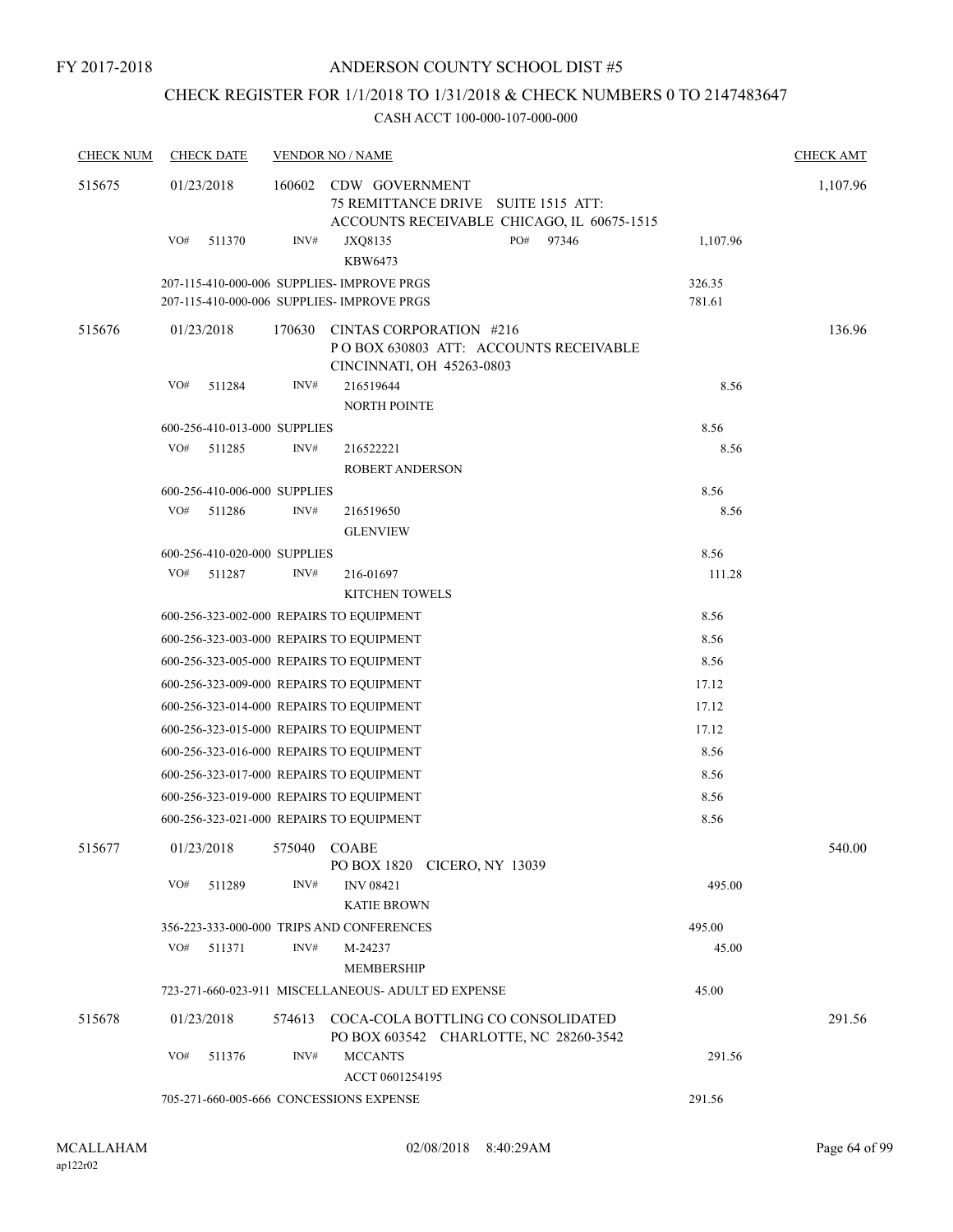## CHECK REGISTER FOR 1/1/2018 TO 1/31/2018 & CHECK NUMBERS 0 TO 2147483647

| <b>CHECK NUM</b> |            | <b>CHECK DATE</b>                 |        | <b>VENDOR NO / NAME</b>                                                                     |  |           |          | <b>CHECK AMT</b> |
|------------------|------------|-----------------------------------|--------|---------------------------------------------------------------------------------------------|--|-----------|----------|------------------|
| 515679           |            | 01/23/2018                        |        | 567489 DE LAGE LANDEN<br>POBOX 41602 PHILADELPHIA, PA 19101-1602                            |  |           |          | 707.77           |
|                  |            | VO# 511357                        | INV#   | 57570139                                                                                    |  | PO# 97051 | 81.86    |                  |
|                  |            |                                   |        | <b>COPIER</b>                                                                               |  |           |          |                  |
|                  |            |                                   |        |                                                                                             |  |           |          |                  |
|                  |            | 100-113-410-021-000 SUPPLIES      | INV#   |                                                                                             |  | PO# 97051 | 81.86    |                  |
|                  |            | $VO#$ 511358                      |        | 57751292<br><b>COPIER</b>                                                                   |  |           | 19.65    |                  |
|                  |            | 100-113-410-021-000 SUPPLIES      |        |                                                                                             |  |           | 19.65    |                  |
|                  | VO#        | 511359                            | INV#   | 57759921                                                                                    |  |           | 24.22    |                  |
|                  |            |                                   |        | <b>COPIER</b>                                                                               |  |           |          |                  |
|                  |            | 100-115-410-003-000 SUPPLIES      |        |                                                                                             |  |           | 24.22    |                  |
|                  | VO#        | 511360                            | INV#   | 57631754                                                                                    |  |           | 126.26   |                  |
|                  |            |                                   |        | <b>COPIER</b>                                                                               |  |           |          |                  |
|                  |            | 201-113-490-006-000 COPIER COST   |        |                                                                                             |  |           | 126.26   |                  |
|                  |            | VO# 511361                        | INV#   | 57696486                                                                                    |  |           | 109.34   |                  |
|                  |            |                                   |        | <b>COPIER</b>                                                                               |  |           |          |                  |
|                  |            | 201-112-490-019-000 COPIER COST   |        |                                                                                             |  |           | 109.34   |                  |
|                  |            | VO# 511362                        | INV#   | 57759490                                                                                    |  |           | 112.19   |                  |
|                  |            |                                   |        | <b>COPIER</b>                                                                               |  |           |          |                  |
|                  |            | 100-113-410-017-000 SUPPLIES      |        |                                                                                             |  |           | 112.19   |                  |
|                  |            | VO# 511363                        | INV#   | 57748364                                                                                    |  |           | 37.42    |                  |
|                  |            |                                   |        | <b>COPIER</b>                                                                               |  |           |          |                  |
|                  |            | 201-112-490-019-000 COPIER COST   |        |                                                                                             |  |           | 37.42    |                  |
|                  |            | VO# 511364                        | INV#   | 57748419                                                                                    |  |           | 26.25    |                  |
|                  |            |                                   |        | <b>COPIER</b>                                                                               |  |           |          |                  |
|                  |            | 201-112-490-019-000 COPIER COST   |        |                                                                                             |  |           | 26.25    |                  |
|                  |            | VO# 511365                        | INV#   | 57765997                                                                                    |  |           | 26.25    |                  |
|                  |            |                                   |        | <b>COPIER</b>                                                                               |  |           |          |                  |
|                  |            | 201-113-490-006-000 COPIER COST   |        |                                                                                             |  |           | 26.25    |                  |
|                  |            | VO# 511366                        | INV#   | 57751703                                                                                    |  |           | 34.99    |                  |
|                  |            |                                   |        | <b>COPIER</b>                                                                               |  |           |          |                  |
|                  |            | 201-112-490-011-000 COPIER COST   |        |                                                                                             |  |           | 34.99    |                  |
|                  | VO#        | 511367                            |        | INV# 57705812                                                                               |  |           | 109.34   |                  |
|                  |            |                                   |        | <b>COPIER</b>                                                                               |  |           |          |                  |
|                  |            | 201-112-490-011-000 COPIER COST   |        |                                                                                             |  |           | 109.34   |                  |
| 515680           | 01/23/2018 |                                   | 209600 | DRAISEN-EDWARDS MUSIC                                                                       |  |           |          | 1,730.14         |
|                  |            |                                   |        | 2902 NORTH MAIN STREET ATT: ACCOUNTS                                                        |  |           |          |                  |
|                  |            |                                   |        | RECEIVABLE ANDERSON, SC 29621                                                               |  |           |          |                  |
|                  | VO#        | 511332                            | INV#   | 2238945                                                                                     |  | PO# 97891 | 1,730.14 |                  |
|                  |            |                                   |        | <b>WESTSIDE</b>                                                                             |  |           |          |                  |
|                  |            | 100-114-410-003-001 BAND SUPPLIES |        |                                                                                             |  |           | 1,730.14 |                  |
| 515681           | 01/23/2018 |                                   | 571257 | EDUCATION MANAGEMENT SYSTEMS, INC<br>2528 INDEPENDENCE BLVD STE 200<br>WILMINGTON, NC 28412 |  |           |          | 1,125.00         |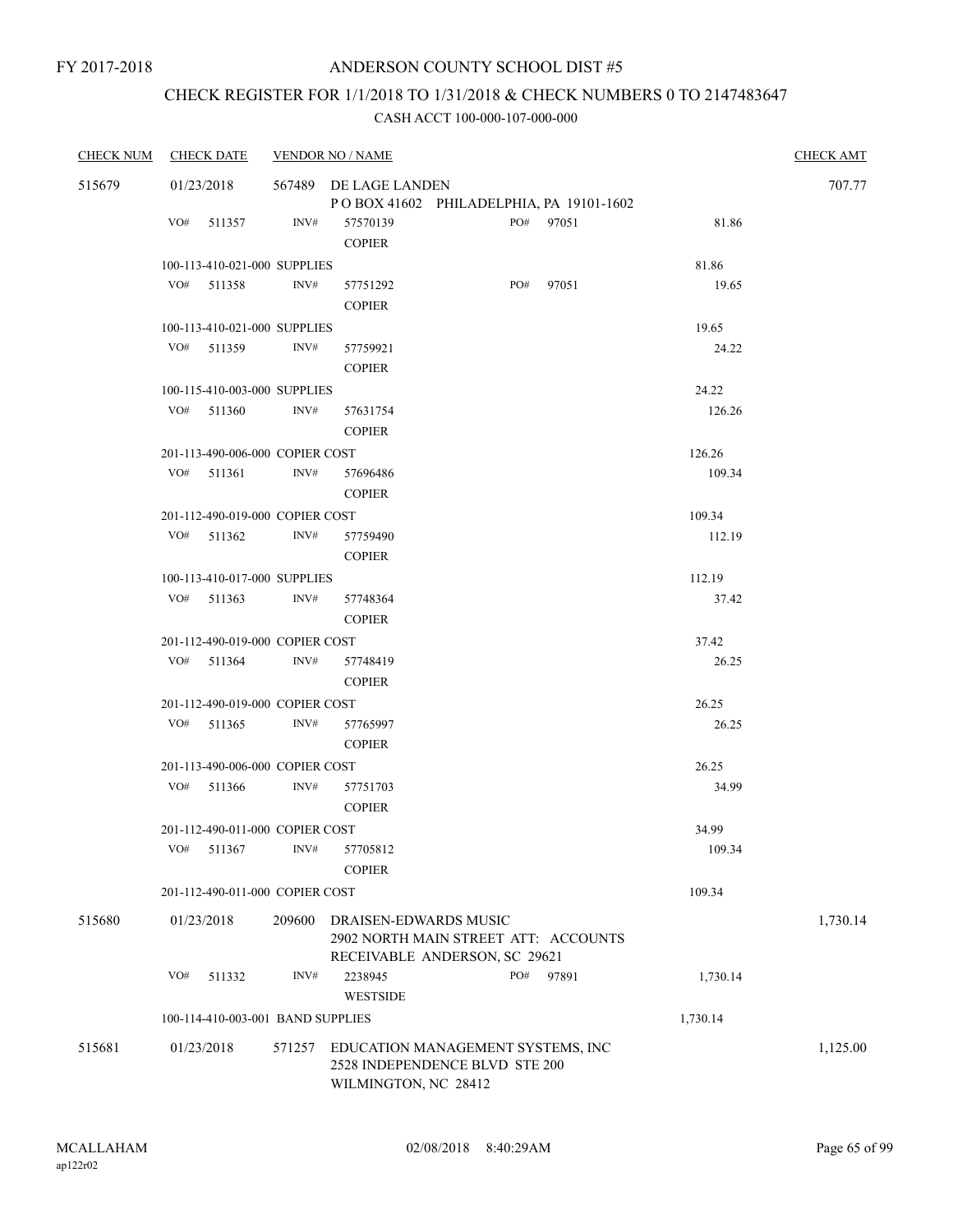## CHECK REGISTER FOR 1/1/2018 TO 1/31/2018 & CHECK NUMBERS 0 TO 2147483647

| <b>CHECK NUM</b> |     | <b>CHECK DATE</b> |                              | <b>VENDOR NO / NAME</b>                                                                                           |          | <b>CHECK AMT</b> |
|------------------|-----|-------------------|------------------------------|-------------------------------------------------------------------------------------------------------------------|----------|------------------|
|                  | VO# | 511290            | INV#                         | 31188                                                                                                             | 1,125.00 |                  |
|                  |     |                   |                              | JAN-MARCH 2018                                                                                                    |          |                  |
|                  |     |                   | 600-256-445-000-000 SOFTWARE |                                                                                                                   | 1,125.00 |                  |
| $* 515683$       |     | 01/23/2018        | 569871                       | FOLLETT SCHOOL SOLUTIONS, INC<br>91826 COLLECTION CENTER DRIVE ATT:<br>ACCOUNTS RECEIVABLE CHICAGO, IL 60693-0918 |          | 1,780.39         |
|                  | VO# | 511333            | INV#                         | 751503F<br><b>CENTERVILLE</b>                                                                                     | 1,487.47 |                  |
|                  |     |                   | 100-222-410-007-000 SUPPLIES |                                                                                                                   | 1,359.67 |                  |
|                  |     |                   |                              | 707-190-660-007-305 LIBRARY EXPENSE                                                                               | 127.80   |                  |
|                  | VO# | 511334            | INV#                         | 722288F<br><b>NEW PROSPECT</b>                                                                                    | 292.92   |                  |
|                  |     |                   | 100-222-410-010-000 SUPPLIES |                                                                                                                   | 292.92   |                  |
| 515684           |     | 01/23/2018        |                              | 572335 FRALEY, KRIS M^^<br>305 N SILVER RIDGE DRIVE GREER, SC 29651                                               |          | 113.10           |
|                  | VO# | 511321            | INV#                         | JAN <sub>3</sub><br><b>OFFICIAL</b>                                                                               | 113.10   |                  |
|                  |     |                   |                              | 100-271-312-002-000 ADDITIONAL SECURITY                                                                           | 113.10   |                  |
| 515685           |     | 01/23/2018        |                              | 573015 GRATE, TRACY <sup>^^</sup><br>330 GRATE RD ANDERSON, SC 29625                                              |          | 106.00           |
|                  | VO# | 511325            | INV#                         | JAN 9<br><b>OFFICIAL</b>                                                                                          | 106.00   |                  |
|                  |     |                   |                              | 100-271-312-002-000 ADDITIONAL SECURITY                                                                           | 106.00   |                  |
| $*$ 515687       |     | 01/23/2018        |                              | 566478 GT SYSTEMS<br>166 PARNELL BRIDGE ROAD ATT: ACCOUNTS<br>RECEIVABLE MARIETTA, SC 29661                       |          | 150.00           |
|                  | VO# | 511335            | INV#                         | VARR302SB<br><b>VARENNES</b>                                                                                      | 150.00   |                  |
|                  |     |                   |                              | 100-266-314-016-000 REPAIRS TO EQUIPMENT                                                                          | 150.00   |                  |
| 515688           |     | 01/23/2018        | 572275                       | HAPPY CHEF UNIFORMS<br>22 PARK PLACE BUTLER, NJ 07405                                                             |          | 273.20           |
|                  | VO# | 511291            | INV#                         | 1293895B<br><b>GRAY COATS</b>                                                                                     | 254.25   |                  |
|                  |     |                   |                              | 600-256-410-000-REF SUPPLIES/ UNIFORMS                                                                            | 254.25   |                  |
|                  | VO# | 511292            | INV#                         | 1327318B<br><b>MESH COAT</b>                                                                                      | 18.95    |                  |
|                  |     |                   |                              | 600-256-410-000-REF SUPPLIES/ UNIFORMS                                                                            | 18.95    |                  |
| 515689           |     | 01/23/2018        |                              | 573279 HERSHEY CREAMERY COMPANY<br>301 S CAMERON STREET HARRISBURG, PA<br>17101-2815                              |          | 945.06           |
|                  | VO# | 511293            | INV#                         | 12489001<br><b>NEVITT FOREST</b>                                                                                  | 95.04    |                  |
|                  |     |                   |                              | 712-271-660-012-391 ICE CREAM SALES EXPENSE                                                                       | 95.04    |                  |
|                  |     | VO# 511294        | INV#                         | 12501981                                                                                                          | 92.28    |                  |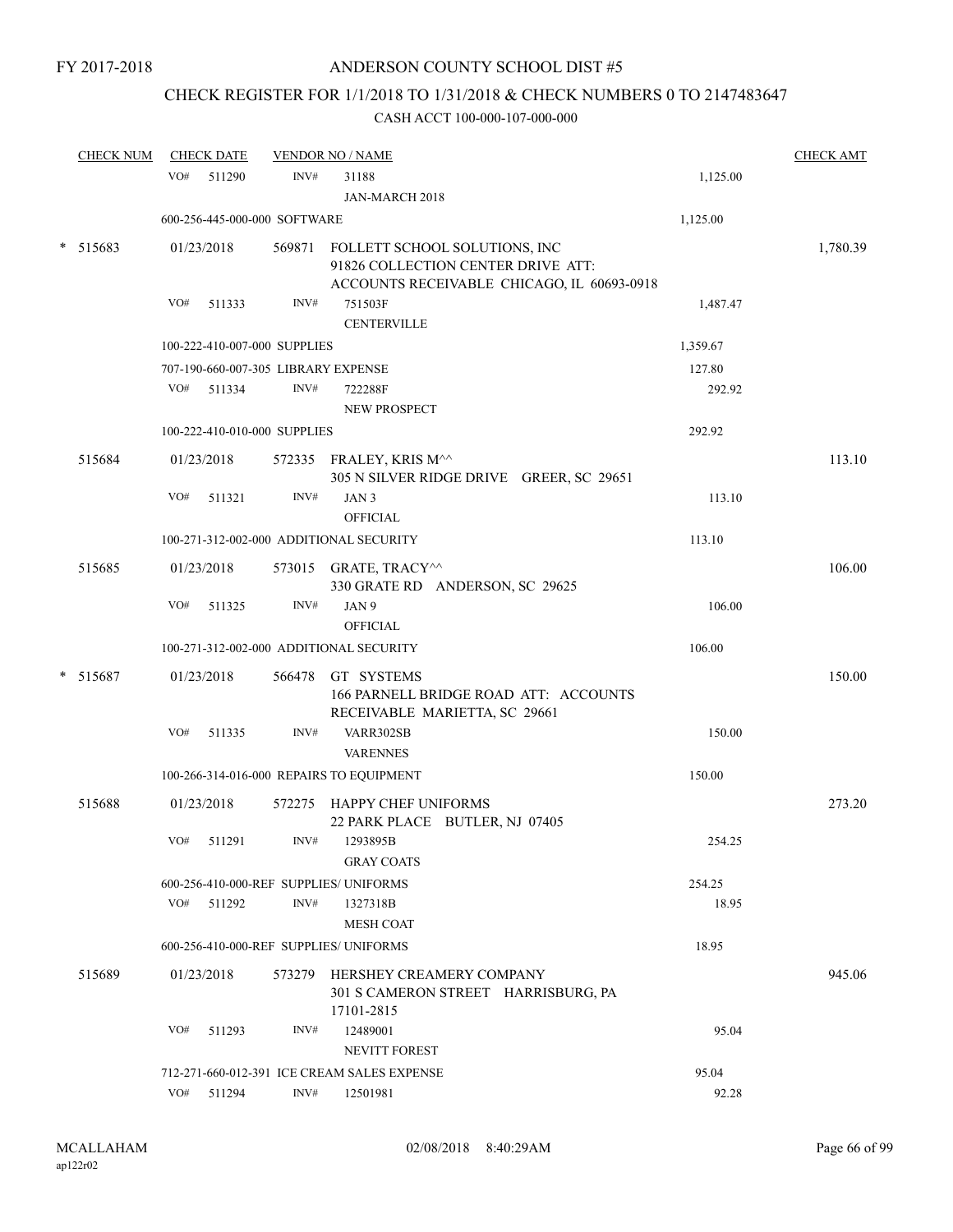## ANDERSON COUNTY SCHOOL DIST #5

## CHECK REGISTER FOR 1/1/2018 TO 1/31/2018 & CHECK NUMBERS 0 TO 2147483647

| <b>CHECK NUM</b> |     | <b>CHECK DATE</b>        |        | <b>VENDOR NO / NAME</b>                           |           | <b>CHECK AMT</b> |
|------------------|-----|--------------------------|--------|---------------------------------------------------|-----------|------------------|
|                  |     |                          |        | <b>SOUTHWOOD</b>                                  |           |                  |
|                  |     | 600-256-460-021-000 FOOD |        |                                                   | 92.28     |                  |
|                  | VO# | 511295                   | INV#   | 12501312                                          | 453.78    |                  |
|                  |     |                          |        | <b>MCLEES</b>                                     |           |                  |
|                  |     | 600-256-460-008-000 FOOD |        |                                                   | 453.78    |                  |
|                  |     | VO# 511296               | INV#   | 12500369                                          | 150.48    |                  |
|                  |     |                          |        | CONCORD                                           |           |                  |
|                  |     | 600-256-460-009-000 FOOD |        |                                                   | 150.48    |                  |
|                  | VO# | 511297                   | INV#   | 12493217                                          | 68.16     |                  |
|                  |     |                          |        | <b>TL HANNA</b>                                   |           |                  |
|                  |     | 600-256-460-002-000 FOOD |        |                                                   | 68.16     |                  |
|                  | VO# | 511298                   | INV#   | 12461189                                          | 85.32     |                  |
|                  |     |                          |        | <b>MCCANTS</b>                                    |           |                  |
|                  |     | 600-256-460-005-000 FOOD |        |                                                   | 85.32     |                  |
|                  |     |                          |        | 574712 HILL, TROY^^                               |           | 213.75           |
| 515690           |     | 01/23/2018               |        | 108 RUNNING FOX LN BELTON, SC 29627               |           |                  |
|                  | VO# | 511328                   | INV#   | <b>TL HANNA</b>                                   | 213.75    |                  |
|                  |     |                          |        | <b>BBALL CLOCK</b>                                |           |                  |
|                  |     |                          |        | 100-271-312-002-000 ADDITIONAL SECURITY           | 213.75    |                  |
|                  |     |                          |        |                                                   |           |                  |
| * 515693         |     | 01/23/2018               |        | 570574 HULLINGER, GARY^^                          |           | 102.30           |
|                  | VO# | 511351                   | INV#   | 665 ROBERT P JEANES RD EASLEY, SC 29640<br>JAN 5  | 102.30    |                  |
|                  |     |                          |        | <b>OFFICIAL</b>                                   |           |                  |
|                  |     |                          |        | 100-271-312-002-000 ADDITIONAL SECURITY           | 102.30    |                  |
|                  |     |                          |        |                                                   |           |                  |
| 515694           |     | 01/23/2018               |        | 282620 IONOSPHERE TOURS                           |           | 13,280.00        |
|                  |     |                          |        | 307 N. MAIN STREET ANDERSON, SC 29621             |           |                  |
|                  | VO# | 511373                   | INV#   | RSV #16476                                        | 13,280.00 |                  |
|                  |     |                          |        | <b>MCLEES ELEM</b>                                |           |                  |
|                  |     |                          |        | 708-271-660-008-292 5th GRADE CELEBRATION EXPENSE | 13,280.00 |                  |
| * 515696         |     | 01/23/2018               |        | 572855 KRISPY KREME                               |           | 2,398.00         |
|                  |     |                          |        | 1620 N. MAIN ST. ANDERSON, SC 29621               |           |                  |
|                  |     | VO# 511356               |        | INV# FUNDRAISER                                   | 2,398.00  |                  |
|                  |     |                          |        | ROBERT ANDERSON                                   |           |                  |
|                  |     |                          |        | 706-271-660-006-585 FIELD TRIPS- GR. 6 EXPENSE    | 2,398.00  |                  |
| * 515698         |     | 01/23/2018               | 567629 | LINDLER, TIM^^                                    |           | 102.30           |
|                  |     |                          |        | 113 EAST TALLULAH DRIVE GREENVILLE, SC            |           |                  |
|                  |     |                          |        | 29605                                             |           |                  |
|                  | VO# | 511353                   | INV#   | JAN 5                                             | 102.30    |                  |
|                  |     |                          |        | <b>OFFICIAL</b>                                   |           |                  |
|                  |     |                          |        | 100-271-312-002-000 ADDITIONAL SECURITY           | 102.30    |                  |
| 515699           |     | 01/23/2018               | 564723 | MATRIX CONSTRUCTION CO, INC                       |           | 60,884.73        |
|                  |     |                          |        | POBOX 1807 ATT: ACCOUNTS RECEIVABLE               |           |                  |
|                  |     |                          |        | ANDERSON, SC 29622-1807                           |           |                  |
|                  | VO# | 511337                   | INV#   | APP 170013-01                                     | 60,884.73 |                  |
|                  |     |                          |        |                                                   |           |                  |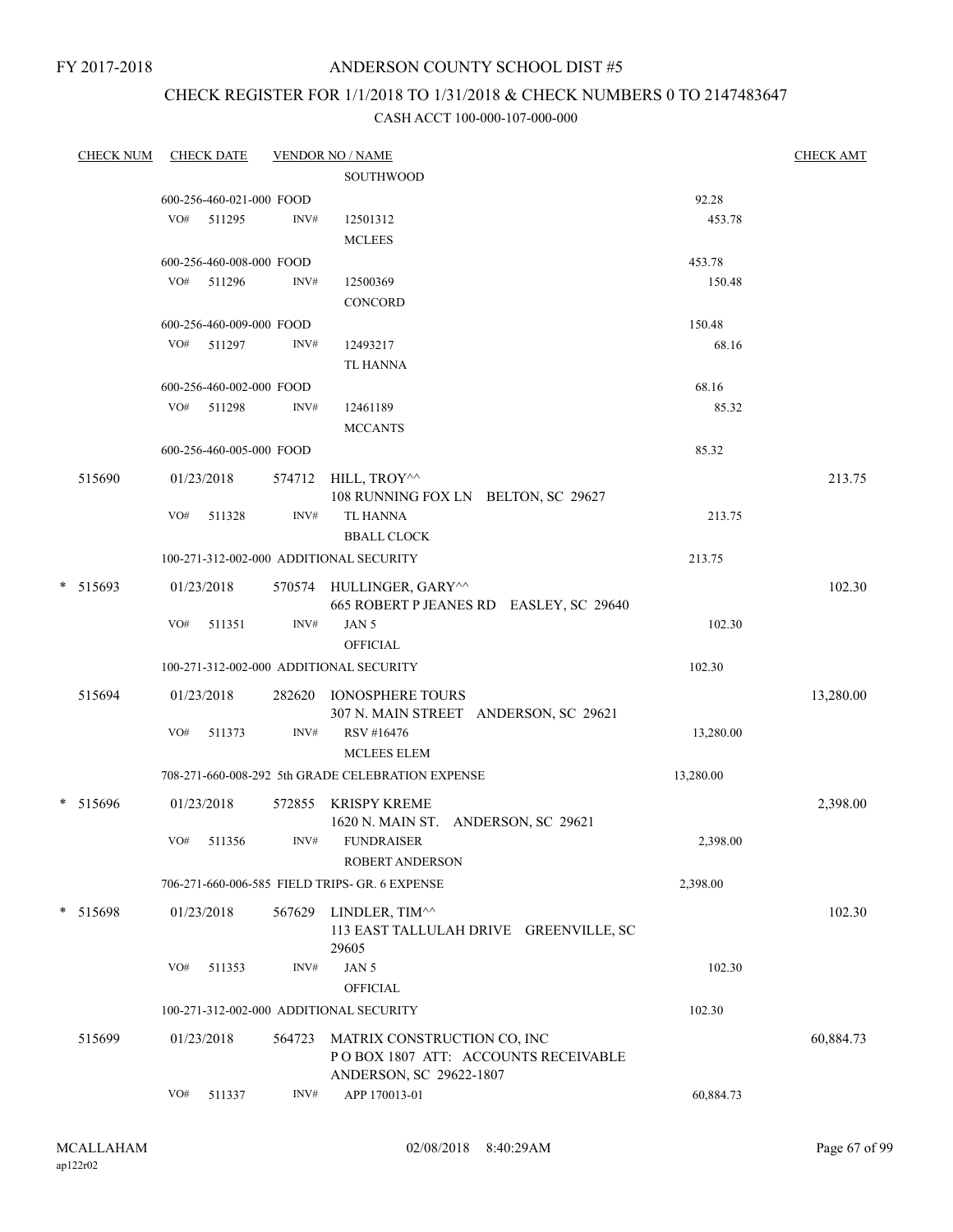## CHECK REGISTER FOR 1/1/2018 TO 1/31/2018 & CHECK NUMBERS 0 TO 2147483647

| <b>CHECK NUM</b> |     | <b>CHECK DATE</b>                 |        | <b>VENDOR NO / NAME</b>                                                                 |                   | <b>CHECK AMT</b> |
|------------------|-----|-----------------------------------|--------|-----------------------------------------------------------------------------------------|-------------------|------------------|
|                  |     |                                   |        | <b>WESTSIDE</b>                                                                         |                   |                  |
|                  |     |                                   |        | 515-253-529-003-FAC STADIUM BATHROOM RENOVATIONS                                        | 60,884.73         |                  |
| * 515701         |     | 01/23/2018                        |        | 568354 MCKAY, ZORN & ASSOCIATES, PA<br>110 FEDERAL STREET STE 5-C ANDERSON, SC<br>29625 |                   | 9,720.00         |
|                  | VO# | 511338                            | INV#   | 1465.1217                                                                               | 9,720.00          |                  |
|                  |     |                                   |        | <b>SOUTHWOOD</b>                                                                        |                   |                  |
|                  |     |                                   |        | 515-253-520-000-ART FINE ARTS CENTER                                                    | 9,720.00          |                  |
| 515702           |     | 01/23/2018                        | 569988 | MCMILLAN PAZDAN SMITH, LLC<br>DEPT 999450 PO BOX 537044 ATLANTA, GA<br>30353-9450       |                   | 42,706.81        |
|                  | VO# | 511339                            | INV#   | 01704403<br>PROJ #017296                                                                | 5,431.06          |                  |
|                  |     |                                   |        | 515-253-529-003-FAC STADIUM BATHROOM RENOVATIONS                                        | 5,431.06          |                  |
|                  | VO# | 511340                            | INV#   | 01704400<br>PROJ #015013                                                                | 15,342.15         |                  |
|                  |     |                                   |        | 515-253-520-031-CAR CAREER CENTER                                                       | 15,342.15         |                  |
|                  | VO# | 511341                            | INV#   | 01704404<br>PROJ #017396                                                                | 21,933.60         |                  |
|                  |     |                                   |        | 505-271-540-002-BSC BASEBALL&SOFTBALL COMPLEX                                           | 10,966.80         |                  |
|                  |     |                                   |        | 505-271-540-003-BSC BASEBALL&SOFTBALL COMPLEX                                           | 10,966.80         |                  |
| 515703           |     | 01/23/2018                        | 574262 | <b>MODERN TEACHER</b><br>4600 S. ULSTER ST. SUITE 1050 DENVER, CO<br>80237              |                   | 900.00           |
|                  | VO# | 511300                            | INV#   | 230 VETA NEW<br><b>3 REGISTRATIONS</b>                                                  | 900.00            |                  |
|                  |     | 100-221-640-000-SEC DUES AND FEES |        |                                                                                         | 900.00            |                  |
| * 515706         |     | 01/23/2018                        | 573402 | <b>OTN</b>                                                                              |                   | 285.69           |
|                  | VO# | 511342                            | INV#   | 851 HWY 378 SUITE 100 LEXINGTON, SC 29072<br>PO#<br>4900-46<br><b>BULBS</b>             | 98017<br>285.69   |                  |
|                  |     |                                   |        | 100-266-314-000-000 REPAIRS TO EQUIPMENT                                                | 285.69            |                  |
| 515707           |     | 01/23/2018                        |        | 573612 PATTERSON, HAKIM^^<br>151 WALTZING VINE LANE WILLIAMSTON, SC<br>29697            |                   | 106.00           |
|                  | VO# | 511324                            | INV#   | JAN 9<br><b>OFFICIAL</b>                                                                | 106.00            |                  |
|                  |     |                                   |        | 100-271-312-002-000 ADDITIONAL SECURITY                                                 | 106.00            |                  |
| * 515709         |     | 01/23/2018                        | 574018 | PSA HEALTHCARE<br>PEDIATRIC SERVICES OF AMERICA PO BOX 102714<br>ATLANTA, GA 30368-2714 |                   | 8,196.80         |
|                  | VO# | 511343                            | INV#   | <b>BARRETT</b><br>PO#<br><b>NOV SERVICES</b>                                            | 97328<br>3,112.80 |                  |
|                  |     |                                   |        | 283-126-312-000-000 CONTRACTED SERVICES                                                 | 3,112.80          |                  |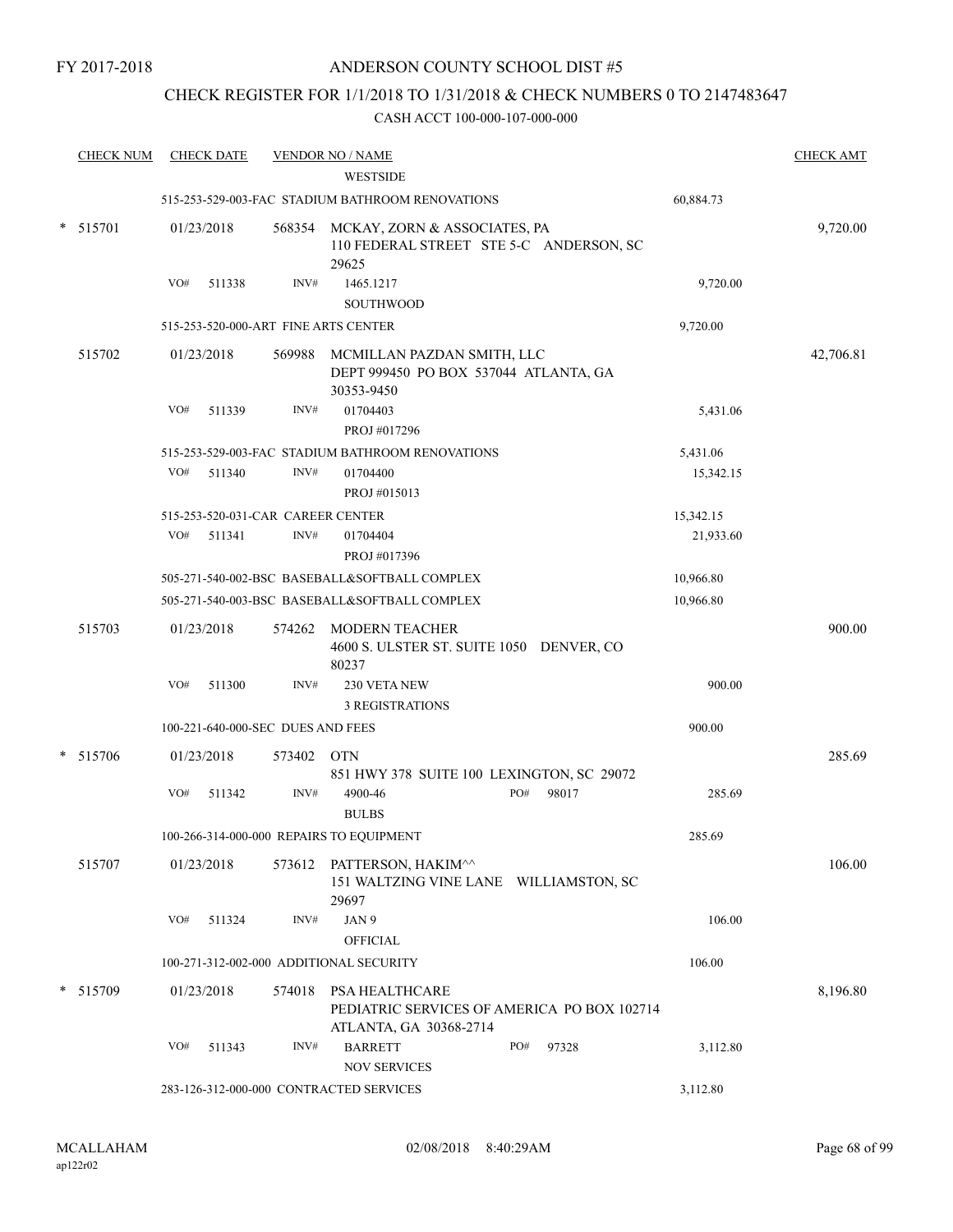## CHECK REGISTER FOR 1/1/2018 TO 1/31/2018 & CHECK NUMBERS 0 TO 2147483647

|            | <u>CHECK NUM</u> |     | <b>CHECK DATE</b>        |                                          | <b>VENDOR NO / NAME</b>                                                   |     |       |                  | <b>CHECK AMT</b> |
|------------|------------------|-----|--------------------------|------------------------------------------|---------------------------------------------------------------------------|-----|-------|------------------|------------------|
|            |                  | VO# | 511344                   | INV#                                     | <b>BINNARR</b><br><b>OCT SERVICES</b>                                     | PO# | 97328 | 1,974.40         |                  |
|            |                  |     |                          |                                          | 283-126-312-000-000 CONTRACTED SERVICES                                   |     |       | 1,974.40         |                  |
|            |                  | VO# | 511345                   | INV#                                     | <b>BINNARR</b><br><b>NOV SERVICES</b>                                     | PO# | 97328 | 3,109.60         |                  |
|            |                  |     |                          |                                          | 283-126-312-000-000 CONTRACTED SERVICES                                   |     |       | 3,109.60         |                  |
| 515710     |                  |     | 01/23/2018               |                                          | 564406 RICE, STEVEN K**<br>555 MAGNESS DRIVE SPARTANBURG, SC 29303        |     |       |                  | 128.40           |
|            |                  | VO# | 511320                   | INV#                                     | JAN 6<br><b>OFFICIAL</b>                                                  |     |       | 128.40           |                  |
|            |                  |     |                          |                                          | 100-271-312-002-000 ADDITIONAL SECURITY                                   |     |       | 128.40           |                  |
| 515711     |                  |     | 01/23/2018               |                                          | 575035 ROBERTS, HESTER <sup>^^</sup><br>108 REXTON DR ANDERSON, SC 29621  |     |       |                  | 835.00           |
|            |                  | VO# | 511301                   | INV#                                     | FOR JAN 25TH<br><b>JAG PROGRAM</b>                                        |     |       | 835.00           |                  |
|            |                  |     |                          |                                          | 100-223-312-000-JAG PURCHASED SERVICES-JAG                                |     |       | 835.00           |                  |
| 515712     |                  |     | 01/23/2018               |                                          | 572780 SAFETY & COMPLIANCE MGMT INC<br>P.O. BOX 615 ROCK SPRING, GA 30739 |     |       |                  | 1,020.30         |
|            |                  | VO# | 511302                   | INV#                                     | 25334<br><b>WESTSIDE</b>                                                  |     |       | 497.65           |                  |
|            |                  |     |                          | 100-271-312-003-TST DRUG TESTING         |                                                                           |     |       | 375.00           |                  |
|            |                  | VO# | 511303                   | 100-271-312-003-TST DRUG TESTING<br>INV# | 25334                                                                     |     |       | 122.65<br>522.65 |                  |
|            |                  |     |                          |                                          | TL HANNA                                                                  |     |       |                  |                  |
|            |                  |     |                          | 100-271-312-002-TST DRUG TESTING         |                                                                           |     |       | 400.00           |                  |
|            |                  |     |                          | 100-271-312-002-TST DRUG TESTING         |                                                                           |     |       | 122.65           |                  |
| $*$ 515714 |                  |     | 01/23/2018               | 573559                                   | SARGENT, DWAYNE^^<br>206 TWIN PONDS CT GREENWOOD, SC 29649                |     |       |                  | 115.80           |
|            |                  | VO# | 511322                   | INV#                                     | JAN <sub>3</sub><br><b>OFFICIAL</b>                                       |     |       | 115.80           |                  |
|            |                  |     |                          |                                          | 100-271-312-002-000 ADDITIONAL SECURITY                                   |     |       | 115.80           |                  |
|            | 515715           |     |                          | 01/23/2018 445100 SCASA                  | 121 WESTPARK BOULEVARD COLUMBIA, SC<br>29210                              |     |       |                  | 195.00           |
|            |                  |     | VO# 511346               | INV#                                     | 11218 KG<br><b>SCOTT SAMS</b>                                             |     |       | 195.00           |                  |
|            |                  |     |                          |                                          | 311-224-312-005-000 PURCHASED SERVICES                                    |     |       | 195.00           |                  |
| 515716     |                  |     | 01/23/2018               | 448502                                   | SC DEPT OF EDUCATION/ACCOUNTING<br>1429 SENATE ST ROOM 307 ATT: DIANE     |     |       |                  | 47,994.03        |
|            |                  | VO# | 511305                   | INV#                                     | HOUSE COLUMBIA, SC 29201<br><b>REFUND</b>                                 |     |       | 47,994.03        |                  |
|            |                  |     | 203-004-510-000-000 IDEA |                                          | 18 IDEA QTR1                                                              |     |       | 47,994.03        |                  |
|            |                  |     |                          |                                          |                                                                           |     |       |                  |                  |
| 515717     |                  |     | 01/23/2018               | 463000                                   | SCHOLASTIC INC/SCHOLASTIC MAGAZINES                                       |     |       |                  | 271.41           |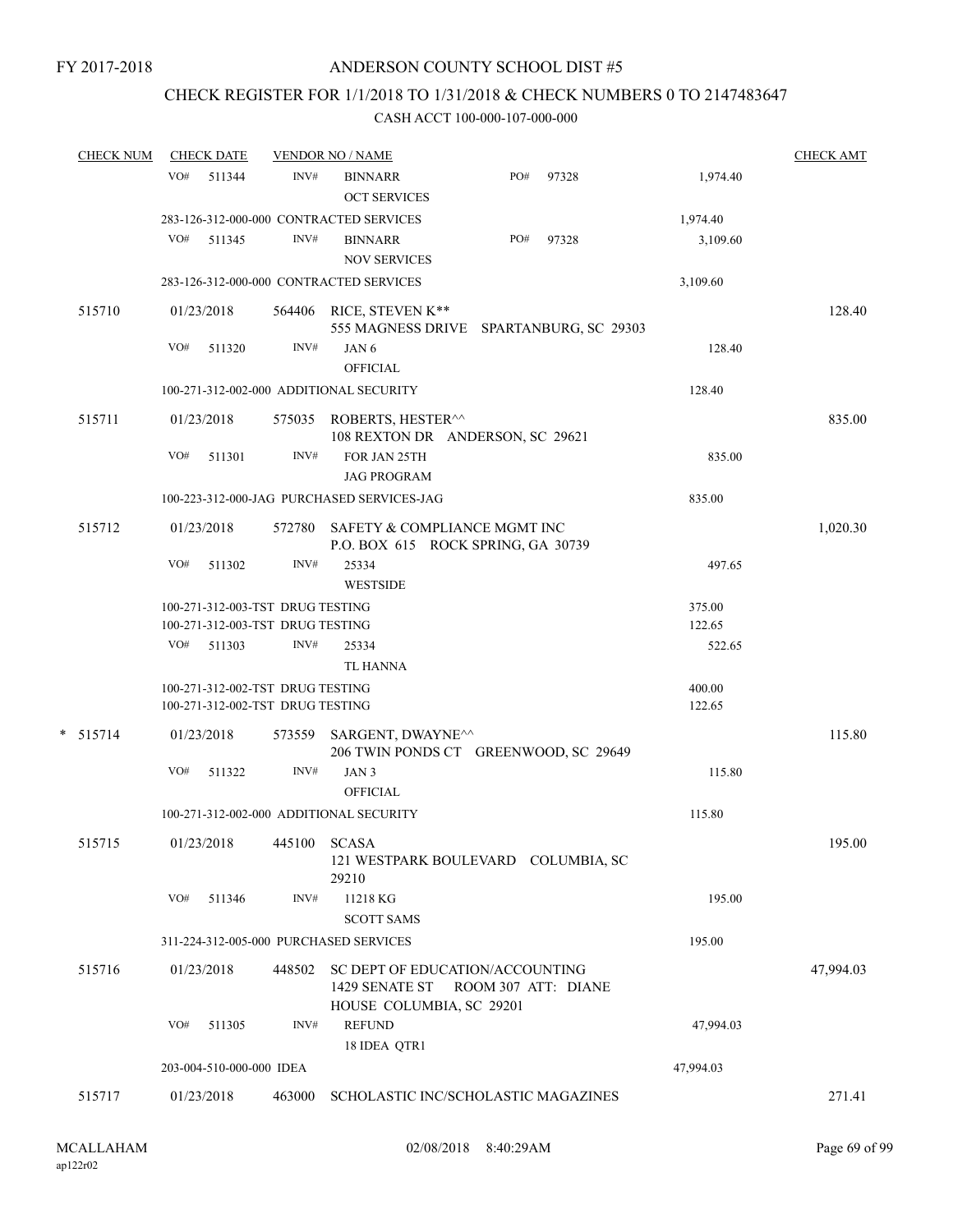## CHECK REGISTER FOR 1/1/2018 TO 1/31/2018 & CHECK NUMBERS 0 TO 2147483647

| <b>CHECK NUM</b> |            | <b>CHECK DATE</b> |                                    | <b>VENDOR NO / NAME</b>                                                                                    |     |       |          | <b>CHECK AMT</b> |
|------------------|------------|-------------------|------------------------------------|------------------------------------------------------------------------------------------------------------|-----|-------|----------|------------------|
|                  |            |                   |                                    | POBOX 3725 ATT: ACCOUNTS RECEIVABLE                                                                        |     |       |          |                  |
|                  |            |                   |                                    | JEFFERSON CITY, MO 65102-3725                                                                              |     |       |          |                  |
|                  | VO#        | 511377            | INV#                               | M6187808 8                                                                                                 |     |       | 271.41   |                  |
|                  |            |                   |                                    | <b>MCCANTS</b>                                                                                             |     |       |          |                  |
|                  |            |                   |                                    | 705-271-660-005-519 LIBRARY EXPENSE                                                                        |     |       | 271.41   |                  |
| 515718           | 01/23/2018 |                   |                                    | 572746 SCHOOL LIFE                                                                                         |     |       |          | 112.15           |
|                  |            |                   |                                    | 4045 VIA PESCADOR UNITA CAMARILLO, CA<br>93012                                                             |     |       |          |                  |
|                  | VO#        | 511347            | INV#                               | 200008491<br><b>NEW PROSPECT</b>                                                                           |     |       | 112.15   |                  |
|                  |            |                   | 100-112-410-010-000 SUPPLIES       |                                                                                                            |     |       | 112.15   |                  |
| 515719           | 01/23/2018 |                   | 570099                             | SCHOOL SPECIALTY, INC.<br>32656 COLLECTION CENTER DR. ATT:<br>ACCOUNTS RECEIVABLE CHICAGO, IL 60693-0656   |     |       |          | 335.61           |
|                  | VO#        | 511306            | INV#                               | 208119783262<br><b>SUPPLIES</b>                                                                            |     |       | 335.61   |                  |
|                  |            |                   |                                    | 717-190-660-017-228 ART INSTRUCT EXPENSES                                                                  |     |       | 335.61   |                  |
| 515720           | 01/23/2018 |                   | 564317                             | SDE, INC STAFF DEVELOP FOR EDUCATORS<br>PO BOX 577 ATT: ACCOUNTS RECEIVABLE<br>PETERBOROUGH, NH 03458-0577 |     |       |          | 1,257.00         |
|                  | VO#        | 511310            | INV#                               | MM2018<br>WEST MARKET                                                                                      |     |       | 1,257.00 |                  |
|                  |            |                   |                                    | 397-224-333-018-000 TRIPS AND CONFERENCES                                                                  |     |       | 419.00   |                  |
|                  |            |                   |                                    | 397-224-333-018-000 TRIPS AND CONFERENCES                                                                  |     |       | 419.00   |                  |
|                  |            |                   |                                    | 397-224-333-018-000 TRIPS AND CONFERENCES                                                                  |     |       | 419.00   |                  |
| 515721           | 01/23/2018 |                   | 570059                             | SHARP BUSINESS SYSTEMS<br>DEPT 1216 PO BOX 121216 DALLAS, TX<br>75312-1216                                 |     |       |          | 7,766.30         |
|                  | VO#        | 511307            | INV#                               | 11407102                                                                                                   | PO# | 97845 | 7,183.17 |                  |
|                  |            |                   |                                    | <b>COLOR COPIER</b>                                                                                        |     |       |          |                  |
|                  |            |                   |                                    | 100-254-410-000-055 OFFICE SUPPLIES & FURNITURE                                                            |     |       | 7,183.17 |                  |
|                  | VO#        | 511308            | INV#                               | 9000966108<br><b>COPIES</b>                                                                                |     |       | 113.29   |                  |
|                  |            |                   | 717-190-660-017-362 COPIER EXPENSE |                                                                                                            |     |       | 113.29   |                  |
|                  | VO#        | 511309            | INV#                               | 9000969839                                                                                                 |     |       | 49.18    |                  |
|                  |            |                   |                                    | <b>COPIES</b>                                                                                              |     |       |          |                  |
|                  |            |                   | 723-190-660-023-913 COPIER EXPENSE |                                                                                                            |     |       | 49.18    |                  |
|                  | VO#        | 511348            | INV#                               | 9000980568                                                                                                 |     |       | 180.49   |                  |
|                  |            |                   |                                    | <b>COPIES</b>                                                                                              |     |       |          |                  |
|                  |            |                   | 100-113-410-005-000 SUPPLIES       |                                                                                                            |     |       | 180.49   |                  |
|                  |            | $VO#$ 511350      | INV#                               | 9000975522<br><b>COPIES</b>                                                                                |     |       | 240.17   |                  |
|                  |            |                   | 708-271-660-008-362 COPIER EXPENSE |                                                                                                            |     |       | 229.01   |                  |
|                  |            |                   | 708-271-660-008-362 COPIER EXPENSE |                                                                                                            |     |       | 11.16    |                  |
| * 515723         | 01/23/2018 |                   | 574710                             | <b>SOLIANT HEALTH</b>                                                                                      |     |       |          | 1,657.50         |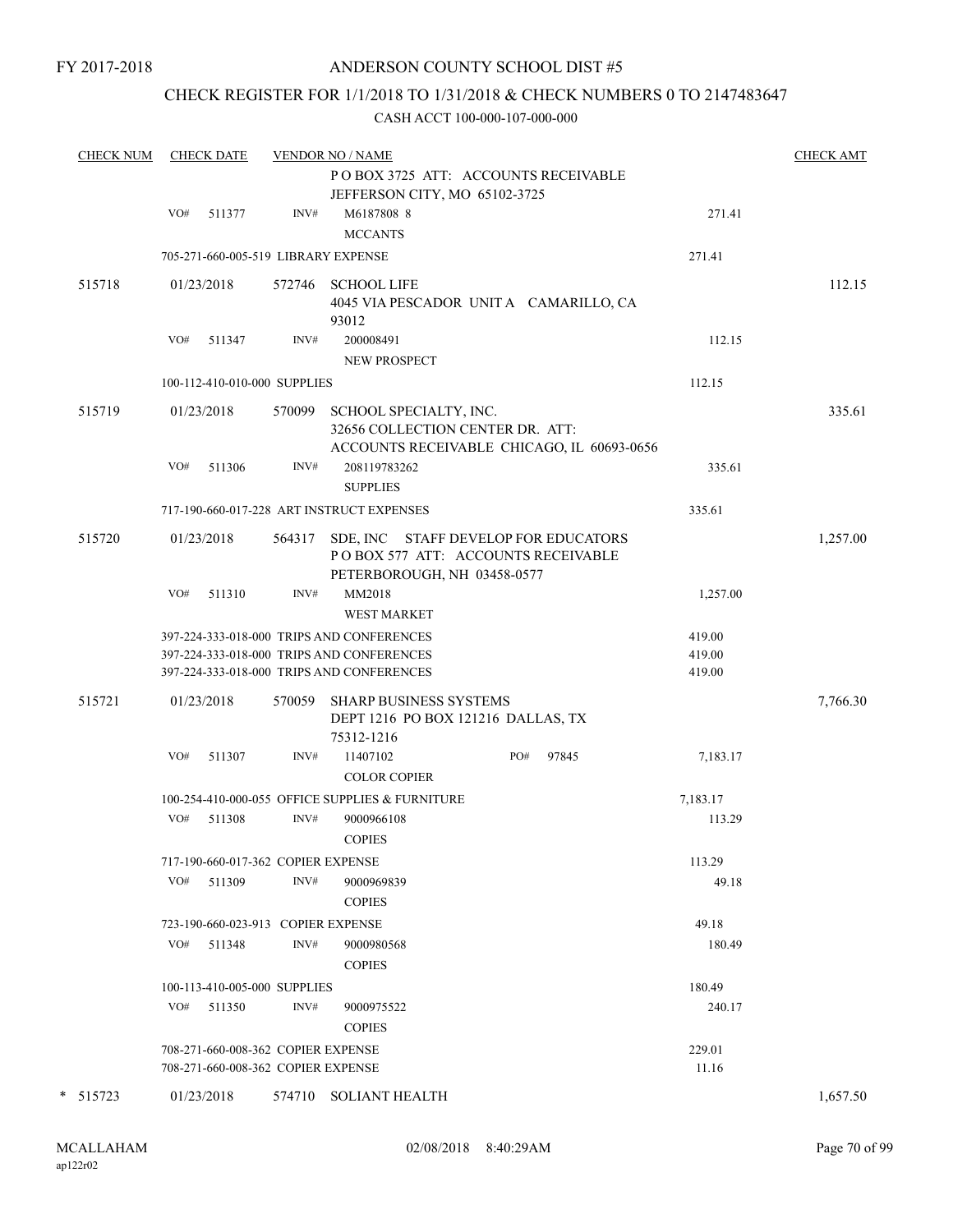## CHECK REGISTER FOR 1/1/2018 TO 1/31/2018 & CHECK NUMBERS 0 TO 2147483647

| <b>CHECK NUM</b> | <b>CHECK DATE</b> |                              | <b>VENDOR NO / NAME</b>                                                       |     |       |          | <b>CHECK AMT</b> |
|------------------|-------------------|------------------------------|-------------------------------------------------------------------------------|-----|-------|----------|------------------|
|                  |                   |                              | DEPT. CH 14430 PALATINE, IL 60055-4330                                        |     |       |          |                  |
|                  | VO#<br>511349     | INV#                         | 9342813<br><b>SERVICES</b>                                                    | PO# | 97427 | 1,657.50 |                  |
|                  |                   |                              | 100-126-312-000-000 PURCHASED SERVICES                                        |     |       | 1,657.50 |                  |
| 515724           | 01/23/2018        |                              | 575030 THAMES, JOSEPH^^<br>2500 NEVILLE WAY ANDERSON, SC 29621                |     |       |          | 200.00           |
|                  | VO#<br>511270     | INV#                         | <b>AVCC</b><br><b>SERVICES</b>                                                |     |       | 200.00   |                  |
|                  |                   |                              | 701-271-660-001-833 ENGINEERING - LOCKE EXPENSE                               |     |       | 200.00   |                  |
| 515725           | 01/23/2018        |                              | 566496 THE PEACE CENTER<br>300 SOUTH MAIN ST GREENVILLE, SC 29601             |     |       |          | 315.00           |
|                  | VO#<br>511378     | INV#                         | 815447<br>SOUTHWOOD                                                           |     |       | 315.00   |                  |
|                  |                   |                              | 721-190-660-021-658 ORCHESTRA MIDDLE EXPENSE                                  |     |       | 315.00   |                  |
| 515726           | 01/23/2018        |                              | 574971 THE READING WAREHOUSE<br>PO BOX 41328 NORTH CHARLESTON, SC 29423       |     |       |          | 3,552.61         |
|                  | VO#<br>511311     | INV#                         | 178519<br><b>ROBERT ANDERSON</b>                                              | PO# | 97974 | 556.00   |                  |
|                  |                   | 100-221-410-000-SEC SUPPLIES |                                                                               |     |       | 392.85   |                  |
|                  |                   |                              | 871-113-410-000-000 SUPPLIES AND MATERIALS                                    |     |       | 163.15   |                  |
|                  | VO# 511312        | INV#                         | 178518                                                                        | PO# | 97975 | 669.55   |                  |
|                  |                   |                              | <b>GLENVIEW</b>                                                               |     |       |          |                  |
|                  |                   | 100-221-410-000-SEC SUPPLIES |                                                                               |     |       | 669.55   |                  |
|                  |                   |                              | 871-113-410-000-000 SUPPLIES AND MATERIALS                                    |     |       | 0.00     |                  |
|                  | VO#<br>511313     | INV#                         | 178590<br><b>SOUTHWOOD</b>                                                    | PO# | 97951 | 797.81   |                  |
|                  |                   |                              | 871-113-410-000-000 SUPPLIES AND MATERIALS                                    |     |       | 797.81   |                  |
|                  | VO# 511314        | INV#                         | 178589<br><b>MCCANTS</b>                                                      | PO# | 97973 | 1,529.25 |                  |
|                  |                   | 100-221-410-000-SEC SUPPLIES |                                                                               |     |       | 1,437.60 |                  |
|                  |                   |                              | 871-113-410-000-000 SUPPLIES AND MATERIALS                                    |     |       | 91.65    |                  |
| 515727           |                   |                              | 01/23/2018 569972 TINISHA SCHMIDT<br>132 GOLDEN EAGLE LANE ANDERSON, SC 29621 |     |       |          | 125.00           |
|                  | VO#<br>511272     | INV#                         | <b>FIELD TRIP</b><br><b>REFUND</b>                                            |     |       | 125.00   |                  |
|                  |                   |                              | 717-001-790-017-352 FIELD TRIPS GRADE 2 INCOME                                |     |       | 125.00   |                  |
| * 515729         | 01/23/2018        |                              | 573139 TOP SHELF IMAGING<br>PO BOX 17194 ENCINO, CA 91416                     |     |       |          | 240.00           |
|                  | VO#<br>511315     | INV#                         | 3587 & 3589                                                                   |     |       | 240.00   |                  |
|                  |                   |                              | <b>INK &amp; TONER</b>                                                        |     |       |          |                  |
|                  |                   |                              | 705-271-660-005-411 MISCELLANEOUS EXPENSE                                     |     |       | 216.00   |                  |
|                  |                   |                              | 705-271-660-005-411 MISCELLANEOUS EXPENSE                                     |     |       | 24.00    |                  |
| 515730           | 01/23/2018        |                              | 565112 UNIVERSITY OF SOUTH CAROLINA                                           |     |       |          | 105.00           |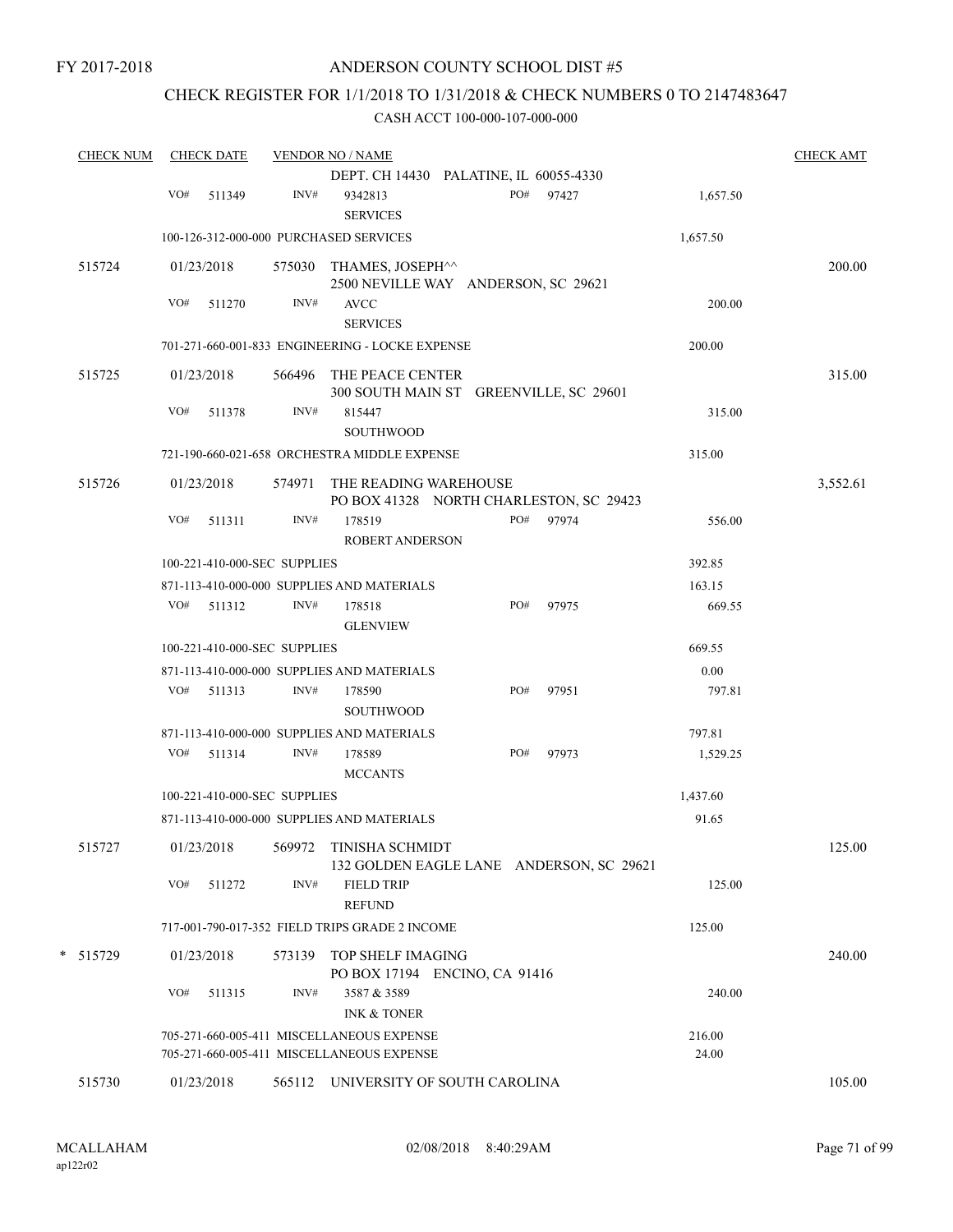## CHECK REGISTER FOR 1/1/2018 TO 1/31/2018 & CHECK NUMBERS 0 TO 2147483647

|             | <b>CHECK NUM</b> |     | <b>CHECK DATE</b> |                              | <b>VENDOR NO / NAME</b>                                                                                 |     |       |                | <b>CHECK AMT</b> |
|-------------|------------------|-----|-------------------|------------------------------|---------------------------------------------------------------------------------------------------------|-----|-------|----------------|------------------|
|             |                  |     |                   |                              | WRITING IMPROVEMENT NETWORK CDRC 222,                                                                   |     |       |                |                  |
|             |                  |     |                   |                              | 1530 WHEAT STREET COLUMBIA, SC 29208                                                                    |     |       |                |                  |
|             |                  | VO# | 511317            | INV#                         | <b>MCCANTS</b><br><b>JERI DAVIS</b>                                                                     | PO# | 97399 | 35.00          |                  |
|             |                  |     |                   |                              |                                                                                                         |     |       |                |                  |
|             |                  | VO# | 511318            | INV#                         | 311-224-312-005-000 PURCHASED SERVICES                                                                  | PO# | 97541 | 35.00<br>70.00 |                  |
|             |                  |     |                   |                              | WHEELER<br><b>ROBINSON</b>                                                                              |     |       |                |                  |
|             |                  |     |                   |                              | 311-224-312-005-000 PURCHASED SERVICES                                                                  |     |       | 35.00          |                  |
|             |                  |     |                   |                              | 311-224-312-005-000 PURCHASED SERVICES                                                                  |     |       | 35.00          |                  |
|             | 515731           |     | 01/23/2018        | 531000                       | WESTSIDE HIGH SCHOOL<br>806 PEARMAN DAIRY ROAD ANDERSON, SC<br>29625                                    |     |       |                | 1,726.71         |
|             |                  | VO# | 511319            | INV#                         | <b>BRADYS</b>                                                                                           |     |       | 1,726.71       |                  |
|             |                  |     |                   |                              | REIMBURSEMENT                                                                                           |     |       |                |                  |
|             |                  |     |                   | 100-271-410-003-000 SUPPLIES |                                                                                                         |     |       | 1,726.71       |                  |
|             | 515732           |     | 01/23/2018        | 572897                       | WILLIAMS, ERIC.A.^^                                                                                     |     |       |                | 107.70           |
|             |                  |     |                   |                              | #1 RIDGESIDE COURT GREENVILLE, SC 29617                                                                 |     |       |                |                  |
|             |                  | VO# | 511355            | INV#                         | JAN 6                                                                                                   |     |       | 107.70         |                  |
|             |                  |     |                   |                              | <b>OFFICIAL</b>                                                                                         |     |       |                |                  |
|             |                  |     |                   |                              | 100-271-312-002-000 ADDITIONAL SECURITY                                                                 |     |       | 107.70         |                  |
| 515735<br>* |                  |     | 01/23/2018        | 571010                       | WYNDHAM GARDEN LAKE BUENA VISTA<br>1850B HOTEL PLAZA BOULEVARD ORLANDO, FL<br>32830                     |     |       |                | 3,753.12         |
|             |                  | VO# | 511379            | INV#                         | <b>JAN 29-FEB 2</b><br><b>RESERVATIONS</b>                                                              | PO# | 97851 | 3,753.12       |                  |
|             |                  |     |                   |                              | 329-224-333-000-000 TRIPS - WBL/HSTW                                                                    |     |       | 3,753.12       |                  |
|             |                  |     |                   |                              |                                                                                                         |     |       |                |                  |
|             | 515736           |     | 01/26/2018        | 112250                       | ANDERSON COUNTY FINANCE DEPT<br>POBOX 8002 ATT: KIM MARTIN ANDERSON, SC<br>29622-8002                   |     |       |                | 43,164.09        |
|             |                  | VO# | 511393            | INV#                         | 2017 PAYROLL<br><b>CROSSING GUARDS</b>                                                                  | PO# | 97695 | 43,164.09      |                  |
|             |                  |     |                   |                              | 100-258-690-000-000 CROSSING GUARDS                                                                     |     |       | 43,164.09      |                  |
|             | 515737           |     | 01/26/2018        | 570950                       | ANDERSON COUNTY SHERIFF'S OFFICE<br>ATTN: RICHARD BRYSON PO BOX 5497<br>ANDERSON, SC 29623              |     |       |                | 4,865.00         |
|             |                  | VO# | 511535            | INV#                         | <b>DEC 11-JAN 22</b><br><b>SECURITY</b>                                                                 |     |       | 4,865.00       |                  |
|             |                  |     |                   |                              | 100-233-312-000-SRO DISTRICT OFFICE SECURITY                                                            |     |       | 157.50         |                  |
|             |                  |     |                   |                              | 100-271-312-002-000 ADDITIONAL SECURITY                                                                 |     |       | 2,292.50       |                  |
|             |                  |     |                   |                              |                                                                                                         |     |       |                |                  |
|             |                  |     |                   |                              | 100-271-312-003-000 ADDITIONAL SECURITY                                                                 |     |       | 1,995.00       |                  |
|             |                  |     |                   |                              | 706-271-660-006-753 BASKETBALL GATE EXPENSE                                                             |     |       | 420.00         |                  |
|             | 515738           |     | 01/26/2018        | 114225                       | ANDERSON RESTAURANT EQUIPMENT<br>112 EAST MAULDIN STREET ATT: ACCOUNTS<br>RECEIVABLE ANDERSON, SC 29621 |     |       |                | 124.02           |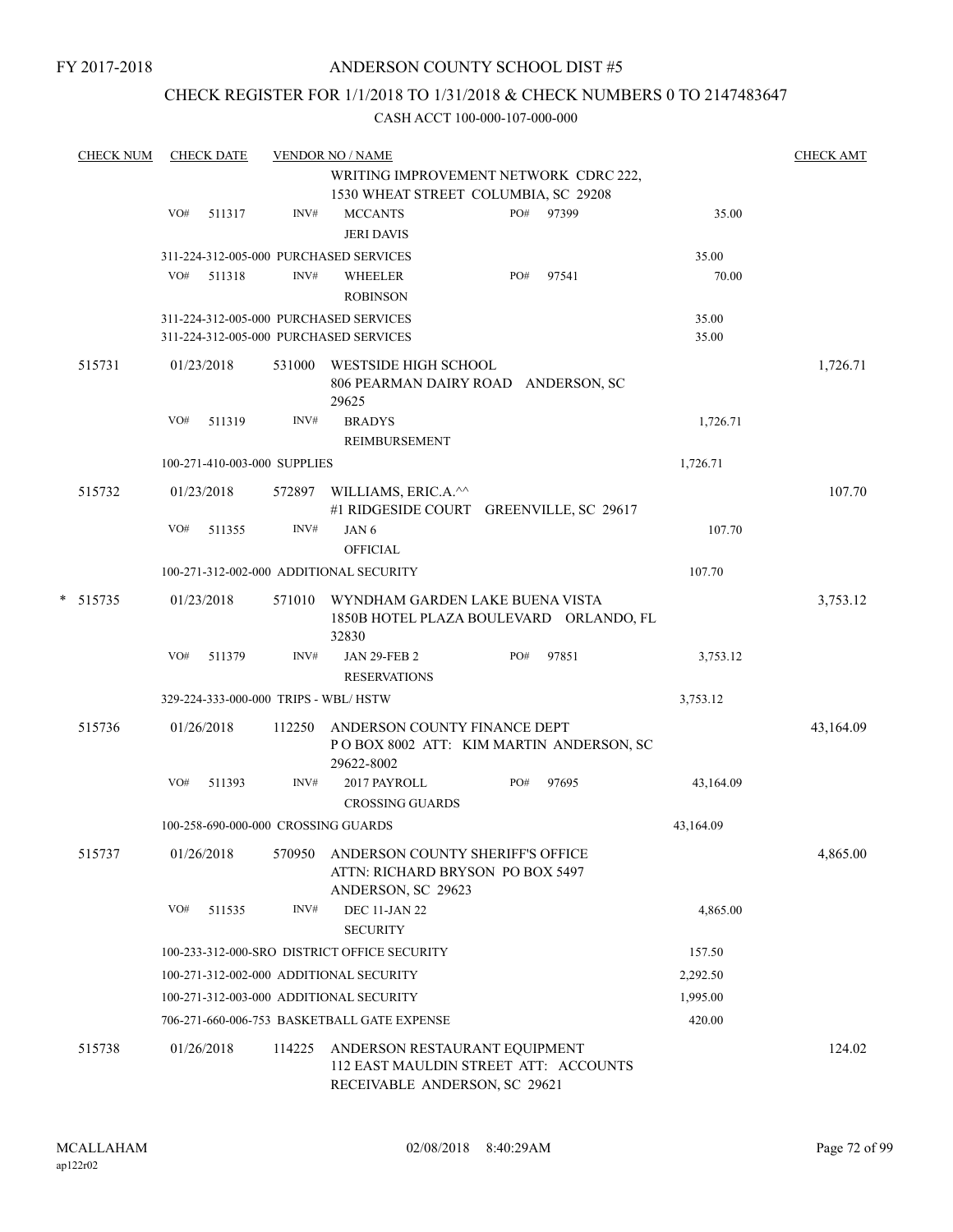### CHECK REGISTER FOR 1/1/2018 TO 1/31/2018 & CHECK NUMBERS 0 TO 2147483647

| <b>CHECK NUM</b> | <b>CHECK DATE</b>                 |        | <b>VENDOR NO / NAME</b>                                                                      |           | <b>CHECK AMT</b> |
|------------------|-----------------------------------|--------|----------------------------------------------------------------------------------------------|-----------|------------------|
|                  | VO#<br>511394                     | INV#   | 48848<br><b>SUPPLIES</b>                                                                     | 21.45     |                  |
|                  | 600-256-410-000-000 SUPPLIES      |        |                                                                                              | 21.45     |                  |
|                  | VO#<br>511395                     | INV#   | 48140<br><b>SUPPLIES</b>                                                                     | 102.57    |                  |
|                  | 600-256-410-000-000 SUPPLIES      |        |                                                                                              | 102.57    |                  |
|                  |                                   |        |                                                                                              |           |                  |
| 515739           | 01/26/2018                        | 126675 | ATTAWAY INC<br>PO BOX 302 ATT: ACCOUNTS RECEIVABLE<br>ANDERSON, SC 29622                     |           | 552.50           |
|                  | VO#<br>511396                     | INV#   | 212106                                                                                       | 552.50    |                  |
|                  |                                   |        | <b>LANYARDS</b>                                                                              |           |                  |
|                  | 100-264-410-000-000 SUPPLIES      |        |                                                                                              | 552.50    |                  |
| 515740           | 01/26/2018                        |        | 148385 BUREAU OF EDUCATION & RESEARCH<br>P O BOX 96068 BELLEVUE, WA 98009-9668               |           | 916.00           |
|                  | VO#<br>511537                     | INV#   | PO#<br><b>SEMINAR</b><br>98055<br><b>REGISTRATION</b>                                        | 916.00    |                  |
|                  |                                   |        | 264-224-333-000-000 TRIPS AND CONFERENCES                                                    | 916.00    |                  |
| 515741           | 01/26/2018                        |        | 156900 CAROLINA PRODUCE COMPANY<br>POBOX 3849 ATT: ACCOUNTS RECEIVABLE<br>ANDERSON, SC 29622 |           | 3,016.70         |
|                  | VO#<br>511397                     | INV#   | 46902 FFV<br><b>VARENNES</b>                                                                 | 1,278.50  |                  |
|                  | 600-256-460-016-FFV FOOD-FFVP     |        |                                                                                              | 1,278.50  |                  |
|                  | VO#<br>511398                     | INV#   | 46896 FFV                                                                                    | 1,328.00  |                  |
|                  |                                   |        | <b>HOMELAND PARK</b>                                                                         |           |                  |
|                  | 600-256-460-011-FFV FOOD-FFVP     |        |                                                                                              | 1,328.00  |                  |
|                  | VO#<br>511399                     | INV#   | 751121<br><b>HOMELAND PARK</b>                                                               | 310.00    |                  |
|                  | 600-256-460-011-000 FOOD          |        |                                                                                              | 310.00    |                  |
|                  | VO# 511400                        | INV#   | 751030<br><b>MCLEES</b>                                                                      | 100.20    |                  |
|                  | 600-256-460-008-000 FOOD          |        |                                                                                              | 100.20    |                  |
| 515742           | 01/26/2018                        | 572787 | CC&I SERVICES LLC<br>370 DUNAWAY RD. ROEBUCK, SC 29376                                       |           | 10,347.00        |
|                  | VO#<br>511401                     | INV#   | PO#<br>3598<br>96454<br><b>INSPECTIONS</b>                                                   | 10,347.00 |                  |
|                  | 515-253-520-031-CAR CAREER CENTER |        |                                                                                              | 10,347.00 |                  |
|                  |                                   |        |                                                                                              |           |                  |
| 515743           | 01/26/2018                        | 568535 | CHAMPION COACH, INC.<br>145 BEN HAMBY LANE GREENVILLE, SC 29615                              |           | 5,000.00         |
|                  | VO#<br>511402                     | INV#   | Q23123<br><b>ROBERT ANDERSON</b>                                                             | 5,000.00  |                  |
|                  |                                   |        | 706-271-660-006-585 FIELD TRIPS- GR. 6 EXPENSE                                               | 5,000.00  |                  |
|                  |                                   |        |                                                                                              |           |                  |
| 515744           | 01/26/2018                        | 570581 | CITY OF ANDERSON POLICE DEPT<br>401 SOUTH MAIN ST ANDERSON, SC 29624                         |           | 762.60           |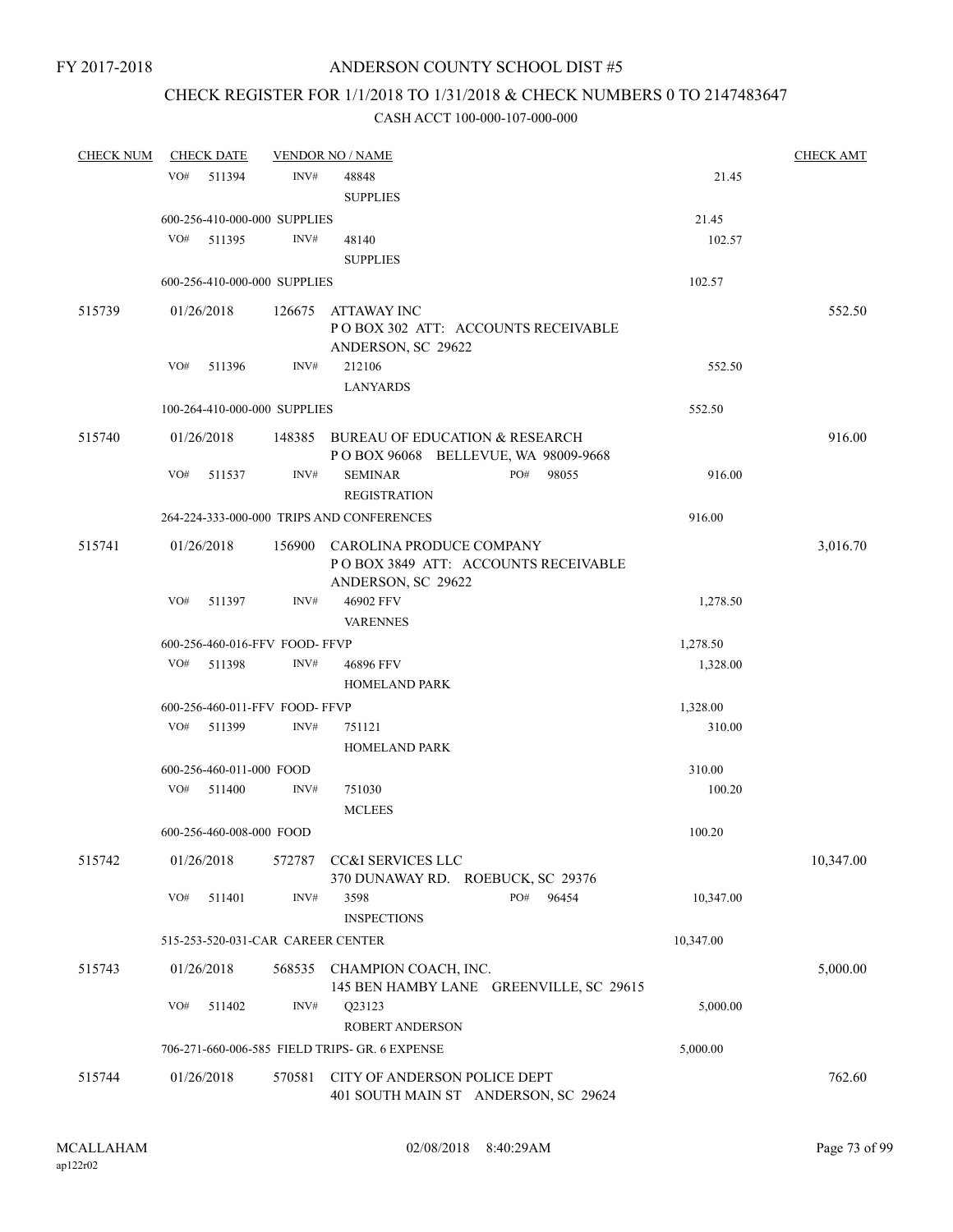# CHECK REGISTER FOR 1/1/2018 TO 1/31/2018 & CHECK NUMBERS 0 TO 2147483647

| <b>CHECK NUM</b> |     | <b>CHECK DATE</b>        |                                 | <b>VENDOR NO / NAME</b>                                                                                               |          | <b>CHECK AMT</b> |
|------------------|-----|--------------------------|---------------------------------|-----------------------------------------------------------------------------------------------------------------------|----------|------------------|
|                  | VO# | 511533                   | INV#                            | <b>ADULT ED</b>                                                                                                       | 216.07   |                  |
|                  |     |                          |                                 | <b>SECURITY</b>                                                                                                       |          |                  |
|                  |     |                          |                                 | 100-181-312-000-000 PURCHASED SERVICES                                                                                | 216.07   |                  |
|                  | VO# | 511534                   | INV#                            | <b>ADULT ED</b>                                                                                                       | 546.53   |                  |
|                  |     |                          |                                 | <b>SECURITY</b>                                                                                                       |          |                  |
|                  |     |                          |                                 | 100-181-312-000-000 PURCHASED SERVICES                                                                                | 546.53   |                  |
| 515745           |     | 01/26/2018               |                                 | 573557 CLAY-KING<br>125 BEN-ABI ROAD SPARTANBURG, SC                                                                  |          | 243.80           |
|                  |     |                          |                                 | 29307-5400                                                                                                            |          |                  |
|                  | VO# | 511403                   | INV#                            | 2217                                                                                                                  | 243.80   |                  |
|                  |     |                          |                                 | <b>SUPPLIES</b>                                                                                                       |          |                  |
|                  |     |                          | 709-271-660-009-228 ART EXPENSE |                                                                                                                       | 243.80   |                  |
| 515746           |     | 01/26/2018               |                                 | 174375 CLEMSON UNIVERSITY<br>316 HENDRIX STUDENT CTR THE MICHELIN<br>CAREER CTR CAREER FAIR CLEMSON, SC<br>29634-4007 |          | 200.00           |
|                  | VO# | 511538                   | INV#                            | 20171103-9<br><b>CAREER FAIR</b>                                                                                      | 200.00   |                  |
|                  |     |                          |                                 | 267-264-333-000-RR3 TRIPS-RECRUITE HQ TEACHERS                                                                        | 200.00   |                  |
| 515747           |     | 01/26/2018               | 574613                          | COCA-COLA BOTTLING CO CONSOLIDATED<br>PO BOX 603542 CHARLOTTE, NC 28260-3542                                          |          | 1,190.12         |
|                  | VO# | 511404                   | INV#                            | 9451200844<br><b>TL HANNA</b>                                                                                         | 531.54   |                  |
|                  |     | 600-256-460-002-000 FOOD |                                 |                                                                                                                       | 531.54   |                  |
|                  | VO# | 511405                   | INV#                            | 9450201441,45                                                                                                         | 658.58   |                  |
|                  |     |                          |                                 | <b>WESTSIDE</b>                                                                                                       |          |                  |
|                  |     | 600-256-460-003-000 FOOD |                                 |                                                                                                                       | 742.04   |                  |
|                  |     | 600-256-460-003-000 FOOD |                                 |                                                                                                                       | $-83.46$ |                  |
| * 515749         |     | 01/26/2018               | 572942                          | CROMER, AIMEE <sup>^^</sup><br>1018 THORNEHILL DR ANDERSON, SC 29621                                                  |          | 107.00           |
|                  | VO# | 511407                   | INV#                            | <b>ORCHID</b><br><b>ABNEY</b>                                                                                         | 107.00   |                  |
|                  |     |                          | 100-221-410-000-SEC SUPPLIES    |                                                                                                                       | 107.00   |                  |
| 515750           |     | 01/26/2018               | 567489                          | DE LAGE LANDEN<br>POBOX 41602 PHILADELPHIA, PA 19101-1602                                                             |          | 166.52           |
|                  | VO# | 511408                   | INV#                            | 57573851<br><b>COPIER</b>                                                                                             | 109.34   |                  |
|                  |     |                          | 201-112-490-012-000 COPIER COST |                                                                                                                       | 109.34   |                  |
|                  | VO# | 511539                   | INV#                            | 57751052                                                                                                              | 57.18    |                  |
|                  |     |                          | 201-112-490-012-000 COPIER COST | <b>COPIER</b>                                                                                                         | 57.18    |                  |
| 515751           |     | 01/26/2018               | 198651                          | DELL MARKETING LP<br>PO BOX 534118 ATT: ACCOUNTS RECEIVABLE<br>ATLANTA, GA 30353-4118                                 |          | 1,094.82         |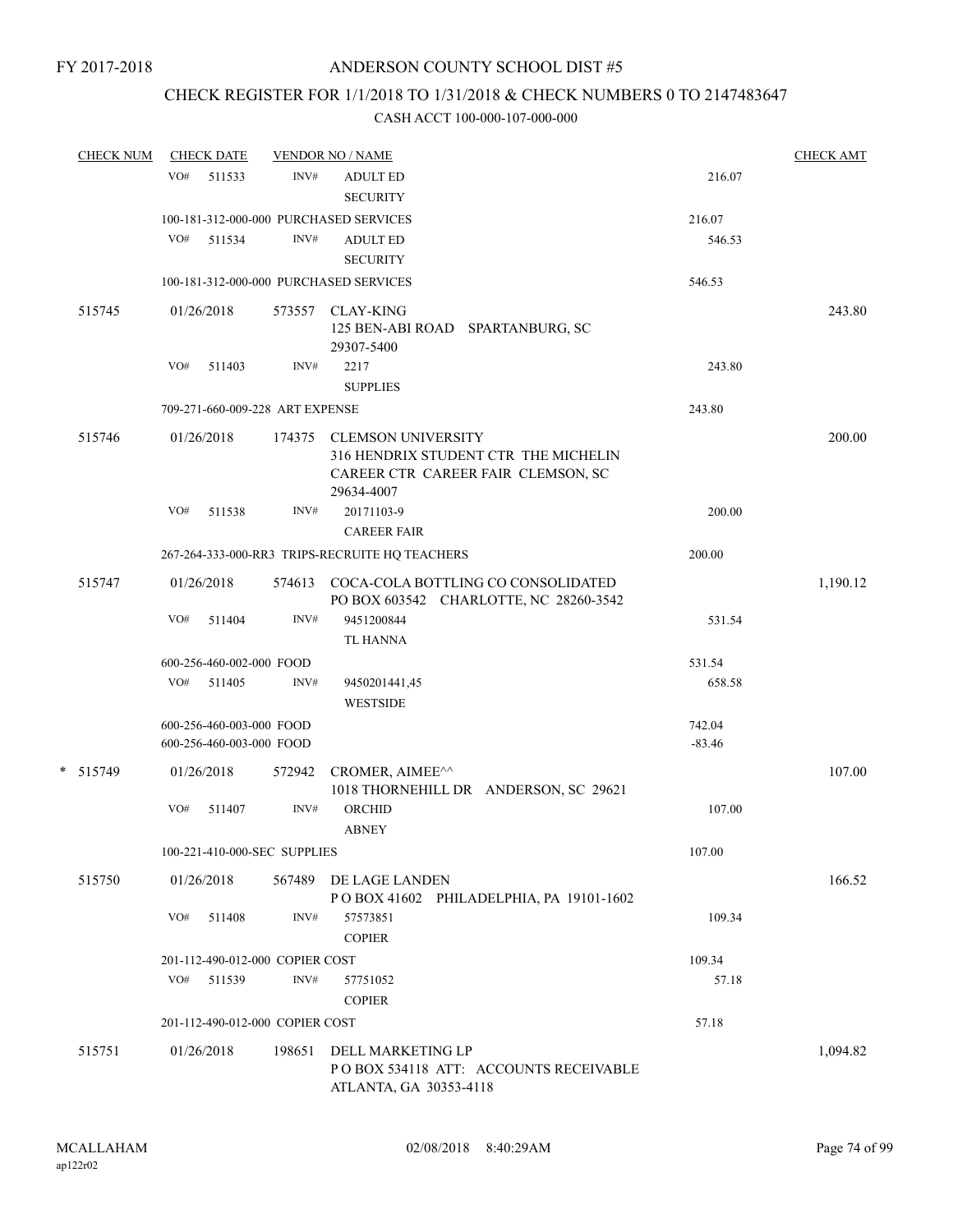### CHECK REGISTER FOR 1/1/2018 TO 1/31/2018 & CHECK NUMBERS 0 TO 2147483647

|   | <b>CHECK NUM</b> |     | <b>CHECK DATE</b> |        | <b>VENDOR NO / NAME</b>                                                                   |     |                        |                       | <b>CHECK AMT</b> |
|---|------------------|-----|-------------------|--------|-------------------------------------------------------------------------------------------|-----|------------------------|-----------------------|------------------|
|   |                  | VO# | 511409            | INV#   | 10218565880<br><b>PRINTER</b>                                                             | PO# | 98013                  | 155.14                |                  |
|   |                  |     |                   |        | 201-112-445-012-000 TECHNOLOGY SUPPLIES                                                   |     |                        | 155.14                |                  |
|   |                  | VO# | 511540            | INV#   | 10218091260<br><b>TONER</b>                                                               |     |                        | 429.96                |                  |
|   |                  |     |                   |        | 723-190-660-023-911 MISCELLANEOUS- ADULT ED EXPENSE                                       |     |                        | 429.96                |                  |
|   |                  | VO# | 511541            | INV#   | 10219081118<br><b>PRINTER</b>                                                             | PO# | 98023                  | 509.72                |                  |
|   |                  |     |                   |        | 100-221-410-000-TST SUPPLIES-TESTING                                                      |     |                        | 509.72                |                  |
| * | 515754           |     | 01/26/2018        |        | 574010 DIXON POWERS DRUG COMPANY                                                          |     |                        |                       | 750.00           |
|   |                  |     |                   |        | 805 NORTH FANT STREET ANDERSON, SC 29621                                                  |     |                        |                       |                  |
|   |                  | VO# | 511411            | INV#   | <b>EPI PENS</b><br>TLH & WHS                                                              |     |                        | 750.00                |                  |
|   |                  |     |                   |        | 100-213-410-000-000 SUPPLIES AND MATERIALS                                                |     |                        | 750.00                |                  |
|   | * 515757         |     | 01/26/2018        |        | 211302 DUKE ENERGY<br>PO BOX 70516 ATT: ACCOUNTS RECEIVABLE<br>CHARLOTTE, NC 28272-0516   |     |                        |                       | 11,000.86        |
|   |                  | VO# | 511532            | INV#   | DUE FEB 5<br><b>UTILITIES</b>                                                             |     |                        | 11,000.86             |                  |
|   |                  |     |                   |        | 100-254-470-007-000 ENERGY-ELECTRICITY & WATER                                            |     |                        | 3,571.32              |                  |
|   |                  |     |                   |        | 100-254-470-009-000 ENERGY-ELECTRICITY & WATER                                            |     |                        | 28.91                 |                  |
|   |                  |     |                   |        | 100-254-470-010-000 ENERGY-ELECTRICITY & WATER                                            |     |                        | 4,808.67              |                  |
|   |                  |     |                   |        | 100-254-470-023-000 ENERGY-ELECTRICITY & WATER                                            |     |                        | 2,591.96              |                  |
|   | 515758           |     | 01/26/2018        | 563495 | ELECTRIC CITY UTILITIES<br>CITY OF ANDERSON P.O. BOX 63061 CHARLOTTE,<br>NC 28263-3061    |     |                        |                       | 867.92           |
|   |                  | VO# | 511529            | INV#   | 295758061<br><b>WATER &amp; SEWER</b>                                                     |     |                        | 762.78                |                  |
|   |                  |     |                   |        | 100-254-470-012-000 ENERGY-ELECTRICITY & WATER                                            |     |                        | 762.78                |                  |
|   |                  | VO# | 511530            | INV#   | 495402011                                                                                 |     |                        | 105.14                |                  |
|   |                  |     |                   |        | <b>WATER &amp; SEWER</b>                                                                  |     |                        |                       |                  |
|   |                  |     |                   |        | 100-254-470-000-000 ENERGY-ELECTRICITY & WATER                                            |     |                        | 105.14                |                  |
|   | 515759           |     | 01/26/2018        | 566171 | EMPLOYMENT SCREENING, INC<br>POBOX 410442 ATT: ACCOUNTS RECEIVABLE<br>CHARLOTTE, NC 28241 |     |                        |                       | 111.00           |
|   |                  | VO# | 511413            | INV#   | ANDER5120117                                                                              |     |                        | 111.00                |                  |
|   |                  |     |                   |        | <b>NOV SERVICES</b>                                                                       |     |                        |                       |                  |
|   |                  |     |                   |        | 100-264-312-000-000 PURCHASED SERVICES                                                    |     |                        | 111.00                |                  |
|   | 515760           |     | 01/26/2018        | 571679 | ETA HAND2MIND<br>6642 EAGLE WAY                                                           |     | CHICAGO, IL 60678-1066 |                       | 17,896.88        |
|   |                  | VO# | 511414            | INV#   | PO 97867<br>CUST #16513                                                                   | PO# | 97867                  | 17,896.88             |                  |
|   |                  |     |                   |        | 201-112-410-011-000 SUPPLIES AND MATERIALS<br>201-112-410-011-000 SUPPLIES AND MATERIALS  |     |                        | 10,257.60<br>3,819.64 |                  |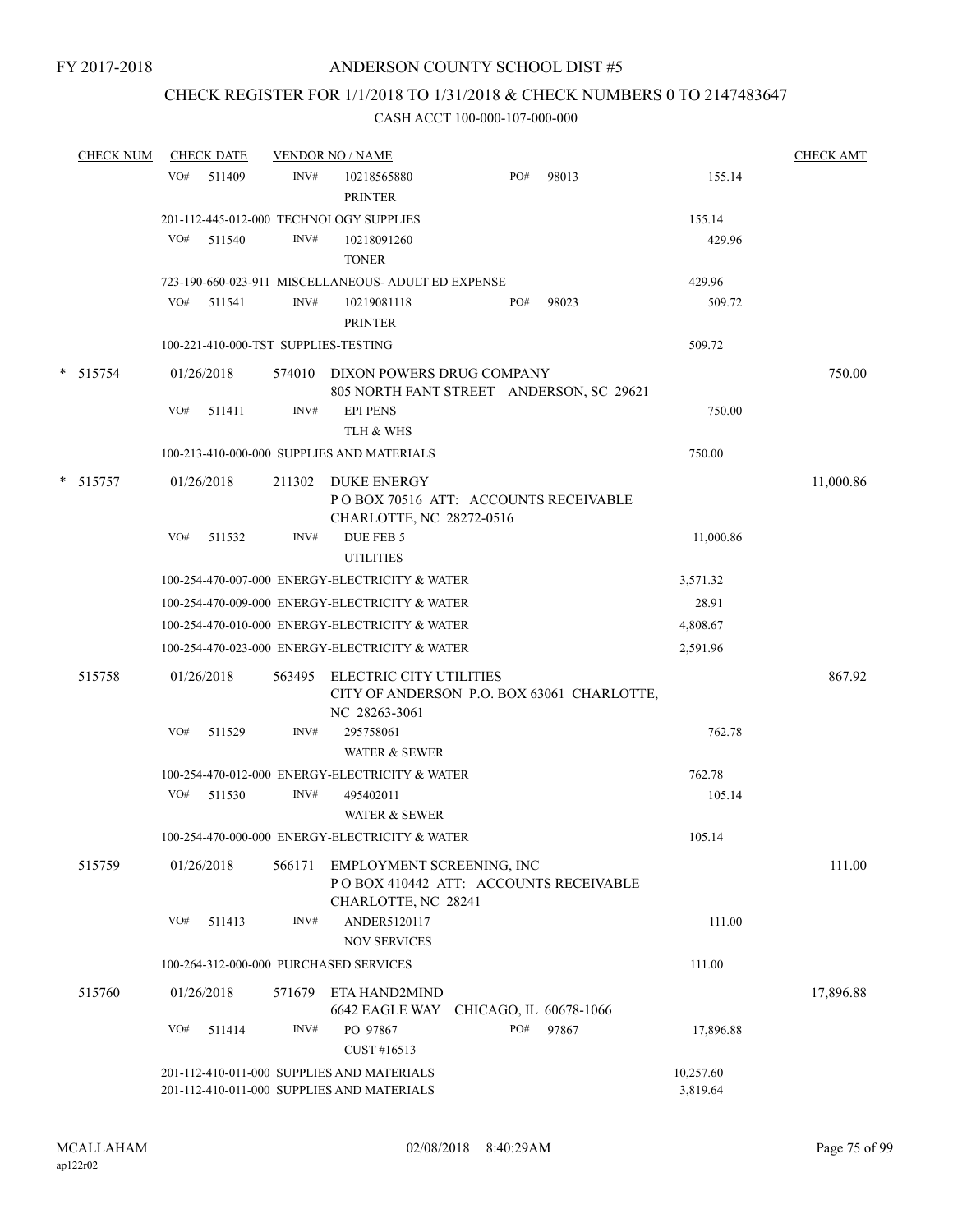### CHECK REGISTER FOR 1/1/2018 TO 1/31/2018 & CHECK NUMBERS 0 TO 2147483647

| <b>CHECK NUM</b> |            | <b>CHECK DATE</b>                  |        | <b>VENDOR NO / NAME</b><br>201-112-410-011-000 SUPPLIES AND MATERIALS                            |     |       | 3,819.64         | <b>CHECK AMT</b> |
|------------------|------------|------------------------------------|--------|--------------------------------------------------------------------------------------------------|-----|-------|------------------|------------------|
| 515761           | 01/26/2018 |                                    | 237555 | <b>FORMS &amp; SUPPLY</b><br>POBOX 563953 ATT: ACCOUNTS RECEIVABLE<br>CHARLOTTE, NC 28256        |     |       |                  | 450.25           |
|                  | VO#        | 511415                             | INV#   | 4426178<br><b>CALENDARS</b>                                                                      | PO# | 97989 | 22.64            |                  |
|                  |            | 100-257-410-000-000 SUPPLIES       |        |                                                                                                  |     |       | 22.64            |                  |
|                  | VO#        | 511416                             | INV#   | 4435090<br><b>SUPPLIES</b>                                                                       |     |       | 40.76            |                  |
|                  |            |                                    |        | 714-271-660-014-328 PRODUCTIONS EXPENSE                                                          |     |       | 40.76            |                  |
|                  | VO#        | 511417                             | INV#   | 4426082<br><b>SUPPLIES</b>                                                                       | PO# | 97986 | 20.80            |                  |
|                  |            |                                    |        | 100-252-410-000-000 SUPPLIES AND MATERIALS                                                       |     |       | 20.80            |                  |
|                  |            | VO# 511419                         | INV#   | 4427633<br>4426442                                                                               |     |       | 366.05           |                  |
|                  |            |                                    |        | 709-271-660-009-201 MISCELLANEOUS EXPENSE<br>709-271-660-009-201 MISCELLANEOUS EXPENSE           |     |       | 125.33<br>240.72 |                  |
| 515762           | 01/26/2018 |                                    | 575045 | <b>GEORGIA ASSO OF EDUCATIONAL LEADERS</b><br>PO BOX 6445 ATHENS, GA 30604                       |     |       |                  | 1,000.00         |
|                  | VO#        | 511542                             | INV#   | 83830<br><b>ORDER# 98264</b>                                                                     |     |       | 1,000.00         |                  |
|                  |            |                                    |        | 267-224-333-000-PD5 TRIPS- SC STANDARDS                                                          |     |       | 1,000.00         |                  |
| $* 515764$       | 01/26/2018 |                                    | 254200 | <b>GREENE FINNEY, LLP</b><br>800 E. WASHINGTON STREET SUITE D<br>GREENVILLE, SC 29601            |     |       |                  | 7,100.00         |
|                  | VO#        | 511543                             | INV#   | 15887<br><b>SERVICES</b>                                                                         | PO# | 98065 | 7,100.00         |                  |
|                  |            | 100-231-318-000-000 AUDIT SERVICES |        |                                                                                                  |     |       | 7,100.00         |                  |
| 515765           | 01/26/2018 |                                    |        | 572168 GREENVILLE LITTLE THEATRE<br>444 COLLEGE STREET GREENVILLE, SC 29601                      |     |       |                  | 250.00           |
|                  | VO#        | 511544                             | INV#   | FEB 8TH<br><b>CONCORD ELEM</b>                                                                   |     |       | 250.00           |                  |
|                  |            |                                    |        | 709-271-660-009-305 LIBRARY EXPENSE                                                              |     |       | 250.00           |                  |
| $* 515767$       | 01/26/2018 |                                    | 267490 | HILTON HEAD MARRIOTT RESORT & SPA<br>ONE HOTEL CIRCLE ATT: RESERVATIONS<br>HILTON HEAD, SC 29928 |     |       |                  | 1,455.20         |
|                  | VO#        | 511545                             | INV#   | FEB 22-24<br><b>SCIRA 2018</b>                                                                   | PO# | 98054 | 1,455.20         |                  |
|                  |            |                                    |        | 201-224-333-016-000 TRIPS AND CONFERENCES                                                        |     |       | 1,455.20         |                  |
| 515768           | 01/26/2018 |                                    | 565025 | <b>HOME DEPOT</b><br>3427 CLEMSON BLVD ANDERSON, SC 29621                                        |     |       |                  | 860.61           |
|                  | VO#        | 511546                             | INV#   | <b>LADDERS</b><br>ORD# H1105-31316                                                               |     |       | 860.61           |                  |
|                  |            | 397-112-410-013-000 SUPPLIES       |        |                                                                                                  |     |       | 860.61           |                  |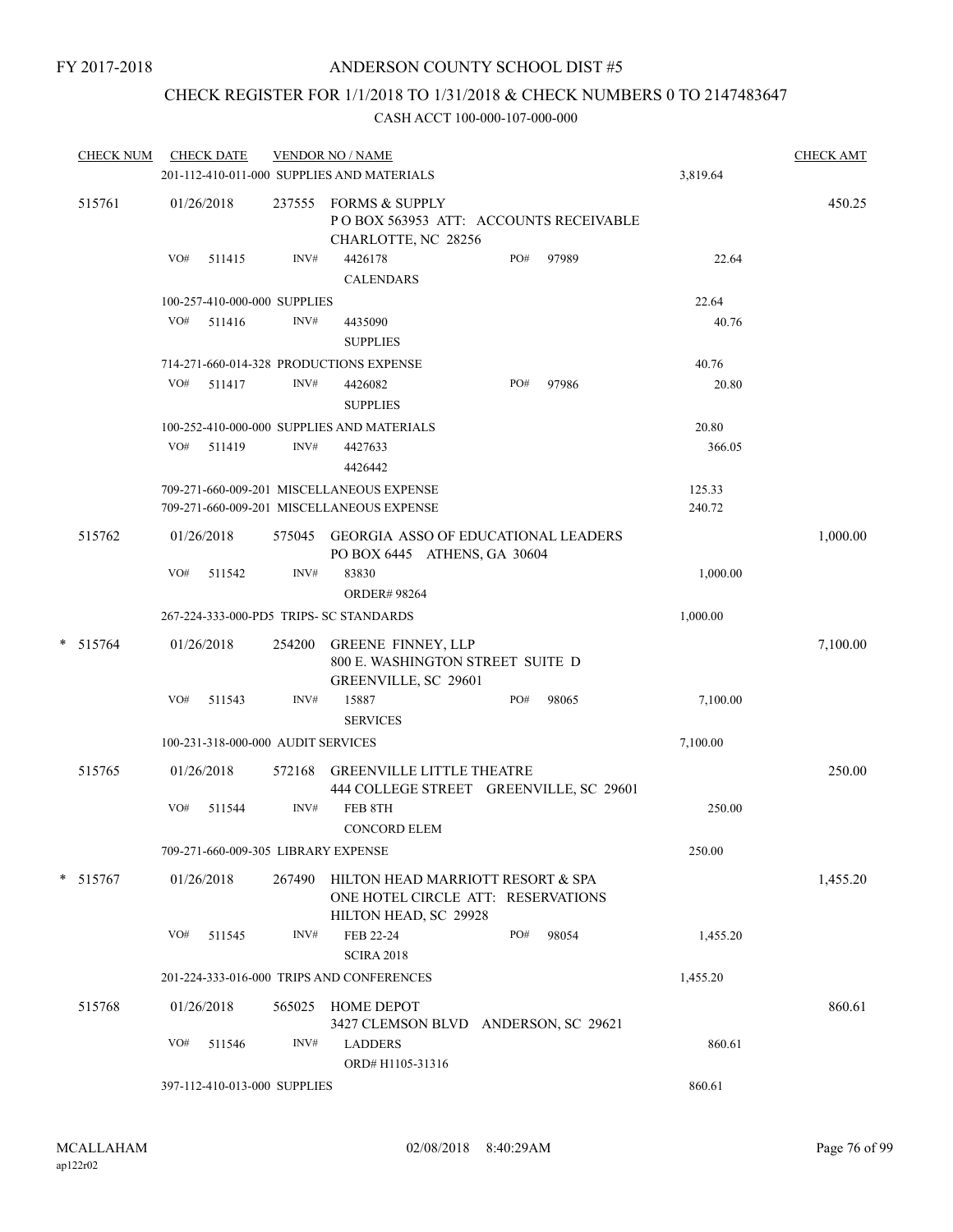FY 2017-2018

### ANDERSON COUNTY SCHOOL DIST #5

# CHECK REGISTER FOR 1/1/2018 TO 1/31/2018 & CHECK NUMBERS 0 TO 2147483647

| <b>CHECK NUM</b> | <b>CHECK DATE</b>                       |        | <b>VENDOR NO / NAME</b>                                                                                 |        | <b>CHECK AMT</b> |
|------------------|-----------------------------------------|--------|---------------------------------------------------------------------------------------------------------|--------|------------------|
| 515769           | 01/26/2018<br>VO#<br>511477             | INV#   | 574280 HOOKS, LUCAS^^<br>1108 TIGER BLVD #153 CLEMSON, SC 29631<br>JAN 9                                | 98.50  | 202.00           |
|                  |                                         |        | <b>OFFICIAL</b>                                                                                         |        |                  |
|                  | 100-271-312-003-000 ADDITIONAL SECURITY |        |                                                                                                         | 98.50  |                  |
|                  | VO# 511481                              | INV#   | <b>JAN 12</b><br><b>OFFICIAL</b>                                                                        | 103.50 |                  |
|                  | 100-271-312-003-000 ADDITIONAL SECURITY |        |                                                                                                         | 103.50 |                  |
| $* 515773$       | 01/26/2018                              |        | 272800 HOUSE OF TROPHIES<br>616 NORTH MURRAY AVENUE ATT: ACCOUNTS<br>RECEIVABLE ANDERSON, SC 29625-4311 |        | 149.80           |
|                  | VO#<br>511421                           | INV#   | 31919<br><b>CONCORD ELEM</b>                                                                            | 149.80 |                  |
|                  |                                         |        | 709-271-660-009-201 MISCELLANEOUS EXPENSE                                                               | 149.80 |                  |
| * 515775         | 01/26/2018                              |        | 573353 ITS - INFORMATION TECHNOLOGY SERVICES<br>PO BOX 10147 GREENVILLE, SC 29603-0147                  |        | 152.92           |
|                  | VO#<br>511549                           | INV#   | 7680<br><b>SCAN SERVICES</b>                                                                            | 152.92 |                  |
|                  |                                         |        | 723-190-660-023-911 MISCELLANEOUS- ADULT ED EXPENSE                                                     | 152.92 |                  |
| * 515777         | 01/26/2018                              |        | 575027 JONES, BENJAMIN^^<br>ARROWHEAD ARBORIST & LAND DESIGN 113<br>JANICE CIRCLE ANDERSON, SC 29626    |        | 175.00           |
|                  | VO# 511422                              | INV#   | <b>TREES</b><br><b>ROBERT ANDERSON</b>                                                                  | 175.00 |                  |
|                  | 100-254-323-000-001 CONTRACT SRVS       |        |                                                                                                         | 175.00 |                  |
| * 515780         | 01/26/2018                              |        | 569972 KRISTY SCARBOROUGH<br>120 SPANISH WELLS ANDERSON, SC 29621                                       |        | 157.45           |
|                  | VO#<br>511391                           | INV#   | <b>FFA</b><br>REIMBURSEMENT                                                                             | 157.45 |                  |
|                  |                                         |        | 329-115-410-000-000 SUPPLIES- STATE EQUIPMENT                                                           | 120.05 |                  |
|                  | 701-271-660-001-850 FFA EXPENSE         |        |                                                                                                         | 37.40  |                  |
| 515781           | 01/26/2018                              |        | 573632 LEE, DAVY^^<br>1132 S. ANDOVER DRIVE WALHALLA, SC 29691                                          |        | 193.00           |
|                  | VO#<br>511479                           | INV#   | <b>JAN 12</b><br><b>OFFICIAL</b>                                                                        | 99.00  |                  |
|                  | 100-271-312-003-000 ADDITIONAL SECURITY |        |                                                                                                         | 99.00  |                  |
|                  | VO# 511483                              | INV#   | JAN 9<br><b>OFFICIAL</b>                                                                                | 94.00  |                  |
|                  | 100-271-312-003-000 ADDITIONAL SECURITY |        |                                                                                                         | 94.00  |                  |
| 515782           | 01/26/2018                              | 565441 | <b>EMPLOYEE VENDOR</b><br>1809 COLLEGE AVE ANDERSON, SC 29621                                           |        | 159.95           |
|                  | VO#<br>511567                           | INV#   | <b>SUPPLIES</b><br>REIMBURSEMENT                                                                        | 159.95 |                  |
|                  | 100-115-410-001-000 SUPPLIES            |        |                                                                                                         | 159.95 |                  |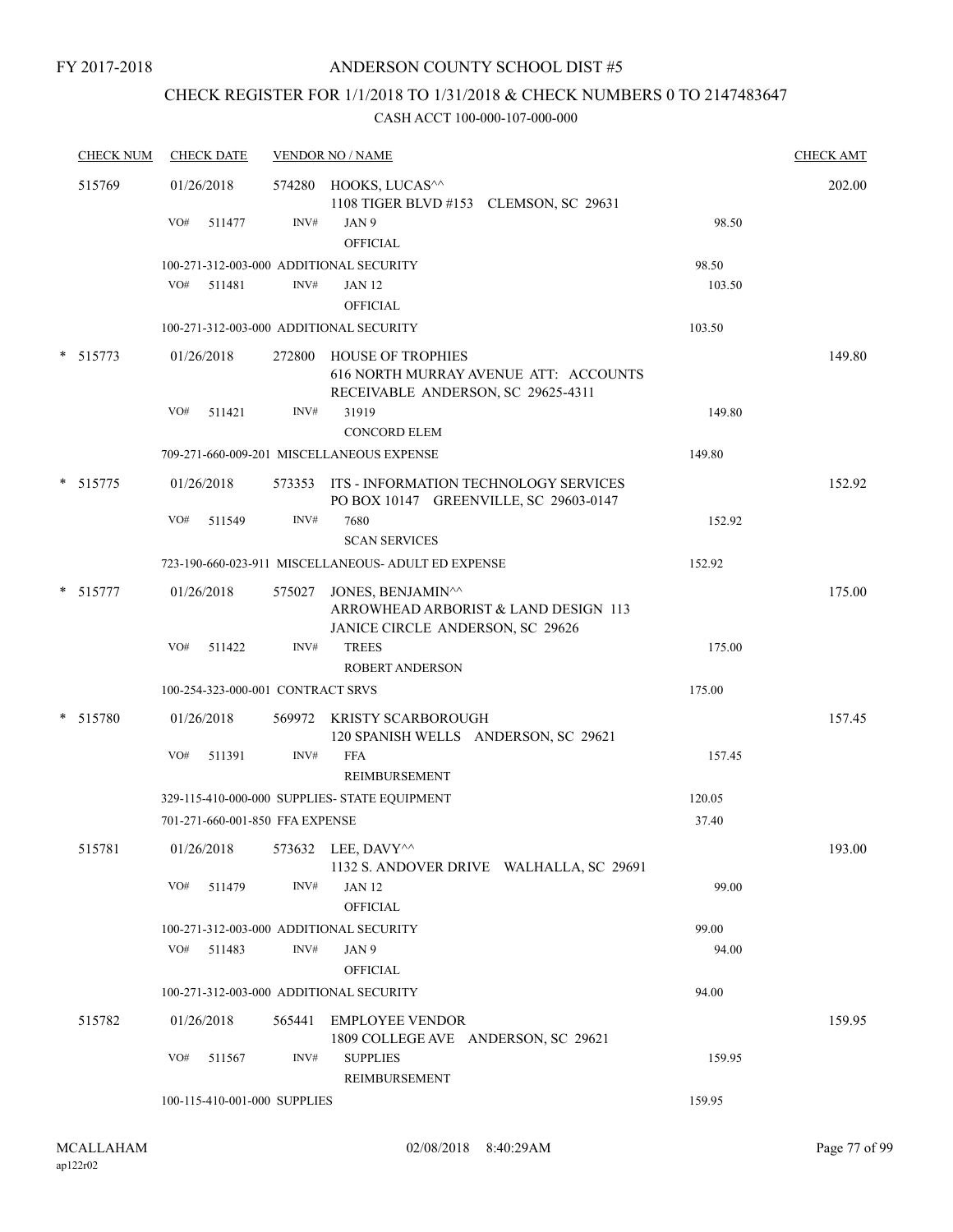# CHECK REGISTER FOR 1/1/2018 TO 1/31/2018 & CHECK NUMBERS 0 TO 2147483647

| <b>CHECK NUM</b> | <b>CHECK DATE</b> |                | <b>VENDOR NO / NAME</b>                                                                                 |                                      |        | <b>CHECK AMT</b> |
|------------------|-------------------|----------------|---------------------------------------------------------------------------------------------------------|--------------------------------------|--------|------------------|
| $*$ 515784       | 01/26/2018        |                | 349701 MED CENTRAL HEALTH RESOURCES<br>3424 CLEMSON BLVD ATT: ACCOUNTS<br>RECEIVABLE ANDERSON, SC 29621 |                                      |        | 775.00           |
|                  | VO# 511425        | INV#           | 46359<br>WRIGHT                                                                                         |                                      | 65.00  |                  |
|                  |                   |                | 100-255-323-000-000 CONTRACTED SERVICES                                                                 |                                      | 65.00  |                  |
|                  | $VO#$ 511426      | INV#           | 7713<br><b>HEARD</b>                                                                                    |                                      | 65.00  |                  |
|                  |                   |                | 100-255-323-000-000 CONTRACTED SERVICES                                                                 |                                      | 65.00  |                  |
|                  | VO# 511427        | INV#           | 33579<br><b>JORDAN</b>                                                                                  |                                      | 65.00  |                  |
|                  |                   |                | 100-255-323-000-000 CONTRACTED SERVICES                                                                 |                                      | 65.00  |                  |
|                  | VO# 511428        | INV#           | 52475<br><b>HARDIN</b>                                                                                  |                                      | 65.00  |                  |
|                  |                   |                | 100-255-323-000-000 CONTRACTED SERVICES                                                                 |                                      | 65.00  |                  |
|                  | VO# 511429        | INV#           | 35052<br><b>DIXON</b>                                                                                   |                                      | 65.00  |                  |
|                  |                   |                | 100-255-323-000-000 CONTRACTED SERVICES                                                                 |                                      | 65.00  |                  |
|                  | $VO#$ 511430      | INV#           | 37893<br><b>GAINES</b>                                                                                  |                                      | 65.00  |                  |
|                  |                   |                | 100-255-323-000-000 CONTRACTED SERVICES                                                                 |                                      | 65.00  |                  |
|                  | $VO#$ 511431      | INV#           | 34486<br><b>MAYFIELD</b>                                                                                |                                      | 65.00  |                  |
|                  |                   |                | 100-255-323-000-000 CONTRACTED SERVICES                                                                 |                                      | 65.00  |                  |
|                  | VO# 511432        | INV#           | 49872<br>LECROY                                                                                         |                                      | 85.00  |                  |
|                  |                   |                | 100-255-323-000-000 CONTRACTED SERVICES                                                                 |                                      | 85.00  |                  |
|                  | $VO#$ 511433      | INV#           | 49872<br>LECROY                                                                                         |                                      | 20.00  |                  |
|                  |                   |                | 100-255-323-000-000 CONTRACTED SERVICES                                                                 |                                      | 20.00  |                  |
|                  | $VO#$ 511434      | INV#           | 22863<br><b>STURGEON</b>                                                                                |                                      | 85.00  |                  |
|                  |                   |                | 100-255-323-000-000 CONTRACTED SERVICES                                                                 |                                      | 85.00  |                  |
|                  | VO#<br>511435     | INV#           | 46145<br><b>JORDAN</b>                                                                                  |                                      | 65.00  |                  |
|                  |                   |                | 100-255-323-000-000 CONTRACTED SERVICES                                                                 |                                      | 65.00  |                  |
|                  | VO# 511436        | INV#           | 22864<br><b>BELCHER</b>                                                                                 |                                      | 65.00  |                  |
|                  |                   |                | 100-255-323-000-000 CONTRACTED SERVICES                                                                 |                                      | 65.00  |                  |
| 515785           | 01/26/2018        |                | 574388 NAPA AUTO PARTS                                                                                  | 508 SOUTH MAIN ST ANDERSON, SC 29624 |        | 255.83           |
|                  | VO#<br>511437     | $\text{INV}\#$ | <b>ACCT 5229</b><br><b>SUPPLIES</b>                                                                     |                                      | 255.83 |                  |
|                  |                   |                | 329-115-410-000-000 SUPPLIES- STATE EQUIPMENT                                                           |                                      | 53.49  |                  |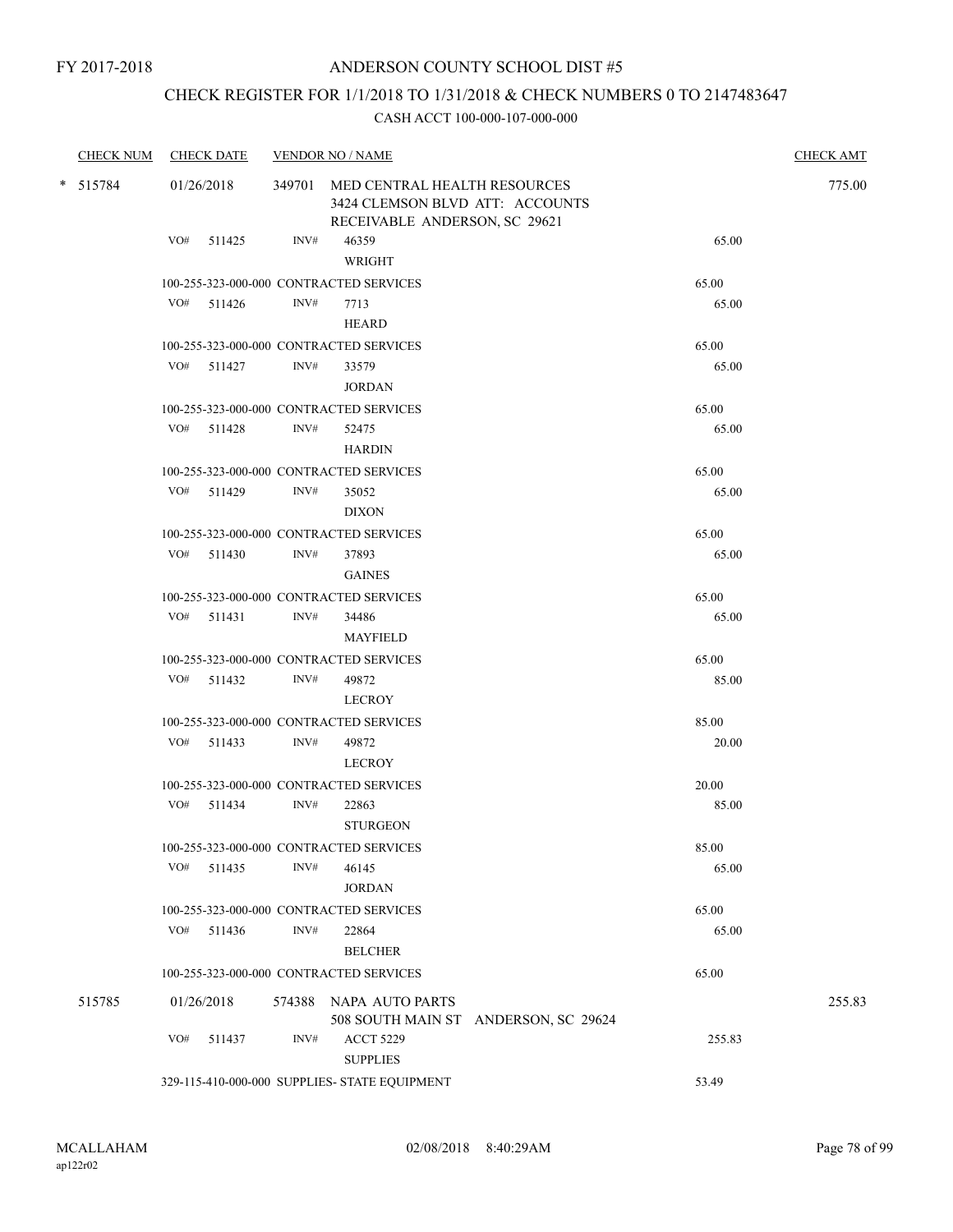# CHECK REGISTER FOR 1/1/2018 TO 1/31/2018 & CHECK NUMBERS 0 TO 2147483647

| CHECK NUM CHECK DATE |     |                                      |                | <b>VENDOR NO / NAME</b>                                                                           |     |       |           | <b>CHECK AMT</b> |
|----------------------|-----|--------------------------------------|----------------|---------------------------------------------------------------------------------------------------|-----|-------|-----------|------------------|
|                      |     |                                      |                | 701-271-660-001-862 AUTO MECHANICS EXPENSE                                                        |     |       | 202.34    |                  |
| * 515787             |     | 01/26/2018                           |                | 389900 OFFICE DEPOT<br>POBOX 1413 CHARLOTTE, NC 28201-1413                                        |     |       |           | 1,079.22         |
|                      | VO# | 511441                               | INV#           | 993724690001<br><b>SUPPLIES</b>                                                                   |     |       | 268.32    |                  |
|                      |     | 600-256-410-000-000 SUPPLIES         |                |                                                                                                   |     |       | 268.32    |                  |
|                      |     | VO# 511442                           | INV#           | 993723781001<br><b>SUPPLIES</b>                                                                   |     |       | 45.77     |                  |
|                      |     | 600-256-410-000-000 SUPPLIES         |                |                                                                                                   |     |       | 45.77     |                  |
|                      |     | VO# 511443                           | INV#           | 995965432001<br><b>SUPPLIES</b>                                                                   |     |       | 156.22    |                  |
|                      |     | 600-256-410-000-000 SUPPLIES         |                |                                                                                                   |     |       | 156.22    |                  |
|                      | VO# | 511444                               | $\text{INV}\#$ | 996860748001<br><b>SUPPLIES</b>                                                                   |     |       | 168.40    |                  |
|                      |     | 600-256-410-000-000 SUPPLIES         |                |                                                                                                   |     |       | 168.40    |                  |
|                      |     | VO# 511445                           | INV#           | 995600731001<br><b>SUPPLIES</b>                                                                   | PO# | 98005 | 207.13    |                  |
|                      |     | 100-221-410-000-ELE SUPPLIES         |                |                                                                                                   |     |       | 207.13    |                  |
|                      | VO# | 511550                               | INV#           | 995724939001<br><b>PAPER</b>                                                                      | PO# | 98012 | 70.98     |                  |
|                      |     | 100-221-410-000-TST SUPPLIES-TESTING |                |                                                                                                   |     |       | 70.98     |                  |
|                      | VO# | 511551                               | INV#           | 995562423001<br><b>SUPPLIES</b>                                                                   |     |       | 23.96     |                  |
|                      |     |                                      |                | 717-271-660-017-201 MISCELLANEOUS EXPENSE                                                         |     |       | 23.96     |                  |
|                      | VO# | 511552                               | INV#           | 995562059001<br><b>SUPPLIES</b>                                                                   |     |       | 138.44    |                  |
|                      |     |                                      |                | 717-271-660-017-201 MISCELLANEOUS EXPENSE                                                         |     |       | 138.44    |                  |
| 515788               |     | 01/26/2018                           |                | 564214 OMNI HILTON HEAD RESORT<br>23 OCEAN LANE ATT: RESERVATIONS HILTON<br><b>HEAD, SC 29928</b> |     |       |           | 1,020.20         |
|                      | VO# | 511446                               | INV#           | FEB 22-24<br>40031413730,3754                                                                     |     |       | 1,020.20  |                  |
|                      |     |                                      |                | 311-224-312-010-000 PURCHASED SERVICES                                                            |     |       | 1,020.20  |                  |
| * 515791             |     | 01/26/2018                           | 568036         | PIEDMONT NATURAL GAS<br>PO BOX 660920 ATT: ACCOUNTS RECEIVABLE<br>DALLAS, TX 75266-0920           |     |       |           | 12,872.12        |
|                      | VO# | 511531                               | INV#           | DUE FEB 2<br><b>UTILITIES</b>                                                                     |     |       | 12,872.12 |                  |
|                      |     | 100-254-472-000-000 ENERGY-GAS       |                |                                                                                                   |     |       | 253.72    |                  |
|                      |     | 100-254-472-000-000 ENERGY-GAS       |                |                                                                                                   |     |       | 90.53     |                  |
|                      |     | 100-254-472-003-000 ENERGY-GAS       |                |                                                                                                   |     |       | 7,992.65  |                  |
|                      |     | 100-254-472-006-000 ENERGY-GAS       |                |                                                                                                   |     |       | 1,100.83  |                  |
|                      |     | 100-254-472-007-000 ENERGY-GAS       |                |                                                                                                   |     |       | 1,135.73  |                  |
|                      |     | 100-254-472-010-000 ENERGY-GAS       |                |                                                                                                   |     |       | 1,079.13  |                  |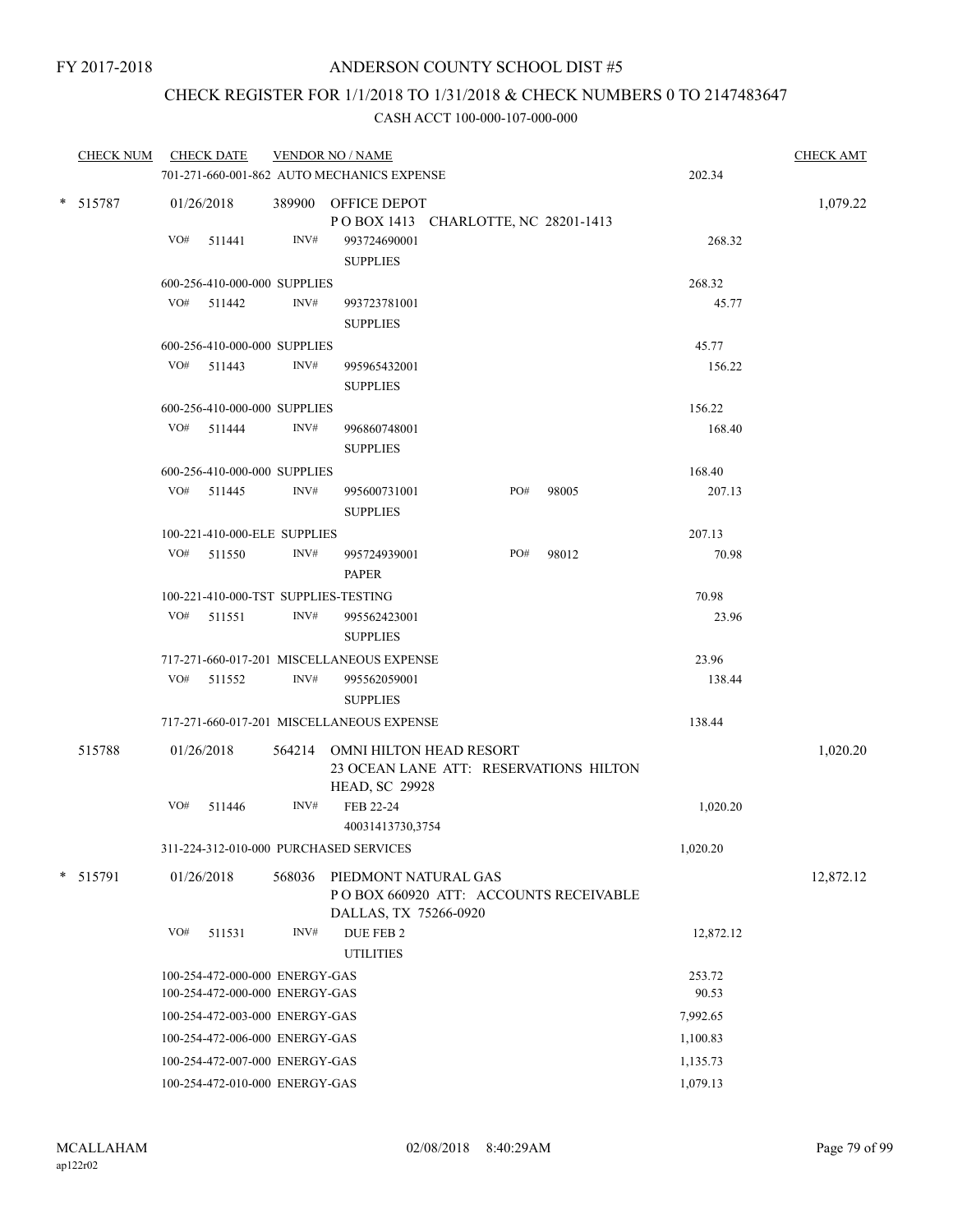### CHECK REGISTER FOR 1/1/2018 TO 1/31/2018 & CHECK NUMBERS 0 TO 2147483647

| <b>CHECK NUM</b> |     | <b>CHECK DATE</b>          |      | <b>VENDOR NO / NAME</b>                                                                                      |                | <b>CHECK AMT</b> |
|------------------|-----|----------------------------|------|--------------------------------------------------------------------------------------------------------------|----------------|------------------|
|                  |     | 600-256-470-003-000 ENERGY |      |                                                                                                              | 100.89         |                  |
|                  |     | 600-256-470-007-000 ENERGY |      |                                                                                                              | 167.87         |                  |
|                  |     | 600-256-470-008-000 ENERGY |      |                                                                                                              | 220.70         |                  |
|                  |     | 600-256-470-010-000 ENERGY |      |                                                                                                              | 218.82         |                  |
|                  |     | 600-256-470-018-000 ENERGY |      |                                                                                                              | 511.25         |                  |
|                  |     |                            |      |                                                                                                              |                |                  |
| * 515794         |     | 01/26/2018                 |      | 572953 RATTERREE, JAY^^                                                                                      |                | 100.50           |
|                  |     |                            |      | PO BOX 27316 GREENVILLE, SC 29616                                                                            |                |                  |
|                  | VO# | 511482                     | INV# | <b>JAN 19</b>                                                                                                | 100.50         |                  |
|                  |     |                            |      | <b>OFFICIAL</b>                                                                                              |                |                  |
|                  |     |                            |      | 100-271-312-003-000 ADDITIONAL SECURITY                                                                      | 100.50         |                  |
| 515795           |     | 01/26/2018                 |      | 567774 RICH PRODUCTS CORP                                                                                    |                | 2,775.20         |
|                  |     |                            |      | POBOX 98333 ATT: ACCOUNTS RECEIVABLE                                                                         |                |                  |
|                  |     |                            |      | CHICAGO, IL 60693                                                                                            |                |                  |
|                  | VO# | 511448                     | INV# | 30016644                                                                                                     | 2,775.20       |                  |
|                  |     |                            |      | <b>FOOD</b>                                                                                                  |                |                  |
|                  |     |                            |      | 600-000-172-000-000 FOOD SERV INVEN. FOOD                                                                    | 2,775.20       |                  |
|                  |     |                            |      |                                                                                                              |                |                  |
| 515796           |     | 01/26/2018                 |      | 567525 ROWLAND MECHANICAL                                                                                    |                | 13,385.99        |
|                  |     |                            |      | 206 SADDLE TRAIL ANDERSON, SC 29621                                                                          |                |                  |
|                  | VO# | 511449                     | INV# | <b>JAN 16-19</b>                                                                                             | 2,042.31       |                  |
|                  |     |                            |      | <b>BUS REPAIRS</b>                                                                                           |                |                  |
|                  |     |                            |      | 100-255-323-000-ACT ACTIVITY BUS CONTRACTED SERVICES                                                         | 1,575.99       |                  |
|                  |     |                            |      | 100-255-323-000-ACT ACTIVITY BUS CONTRACTED SERVICES                                                         | 38.00          |                  |
|                  |     |                            |      | 100-255-323-000-ACT ACTIVITY BUS CONTRACTED SERVICES                                                         | 38.00          |                  |
|                  |     |                            |      | 100-255-323-000-ACT ACTIVITY BUS CONTRACTED SERVICES<br>100-255-323-000-ACT ACTIVITY BUS CONTRACTED SERVICES | 38.00<br>38.00 |                  |
|                  |     |                            |      | 100-255-323-000-ACT ACTIVITY BUS CONTRACTED SERVICES                                                         | 71.66          |                  |
|                  |     |                            |      | 100-255-323-000-ACT ACTIVITY BUS CONTRACTED SERVICES                                                         | 71.66          |                  |
|                  |     |                            |      | 100-255-323-000-ACT ACTIVITY BUS CONTRACTED SERVICES                                                         | 57.00          |                  |
|                  |     |                            |      | 100-255-323-000-ACT ACTIVITY BUS CONTRACTED SERVICES                                                         | 57.00          |                  |
|                  |     |                            |      | 100-255-323-000-ACT ACTIVITY BUS CONTRACTED SERVICES                                                         | 57.00          |                  |
|                  | VO# | 511450                     | INV# | 8190                                                                                                         | 2,492.45       |                  |
|                  |     |                            |      | <b>BUS REPAIRS</b>                                                                                           |                |                  |
|                  |     |                            |      | 100-255-323-000-ACT ACTIVITY BUS CONTRACTED SERVICES                                                         | 2,492.45       |                  |
|                  | VO# | 511451                     | INV# | 8189                                                                                                         | 1.698.10       |                  |
|                  |     |                            |      | <b>BUS REPAIRS</b>                                                                                           |                |                  |
|                  |     |                            |      | 100-255-323-000-ACT ACTIVITY BUS CONTRACTED SERVICES                                                         | 1,698.10       |                  |
|                  | VO# |                            | INV# |                                                                                                              | 1.728.69       |                  |
|                  |     | 511452                     |      | 8188                                                                                                         |                |                  |
|                  |     |                            |      | <b>BUS REPAIRS</b>                                                                                           |                |                  |
|                  |     |                            |      | 100-255-323-000-ACT ACTIVITY BUS CONTRACTED SERVICES                                                         | 1,728.69       |                  |
|                  | VO# | 511453                     | INV# | <b>JAN 10-12</b>                                                                                             | 1,912.23       |                  |
|                  |     |                            |      | <b>BUS REPAIRS</b>                                                                                           |                |                  |
|                  |     |                            |      | 100-255-323-000-ACT ACTIVITY BUS CONTRACTED SERVICES                                                         | 210.00         |                  |
|                  |     |                            |      | 100-255-323-000-ACT ACTIVITY BUS CONTRACTED SERVICES                                                         | 522.50         |                  |
|                  |     |                            |      | 100-255-323-000-ACT ACTIVITY BUS CONTRACTED SERVICES                                                         | 38.00          |                  |
|                  |     |                            |      | 100-255-323-000-ACT ACTIVITY BUS CONTRACTED SERVICES                                                         | 50.73          |                  |
|                  |     |                            |      | 100-255-323-000-ACT ACTIVITY BUS CONTRACTED SERVICES                                                         | 38.00          |                  |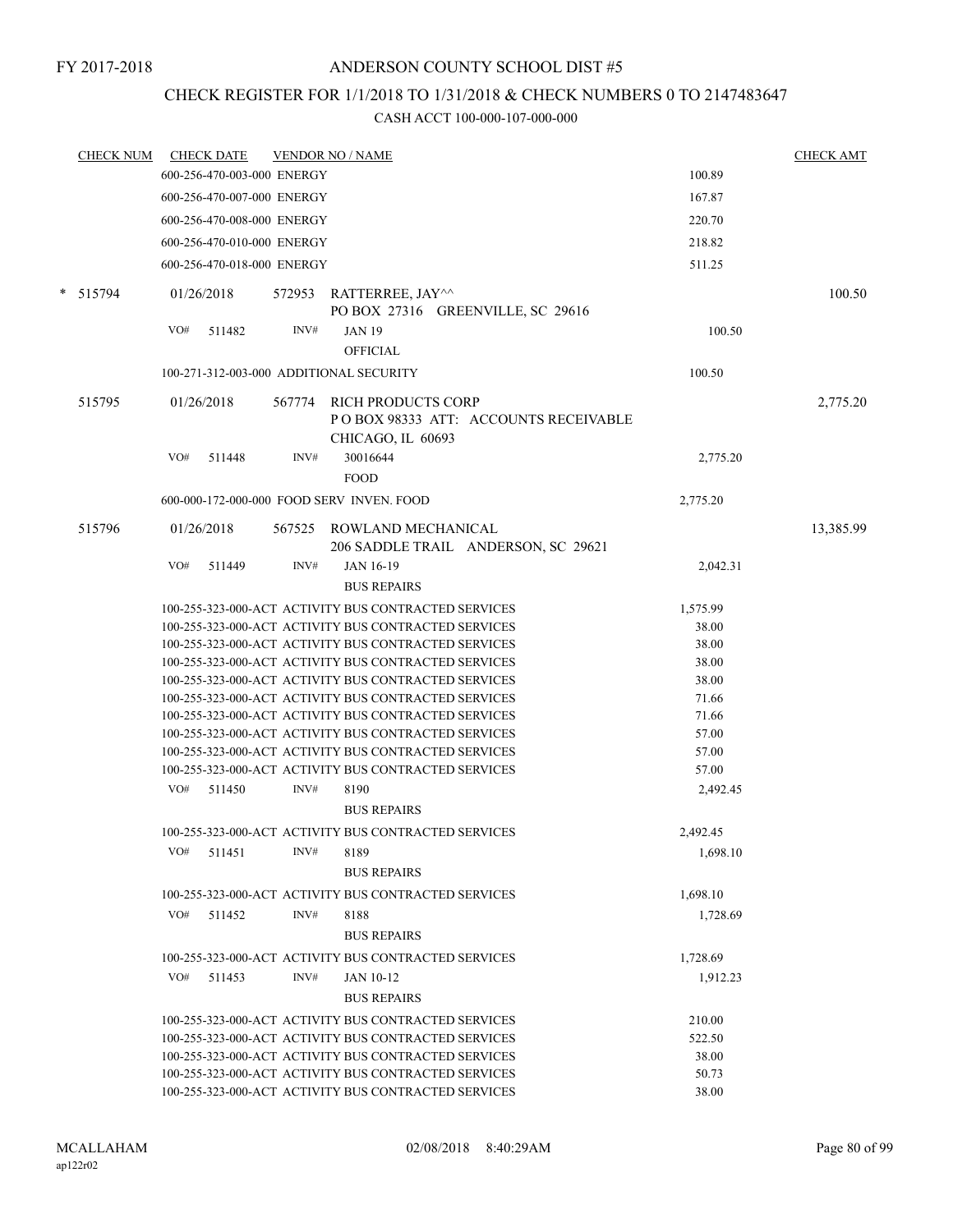### CHECK REGISTER FOR 1/1/2018 TO 1/31/2018 & CHECK NUMBERS 0 TO 2147483647

| <b>CHECK NUM</b> |     | <b>CHECK DATE</b> |                                  | <b>VENDOR NO / NAME</b>                    |                                                      |       |          | <b>CHECK AMT</b> |
|------------------|-----|-------------------|----------------------------------|--------------------------------------------|------------------------------------------------------|-------|----------|------------------|
|                  |     |                   |                                  |                                            | 100-255-323-000-ACT ACTIVITY BUS CONTRACTED SERVICES |       | 38.00    |                  |
|                  |     |                   |                                  |                                            | 100-255-323-000-ACT ACTIVITY BUS CONTRACTED SERVICES |       | 86.32    |                  |
|                  |     |                   |                                  |                                            | 100-255-323-000-ACT ACTIVITY BUS CONTRACTED SERVICES |       | 108.31   |                  |
|                  |     |                   |                                  |                                            | 100-255-323-000-ACT ACTIVITY BUS CONTRACTED SERVICES |       | 100.98   |                  |
|                  |     |                   |                                  |                                            | 100-255-323-000-ACT ACTIVITY BUS CONTRACTED SERVICES |       | 86.32    |                  |
|                  |     |                   |                                  |                                            | 100-255-323-000-ACT ACTIVITY BUS CONTRACTED SERVICES |       | 71.66    |                  |
|                  |     |                   |                                  |                                            | 100-255-323-000-ACT ACTIVITY BUS CONTRACTED SERVICES |       | 71.66    |                  |
|                  |     |                   |                                  |                                            | 100-255-323-000-ACT ACTIVITY BUS CONTRACTED SERVICES |       | 489.75   |                  |
|                  |     |                   |                                  |                                            |                                                      |       |          |                  |
|                  | VO# | 511454            | INV#                             | 8173                                       |                                                      |       | 2,499.73 |                  |
|                  |     |                   |                                  | <b>BUS REPAIRS</b>                         |                                                      |       |          |                  |
|                  |     |                   |                                  |                                            | 100-255-323-000-ACT ACTIVITY BUS CONTRACTED SERVICES |       | 2,499.73 |                  |
|                  | VO# | 511455            | INV#                             | 8176, 8192-93                              |                                                      |       | 1,012.48 |                  |
|                  |     |                   |                                  |                                            |                                                      |       |          |                  |
|                  |     |                   |                                  | <b>BUS REPAIRS</b>                         |                                                      |       |          |                  |
|                  |     |                   |                                  | 100-255-323-000-000 CONTRACTED SERVICES    |                                                      |       | 380.00   |                  |
|                  |     |                   |                                  | 100-255-323-000-000 CONTRACTED SERVICES    |                                                      |       | 380.00   |                  |
|                  |     |                   |                                  | 100-255-323-000-000 CONTRACTED SERVICES    |                                                      |       | 252.48   |                  |
| * 515798         |     | 01/26/2018        |                                  |                                            | 572780 SAFETY & COMPLIANCE MGMT INC                  |       |          | 995.30           |
|                  |     |                   |                                  |                                            | P.O. BOX 615 ROCK SPRING, GA 30739                   |       |          |                  |
|                  |     |                   |                                  |                                            |                                                      |       |          |                  |
|                  | VO# | 511456            | INV#                             | 25407                                      |                                                      |       | 497.65   |                  |
|                  |     |                   |                                  | TL HANNA                                   |                                                      |       |          |                  |
|                  |     |                   | 100-271-312-002-TST DRUG TESTING |                                            |                                                      |       | 375.00   |                  |
|                  |     |                   | 100-271-312-002-TST DRUG TESTING |                                            |                                                      |       | 122.65   |                  |
|                  | VO# | 511457            | INV#                             | 25407                                      |                                                      |       | 497.65   |                  |
|                  |     |                   |                                  | <b>WESTSIDE</b>                            |                                                      |       |          |                  |
|                  |     |                   |                                  |                                            |                                                      |       |          |                  |
|                  |     |                   | 100-271-312-003-TST DRUG TESTING |                                            |                                                      |       | 375.00   |                  |
|                  |     |                   | 100-271-312-003-TST DRUG TESTING |                                            |                                                      |       | 122.65   |                  |
| 515799           |     | 01/26/2018        | 564203                           |                                            | <b>SCDMV - DEPT OF MOTOR VEHICLES</b>                |       |          | 191.00           |
|                  |     |                   |                                  |                                            | POBOX 1498 ATT: CDL COMPLIANCE                       |       |          |                  |
|                  |     |                   |                                  |                                            |                                                      |       |          |                  |
|                  |     |                   |                                  | BLYTHEWOOD, SC 29016                       |                                                      |       |          |                  |
|                  | VO# | 511462            | INV#                             | <b>CLASS B</b>                             |                                                      |       | 191.00   |                  |
|                  |     |                   |                                  | <b>3RD PARTY TESTER</b>                    |                                                      |       |          |                  |
|                  |     |                   |                                  | 100-255-323-000-000 CONTRACTED SERVICES    |                                                      |       | 191.00   |                  |
|                  |     |                   |                                  |                                            |                                                      |       |          |                  |
| 515800           |     | 01/26/2018        | 564680                           |                                            | SC EDUCATIONAL COMMUNICATIONS                        |       |          | 1,996.00         |
|                  |     |                   |                                  |                                            | 401 EAST KENNEDY ST SUITE B-1 SPARTANBURG,           |       |          |                  |
|                  |     |                   |                                  | SC 29302                                   |                                                      |       |          |                  |
|                  | VO# | 511461            | INV#                             | 240                                        | PO#                                                  | 98069 | 1,996.00 |                  |
|                  |     |                   |                                  | <b>ST JOSEPH'S</b>                         |                                                      |       |          |                  |
|                  |     |                   |                                  |                                            |                                                      |       |          |                  |
|                  |     |                   |                                  | 267-370-312-000-SJC PS- ST JOSEPH CATHOLIC |                                                      |       | 1,996.00 |                  |
| 515801           |     | 01/26/2018        | 570099                           | SCHOOL SPECIALTY, INC.                     |                                                      |       |          | 329.91           |
|                  |     |                   |                                  |                                            | 32656 COLLECTION CENTER DR. ATT:                     |       |          |                  |
|                  |     |                   |                                  |                                            | ACCOUNTS RECEIVABLE CHICAGO, IL 60693-0656           |       |          |                  |
|                  | VO# |                   | INV#                             |                                            | PO#                                                  |       |          |                  |
|                  |     | 511463            |                                  | 208119532386                               |                                                      | 98036 | 299.80   |                  |
|                  |     |                   |                                  | <b>SUPPLIES</b>                            |                                                      |       |          |                  |
|                  |     |                   | 100-114-410-000-0PE PE SUPPLIES  |                                            |                                                      |       | 299.80   |                  |
|                  | VO# | 511557            | INV#                             | 208119824468                               |                                                      |       | 30.11    |                  |
|                  |     |                   |                                  | <b>SUPPLIES</b>                            |                                                      |       |          |                  |
|                  |     |                   |                                  |                                            |                                                      |       |          |                  |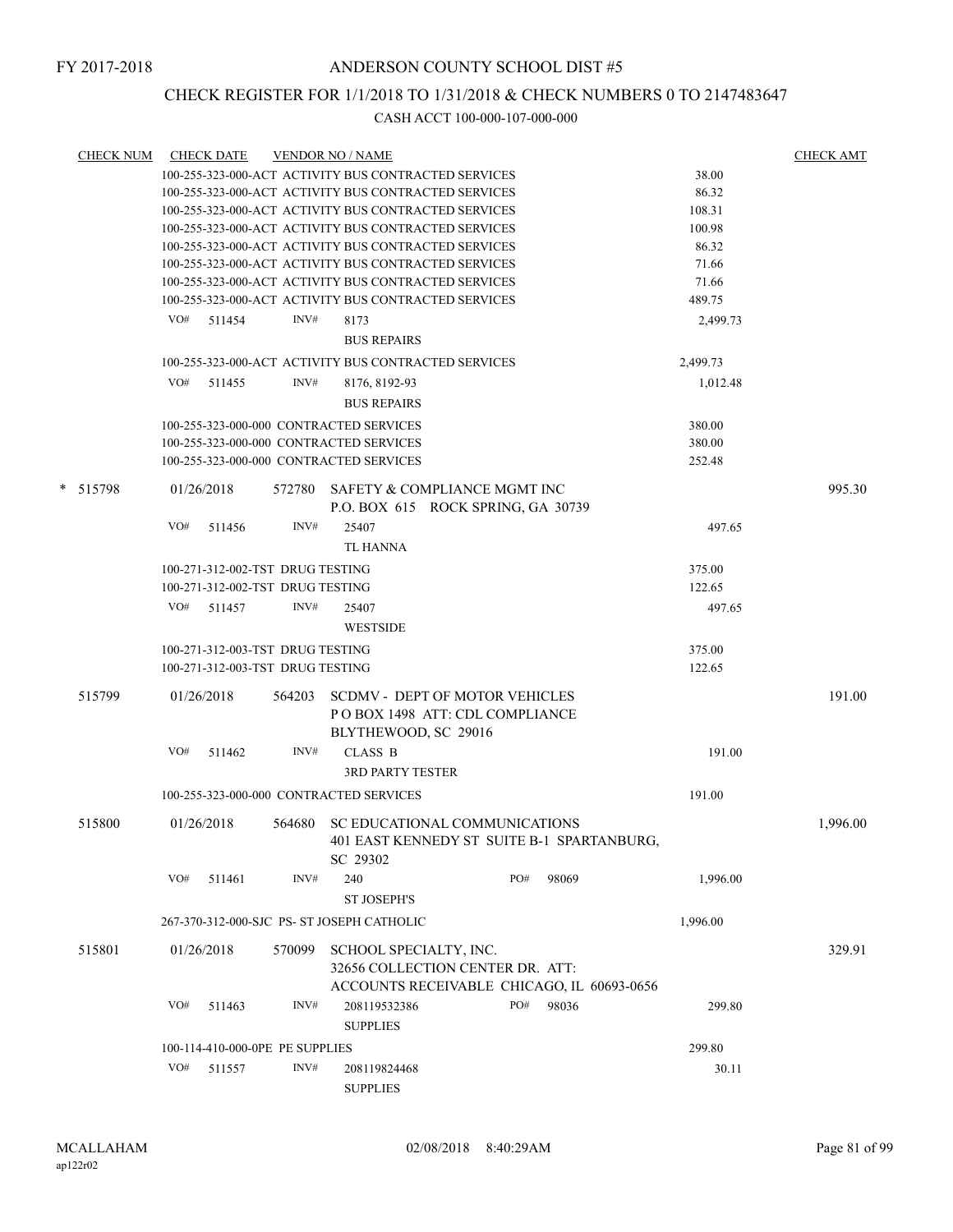### CHECK REGISTER FOR 1/1/2018 TO 1/31/2018 & CHECK NUMBERS 0 TO 2147483647

| <b>CHECK NUM</b> | <b>CHECK DATE</b> |                                 |                | <b>VENDOR NO / NAME</b>                                                                                |     |       |          | <b>CHECK AMT</b> |
|------------------|-------------------|---------------------------------|----------------|--------------------------------------------------------------------------------------------------------|-----|-------|----------|------------------|
|                  |                   | 709-271-660-009-228 ART EXPENSE |                |                                                                                                        |     |       | 30.11    |                  |
| 515802           | 01/26/2018        |                                 | 449860         | <b>SCIRA</b><br>POBOX 10101 ATT: JUDY REDMAN ROCK HILL,<br>SC 29731                                    |     |       |          | 2,025.00         |
|                  | VO#               | 511458                          | INV#           | <b>CONFERENCE</b><br><b>REGISTRATION (7)</b>                                                           | PO# | 98050 | 1,225.00 |                  |
|                  |                   |                                 |                | 201-224-333-016-000 TRIPS AND CONFERENCES                                                              |     |       | 1,225.00 |                  |
|                  | VO# 511459        |                                 | INV#           | <b>CONFERENCE</b><br><b>REGISTRATION (4)</b>                                                           | PO# | 98049 | 800.00   |                  |
|                  |                   |                                 |                | 201-224-333-010-000 TRIPS & CONFERENCES                                                                |     |       | 800.00   |                  |
| * 515806         | 01/26/2018        |                                 | 570059         | <b>SHARP BUSINESS SYSTEMS</b><br>DEPT 1216 PO BOX 121216 DALLAS, TX<br>75312-1216                      |     |       |          | 311.28           |
|                  | VO#               | 511464                          | INV#           | 9000984757<br><b>COPIES</b>                                                                            |     |       | 43.20    |                  |
|                  |                   |                                 |                | 723-190-660-023-913 COPIER EXPENSE                                                                     |     |       | 43.20    |                  |
|                  | VO# 511465        |                                 | INV#           | 9000961024<br><b>COPIES</b>                                                                            |     |       | 62.42    |                  |
|                  |                   | 201-112-490-012-000 COPIER COST |                |                                                                                                        |     |       | 62.42    |                  |
|                  | VO#               | 511558                          | $\text{INV}\#$ | 9000979096<br><b>COPIES</b>                                                                            |     |       | 115.93   |                  |
|                  |                   | 201-112-490-019-000 COPIER COST |                |                                                                                                        |     |       | 115.93   |                  |
|                  | VO#               | 511559                          | INV#           | 9000973660<br><b>COPIES</b>                                                                            |     |       | 89.73    |                  |
|                  |                   | 201-113-490-006-000 COPIER COST |                |                                                                                                        |     |       | 89.73    |                  |
| * 515808         | 01/26/2018        |                                 | 571007         | SIMPLIFIED OFFICE SYSTEMS<br>6220 BUSH RIVER ROAD COLUMBIA, SC 29212                                   |     |       |          | 636.73           |
|                  | VO#               | 511466                          | INV#           | 180102-0119<br>180102-0118                                                                             |     |       | 184.41   |                  |
|                  |                   | 201-113-490-006-000 COPIER COST |                |                                                                                                        |     |       | 107.74   |                  |
|                  |                   | 201-113-490-006-000 COPIER COST |                |                                                                                                        |     |       | 76.67    |                  |
|                  | VO#               | 511467                          | INV#           | 180108-0015<br><b>COPIES</b>                                                                           |     |       | 78.83    |                  |
|                  |                   | 100-113-410-021-000 SUPPLIES    |                |                                                                                                        |     |       | 78.83    |                  |
|                  | VO#               | 511560                          | INV#           | 180110-0016<br><b>COPIES</b>                                                                           |     |       | 373.49   |                  |
|                  |                   | 100-114-410-003-000 SUPPLIES    |                |                                                                                                        |     |       | 373.49   |                  |
| * 515810         | 01/26/2018        |                                 | 566878         | STANDARD INSURANCE CO<br>920 SW SIXTH AVENUE EMPLOYEE BENEFITS<br>NATIONAL ACCOUNTS PORTLAND, OR 97204 |     |       |          | 312.00           |
|                  | VO#               | 511561                          | INV#           | 2017 TAX<br><b>DISABILITY FICA</b>                                                                     |     |       | 312.00   |                  |
|                  |                   |                                 |                | 100-114-210-000-000 SOCIAL SECURITY                                                                    |     |       | 312.00   |                  |
| 515811           | 01/26/2018        |                                 | 501900         | THE SWEETERY                                                                                           |     |       |          | 141.51           |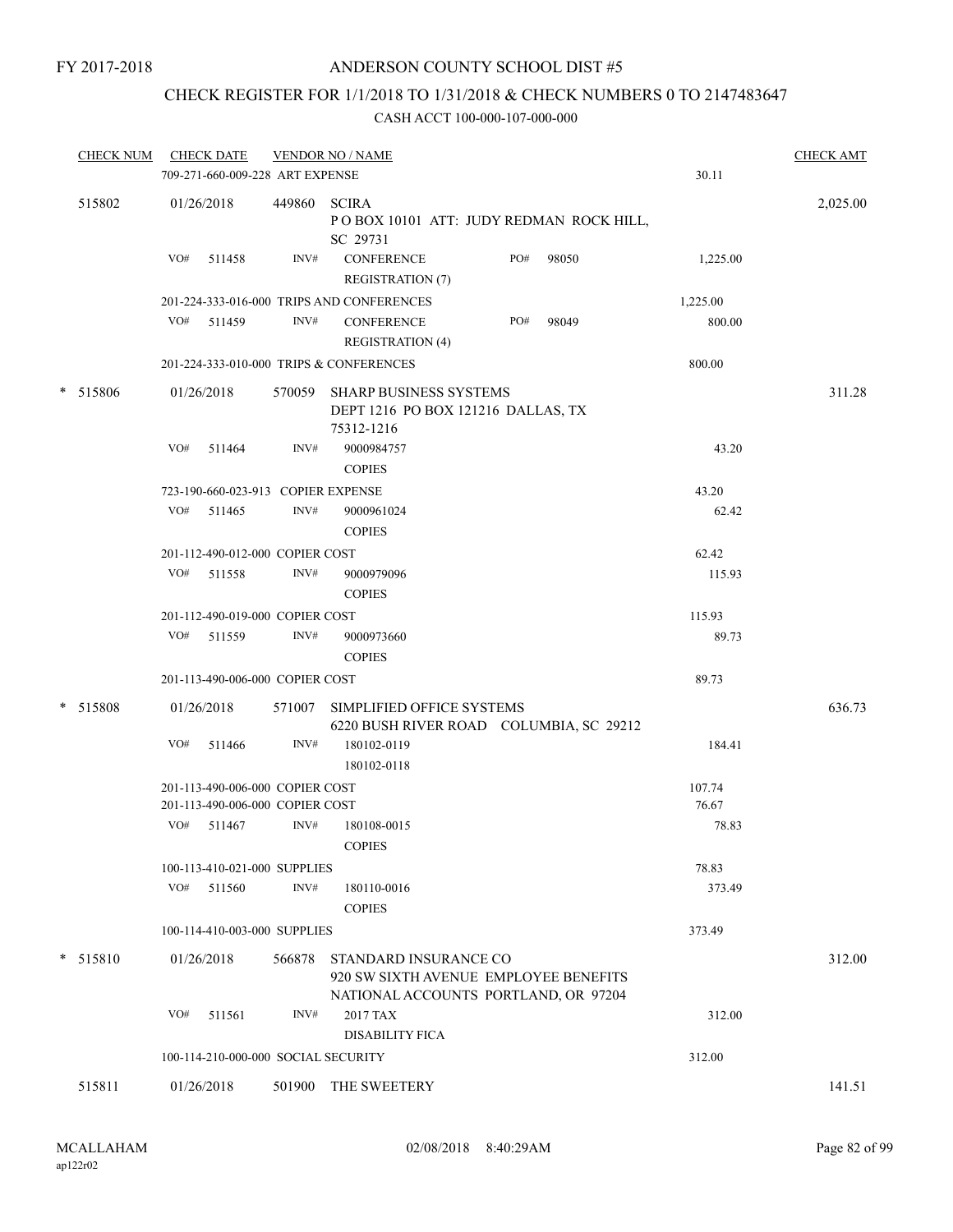### CHECK REGISTER FOR 1/1/2018 TO 1/31/2018 & CHECK NUMBERS 0 TO 2147483647

|        | <b>CHECK NUM</b> |     | <b>CHECK DATE</b> |                                    | <b>VENDOR NO / NAME</b>                                                                           |        | <b>CHECK AMT</b> |
|--------|------------------|-----|-------------------|------------------------------------|---------------------------------------------------------------------------------------------------|--------|------------------|
|        |                  |     |                   |                                    | 1814 EAST GREENVILLE STREET ATT:<br>ACCOUNTS RECEIVABLE ANDERSON, SC 29621                        |        |                  |
|        |                  | VO# | 511468            | INV#                               | 19-541<br><b>CAKES</b>                                                                            | 141.51 |                  |
|        |                  |     |                   |                                    | 724-271-660-024-410 GENERAL ADMINISTRATION EXPENSE                                                | 141.51 |                  |
|        | 515812           |     | 01/26/2018        |                                    | 572513 UNITED LASER<br>P.O. BOX 6889 FLORENCE, SC 29501                                           |        | 264.29           |
|        |                  | VO# | 511469            | INV#                               | PO#<br>98015<br>154173<br><b>SUPPLIES</b>                                                         | 264.29 |                  |
|        |                  |     |                   |                                    | 201-112-445-012-000 TECHNOLOGY SUPPLIES                                                           | 264.29 |                  |
| *      | 515814           |     | 01/26/2018        |                                    | 524353 WAL-MART COMMUNITY/GEMB<br>POBOX 530934 ATT: ACCOUNTS RECEIVABLE<br>ATLANTA, GA 30353-0934 |        | 105.16           |
|        |                  | VO# | 511553            | INV#                               | 1016 1830<br><b>MIDWAY</b>                                                                        | 105.16 |                  |
|        |                  |     |                   |                                    | 717-190-660-017-375 FACULTY EXPENSE                                                               | 105.16 |                  |
|        | 515815           |     | 01/26/2018        |                                    | 524353 WAL-MART COMMUNITY/GEMB<br>POBOX 530934 ATT: ACCOUNTS RECEIVABLE<br>ATLANTA, GA 30353-0934 |        | 243.53           |
|        |                  | VO# | 511528            | INV#                               | 1013 3701<br><b>OPERATIONS</b>                                                                    | 243.53 |                  |
|        |                  |     |                   | 100-255-410-000-000 SUPPLIES       |                                                                                                   | 211.82 |                  |
|        |                  |     |                   | 600-256-410-000-000 SUPPLIES       |                                                                                                   | 31.71  |                  |
|        | * 515818         |     | 01/26/2018        |                                    | 573864 WELLS FARGO VENDOR FIN SERV<br>PO BOX 105710 ATLANTA, GA 30348-5710                        |        | 912.92           |
|        |                  | VO# | 511470            | INV#                               | 67926312<br><b>COPIER</b>                                                                         | 260.22 |                  |
|        |                  |     |                   | 201-112-490-010-000 COPIER COST    |                                                                                                   | 260.22 |                  |
|        |                  |     | VO# 511471        | INV#                               | 67918948<br><b>COPIER</b>                                                                         | 258.94 |                  |
|        |                  |     |                   | 201-112-490-011-000 COPIER COST    |                                                                                                   | 258.94 |                  |
|        |                  | VO# | 511472            | INV#                               | 67926689<br><b>COPIER</b>                                                                         | 219.35 |                  |
|        |                  |     |                   | 201-112-490-012-000 COPIER COST    |                                                                                                   | 219.35 |                  |
|        |                  | VO# | 511473            | INV#                               | 67909243<br><b>COPIER</b>                                                                         | 174.41 |                  |
|        |                  |     |                   | 723-190-660-023-913 COPIER EXPENSE |                                                                                                   | 174.41 |                  |
|        | 515819           |     | 01/26/2018        | 575043                             | WILLIAMS, JOHN^^<br>107 GOLDRUSH CT<br>SIMPSONVILLE, SC 29681                                     |        | 114.00           |
|        |                  | VO# | 511536            | INV#                               | <b>JAN 19</b>                                                                                     | 114.00 |                  |
|        |                  |     |                   |                                    | <b>OFFICIAL</b>                                                                                   |        |                  |
|        |                  |     |                   |                                    | 100-271-312-003-000 ADDITIONAL SECURITY                                                           | 114.00 |                  |
| $\ast$ | 515821           |     | 01/26/2018        | 574989                             | WOLFF, JONATHAN^^<br>17 LYNCH CT MORAGA, CA 94556                                                 |        | 369.20           |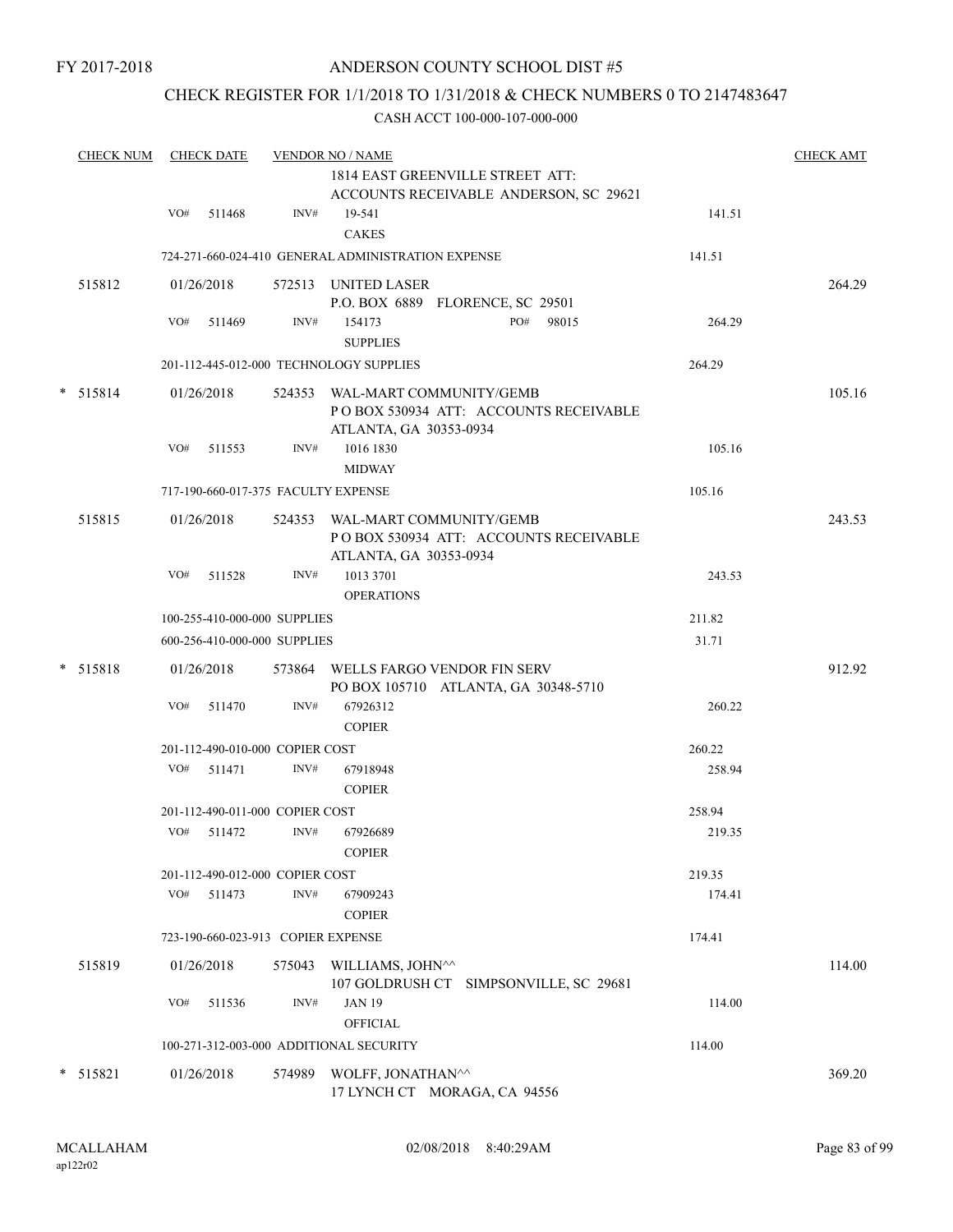# CHECK REGISTER FOR 1/1/2018 TO 1/31/2018 & CHECK NUMBERS 0 TO 2147483647

| <b>CHECK NUM</b> |     | <b>CHECK DATE</b> |        | <b>VENDOR NO / NAME</b>                                                                                                        |                               | <b>CHECK AMT</b> |
|------------------|-----|-------------------|--------|--------------------------------------------------------------------------------------------------------------------------------|-------------------------------|------------------|
|                  | VO# | 511474            | INV#   | <b>JAN 24-26</b><br><b>AUTO EXPENSE</b>                                                                                        | 369.20                        |                  |
|                  |     |                   |        | 267-370-312-000-MSA PS-MONTESSORI SCH OF AND                                                                                   | 369.20                        |                  |
| 515822           |     | 01/30/2018        | 108150 | AMERICAN GEN RETIREMENT SVCS/BFDS<br>LOCKBOX #203629 C/O JP MORGAN CHASE<br>ARSCO RETIREMENT MANAGER HOUSTON, TX<br>77216-3629 |                               | 40,899.20        |
|                  | VO# | 511584            | INV#   | PAYROLL 1/30/18<br><b>DEDUCTIONS</b>                                                                                           | 40,899.20                     |                  |
|                  |     |                   |        | 100-000-468-000-000 OPTIONAL RETIREMENT PLAN                                                                                   | 26,292.36                     |                  |
|                  |     |                   |        | 100-000-484-000-000 EMPLOYER RETIREMENT PAYABLE                                                                                | 14,606.84                     |                  |
| 515823           |     | 01/30/2018        |        | 564176 BSN SPORTS, LLC<br>POBOX 660176 DALLAS, TX 75209-0176                                                                   |                               | 8,553.60         |
|                  | VO# | 511608            | INV#   | 901411978<br>901338023                                                                                                         | 5,211.64                      |                  |
|                  |     |                   |        | 706-271-660-006-751 BASKETBALL BOYS EXPENSE<br>706-271-660-006-751 BASKETBALL BOYS EXPENSE                                     | 45.20<br>2,560.62             |                  |
|                  | VO# | 511666            | INV#   | 706-271-660-006-752 BASKETBALL GIRLS EXPENSE<br>706-271-660-006-752 BASKETBALL GIRLS EXPENSE<br>3534328A                       | 45.19<br>2,560.63<br>1,670.98 |                  |
|                  |     |                   |        | <b>WESTSIDE</b>                                                                                                                |                               |                  |
|                  |     |                   |        | 100-271-410-000-000 SCHOOL ATHLETICS                                                                                           | 1,670.98                      |                  |
|                  | VO# | 511667            | INV#   | 3534507A<br>TL HANNA                                                                                                           | 1,670.98                      |                  |
|                  |     |                   |        | 100-271-410-000-000 SCHOOL ATHLETICS                                                                                           | 1,670.98                      |                  |
| 515824           |     | 01/30/2018        | 575051 | CAMPBELL, JIMMY^^<br>#6 FOWLER RD LYMAN, SC 29365                                                                              |                               | 258.00           |
|                  | VO# | 511597            | INV#   | JAN 13 TLH<br><b>OFFICIAL</b>                                                                                                  | 258.00                        |                  |
|                  |     |                   |        | 100-271-312-002-000 ADDITIONAL SECURITY                                                                                        | 258.00                        |                  |
| * 515826         |     | 01/30/2018        | 574109 | CAROLINA FLORIST SUPPLY LLC<br>1131 PLANTATION ROAD ANDERSON, SC 29621                                                         |                               | 1,014.46         |
|                  | VO# | 511610            | INV#   | 201801255<br>NEVITT FOREST                                                                                                     | 142.96                        |                  |
|                  |     |                   |        | 712-271-660-012-324 POSTIVE BEHAVIOR I.S. EXPENSE                                                                              | 142.96                        |                  |
|                  | VO# | 511611            | INV#   | 012219,012222<br><b>CAREER CAMPUS</b>                                                                                          | 871.50                        |                  |
|                  |     |                   |        | 329-115-410-000-000 SUPPLIES- STATE EQUIPMENT                                                                                  | 821.32                        |                  |
|                  |     |                   |        | 329-115-410-000-000 SUPPLIES- STATE EQUIPMENT                                                                                  | 50.18                         |                  |
| 515827           |     | 01/30/2018        | 575052 | CATERISANO, ANTHONY^^<br>HEALTH SERVICES FURMAN UNIV 3300 POINSETT<br>HWY GREENVILLE, SC 29613                                 |                               | 256.20           |
|                  | VO# | 511606            | INV#   | JAN 13 TLH<br>OFFICIAL                                                                                                         | 256.20                        |                  |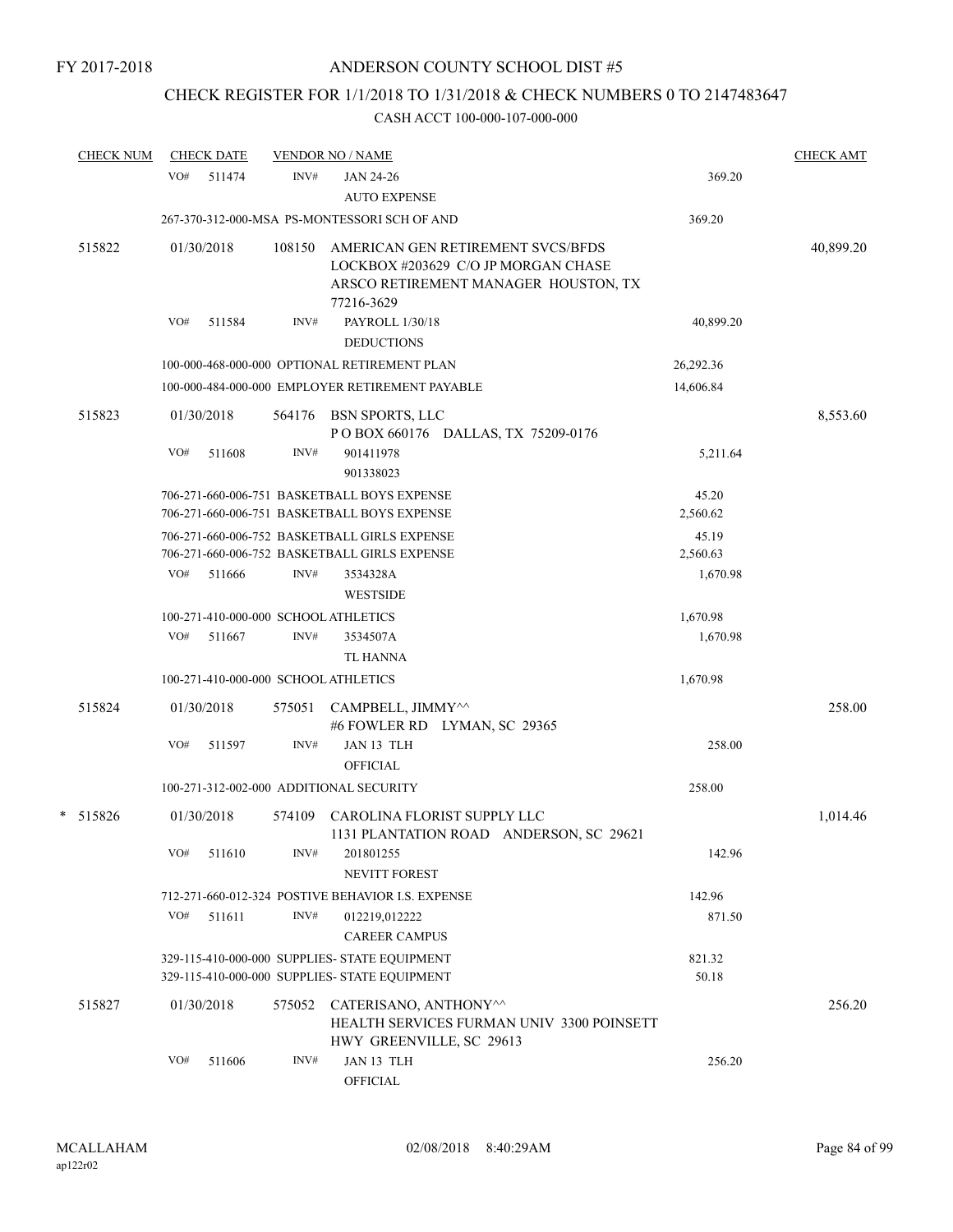# CHECK REGISTER FOR 1/1/2018 TO 1/31/2018 & CHECK NUMBERS 0 TO 2147483647

|          | <b>CHECK NUM</b> |     | <b>CHECK DATE</b>                 |        | <b>VENDOR NO / NAME</b><br>100-271-312-002-000 ADDITIONAL SECURITY                     |     |       | 256.20               | <b>CHECK AMT</b> |
|----------|------------------|-----|-----------------------------------|--------|----------------------------------------------------------------------------------------|-----|-------|----------------------|------------------|
|          |                  |     |                                   |        |                                                                                        |     |       |                      |                  |
| * 515829 |                  |     | 01/30/2018                        | 167800 | CHICK-FIL-A<br>3725 CLEMSON BOULEVARD ATT: ACCOUNTS<br>RECEIVABLE ANDERSON, SC 29625   |     |       |                      | 896.53           |
|          |                  | VO# | 511613                            | INV#   | 5916587<br>WHITEHALL ELEM                                                              |     |       | 896.53               |                  |
|          |                  |     | 201-188-410-019-000 SUPPLIES      |        |                                                                                        |     |       | 896.53               |                  |
|          | 515830           |     | 01/30/2018                        | 174700 | <b>CLERK OF COURT</b><br><b>FAMILY COURT RECORD P O BOX 8002</b><br>ANDERSON, SC 29622 |     |       |                      | 483.94           |
|          |                  | VO# | 511571                            | INV#   | PAYROLL 1/30/18<br><b>DEDUCTIONS</b>                                                   |     |       | 483.94               |                  |
|          |                  |     |                                   |        | 100-000-435-000-000 WAGE GARNISH/CH SUPPORT                                            |     |       | 483.94               |                  |
|          | 515831           |     | 01/30/2018                        |        | 573994 CLERK OF COURT<br>PO DRAWER 9000 ORANGEBURG, SC 29116                           |     |       |                      | 155.61           |
|          |                  | VO# | 511572                            | INV#   | PAYROLL 1/30/18<br><b>DEDUCTIONS</b>                                                   |     |       | 155.61               |                  |
|          |                  |     |                                   |        | 100-000-435-000-000 WAGE GARNISH/CH SUPPORT                                            |     |       | 155.61               |                  |
|          | 515832           |     | 01/30/2018                        |        | 574613 COCA-COLA BOTTLING CO CONSOLIDATED<br>PO BOX 603542 CHARLOTTE, NC 28260-3542    |     |       |                      | 703.53           |
|          |                  | VO# | 511614                            | INV#   | 9418201729<br><b>GLENVIEW MS</b>                                                       |     |       | 703.53               |                  |
|          |                  |     |                                   |        | 720-271-660-020-666 CONCESSIONS EXPENSE                                                |     |       | 703.53               |                  |
|          | 515833           |     | 01/30/2018                        |        | 571529 CONTRACT PAPER GROUP<br>2284 PAYSPHERE CIRCLE CHICAGO, IL 60674                 |     |       |                      | 9,911.20         |
|          |                  | VO# | 511615                            | INV#   | 43006603601<br>43006603701                                                             | PO# | 97988 | 9,911.20             |                  |
|          |                  |     |                                   |        | 100-000-170-000-000 WAREHOUSE INVENTORY<br>100-000-170-000-000 WAREHOUSE INVENTORY     |     |       | 4,404.98<br>5,506.22 |                  |
|          | * 515835         |     | 01/30/2018                        | 187300 | CRESCENT SUPPLY CO, INC<br>POBOX 8798 ATT: ACCOUNTS RECEIVABLE<br>GREENVILLE, SC 29604 |     |       |                      | 2,078.48         |
|          |                  | VO# | 511616                            | INV#   | 398794<br><b>SUPPLIES</b>                                                              | PO# | 97961 | 2,078.48             |                  |
|          |                  |     |                                   |        | 100-000-170-000-000 WAREHOUSE INVENTORY                                                |     |       | 2,078.48             |                  |
|          | 515836           |     | 01/30/2018                        | 573645 | DANCE MAKERS, INC<br>POBOX 1586 LAGUNA BEACH, CA 92652                                 |     |       |                      | 1,855.00         |
|          |                  | VO# | 511617                            | INV#   | <b>CONVENTION</b><br>SOUTHWOOD                                                         |     |       | 1,855.00             |                  |
|          |                  |     | 721-190-660-021-607 DANCE EXPENSE |        |                                                                                        |     |       | 1,855.00             |                  |
|          | 515837           |     | 01/30/2018                        | 572679 | DEFENDER SERVICES, INC.<br>PO BOX 1775 COLUMBIA, SC 29202                              |     |       |                      | 866.90           |
|          |                  | VO# | 511618                            | INV#   | 725963<br><b>SECURITY</b>                                                              | PO# | 97553 | 866.90               |                  |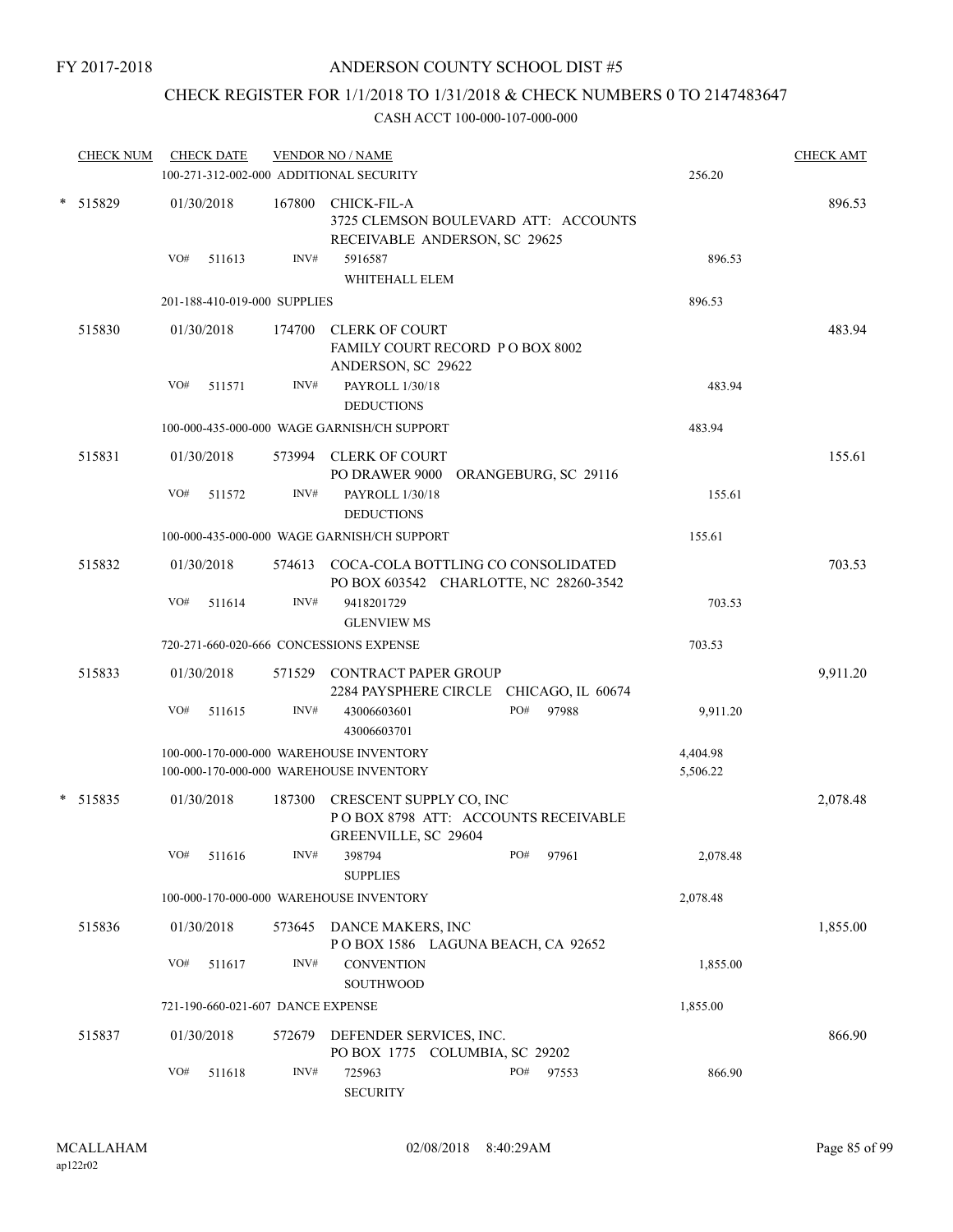# CHECK REGISTER FOR 1/1/2018 TO 1/31/2018 & CHECK NUMBERS 0 TO 2147483647

| <b>CHECK NUM</b> |     | <b>CHECK DATE</b>              |        | <b>VENDOR NO / NAME</b>                                                                        |     |       |              | <b>CHECK AMT</b> |
|------------------|-----|--------------------------------|--------|------------------------------------------------------------------------------------------------|-----|-------|--------------|------------------|
|                  |     |                                |        | 100-258-312-000-000 CONTRACTED SERVICES - RESOURCE OFFR                                        |     |       | 866.90       |                  |
| 515838           |     | 01/30/2018                     | 198651 | DELL MARKETING LP<br>PO BOX 534118 ATT: ACCOUNTS RECEIVABLE<br>ATLANTA, GA 30353-4118          |     |       |              | 744,830.43       |
|                  | VO# | 511619                         | INV#   | 102141655633<br><b>TECHNOLOGY</b>                                                              | PO# | 97721 | 30,971.70    |                  |
|                  |     | 505-266-545-000-121 ONE TO ONE |        |                                                                                                |     |       | 30,971.70    |                  |
|                  | VO# | 511620                         | INV#   | 10214165641<br><b>TECHNOLOGY</b>                                                               | PO# | 97797 | 761.58       |                  |
|                  |     |                                |        | 225-224-410-000-000 SUPPLIES-PD/EDUCATIONAL                                                    |     |       | 761.58       |                  |
|                  | VO# | 511621                         | INV#   | 10198806653<br><b>TECHNOLOGY</b>                                                               | PO# | 97693 | 311.25       |                  |
|                  |     |                                |        | 515-253-545-000-FAC TECHNOLOGY HARDWARE/SOFTWARE                                               |     |       | 311.25       |                  |
|                  | VO# | 511622                         | INV#   | 10218777509<br><b>TECHNOLOGY</b>                                                               | PO# | 98039 | 138.23       |                  |
|                  |     |                                |        | 100-266-314-000-000 REPAIRS TO EQUIPMENT                                                       |     |       | 138.23       |                  |
|                  | VO# | 511623                         | INV#   | PO 97709<br><b>TECHNOLOGY</b>                                                                  | PO# | 97709 | 712,491.46   |                  |
|                  |     | 505-266-545-000-121 ONE TO ONE |        |                                                                                                |     |       | $-45,816.00$ |                  |
|                  |     | 505-266-545-000-121 ONE TO ONE |        |                                                                                                |     |       | 43,326.00    |                  |
|                  |     | 505-266-545-000-121 ONE TO ONE |        |                                                                                                |     |       | 714,981.46   |                  |
|                  | VO# | 511624                         | INV#   | 10218073897<br><b>TECHNOLOGY</b>                                                               | PO# | 97977 | 156.21       |                  |
|                  |     | 100-257-410-000-000 SUPPLIES   |        |                                                                                                |     |       | 156.21       |                  |
| 515839           |     | 01/30/2018                     | 199000 | DEMCO, INC<br>POBOX 8048 MADISON, WI 53708-8048                                                |     |       |              | 116.77           |
|                  | VO# | 511625                         | INV#   | 6262862<br><b>SUPPLIES</b>                                                                     | PO# | 97896 | 116.77       |                  |
|                  |     | 100-222-410-020-000 SUPPLIES   |        |                                                                                                |     |       | 116.77       |                  |
| 515840           |     | 01/30/2018                     | 573223 | <b>DEPT OF ADMINISTRATION</b><br>SUITE 409 1200 SENATE STREET COLUMBIA, SC<br>29201            |     |       |              | 736.22           |
|                  | VO# | 511626                         | INV#   | C <sub>123541</sub><br>SAP2000404939                                                           |     |       | 736.22       |                  |
|                  |     | 100-266-340-000-000 TELEPHONE  |        |                                                                                                |     |       | 736.22       |                  |
| 515841           |     | 01/30/2018                     | 209600 | DRAISEN-EDWARDS MUSIC<br>2902 NORTH MAIN STREET ATT: ACCOUNTS<br>RECEIVABLE ANDERSON, SC 29621 |     |       |              | 1,671.33         |
|                  | VO# | 511627                         | INV#   | 2250275<br><b>SOUTHWOOD</b>                                                                    |     |       | 1,671.33     |                  |
|                  |     |                                |        | 100-113-410-021-VEN SUPPLY-ADDT'L FOR LOST VENDING                                             |     |       | 1,671.33     |                  |
| 515842           |     | 01/30/2018                     | 211302 | <b>DUKE ENERGY</b><br>POBOX 70516 ATT: ACCOUNTS RECEIVABLE<br>CHARLOTTE, NC 28272-0516         |     |       |              | 8,968.78         |
|                  | VO# | 511628                         | INV#   | 0004418034                                                                                     |     |       | 4,632.05     |                  |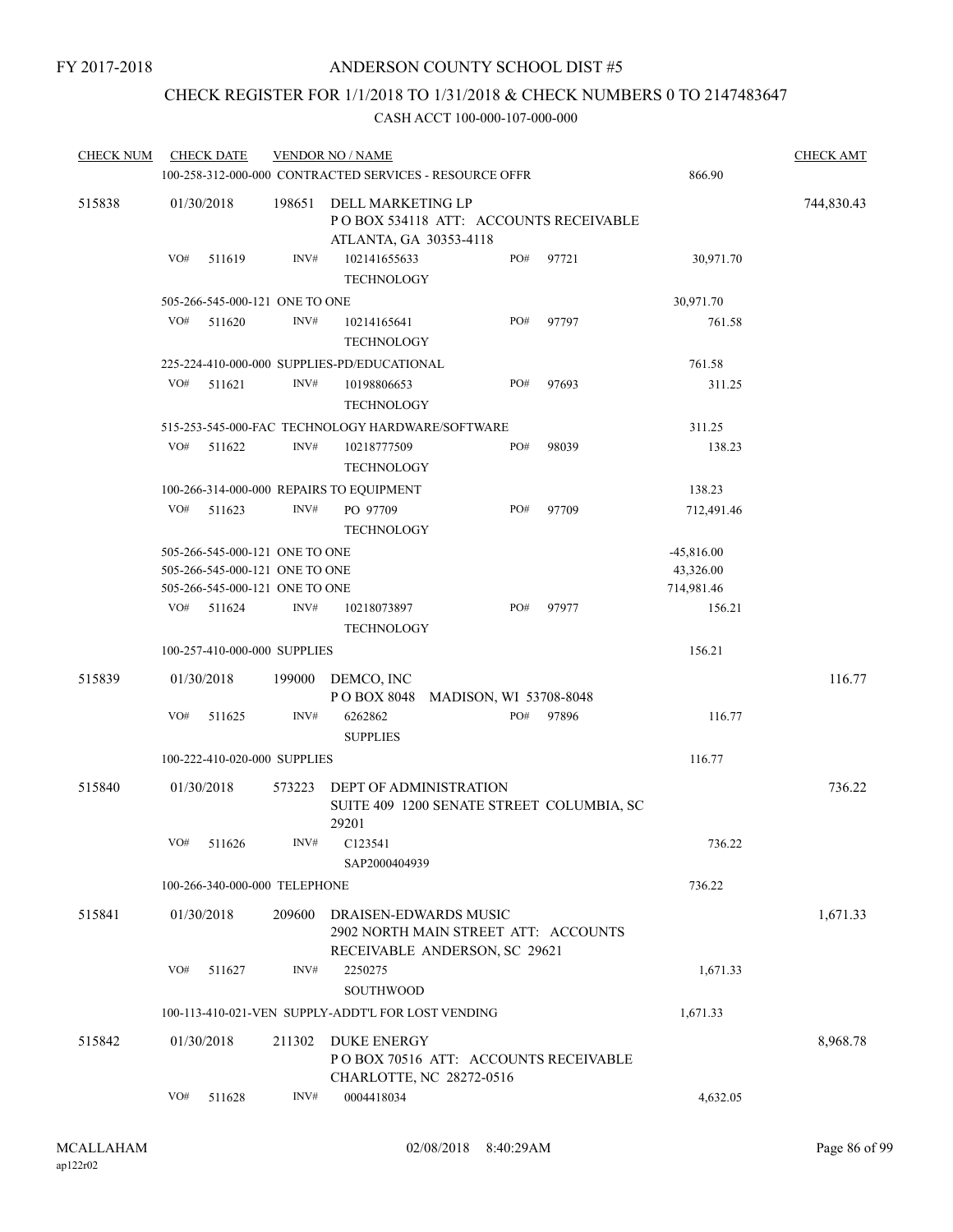FY 2017-2018

### ANDERSON COUNTY SCHOOL DIST #5

### CHECK REGISTER FOR 1/1/2018 TO 1/31/2018 & CHECK NUMBERS 0 TO 2147483647

|   | <b>CHECK NUM</b> |     | <b>CHECK DATE</b>                                            |             | <b>VENDOR NO / NAME</b>                                                            |     |       |                  | <b>CHECK AMT</b> |
|---|------------------|-----|--------------------------------------------------------------|-------------|------------------------------------------------------------------------------------|-----|-------|------------------|------------------|
|   |                  |     |                                                              |             | <b>MCDUFFIE HS</b>                                                                 |     |       |                  |                  |
|   |                  |     |                                                              |             | 100-254-470-001-000 ENERGY-ELECTRICITY & WATER                                     |     |       | 4,632.05         |                  |
|   |                  | VO# | 511629                                                       | INV#        | 1282029874                                                                         |     |       | 30.81            |                  |
|   |                  |     |                                                              |             | <b>LED SIGN</b>                                                                    |     |       |                  |                  |
|   |                  |     |                                                              |             | 100-254-470-008-000 ENERGY-ELECTRICITY & WATER                                     |     |       | 30.81            |                  |
|   |                  | VO# | 511630                                                       | INV#        | 1120248886                                                                         |     |       | 22.88            |                  |
|   |                  |     |                                                              |             | <b>LED SIGN</b>                                                                    |     |       |                  |                  |
|   |                  |     |                                                              |             | 100-254-470-010-000 ENERGY-ELECTRICITY & WATER                                     |     |       | 22.88            |                  |
|   |                  |     | $VO#$ 511631                                                 | INV#        | 0002050047                                                                         |     |       | 4,283.04         |                  |
|   |                  |     |                                                              |             | WHITEHALL ELEM                                                                     |     |       |                  |                  |
|   |                  |     |                                                              |             | 100-254-470-019-000 ENERGY-ELECTRICITY & WATER                                     |     |       | 4,283.04         |                  |
|   | 515843           |     | 01/30/2018                                                   | 573962 ECMC | LOCKBOX 7096 P.O. BOX 16478 ST. PAUL, MN<br>55116-0478                             |     |       |                  | 214.43           |
|   |                  | VO# | 511581                                                       | INV#        | PAYROLL 1/30/18<br><b>DEDUCTIONS</b>                                               |     |       | 214.43           |                  |
|   |                  |     | 100-000-441-000-000 MISCELLANEOUS                            |             |                                                                                    |     |       | 214.43           |                  |
| * | 515845           |     | 01/30/2018                                                   |             | 233975 FIGUEROA, STEPHEN R.^^<br>2803 HIGH BLUFF ROAD SENECA, SC 29678             |     |       |                  | 103.20           |
|   |                  | VO# | 511589                                                       | INV#        | JAN 16 TLH<br><b>OFFICIAL</b>                                                      |     |       | 103.20           |                  |
|   |                  |     |                                                              |             | 100-271-312-002-000 ADDITIONAL SECURITY                                            |     |       | 103.20           |                  |
|   | 515846           |     | 01/30/2018                                                   | 237555      | <b>FORMS &amp; SUPPLY</b>                                                          |     |       |                  | 8,209.57         |
|   |                  |     |                                                              |             | PO BOX 563953 ATT: ACCOUNTS RECEIVABLE<br>CHARLOTTE, NC 28256                      |     |       |                  |                  |
|   |                  | VO# | 511632                                                       | INV#        | 4426917<br><b>SUPPLIES</b>                                                         | PO# | 97990 | 3,453.96         |                  |
|   |                  |     |                                                              |             | 100-000-170-000-000 WAREHOUSE INVENTORY                                            |     |       | 3,453.96         |                  |
|   |                  |     | $VO#$ 511633                                                 | INV#        | 4449612<br>4428145                                                                 |     |       | 180.88           |                  |
|   |                  |     | 100-233-410-012-000 SUPPLIES<br>100-233-410-012-000 SUPPLIES |             |                                                                                    |     |       | 64.56<br>116.32  |                  |
|   |                  | VO# | 511634                                                       | INV#        | 4437907<br><b>SUPPLIES</b>                                                         | PO# | 98025 | 2,303.98         |                  |
|   |                  |     |                                                              |             | 100-000-170-000-000 WAREHOUSE INVENTORY                                            |     |       | 2,303.98         |                  |
|   |                  | VO# | 511635                                                       | INV#        | PO 97960                                                                           | PO# | 97960 | 2,270.75         |                  |
|   |                  |     |                                                              |             | <b>SUPPLIES</b>                                                                    |     |       |                  |                  |
|   |                  |     |                                                              |             | 100-000-170-000-000 WAREHOUSE INVENTORY                                            |     |       | 884.03           |                  |
|   |                  |     |                                                              |             | 100-000-170-000-000 WAREHOUSE INVENTORY<br>100-000-170-000-000 WAREHOUSE INVENTORY |     |       | 924.48<br>462.24 |                  |
|   |                  |     |                                                              |             |                                                                                    |     |       |                  |                  |
|   | 515847           |     | 01/30/2018                                                   | 574009      | <b>FUN EXPRESS, LLC</b>                                                            |     |       |                  | 145.00           |
|   |                  | VO# | 511636                                                       | INV#        | PO BOX 14463 DES MOINES, IA 50306<br>687811097<br><b>SUPPLIES</b>                  |     |       | 145.00           |                  |
|   |                  |     |                                                              |             | 713-271-660-013-302 RELAY FOR LIFE EXPENSE                                         |     |       | 145.00           |                  |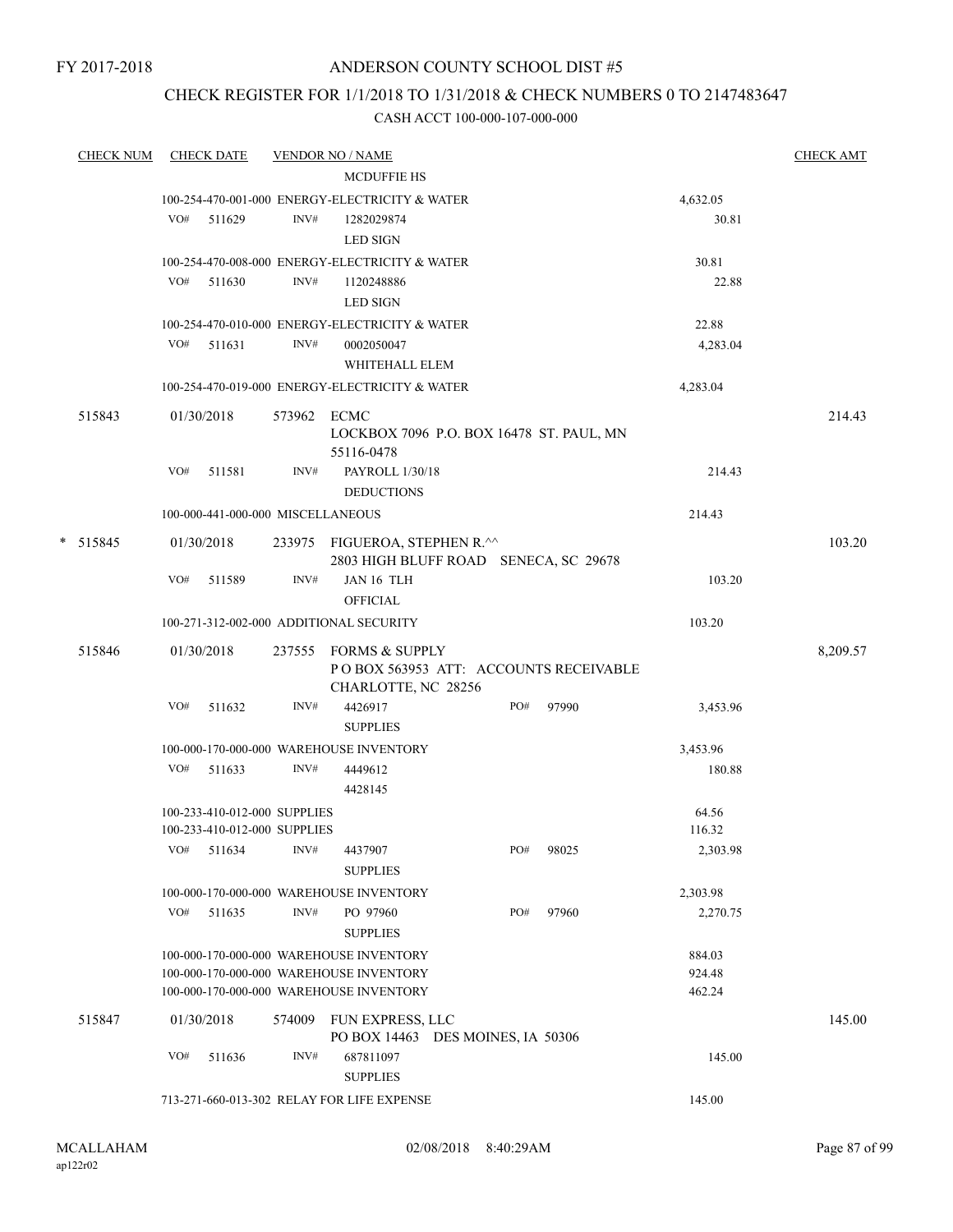FY 2017-2018

### ANDERSON COUNTY SCHOOL DIST #5

# CHECK REGISTER FOR 1/1/2018 TO 1/31/2018 & CHECK NUMBERS 0 TO 2147483647

| <b>CHECK NUM</b> | <b>CHECK DATE</b> |                             |                                                                                         |                                                                                                                                                                                                                                                                                                                                                                                                                                                                                                                                                                                                                                                                                                                                                                                                                                                                                                                                                                         | <b>CHECK AMT</b> |
|------------------|-------------------|-----------------------------|-----------------------------------------------------------------------------------------|-------------------------------------------------------------------------------------------------------------------------------------------------------------------------------------------------------------------------------------------------------------------------------------------------------------------------------------------------------------------------------------------------------------------------------------------------------------------------------------------------------------------------------------------------------------------------------------------------------------------------------------------------------------------------------------------------------------------------------------------------------------------------------------------------------------------------------------------------------------------------------------------------------------------------------------------------------------------------|------------------|
| 515848           | 01/30/2018        | 568220                      | <b>GENERAL REVENUE CORP</b><br>WAGE WITHOLDING UNIT PO BOX 495999                       |                                                                                                                                                                                                                                                                                                                                                                                                                                                                                                                                                                                                                                                                                                                                                                                                                                                                                                                                                                         | 227.00           |
|                  |                   |                             |                                                                                         |                                                                                                                                                                                                                                                                                                                                                                                                                                                                                                                                                                                                                                                                                                                                                                                                                                                                                                                                                                         |                  |
|                  |                   |                             |                                                                                         |                                                                                                                                                                                                                                                                                                                                                                                                                                                                                                                                                                                                                                                                                                                                                                                                                                                                                                                                                                         |                  |
|                  |                   |                             |                                                                                         |                                                                                                                                                                                                                                                                                                                                                                                                                                                                                                                                                                                                                                                                                                                                                                                                                                                                                                                                                                         |                  |
|                  |                   |                             |                                                                                         |                                                                                                                                                                                                                                                                                                                                                                                                                                                                                                                                                                                                                                                                                                                                                                                                                                                                                                                                                                         |                  |
| * 515850         | 01/30/2018        |                             | ADMINISTRATIVE WAGE GARNISHMENT UNIT PO                                                 |                                                                                                                                                                                                                                                                                                                                                                                                                                                                                                                                                                                                                                                                                                                                                                                                                                                                                                                                                                         | 221.53           |
|                  | VO#<br>511582     | INV#                        | PAYROLL 1/30/18                                                                         | 221.53                                                                                                                                                                                                                                                                                                                                                                                                                                                                                                                                                                                                                                                                                                                                                                                                                                                                                                                                                                  |                  |
|                  |                   |                             | <b>DEDUCTIONS</b>                                                                       |                                                                                                                                                                                                                                                                                                                                                                                                                                                                                                                                                                                                                                                                                                                                                                                                                                                                                                                                                                         |                  |
|                  |                   |                             |                                                                                         | 221.53                                                                                                                                                                                                                                                                                                                                                                                                                                                                                                                                                                                                                                                                                                                                                                                                                                                                                                                                                                  |                  |
| 515851           | 01/30/2018        |                             |                                                                                         |                                                                                                                                                                                                                                                                                                                                                                                                                                                                                                                                                                                                                                                                                                                                                                                                                                                                                                                                                                         | 182.00           |
|                  | VO#<br>511574     | INV#                        | PAYROLL 1/30/18<br><b>DEDUCTIONS</b>                                                    | 182.00                                                                                                                                                                                                                                                                                                                                                                                                                                                                                                                                                                                                                                                                                                                                                                                                                                                                                                                                                                  |                  |
|                  |                   |                             |                                                                                         | 182.00                                                                                                                                                                                                                                                                                                                                                                                                                                                                                                                                                                                                                                                                                                                                                                                                                                                                                                                                                                  |                  |
| 515852           | 01/30/2018        |                             |                                                                                         |                                                                                                                                                                                                                                                                                                                                                                                                                                                                                                                                                                                                                                                                                                                                                                                                                                                                                                                                                                         | 2,180.82         |
|                  | VO#<br>511637     | INV#                        | 11771<br><b>DEC 2017</b>                                                                | 2,180.82                                                                                                                                                                                                                                                                                                                                                                                                                                                                                                                                                                                                                                                                                                                                                                                                                                                                                                                                                                |                  |
|                  |                   |                             |                                                                                         | 2,180.82                                                                                                                                                                                                                                                                                                                                                                                                                                                                                                                                                                                                                                                                                                                                                                                                                                                                                                                                                                |                  |
|                  |                   |                             |                                                                                         |                                                                                                                                                                                                                                                                                                                                                                                                                                                                                                                                                                                                                                                                                                                                                                                                                                                                                                                                                                         |                  |
|                  |                   |                             | 15963 COLLECTIONS CENTER DRIVE ATT:                                                     |                                                                                                                                                                                                                                                                                                                                                                                                                                                                                                                                                                                                                                                                                                                                                                                                                                                                                                                                                                         | 771.90           |
|                  | VO#<br>511638     | INV#                        | 6861341<br>PO#<br>97968<br><b>MATERIALS</b>                                             | 746.90                                                                                                                                                                                                                                                                                                                                                                                                                                                                                                                                                                                                                                                                                                                                                                                                                                                                                                                                                                  |                  |
|                  |                   |                             |                                                                                         | 679.00                                                                                                                                                                                                                                                                                                                                                                                                                                                                                                                                                                                                                                                                                                                                                                                                                                                                                                                                                                  |                  |
|                  |                   |                             |                                                                                         | 67.90                                                                                                                                                                                                                                                                                                                                                                                                                                                                                                                                                                                                                                                                                                                                                                                                                                                                                                                                                                   |                  |
|                  | VO#<br>511639     | INV#                        | 6778779<br><b>ACCT 63606</b>                                                            | 25.00                                                                                                                                                                                                                                                                                                                                                                                                                                                                                                                                                                                                                                                                                                                                                                                                                                                                                                                                                                   |                  |
|                  |                   |                             |                                                                                         | 25.00                                                                                                                                                                                                                                                                                                                                                                                                                                                                                                                                                                                                                                                                                                                                                                                                                                                                                                                                                                   |                  |
| 515854           | 01/30/2018        | 574887                      | <b>HERALD OFFICE SOLUTIONS</b>                                                          |                                                                                                                                                                                                                                                                                                                                                                                                                                                                                                                                                                                                                                                                                                                                                                                                                                                                                                                                                                         | 2,630.81         |
|                  | VO#<br>511640     | INV#                        | PO#<br>97821<br>446620,467901<br><b>SUPPLIES</b>                                        | 2,630.81                                                                                                                                                                                                                                                                                                                                                                                                                                                                                                                                                                                                                                                                                                                                                                                                                                                                                                                                                                |                  |
|                  |                   |                             |                                                                                         | 1,164.20                                                                                                                                                                                                                                                                                                                                                                                                                                                                                                                                                                                                                                                                                                                                                                                                                                                                                                                                                                |                  |
|                  |                   |                             |                                                                                         | 200.21                                                                                                                                                                                                                                                                                                                                                                                                                                                                                                                                                                                                                                                                                                                                                                                                                                                                                                                                                                  |                  |
|                  |                   |                             |                                                                                         | 300.32                                                                                                                                                                                                                                                                                                                                                                                                                                                                                                                                                                                                                                                                                                                                                                                                                                                                                                                                                                  |                  |
|                  |                   |                             |                                                                                         | 788.64                                                                                                                                                                                                                                                                                                                                                                                                                                                                                                                                                                                                                                                                                                                                                                                                                                                                                                                                                                  |                  |
|                  |                   |                             |                                                                                         | 138.01                                                                                                                                                                                                                                                                                                                                                                                                                                                                                                                                                                                                                                                                                                                                                                                                                                                                                                                                                                  |                  |
|                  |                   |                             |                                                                                         | 39.43                                                                                                                                                                                                                                                                                                                                                                                                                                                                                                                                                                                                                                                                                                                                                                                                                                                                                                                                                                   |                  |
| 515855           | 01/30/2018        | 571959                      | <b>HOLIDAY INN EXPRESS</b><br>COLUMBIA-DOWNTOWN 501 TAYLOR STREET<br>COLUMBIA, SC 29201 |                                                                                                                                                                                                                                                                                                                                                                                                                                                                                                                                                                                                                                                                                                                                                                                                                                                                                                                                                                         | 1,444.80         |
|                  | 515853            | VO#<br>511576<br>01/30/2018 | INV#<br>264114                                                                          | <b>VENDOR NO / NAME</b><br>CINCINNATI, OH 45249-5930<br>PAYROLL 1/30/18<br><b>DEDUCTIONS</b><br>100-000-441-000-000 MISCELLANEOUS<br>572552 GREAT LAKES HIGHER EDUC GUARANTY CORP<br>BOX 83230 CHICAGO, IL 60691-0230<br>100-000-441-000-000 MISCELLANEOUS<br>565599 GREENVILLE COUNTY FAMILY COURT<br>PO BOX 757 GREENVILLE, SC 29602<br>100-000-435-000-000 WAGE GARNISH/CH SUPPORT<br>574279 HALLIGAN MAHONEY & WILLIAMS<br>PO BOX 11367 COLUMBIA, SC 29211-1367<br>100-231-319-000-000 LEGAL FEES<br>HEINEMANN<br>ACCOUNTS RECEIVABLE CHICAGO, IL 60693<br>387-224-410-000-ELA SUPPLIES<br>387-224-410-000-ELA SUPPLIES<br>201-224-410-011-000 SUPPLIES- PROF DEV<br>PO BOX 1288 DILLON, SC 29536<br>100-000-170-000-000 WAREHOUSE INVENTORY<br>100-000-170-000-000 WAREHOUSE INVENTORY<br>100-000-170-000-000 WAREHOUSE INVENTORY<br>100-000-170-000-000 WAREHOUSE INVENTORY<br>100-000-170-000-000 WAREHOUSE INVENTORY<br>100-000-170-000-000 WAREHOUSE INVENTORY | 227.00<br>227.00 |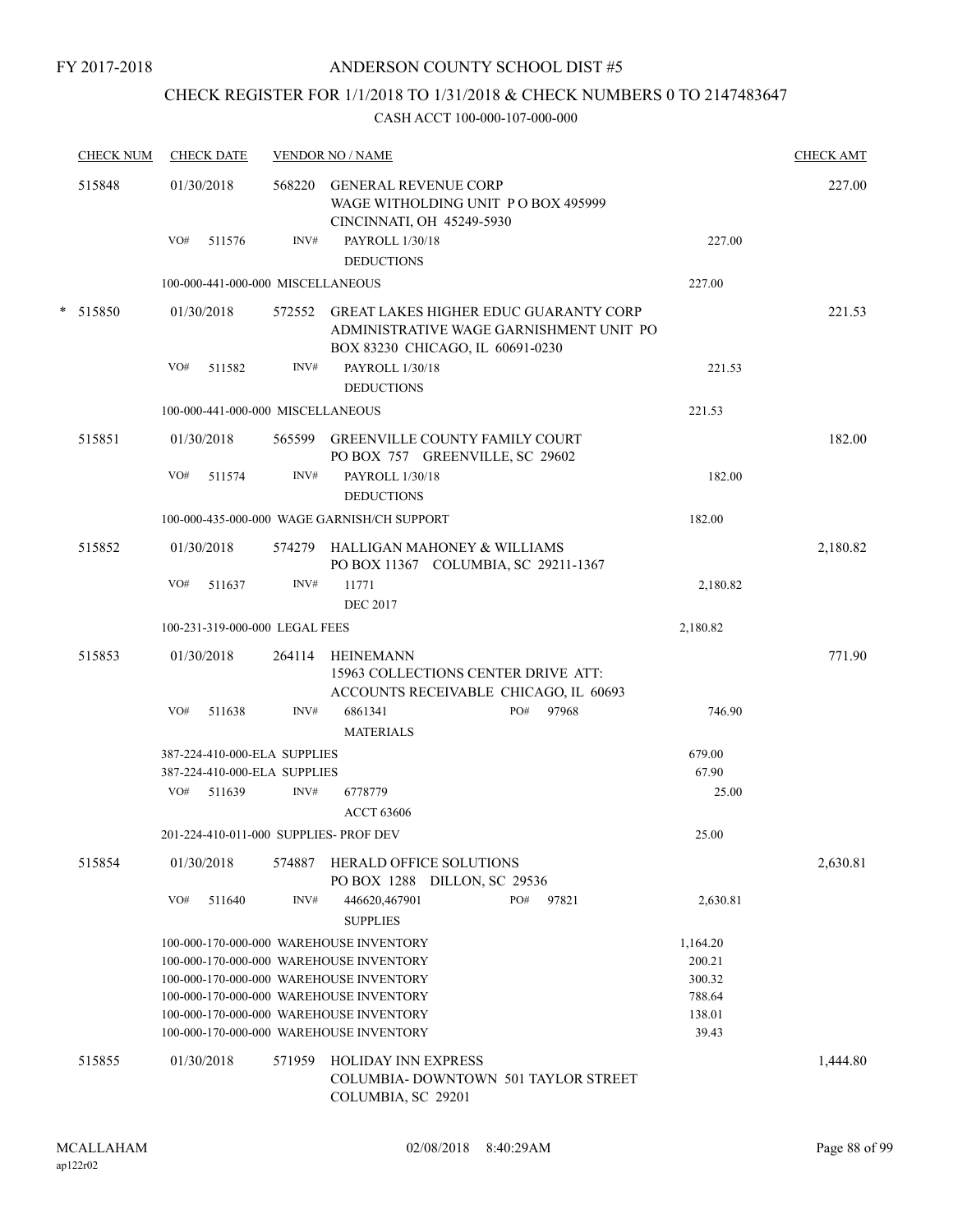# CHECK REGISTER FOR 1/1/2018 TO 1/31/2018 & CHECK NUMBERS 0 TO 2147483647

|   | <b>CHECK NUM</b> |     | <b>CHECK DATE</b> |                                     | <b>VENDOR NO / NAME</b>                                                                             |                      |     |       |           | <b>CHECK AMT</b> |
|---|------------------|-----|-------------------|-------------------------------------|-----------------------------------------------------------------------------------------------------|----------------------|-----|-------|-----------|------------------|
|   |                  | VO# | 511641            | INV#                                | FEB 9-11<br>SOUTHWOOD                                                                               |                      |     |       | 1,444.80  |                  |
|   |                  |     |                   | 721-190-660-021-607 DANCE EXPENSE   |                                                                                                     |                      |     |       | 1,444.80  |                  |
|   | 515856           |     | 01/30/2018        |                                     | 566866 HOLTZ, THOMAS D^<br>1814 HWY 414 TRAVELERS, SC 29690                                         |                      |     |       |           | 117.60           |
|   |                  | VO# | 511588            | INV#                                | JAN 16 TLH<br><b>OFFICIAL</b>                                                                       |                      |     |       | 117.60    |                  |
|   |                  |     |                   |                                     | 100-271-312-002-000 ADDITIONAL SECURITY                                                             |                      |     |       | 117.60    |                  |
|   | * 515858         |     | 01/30/2018        |                                     | 571162 INTERNATIONAL BACCALAUREATE ORGANIZATION<br>P.O. BOX 5950 NEW YORK, NY 10087-5950            |                      |     |       |           | 3,720.00         |
|   |                  | VO# | 511642            | INV#                                | PO 98083<br>SCHOOL S004107                                                                          |                      | PO# | 98083 | 3,720.00  |                  |
|   |                  |     |                   | 267-224-333-000-PD4 TRIPS-IB        |                                                                                                     |                      |     |       | 3,720.00  |                  |
| * | 515861           |     | 01/30/2018        | 574987                              | <b>JOYLABZ</b><br>PO BOX 1444                                                                       | SANTA CRUZ, CA 95061 |     |       |           | 10,627.47        |
|   |                  | VO# | 511643            | INV#                                | 6257<br><b>SUPPLIES</b>                                                                             |                      | PO# | 97958 | 10,627.47 |                  |
|   |                  |     |                   |                                     | 225-224-410-000-000 SUPPLIES-PD/EDUCATIONAL                                                         |                      |     |       | 10,627.47 |                  |
|   | 515862           |     | 01/30/2018        | 310550                              | KINGSTON PLANTATION RESORT<br>9800 QUEENSWAY BOULEVARD ATTN:<br>RESERVATIONS MYRTLE BEACH, SC 29572 |                      |     |       |           | 490.56           |
|   |                  | VO# | 511644            | INV#                                | 54744946<br><b>KAY - FEB 18-21</b>                                                                  |                      |     |       | 490.56    |                  |
|   |                  |     |                   | 100-231-334-000-000 TRUSTEE EXPENSE |                                                                                                     |                      |     |       | 490.56    |                  |
|   | 515863           |     | 01/30/2018        |                                     | 574834 LEXINGTON COUNTY CLERK OF COURT<br>205 E. MAIN ST LEXINGTON, SC 29072                        |                      |     |       |           | 630.00           |
|   |                  | VO# | 511573            | INV#                                | PAYROLL 1/30/18<br><b>DEDUCTIONS</b>                                                                |                      |     |       | 630.00    |                  |
|   |                  |     |                   |                                     | 100-000-435-000-000 WAGE GARNISH/CH SUPPORT                                                         |                      |     |       | 630.00    |                  |
|   | * 515866         |     | 01/30/2018        | 342380                              | MASSEY, GAINES N^^<br>106 FOX CHASE COURT SIMPSONVILLE, SC<br>29680                                 |                      |     |       |           | 354.20           |
|   |                  | VO# | 511594            | INV#                                | JAN 9 TLH<br><b>OFFICIAL</b>                                                                        |                      |     |       | 104.30    |                  |
|   |                  |     |                   |                                     | 100-271-312-002-000 ADDITIONAL SECURITY                                                             |                      |     |       | 104.30    |                  |
|   |                  | VO# | 511596            | INV#                                | JAN 13 TLH<br><b>OFFICIAL</b>                                                                       |                      |     |       | 249.90    |                  |
|   |                  |     |                   |                                     | 100-271-312-002-000 ADDITIONAL SECURITY                                                             |                      |     |       | 249.90    |                  |
|   | 515867           |     | 01/30/2018        | 574440                              | MCCANTS PETTY CASH                                                                                  |                      |     |       |           | 150.00           |
|   |                  | VO# | 511647            | INV#                                | FEB 9TH<br><b>CASH</b>                                                                              |                      |     |       | 150.00    |                  |
|   |                  |     |                   |                                     | 705-271-660-005-606 DRAMA CLUB EXPENSE                                                              |                      |     |       | 150.00    |                  |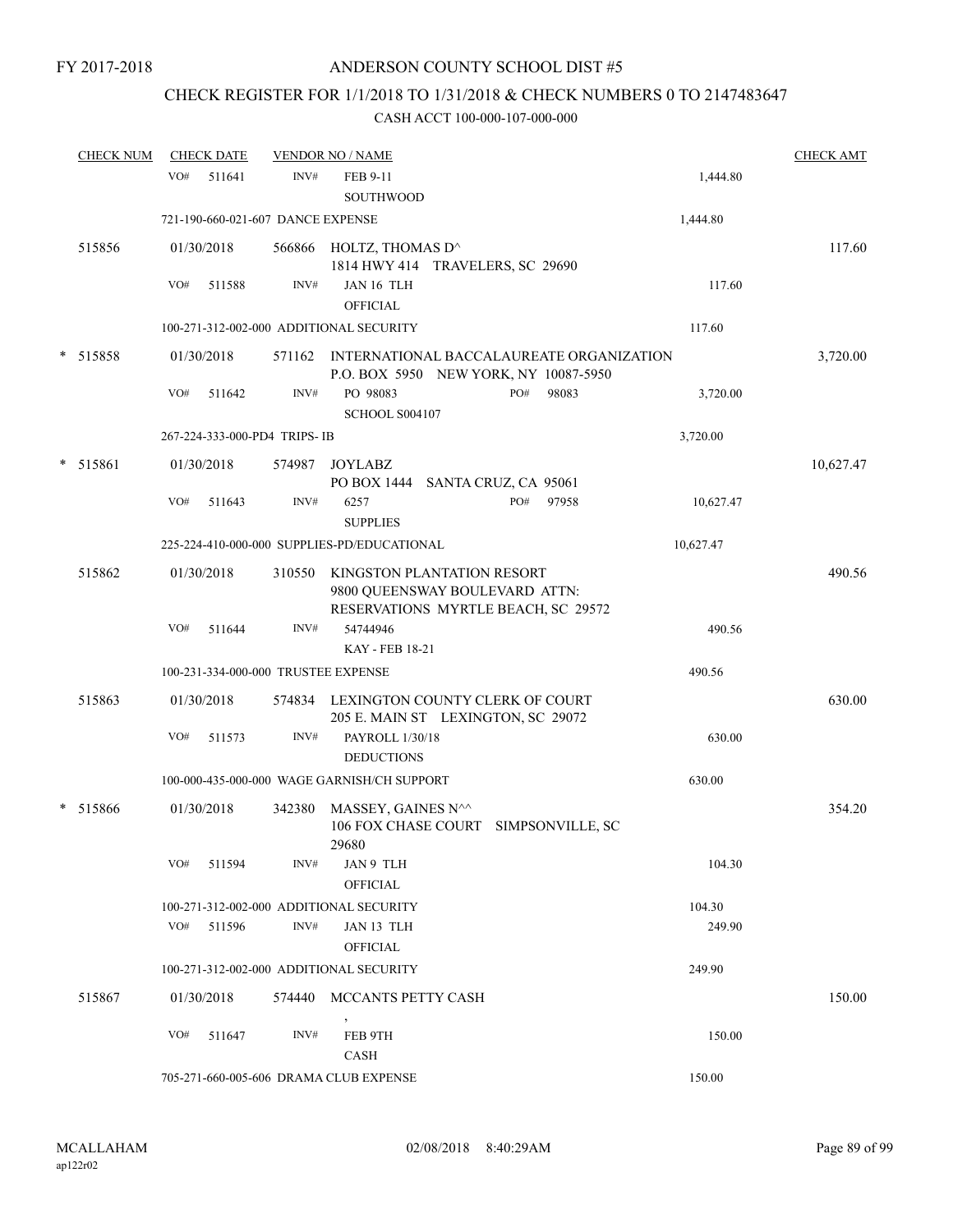# CHECK REGISTER FOR 1/1/2018 TO 1/31/2018 & CHECK NUMBERS 0 TO 2147483647

|        | <b>CHECK NUM</b> | <b>CHECK DATE</b>                       |        | <b>VENDOR NO / NAME</b>                                                                 |          | <b>CHECK AMT</b> |
|--------|------------------|-----------------------------------------|--------|-----------------------------------------------------------------------------------------|----------|------------------|
|        | 515868           | 01/30/2018                              |        | 571706 MCCORMICK, TODD <sup>^^</sup><br>107 PINE TREE LANE ANDERSON, SC 29625           |          | 225.60           |
|        |                  | VO#<br>511598                           | INV#   | JAN 13 TLH<br><b>OFFICIAL</b>                                                           | 225.60   |                  |
|        |                  | 100-271-312-002-000 ADDITIONAL SECURITY |        |                                                                                         | 225.60   |                  |
|        | * 515871         | 01/30/2018                              |        | 389900 OFFICE DEPOT<br>POBOX 1413 CHARLOTTE, NC 28201-1413                              |          | 566.91           |
|        |                  | VO# 511649                              | INV#   | <b>CHARTER</b><br><b>SUPPLIES</b>                                                       | 148.06   |                  |
|        |                  | 124-114-410-024-000 SUPPLIES            |        |                                                                                         | 5.41     |                  |
|        |                  | 124-114-410-024-000 SUPPLIES            |        |                                                                                         | 48.09    |                  |
|        |                  | 124-114-410-024-000 SUPPLIES            |        |                                                                                         | 94.56    |                  |
|        |                  | $VO#$ 511650                            | INV#   | 995542238001<br>995542405001                                                            | 57.67    |                  |
|        |                  |                                         |        | 713-271-660-013-201 MISCELLANEOUS EXPENSE                                               | 49.10    |                  |
|        |                  |                                         |        | 713-271-660-013-201 MISCELLANEOUS EXPENSE                                               | 8.57     |                  |
|        |                  | $VO#$ 511651                            | INV#   | 995617035001                                                                            | 299.58   |                  |
|        |                  |                                         |        | <b>SUPPLIES</b>                                                                         |          |                  |
|        |                  | 100-233-410-010-000 SUPPLIES            |        |                                                                                         | 299.58   |                  |
|        |                  | VO# 511652                              | INV#   | 995724857001                                                                            | 61.60    |                  |
|        |                  |                                         |        | <b>SUPPLIES</b>                                                                         |          |                  |
|        |                  | 100-212-410-020-000 SUPPLIES            |        |                                                                                         | 61.60    |                  |
|        | 515872           | 01/30/2018                              |        | 573612 PATTERSON, HAKIM^^<br>151 WALTZING VINE LANE WILLIAMSTON, SC<br>29697            |          | 106.00           |
|        |                  | VO# 511592                              | INV#   | JAN 12 TLH<br><b>OFFICIAL</b>                                                           | 106.00   |                  |
|        |                  | 100-271-312-002-000 ADDITIONAL SECURITY |        |                                                                                         | 106.00   |                  |
|        | 515873           | 01/30/2018                              |        | 405100 PERMA-BOUND                                                                      |          | 198.08           |
|        |                  |                                         |        | 617 EAST VANDALIA ROAD ATT: ACCOUNTS<br>RECEIVABLE JACKSONVILLE, IL 62650-3599          |          |                  |
|        |                  | VO#<br>511653                           | INV#   | 1756703-02                                                                              | 198.08   |                  |
|        |                  |                                         |        | NORTH POINTE                                                                            |          |                  |
|        |                  | 100-222-410-013-000 SUPPLIES            |        |                                                                                         | 198.08   |                  |
|        | 515874           | 01/30/2018                              | 414400 | POSTMASTER<br>MAIN POST OFFICE ANDERSON 1900 N. MAIN<br>STREET ANDERSON, SC 29621-9998  |          | 1,240.00         |
|        |                  | VO#<br>511654                           | INV#   | <b>BOX 8015</b><br><b>12 MTH RENEWAL</b>                                                | 1,240.00 |                  |
|        |                  | 100-252-325-000-000 RENTALS             |        |                                                                                         | 1,240.00 |                  |
| $\ast$ | 515876           | 01/30/2018                              | 431095 | REALLY GOOD STUFF, INC<br>POBOX 386 ATT: ACCOUNTS RECEIVABLE<br>BOTSFORD, CT 06404-0386 |          | 644.04           |
|        |                  | VO#<br>511655                           | INV#   | 6310665<br><b>SUPPLIES</b>                                                              | 644.04   |                  |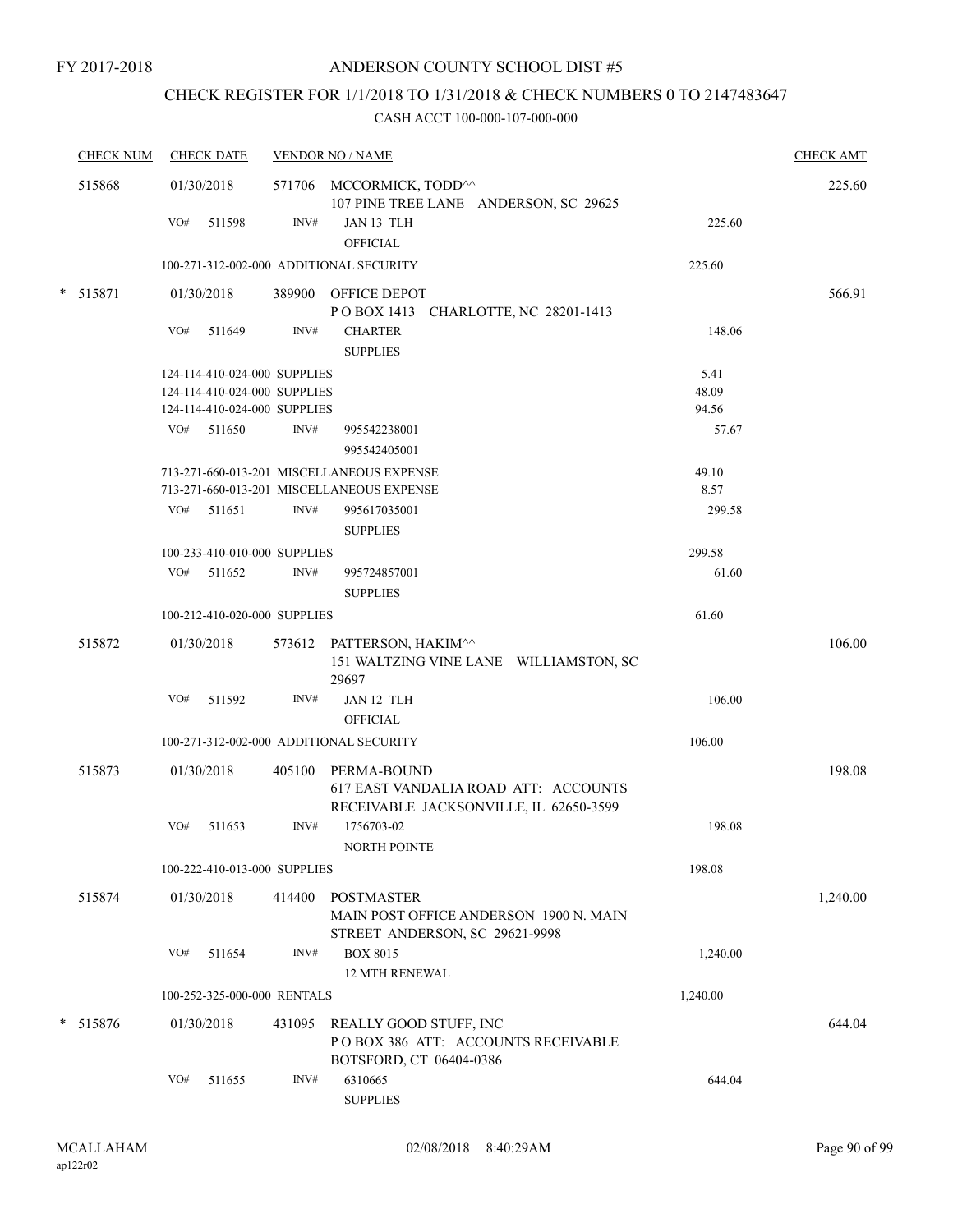### CHECK REGISTER FOR 1/1/2018 TO 1/31/2018 & CHECK NUMBERS 0 TO 2147483647

|   | <b>CHECK NUM</b> |     | <b>CHECK DATE</b>                 |        | <b>VENDOR NO / NAME</b>                                                                                          |                 | <b>CHECK AMT</b> |
|---|------------------|-----|-----------------------------------|--------|------------------------------------------------------------------------------------------------------------------|-----------------|------------------|
|   |                  |     |                                   |        | 713-271-660-013-201 MISCELLANEOUS EXPENSE<br>713-271-660-013-201 MISCELLANEOUS EXPENSE                           | 87.12<br>556.92 |                  |
|   | 515877           | VO# | 01/30/2018<br>511593              | INV#   | 570088 RUSSELL, KEVIN**<br>POBOX 1495 IVA, SC 29655<br>JAN 12 TLH<br><b>OFFICIAL</b>                             | 117.70          | 117.70           |
|   |                  |     |                                   |        | 100-271-312-002-000 ADDITIONAL SECURITY                                                                          | 117.70          |                  |
|   | 515878           |     | 01/30/2018                        | 574110 | SAFEWARE<br>5700 PERIMETER DRIVE SUITE E DUBLIN, OH<br>43017                                                     |                 | 100.37           |
|   |                  | VO# | 511656                            | INV#   | ACP1018601<br><b>TECH INSURANCE</b>                                                                              | 100.37          |                  |
|   |                  |     |                                   |        | 100-266-312-000-TEC CHROME BOOK TECH FEE                                                                         | 100.37          |                  |
|   | 515879           |     | 01/30/2018                        |        | 452202 SC DEPT OF REVENUE<br>POBOX 125 301 GERVAIS STREET CENTRAL<br>LEVY UNIT COLUMBIA, SC 29214-0213           |                 | 356.22           |
|   |                  | VO# | 511570                            | INV#   | PAYROLL 1/30/18<br><b>DEDUCTIONS</b>                                                                             | 356.22          |                  |
|   |                  |     |                                   |        | 100-000-440-000-000 SC STATE TAX LEVY                                                                            | 356.22          |                  |
|   | * 515881         |     | 01/30/2018                        |        | 450701 SC RETIREMENT SYSTEM (SPP)<br>POBOX 11960 CAPITOL STATION COLUMBIA, SC<br>29211                           |                 | 268.63           |
|   |                  | VO# | 511568                            | INV#   | PAYROLL 1/30/18<br><b>DEDUCTIONS</b>                                                                             | 268.63          |                  |
|   |                  |     |                                   |        | 100-000-438-000-000 RETIREMENT SERV PURCHASE                                                                     | 268.63          |                  |
|   | 515882           |     | 01/30/2018                        |        | 564225 SLENSKI, PATRICK M**<br>103 MUIRWOOD COURT MAULDIN, SC 29662                                              |                 | 245.40           |
|   |                  | VO# | 511595                            | INV#   | JAN 13 TLH<br><b>OFFICIAL</b>                                                                                    | 245.40          |                  |
|   |                  |     |                                   |        | 100-271-312-002-000 ADDITIONAL SECURITY                                                                          | 245.40          |                  |
|   | * 515884         |     | 01/30/2018                        |        | 574516 SOCIAL SECURTIY ADMINISTRATION<br>PO BOX 3430 PHILADELPHIA, PA 19122-9985                                 |                 | 135.11           |
|   |                  | VO# | 511580                            | INV#   | PAYROLL 1/30/18<br><b>DEDUCTIONS</b>                                                                             | 135.11          |                  |
|   |                  |     | 100-000-441-000-000 MISCELLANEOUS |        |                                                                                                                  | 135.11          |                  |
|   | 515885           |     | 01/30/2018                        | 574710 | <b>SOLIANT HEALTH</b><br>DEPT. CH 14430 PALATINE, IL 60055-4330                                                  |                 | 975.00           |
|   |                  | VO# | 511658                            | INV#   | 9375037<br>PO#<br>97427<br><b>SERVICES</b>                                                                       | 975.00          |                  |
|   |                  |     |                                   |        | 100-126-312-000-000 PURCHASED SERVICES                                                                           | 975.00          |                  |
| * | 515888           |     | 01/30/2018                        | 573721 | SSBT AS TTEE FOR SCORP MM61953-001-042<br>MASS MUTUAL RETIREMENT SERVICES PO BOX<br>219062 KANSAS CITY, MO 64121 |                 | 19,030.80        |
|   |                  | VO# | 511583                            | INV#   | PAYROLL 1/30/18                                                                                                  | 19,030.80       |                  |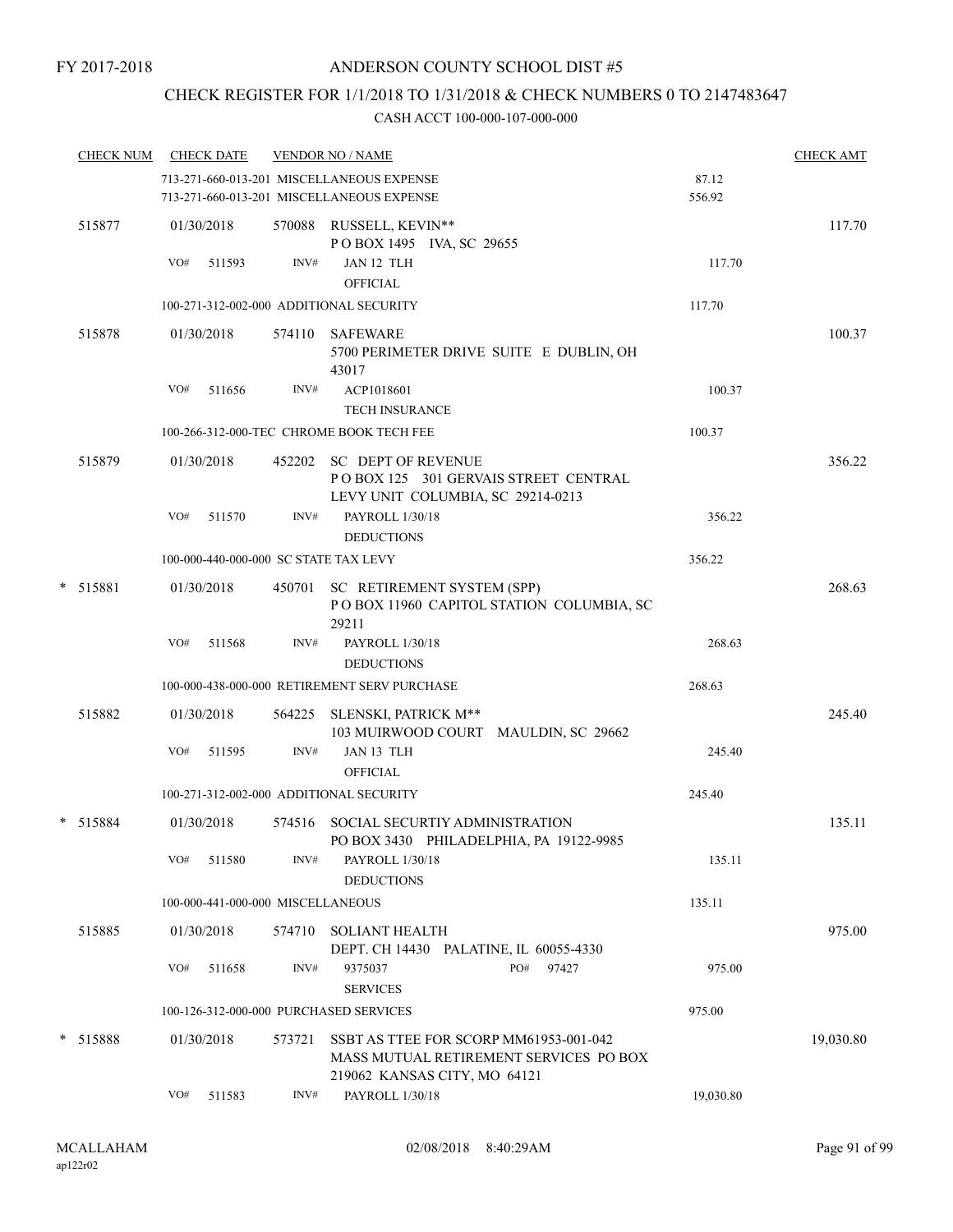### CHECK REGISTER FOR 1/1/2018 TO 1/31/2018 & CHECK NUMBERS 0 TO 2147483647

| <b>CHECK NUM</b> | <b>CHECK DATE</b>                 |        | <b>VENDOR NO / NAME</b><br><b>DEDUCTIONS</b>                                                |           | <b>CHECK AMT</b> |
|------------------|-----------------------------------|--------|---------------------------------------------------------------------------------------------|-----------|------------------|
|                  |                                   |        | 100-000-468-000-000 OPTIONAL RETIREMENT PLAN                                                | 12,234.10 |                  |
|                  |                                   |        | 100-000-484-000-000 EMPLOYER RETIREMENT PAYABLE                                             | 6,796.70  |                  |
| 515889           | 01/30/2018                        | 572995 | <b>SUPPLYWORKS</b><br>PO BOX 742604 ATLANTA, GA 30374-2604                                  |           | 8,652.56         |
|                  | VO#<br>511660                     | INV#   | PO#<br>98004<br>425048428<br><b>SUPPLIES</b>                                                | 2,662.70  |                  |
|                  |                                   |        | 100-000-170-000-000 WAREHOUSE INVENTORY                                                     | 2,662.70  |                  |
|                  | VO#<br>511661                     | INV#   | PO#<br>98014<br>425223740<br><b>SUPPLIES</b>                                                | 5,989.86  |                  |
|                  |                                   |        | 100-000-170-000-000 WAREHOUSE INVENTORY                                                     | 5,989.86  |                  |
| 515890           | 01/30/2018                        | 572503 | TG<br>P O BOX 659601 SAN ANTONIO, TX 78265-9601                                             |           | 368.55           |
|                  | VO#<br>511579                     | INV#   | PAYROLL 1/30/18<br><b>DEDUCTIONS</b>                                                        | 368.55    |                  |
|                  | 100-000-441-000-000 MISCELLANEOUS |        |                                                                                             | 368.55    |                  |
| 515891           | 01/30/2018                        | 568718 | THE READING WAREHOUSE<br>POBOX 41328 ATT: ACCOUNTS RECEIVABLE<br>NORTH CHARLESTON, SC 29423 |           | 163.22           |
|                  | VO#<br>511662                     | INV#   | 178649<br>PO#<br>98007<br><b>HOMELAND PARK</b>                                              | 163.22    |                  |
|                  |                                   |        | 201-112-410-011-000 SUPPLIES AND MATERIALS                                                  | 163.22    |                  |
| 515892           | 01/30/2018                        | 504890 | <b>TIAA-CREF</b><br>POBOX 105316 ATLANTA, GA 30348-5316                                     |           | 17,910.31        |
|                  | VO#<br>511585                     | INV#   | PAYROLL 1/30/18<br><b>DEDUCTIONS</b>                                                        | 17,910.31 |                  |
|                  |                                   |        | 100-000-468-000-000 OPTIONAL RETIREMENT PLAN                                                | 11,513.78 |                  |
|                  |                                   |        | 100-000-484-000-000 EMPLOYER RETIREMENT PAYABLE                                             | 6,396.53  |                  |
| * 515894         | 01/30/2018                        | 564298 | UNITED WAY OF ANDERSON COUNTY<br>POBOX 2067 ANDERSON, SC 29622                              |           | 1,281.81         |
|                  | VO#<br>511569                     | INV#   | PAYROLL 1/30/18<br><b>DEDUCTIONS</b>                                                        | 1,281.81  |                  |
|                  |                                   |        | 100-000-455-000-000 UNITED FUND - PAYABLE                                                   | 1,281.81  |                  |
| 515895           | 01/30/2018                        |        | 572350 US DEPARTMENT OF EDUCATION<br>NATIONAL PAYMENT CENTER PO BOX 105081                  |           | 343.97           |
|                  | VO#<br>511577                     | INV#   | ATLANTA, GA 30348-5081<br>PAYROLL 1/30/18<br><b>DEDUCTIONS</b>                              | 343.97    |                  |
|                  | 100-000-441-000-000 MISCELLANEOUS |        |                                                                                             | 343.97    |                  |
| 515896           | 01/30/2018                        |        | 510975 U.S. SCHOOL SUPPLY, INC<br>3361 W. HOSPITAL AVE CHAMBLEE, GA<br>30341-3419           |           | 144.55           |
|                  | VO#<br>511663                     | INV#   | 343770A<br><b>CUST 154130</b>                                                               | 144.55    |                  |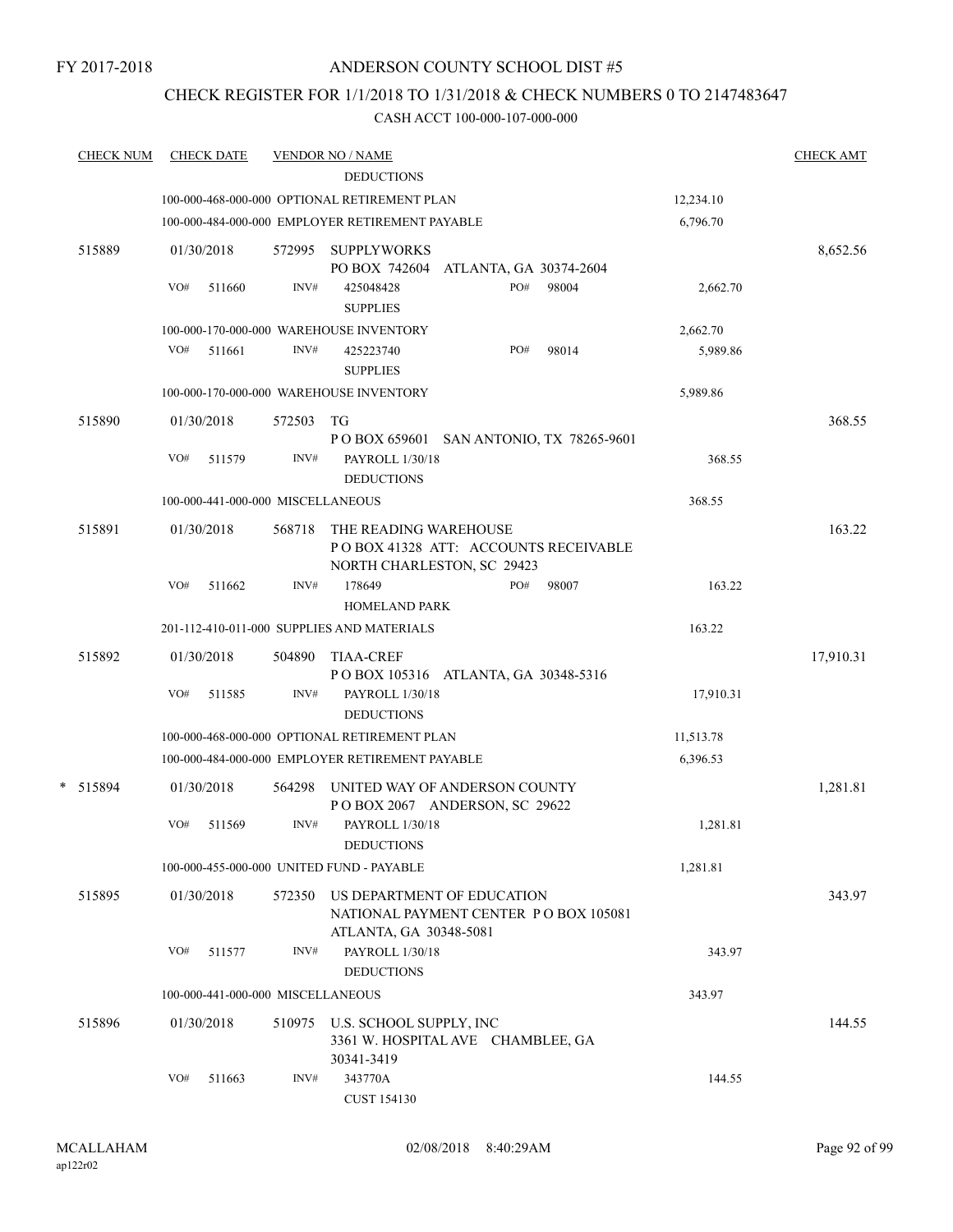# CHECK REGISTER FOR 1/1/2018 TO 1/31/2018 & CHECK NUMBERS 0 TO 2147483647

| <b>CHECK NUM</b> | <b>CHECK DATE</b> |                                 |                | <b>VENDOR NO / NAME</b>                                              |                                      |          | <b>CHECK AMT</b> |  |
|------------------|-------------------|---------------------------------|----------------|----------------------------------------------------------------------|--------------------------------------|----------|------------------|--|
|                  |                   |                                 |                | 713-271-660-013-360 SCHOOL STORE/COUNCIL EXPENSE                     |                                      | 144.55   |                  |  |
| 515897           | 01/30/2018<br>VO# | 511665                          | 519401<br>INV# | <b>VERIZON</b><br>P O BOX 660108 DALLAS, TX 75266-0652<br>9798740498 |                                      | 5,722.55 | 5,722.55         |  |
|                  |                   |                                 |                | <b>CELL SERVICE</b>                                                  |                                      |          |                  |  |
|                  |                   | 100-266-340-000-000 TELEPHONE   |                |                                                                      |                                      | 4,382.15 |                  |  |
|                  |                   | 100-266-340-001-000 TELEPHONE   |                |                                                                      |                                      | 118.24   |                  |  |
|                  |                   | 100-266-340-002-000 TELEPHONE   |                |                                                                      |                                      | 141.92   |                  |  |
|                  |                   | 100-266-340-003-000 TELEPHONE   |                |                                                                      |                                      | 106.92   |                  |  |
|                  |                   | 100-266-340-006-000 TELEPHONE   |                |                                                                      |                                      | 70.93    |                  |  |
|                  |                   | 100-266-340-007-000 TELEPHONE   |                |                                                                      |                                      | 66.82    |                  |  |
|                  |                   | 100-266-340-008-000 TELEPHONE   |                |                                                                      |                                      | 66.82    |                  |  |
|                  |                   | 100-266-340-009-000 TELEPHONE   |                |                                                                      |                                      | 66.82    |                  |  |
|                  |                   | 100-266-340-010-000 TELEPHONE   |                |                                                                      |                                      | 13.35    |                  |  |
|                  |                   | 100-266-340-012-000 TELEPHONE   |                |                                                                      |                                      | 13.36    |                  |  |
|                  |                   | 100-266-340-013-000 TELEPHONE   |                |                                                                      |                                      | 13.36    |                  |  |
|                  |                   | 100-266-340-014-000 TELEPHONE   |                |                                                                      |                                      | 66.81    |                  |  |
|                  |                   | 100-266-340-015-000 TELEPHONE   |                |                                                                      |                                      | 80.17    |                  |  |
|                  |                   | 100-266-340-016-000 TELEPHONE   |                |                                                                      |                                      | 53.46    |                  |  |
|                  |                   | 100-266-340-017-000 TELEPHONE   |                |                                                                      |                                      | 76.81    |                  |  |
|                  |                   | 100-266-340-018-000 TELEPHONE   |                |                                                                      |                                      | 13.35    |                  |  |
|                  |                   | 100-266-340-019-000 TELEPHONE   |                |                                                                      |                                      | 13.35    |                  |  |
|                  |                   | 100-266-340-020-000 TELEPHONE   |                |                                                                      |                                      | 17.47    |                  |  |
|                  |                   | 283-126-321-000-000 CELL PHONES |                |                                                                      |                                      | 88.53    |                  |  |
|                  |                   | 338-221-340-000-EAR TELEPHONE   |                |                                                                      |                                      | 38.07    |                  |  |
|                  |                   | 600-256-340-000-000 TELEPHONE   |                |                                                                      |                                      | 160.38   |                  |  |
|                  |                   |                                 |                | 900-188-340-000-006 HOMELESS TELEPHONE                               |                                      | 53.46    |                  |  |
| 515898           | 01/30/2018        |                                 | 567711         | WARD, ROBERT**<br>146 FYFFE DRIVE ANDERSON, SC 29625                 |                                      |          | 106.00           |  |
|                  | VO#               | 511591                          | INV#           | JAN 12 TLH                                                           |                                      | 106.00   |                  |  |
|                  |                   |                                 |                | <b>OFFICIAL</b>                                                      |                                      |          |                  |  |
|                  |                   |                                 |                | 100-271-312-002-000 ADDITIONAL SECURITY                              |                                      | 106.00   |                  |  |
| 515899           | 01/30/2018        |                                 | 531000         | WESTSIDE HIGH SCHOOL<br>806 PEARMAN DAIRY ROAD ANDERSON, SC<br>29625 |                                      |          | 4,993.40         |  |
|                  | VO#               | 511664                          | INV#           | <b>PURCHASES</b><br><b>REIMBURSEMENT</b>                             |                                      | 4,993.40 |                  |  |
|                  |                   | 100-271-410-003-000 SUPPLIES    |                |                                                                      |                                      | 4,993.40 |                  |  |
| $*$ 1176         | 01/05/2018        |                                 | 574673         | <b>EMPLOYEE VENDOR</b><br>29626                                      | 109 COUNTRY GARDEN LANE ANDERSON, SC |          | 446.30 E         |  |
|                  | VO#               | 510568                          | INV#           | <b>LUNCH</b><br>REIMBURSEMENT                                        |                                      | 446.30   |                  |  |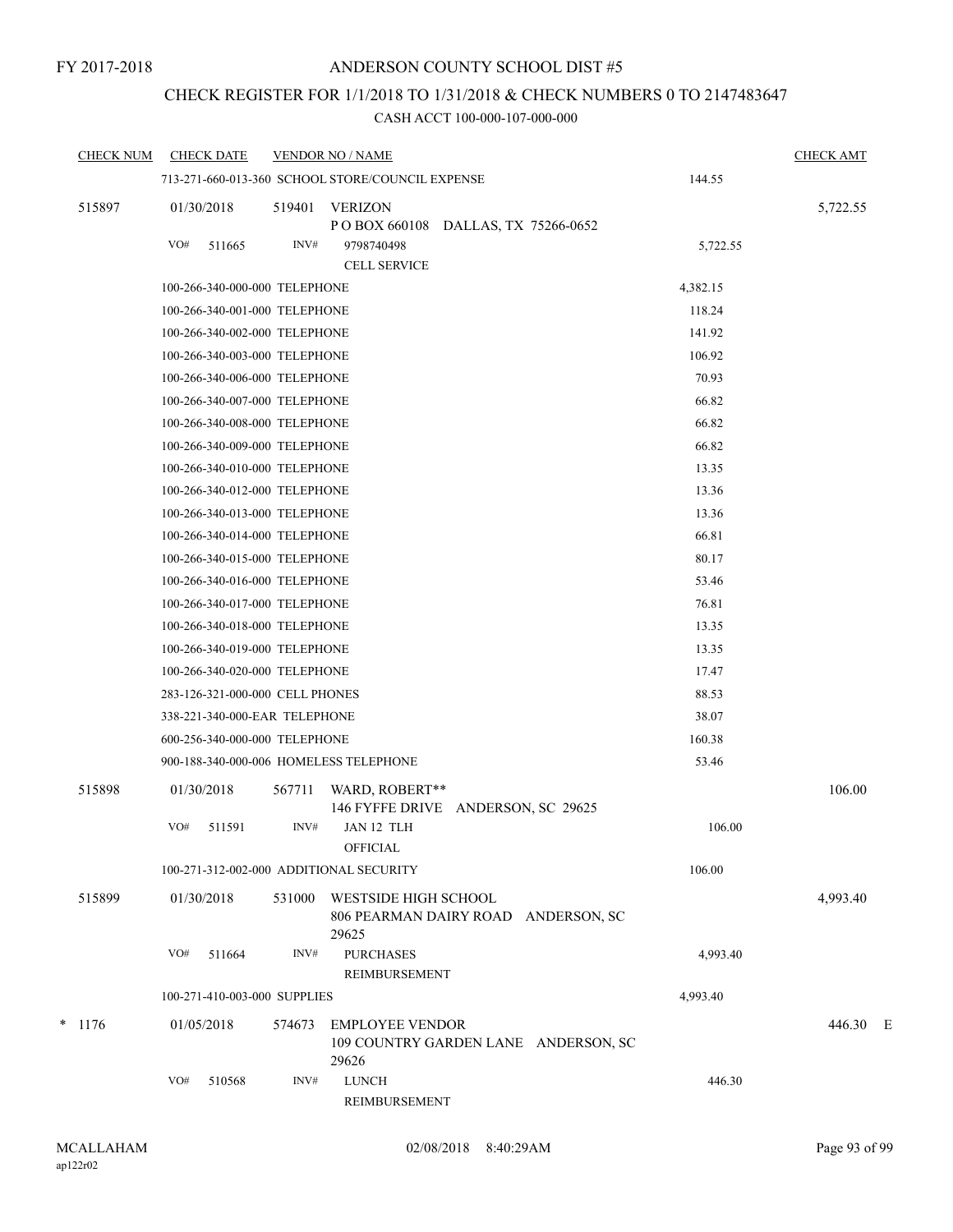# CHECK REGISTER FOR 1/1/2018 TO 1/31/2018 & CHECK NUMBERS 0 TO 2147483647

|        | <b>CHECK NUM</b> |     | <b>CHECK DATE</b> |                                                              | <b>VENDOR NO / NAME</b>                                           |                  | <b>CHECK AMT</b> |  |
|--------|------------------|-----|-------------------|--------------------------------------------------------------|-------------------------------------------------------------------|------------------|------------------|--|
|        |                  |     |                   | 100-115-410-001-000 SUPPLIES<br>100-115-410-001-000 SUPPLIES |                                                                   | 113.14<br>333.16 |                  |  |
| $\ast$ | 1179             |     | 01/05/2018        |                                                              | 147195 EMPLOYEE VENDOR<br>417 BLAIR STREET ANDERSON, SC 29625     |                  | 203.16 E         |  |
|        |                  | VO# | 510676            | INV#                                                         | <b>GRACES</b><br>REIMBURSEMENT                                    | 203.16           |                  |  |
|        |                  |     |                   |                                                              | 723-190-660-023-973 FACULTY EXPENSE                               | 203.16           |                  |  |
|        | 1180             |     | 01/05/2018        |                                                              | 147625 EMPLOYEE VENDOR<br>201 DANDELION TRAIL ANDERSON, SC 29621  |                  | 108.12 E         |  |
|        |                  | VO# | 510678            | INV#                                                         | <b>FACULTY GIFTS</b><br>REIMBURSEMENT                             | 16.95            |                  |  |
|        |                  |     |                   |                                                              | 707-190-660-007-201 MISCELLANEOUS EXPENSE                         | 16.95            |                  |  |
|        |                  |     | VO# 510683        | INV#                                                         | <b>DECORATIONS</b><br>REIMBURSEMENT                               | 91.17            |                  |  |
|        |                  |     |                   |                                                              | 707-190-660-007-201 MISCELLANEOUS EXPENSE                         | 91.17            |                  |  |
|        | $* 1182$         |     | 01/05/2018        |                                                              | 572236 EMPLOYEE VENDOR<br>114 WINDHAM DRIVE ANDERSON, SC 29621    |                  | 206.33 E         |  |
|        |                  | VO# | 510556            | INV#                                                         | <b>DEC 11-12</b><br><b>LAURENS</b>                                | 206.33           |                  |  |
|        |                  |     |                   |                                                              | 264-224-333-000-000 TRIPS AND CONFERENCES                         | 206.33           |                  |  |
|        | $* 1188$         |     | 01/05/2018        |                                                              | 307650 EMPLOYEE VENDOR<br>106 WYCOMBE DRIVE ANDERSON, SC 29621    |                  | 159.98 E         |  |
|        |                  | VO# | 510688            | INV#                                                         | <b>DEC 6-7</b><br>MOORESVILLE NC                                  | 159.98           |                  |  |
|        |                  |     |                   |                                                              | 100-224-333-000-MOR MOORSVILLE PD TRAINING                        | 159.98           |                  |  |
|        | $* 1193$         |     | 01/05/2018        |                                                              | 338700 EMPLOYEE VENDOR<br>1104 STRATFORD DRIVE ANDERSON, SC 29621 |                  | 147.92 E         |  |
|        |                  | VO# | 510560            | INV#                                                         | <b>DEC 2017</b><br><b>MILEAGE</b>                                 | 6.10             |                  |  |
|        |                  |     |                   | 100-221-332-000-000 TRAVEL                                   |                                                                   | 6.10             |                  |  |
|        |                  | VO# | 510571            | INV#                                                         | <b>DEC 14</b><br><b>COLUMBIA</b>                                  | 141.82           |                  |  |
|        |                  |     |                   |                                                              | 311-224-333-000-ELE TRIPS AND CONFERENCES-ELEM ED                 | 141.82           |                  |  |
|        | $*$ 1196         |     | 01/05/2018        |                                                              | 574717 EMPLOYEE VENDOR<br>195 MORRIS DRIVE SENECA, SC 29678       |                  | 183.96 E         |  |
|        |                  | VO# | 510565            | INV#                                                         | <b>BOOK ORDER</b><br>REIMBURSEMENT                                | 183.96           |                  |  |
|        |                  |     |                   | 100-222-410-012-000 SUPPLIES                                 |                                                                   | 183.96           |                  |  |
| $\ast$ | 1198             |     | 01/05/2018        |                                                              | 574804 EMPLOYEE VENDOR<br>243 ANSONBOROUGH BELTON, SC 29627       |                  | 1,682.94 E       |  |
|        |                  | VO# | 510569            | INV#                                                         | <b>SUPPLIES</b><br>REIMBURSEMENT                                  | 1,682.94         |                  |  |
|        |                  |     |                   | 717-190-660-017-220 MUSIC EXPENSE                            |                                                                   | 636.14           |                  |  |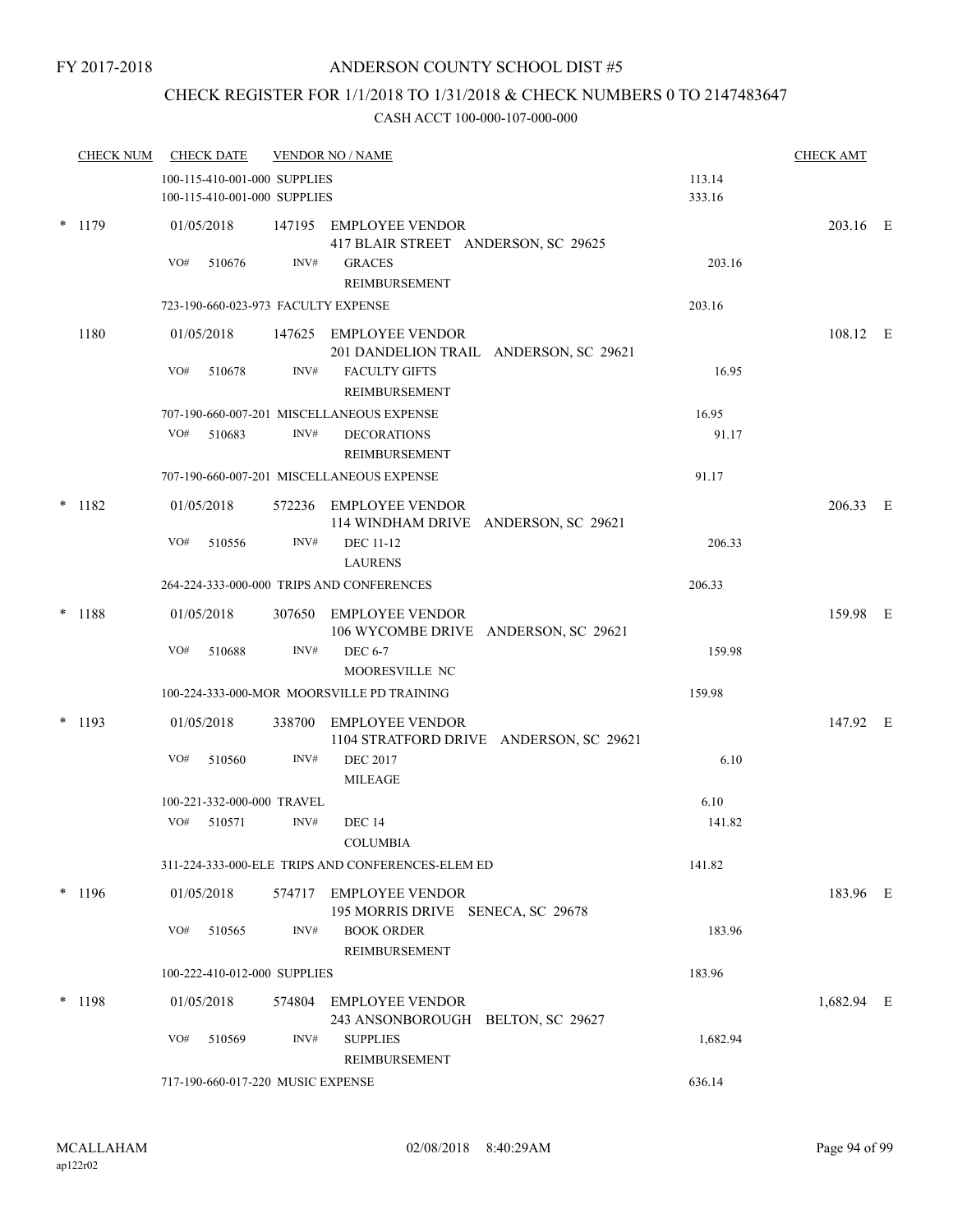## CHECK REGISTER FOR 1/1/2018 TO 1/31/2018 & CHECK NUMBERS 0 TO 2147483647

| <b>CHECK NUM</b> |     | <b>CHECK DATE</b>                 |      | <b>VENDOR NO / NAME</b><br>717-190-660-017-284 DRAMA CLUB EXPENSE                          | 1,046.80 | <b>CHECK AMT</b> |  |
|------------------|-----|-----------------------------------|------|--------------------------------------------------------------------------------------------|----------|------------------|--|
| $*$ 1201         | VO# | 01/05/2018<br>510566              | INV# | 564672 EMPLOYEE VENDOR<br>803 WOODFIELD DRIVE ANDERSON, SC 29621<br>PIZZA<br>REIMBURSEMENT | 376.43   | 376.43 E         |  |
|                  |     | 709-271-660-009-220 MUSIC EXPENSE |      |                                                                                            | 376.43   |                  |  |
| $*$ 1204         |     | 01/05/2018                        |      | 574599 EMPLOYEE VENDOR<br>110 LYTTLETON WAY ANDERSON, SC 29621                             |          | 225.14 E         |  |
|                  | VO# | 510680                            | INV# | <b>EXPENSES</b><br>REIMBURSEMENT                                                           | 225.14   |                  |  |
|                  |     |                                   |      | 721-190-660-021-429 FACULTY EXPENSE                                                        | 176.00   |                  |  |
|                  |     |                                   |      | 721-190-660-021-586 FIELD TRIPS- GR.7 EXPENSE                                              | 49.14    |                  |  |
| $*$ 1207         | VO# | 01/05/2018<br>510558              | INV# | 574111 EMPLOYEE VENDOR<br>207 ONEAL DRIVE ANDERSON, SC 29625<br><b>DEC 2017</b>            | 168.68   | 168.68 E         |  |
|                  |     |                                   |      | <b>MILEAGE</b>                                                                             |          |                  |  |
|                  |     | 100-221-332-000-000 TRAVEL        |      |                                                                                            | 168.68   |                  |  |
| $*$ 1210         |     | 01/12/2018                        |      | 574673 EMPLOYEE VENDOR<br>109 COUNTRY GARDEN LANE ANDERSON, SC<br>29626                    |          | 337.65 E         |  |
|                  | VO# | 510922                            | INV# | MEAL<br>REIMBURSEMENT                                                                      | 337.65   |                  |  |
|                  |     |                                   |      | 701-271-660-001-874 CULINARY ARTS- JOHNSON EXPENSE                                         | 337.65   |                  |  |
| $*$ 1217         |     | 01/12/2018                        |      | 572771 EMPLOYEE VENDOR<br>124 HIGH C DRIVE ANDERSON, SC 29621                              |          | 344.49 E         |  |
|                  | VO# | 510931                            | INV# | <b>COFFEE</b><br>REIMBURSEMENT                                                             | 101.04   |                  |  |
|                  |     |                                   |      | 724-271-660-024-410 GENERAL ADMINISTRATION EXPENSE                                         | 101.04   |                  |  |
|                  | VO# | 510932                            | INV# | <b>REFRIGERATOR</b><br><b>REIMBURSEMENT</b>                                                | 147.16   |                  |  |
|                  |     |                                   |      | 724-271-660-024-410 GENERAL ADMINISTRATION EXPENSE                                         | 147.16   |                  |  |
|                  |     | VO# 510934 INV# DELL              |      | REIMBURSEMENT                                                                              | 96.29    |                  |  |
|                  |     | 124-114-410-024-000 SUPPLIES      |      |                                                                                            | 96.29    |                  |  |
| $*$ 1227         |     | 01/12/2018                        |      | 564815 EMPLOYEE VENDOR<br>106 PROSPECT COURT ANDERSON, SC 29625                            |          | 123.92 E         |  |
|                  |     | VO# 510947                        | INV# | <b>SUPPLIES</b><br>REIMBURSEMENT                                                           | 123.92   |                  |  |
|                  |     | 721-190-660-021-607 DANCE EXPENSE |      |                                                                                            | 123.92   |                  |  |
| $*$ 1233         |     | 01/12/2018                        |      | 298825 EMPLOYEE VENDOR<br>325 HOBSON ROAD ANDERSON, SC 29621                               |          | 157.06 E         |  |
|                  |     | VO# 510921                        | INV# | <b>CULINARY</b><br>REIMBURSEMENT                                                           | 157.06   |                  |  |
|                  |     |                                   |      | 701-271-660-001-874 CULINARY ARTS- JOHNSON EXPENSE                                         | 157.06   |                  |  |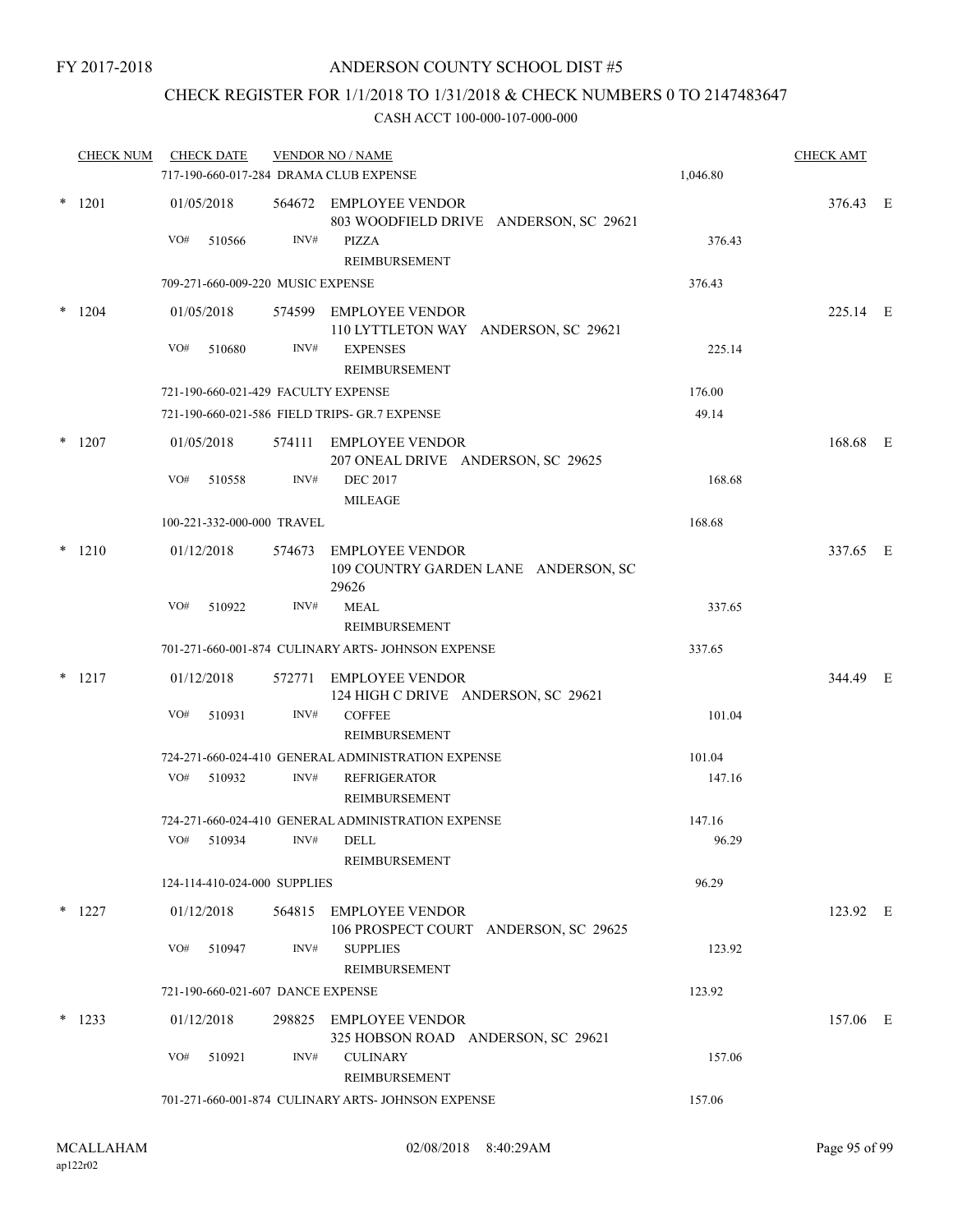FY 2017-2018

### ANDERSON COUNTY SCHOOL DIST #5

# CHECK REGISTER FOR 1/1/2018 TO 1/31/2018 & CHECK NUMBERS 0 TO 2147483647

|   | <b>CHECK NUM</b> | <b>CHECK DATE</b>                       |        | <b>VENDOR NO / NAME</b>                                                 |          | <b>CHECK AMT</b> |  |
|---|------------------|-----------------------------------------|--------|-------------------------------------------------------------------------|----------|------------------|--|
|   | $*$ 1235         | 01/12/2018                              |        | 572054 EMPLOYEE VENDOR<br>227 LAUREL TRACE CIRCLE PIEDMONT, SC<br>29673 |          | 160.00 E         |  |
|   |                  | VO#<br>510919                           | INV#   | <b>REGISTRATION</b><br>REIMBURSEMENT                                    | 160.00   |                  |  |
|   |                  | 721-190-660-021-642 CHORUS HIGH EXPENSE |        |                                                                         | 160.00   |                  |  |
|   | 1236             | 01/12/2018                              |        | 573948 EMPLOYEE VENDOR<br>110 BLAIR ROAD BELTON, SC 29627               |          | 161.95 E         |  |
|   |                  | VO#<br>510927                           | INV#   | <b>SUPPLIES</b><br>REIMBURSEMENT                                        | 161.95   |                  |  |
|   |                  | 100-223-410-000-JAG SUPPLIES-JAG        |        |                                                                         | 161.95   |                  |  |
|   | 1238             | 01/12/2018                              |        | 344100 EMPLOYEE VENDOR<br>119 ALISHA DRIVE ANDERSON, SC 29621           |          | 148.34 E         |  |
|   |                  | VO#<br>510924                           | INV#   | <b>EXPENSES</b><br>REIMBURSEMENT                                        | 148.34   |                  |  |
|   |                  |                                         |        | 701-271-660-001-838 FBLA-AOF-TRIPS EXPENSE                              | 148.34   |                  |  |
|   | 1242             | 01/12/2018                              |        | 574772 EMPLOYEE VENDOR<br>102 LOTTS DRIVE CLINTON, SC 29325             |          | 1,003.14 E       |  |
|   |                  | VO#<br>511125                           | INV#   | <b>COSTUMES</b><br>REIMBURSEMENT                                        | 1,003.14 |                  |  |
|   |                  |                                         |        | 817-112-410-014-000 SUPPLIES AND MATERIALS                              | 1,003.14 |                  |  |
| * | 1244             | 01/12/2018                              |        | 574804 EMPLOYEE VENDOR<br>243 ANSONBOROUGH BELTON, SC 29627             |          | 520.75 E         |  |
|   |                  | VO#<br>510925                           | INV#   | <b>SUPPLIES</b><br>REIMBURSEMENT                                        | 520.75   |                  |  |
|   |                  |                                         |        | 717-190-660-017-201 MISCELLANEOUS EXPENSE                               | 57.60    |                  |  |
|   |                  | 717-190-660-017-220 MUSIC EXPENSE       |        |                                                                         | 122.94   |                  |  |
|   |                  | 717-190-660-017-284 DRAMA CLUB EXPENSE  |        |                                                                         | 340.21   |                  |  |
|   | 1248             | 01/12/2018                              |        | 468850 EMPLOYEE VENDOR<br>404 TIMBER LANE ANDERSON, SC 29621            |          | 246.36 E         |  |
|   |                  | VO#<br>510926                           | INV#   | <b>EXPENSES</b><br>REIMBURSEMENT                                        | 246.36   |                  |  |
|   |                  |                                         |        | 714-271-660-014-201 MISCELLANEOUS EXPENSE                               | 153.12   |                  |  |
|   |                  |                                         |        | 714-271-660-014-355 FIELD TRIPS GRADE 5 EXPENSE                         | 93.24    |                  |  |
|   | $*$ 1252         | 01/12/2018                              | 574599 | <b>EMPLOYEE VENDOR</b><br>110 LYTTLETON WAY ANDERSON, SC 29621          |          | 515.75 E         |  |
|   |                  | VO#<br>510920                           | INV#   | <b>SCRIPTS</b><br>REIMBURSEMENT                                         | 210.15   |                  |  |
|   |                  | 721-190-660-021-647 DRAMA HIGH EXPENSE  |        |                                                                         | 210.15   |                  |  |
|   |                  | VO#<br>510937                           | INV#   | <b>FOOD</b><br>REIMBURSEMENT                                            | 305.60   |                  |  |
|   |                  |                                         |        | 100-113-410-021-VEN SUPPLY-ADDT'L FOR LOST VENDING                      | 305.60   |                  |  |
|   | $*$ 1257         | 01/12/2018                              |        | 565855 EMPLOYEE VENDOR                                                  |          | 349.00 E         |  |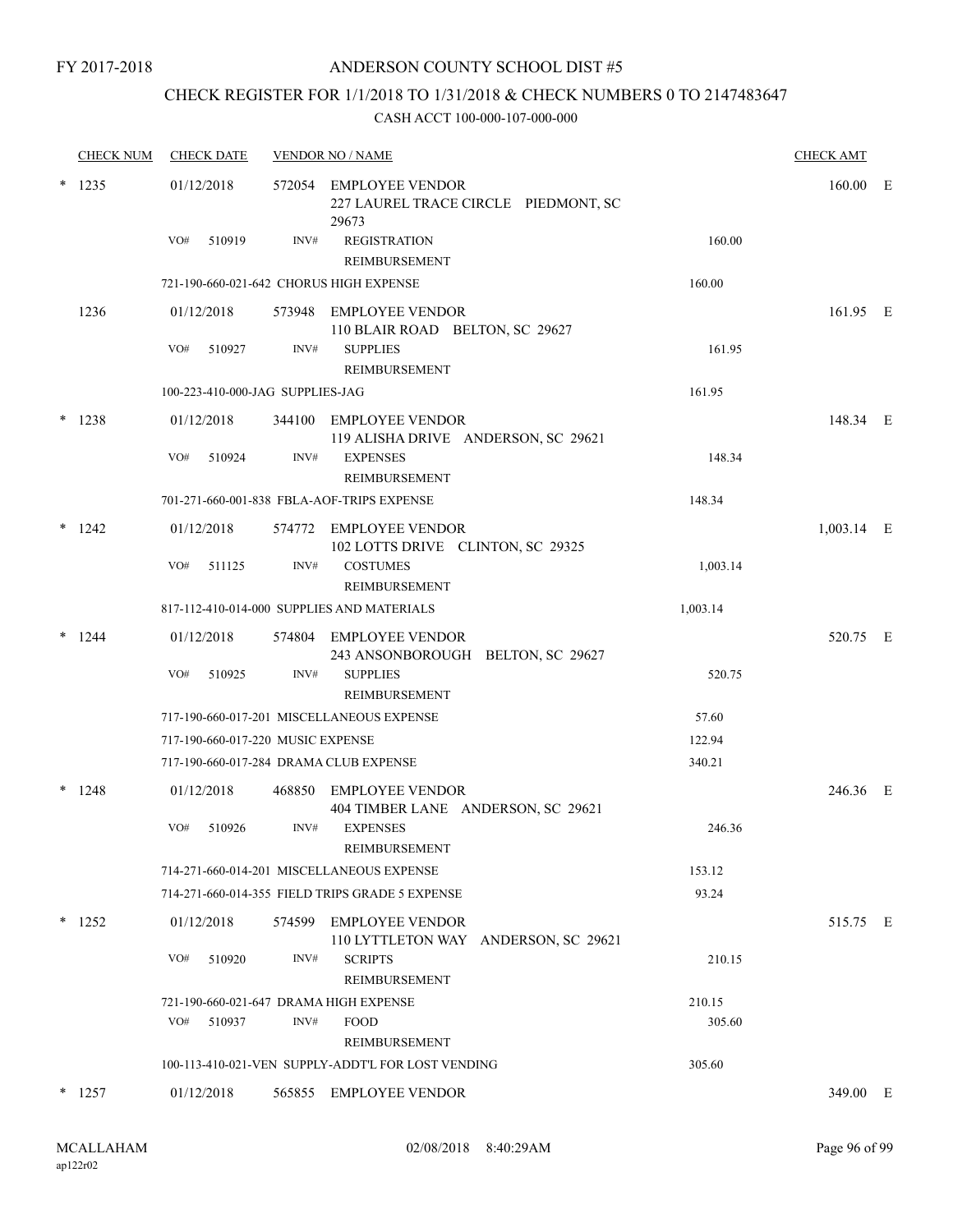### CHECK REGISTER FOR 1/1/2018 TO 1/31/2018 & CHECK NUMBERS 0 TO 2147483647

| <b>CHECK NUM</b> |          | <b>CHECK DATE</b>                                       |            | <b>VENDOR NO / NAME</b> | <b>CHECK AMT</b>                                                   |        |            |  |
|------------------|----------|---------------------------------------------------------|------------|-------------------------|--------------------------------------------------------------------|--------|------------|--|
|                  |          |                                                         |            |                         | 205 PLEASANTBURG RD ANDERSON, SC 29625                             |        |            |  |
|                  |          | VO#                                                     | 510930     | INV#                    | <b>ITIL</b><br>REIMBURSEMENT                                       | 349.00 |            |  |
|                  |          | 100-266-345-000-000 TECHNOLOGY INFRASTRUCTURE<br>349.00 |            |                         |                                                                    |        |            |  |
|                  | 1264     |                                                         | 01/19/2018 |                         | 565398 EMPLOYEE VENDOR<br>104 BAYBROOKE LANE ANDERSON, SC 29621    |        | $125.14$ E |  |
|                  |          | VO#                                                     | 511243     | INV#                    | <b>AVID LUNCH</b><br>REIMBURSEMENT                                 | 125.14 |            |  |
|                  |          |                                                         |            |                         | 706-271-660-006-481 AVID FUNDRAISER EXPENSE                        | 125.14 |            |  |
|                  | 1265     |                                                         | 01/19/2018 |                         | 267400 EMPLOYEE VENDOR<br>1300 HANOVER RD. ANDERSON, SC 29621      |        | 135.89 E   |  |
|                  |          | VO#                                                     | 511234     | INV#                    | <b>DEC 14</b><br><b>COLUMBIA</b>                                   | 135.89 |            |  |
|                  |          |                                                         |            |                         | 311-224-333-000-SEC TRIPS AND CONFERENCES-SECOND ED                | 135.89 |            |  |
|                  | 1266     |                                                         | 01/19/2018 |                         | 573252 EMPLOYEE VENDOR<br>512 W. HAMPTON STREET ANDERSON, SC 29624 |        | 134.33 E   |  |
|                  |          | VO#                                                     | 511233     | INV#                    | JAN 9<br><b>COLUMBIA</b>                                           | 134.33 |            |  |
|                  |          | 880-224-333-000-000 TRIPS AND CONFERENCES               | 134.33     |                         |                                                                    |        |            |  |
|                  | $*$ 1270 |                                                         | 01/19/2018 |                         | 571749 EMPLOYEE VENDOR<br>105 NATURAL SPRINGS BELTON, SC 29627     |        | 151.40 E   |  |
|                  |          | VO#                                                     | 511241     | INV#                    | <b>SUPPLIES</b><br>REIMBURSEMENT                                   | 151.40 |            |  |
|                  |          |                                                         |            |                         | 705-271-660-005-600 ART CLUB EXPENSE                               | 151.40 |            |  |
| *                | 1275     |                                                         | 01/19/2018 |                         | 486320 EMPLOYEE VENDOR<br>1003 WILLOW RUN ANDERSON, SC 29621       |        | 521.75 E   |  |
|                  |          | VO#                                                     | 511238     | INV#                    | <b>AMAZON</b><br>REIMBURSEMENT                                     | 521.75 |            |  |
|                  |          |                                                         |            |                         | 711-271-660-011-201 MISCELLANEOUS EXPENSE                          | 14.94  |            |  |
|                  |          |                                                         |            |                         | 711-271-660-011-300 ART CLUB/ ART ROOM EXPENSE                     | 6.81   |            |  |
|                  |          |                                                         |            |                         | 900-112-410-011-CHS TEACHER GRANT - STANZIONE                      | 500.00 |            |  |
|                  | 1276     |                                                         | 01/19/2018 |                         | 565855 EMPLOYEE VENDOR<br>205 PLEASANTBURG RD ANDERSON, SC 29625   |        | 128.40 E   |  |
|                  |          | VO#                                                     | 511235     | INV#                    | <b>JAN 12</b><br><b>COLUMBIA</b>                                   | 128.40 |            |  |
|                  |          | 100-266-333-000-000 TRIPS & CONFERENCES                 |            |                         |                                                                    |        |            |  |
|                  | $*$ 1278 |                                                         | 01/26/2018 |                         | 574706 EMPLOYEE VENDOR<br>412 ARCADIA DR ANDERSON, SC 29621        |        | 279.04 E   |  |
|                  |          | VO#                                                     | 511521     | INV#                    | <b>CHICK FIL A</b><br>REIMBURSEMENT                                | 279.04 |            |  |
|                  |          |                                                         |            |                         | 717-271-660-017-201 MISCELLANEOUS EXPENSE                          | 279.04 |            |  |
|                  | $*1280$  |                                                         | 01/26/2018 |                         | 123225 EMPLOYEE VENDOR<br>121 BRIAR PATCH ROAD ANDERSON, SC 29621  |        | 5,992.00 E |  |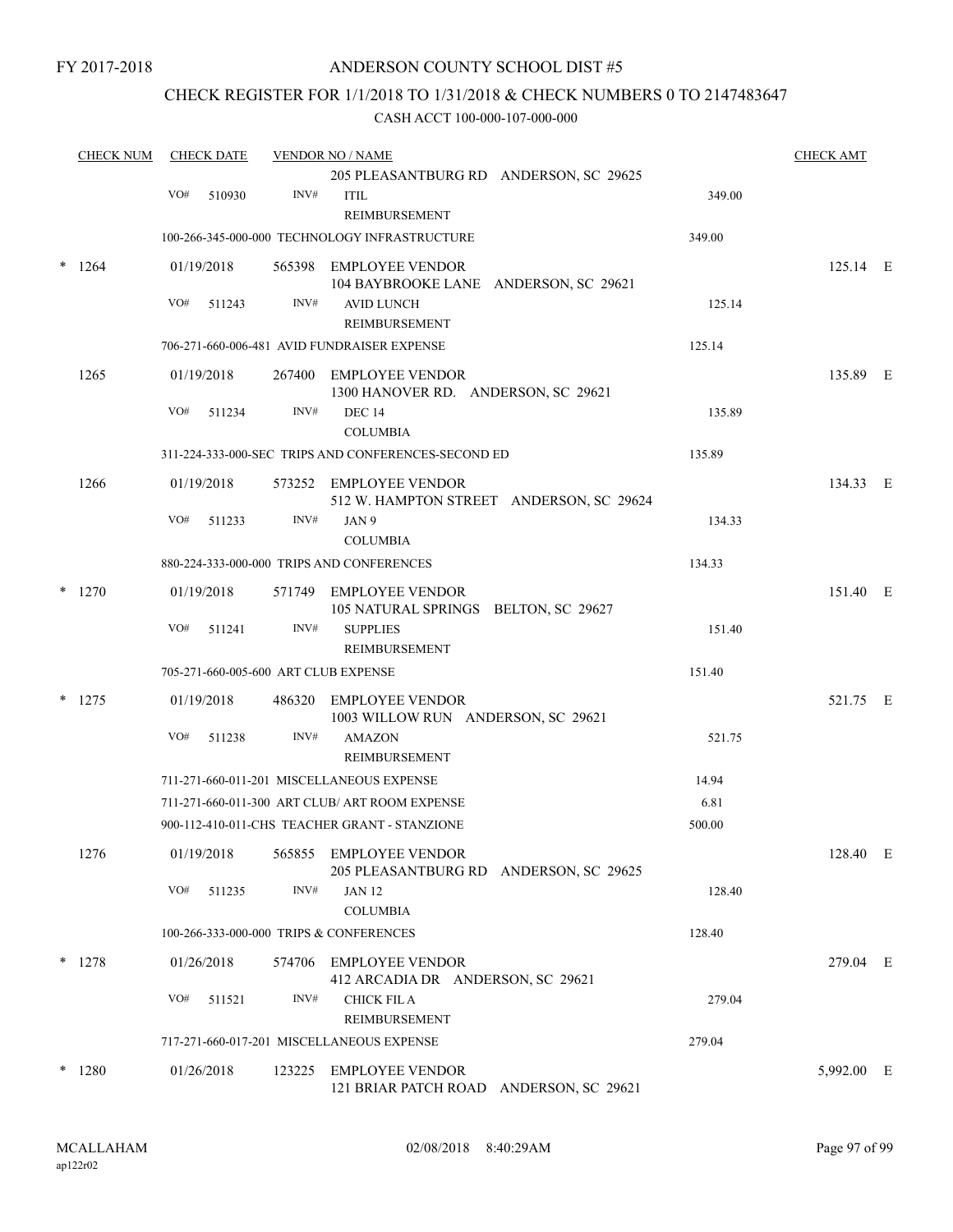### CHECK REGISTER FOR 1/1/2018 TO 1/31/2018 & CHECK NUMBERS 0 TO 2147483647

| <b>CHECK NUM</b> |          | <b>CHECK DATE</b> |                                           |      | <b>VENDOR NO / NAME</b>                                                    |          | <b>CHECK AMT</b> |  |
|------------------|----------|-------------------|-------------------------------------------|------|----------------------------------------------------------------------------|----------|------------------|--|
|                  |          | VO#               | 511518                                    | INV# | <b>STONE MTN</b><br>REIMBURSEMENT                                          | 5,992.00 |                  |  |
|                  |          |                   |                                           |      | 717-271-660-017-329 PROJECT CHALLENGE EXPENSE                              | 5,992.00 |                  |  |
| *                | 1283     |                   | 01/26/2018                                |      | 143760 EMPLOYEE VENDOR<br>1202 NORTHAMPTON ROAD ANDERSON, SC<br>29621      |          | 109.26 E         |  |
|                  |          | VO#               | 511504                                    | INV# | <b>SNACKS</b><br><b>REIMBURSEMENT</b>                                      | 109.26   |                  |  |
|                  |          |                   |                                           |      | 711-271-660-011-201 MISCELLANEOUS EXPENSE                                  | 109.26   |                  |  |
|                  | 1284     |                   | 01/26/2018                                |      | 574896 EMPLOYEE VENDOR<br>152 TURNER HILL RD EASLEY, SC 29642              |          | 263.22 E         |  |
|                  |          | VO#               | 511491                                    | INV# | JAN 10-12<br><b>BARRIER ISLAND</b>                                         | 263.22   |                  |  |
|                  |          |                   | 714-271-660-014-201 MISCELLANEOUS EXPENSE |      | 263.22                                                                     |          |                  |  |
| $\ast$           | 1286     |                   | 01/26/2018                                |      | 574607 EMPLOYEE VENDOR<br>107 ALENE HILLS WAY ANDERSON, SC 29625           |          | 149.89 E         |  |
|                  |          | VO#               | 511487                                    | INV# | <b>JAN 10</b><br><b>COLUMBIA</b>                                           | 149.89   |                  |  |
|                  |          |                   | 830-224-333-000-TLH TRAVEL                |      |                                                                            | 78.45    |                  |  |
|                  |          |                   | 830-224-333-000-WHS TRAVEL                |      |                                                                            | 71.44    |                  |  |
| $\ast$           | 1291     |                   | 01/26/2018                                |      | 573954 EMPLOYEE VENDOR<br>1045 BLYTHWOOD DRIVE PIEDMONT, SC 29673          |          | 113.42 E         |  |
|                  |          | VO#               | 511488                                    | INV# | <b>JAN 12</b><br><b>COLUMBIA</b>                                           | 113.42   |                  |  |
|                  |          |                   | 283-223-333-000-000 TRIPS- ADMIN          |      |                                                                            | 113.42   |                  |  |
|                  | $*$ 1295 |                   | 01/26/2018                                |      | 572804 EMPLOYEE VENDOR<br>104 REGENCY CIRCLE ANDERSON, SC 29625            |          | 326.63 E         |  |
|                  |          | VO#               | 511522                                    | INV# | <b>AMAZON</b><br>REIMBURSEMENT                                             | 326.63   |                  |  |
|                  |          |                   |                                           |      | 900-113-416-007-LWA TEACHER GRANT - ALLISON                                | 326.63   |                  |  |
| *                | 1298     |                   | 01/26/2018                                |      | 307650 EMPLOYEE VENDOR<br>106 WYCOMBE DRIVE ANDERSON, SC 29621             |          | 359.88 E         |  |
|                  |          | VO#               | 511492                                    | INV# | JAN 9-12<br><b>MYRTLE BEACH</b>                                            | 329.09   |                  |  |
|                  |          |                   |                                           |      | 358-221-333-000-000 TRIPS AND CONFERENCES                                  | 329.09   |                  |  |
|                  |          | VO#               | 511525                                    | INV# | <b>ELA PD BOOK</b><br>REIMBURSEMENT                                        | 30.79    |                  |  |
|                  |          |                   |                                           |      | 358-221-410-000-000 SUPPLIES AND MATERIALS                                 | 30.79    |                  |  |
|                  | 1299     |                   | 01/26/2018                                |      | 563964 EMPLOYEE VENDOR<br>11 MATTESON BROOK LANE SIMPSONVILLE, SC<br>29681 |          | 311.59 E         |  |
|                  |          | VO#               | 511496                                    | INV# | OCT-DEC<br><b>MILEAGE</b>                                                  | 311.59   |                  |  |
|                  |          |                   | 100-266-332-000-000 IN-DISTRICT TRAVEL    |      | 311.59                                                                     |          |                  |  |